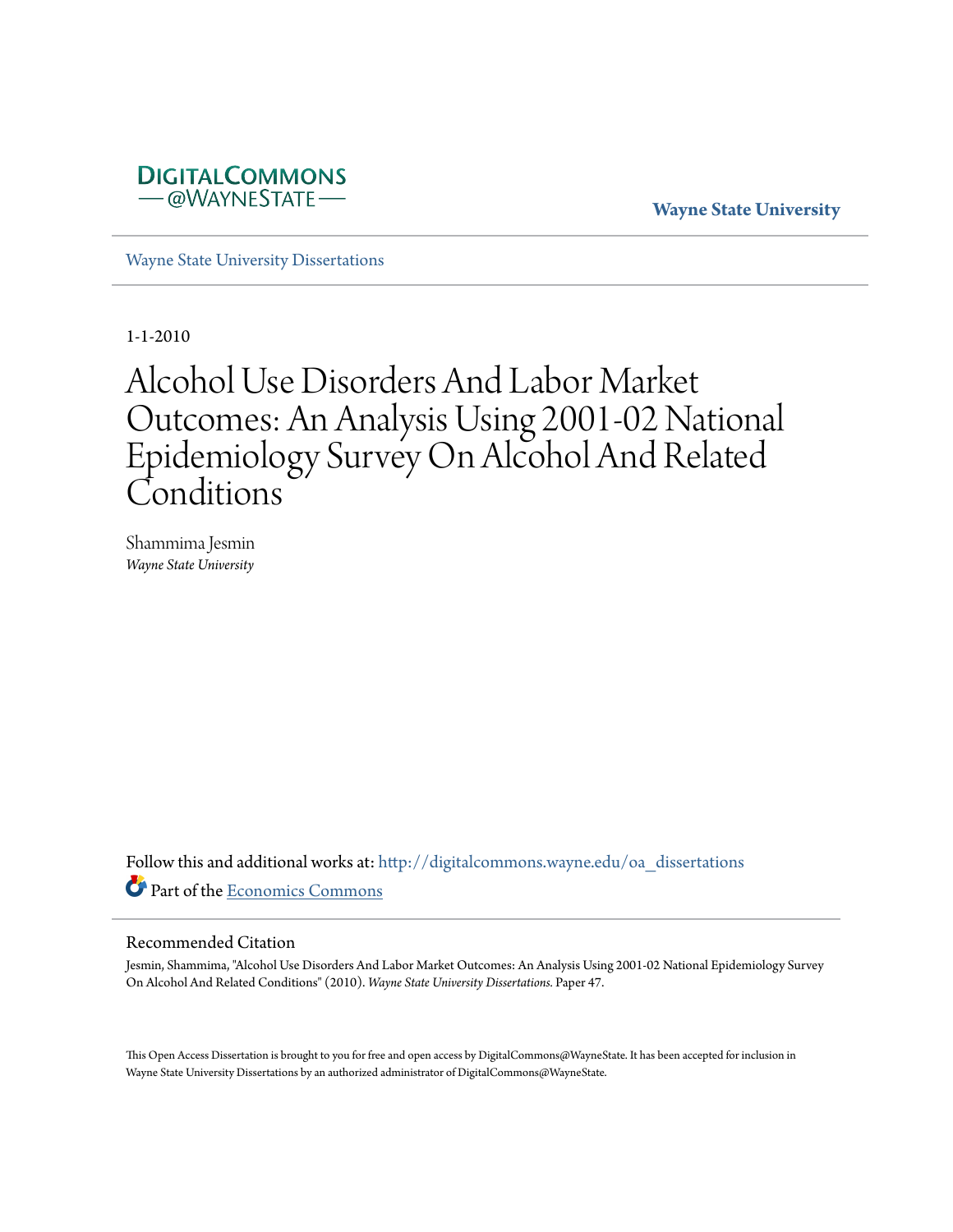# **ALCOHOL USE DISORDERS AND LABOR MARKET OUTCOMES: AN ANALYSIS USING 2001-02 NATIONAL EPIDEMIOLOGY SURVEY ON ALCOHOL AND RELATED CONDITIONS**

by

# **SHAMMIMA JESMIN**

# **DISSERTATION**

Submitted to the Graduate School

of Wayne State University,

Detroit, Michigan

in partial fulfillment of the requirements

for the degree of

### **DOCTOR OF PHILOSOPHY**

2010

MAJOR: ECONOMICS

\_\_\_\_\_\_\_\_\_\_\_\_\_\_\_\_\_\_\_\_\_\_\_\_\_\_\_\_\_\_

\_\_\_\_\_\_\_\_\_\_\_\_\_\_\_\_\_\_\_\_\_\_\_\_\_\_\_\_\_\_

\_\_\_\_\_\_\_\_\_\_\_\_\_\_\_\_\_\_\_\_\_\_\_\_\_\_\_\_\_\_

 $\frac{1}{\sqrt{2}}$  ,  $\frac{1}{\sqrt{2}}$  ,  $\frac{1}{\sqrt{2}}$  ,  $\frac{1}{\sqrt{2}}$  ,  $\frac{1}{\sqrt{2}}$  ,  $\frac{1}{\sqrt{2}}$  ,  $\frac{1}{\sqrt{2}}$  ,  $\frac{1}{\sqrt{2}}$  ,  $\frac{1}{\sqrt{2}}$  ,  $\frac{1}{\sqrt{2}}$  ,  $\frac{1}{\sqrt{2}}$  ,  $\frac{1}{\sqrt{2}}$  ,  $\frac{1}{\sqrt{2}}$  ,  $\frac{1}{\sqrt{2}}$  ,  $\frac{1}{\sqrt{2}}$ 

\_\_\_\_\_\_\_\_\_\_\_\_\_\_\_\_\_\_\_\_\_\_\_\_\_\_\_\_\_\_

Approved by:

Advisor Date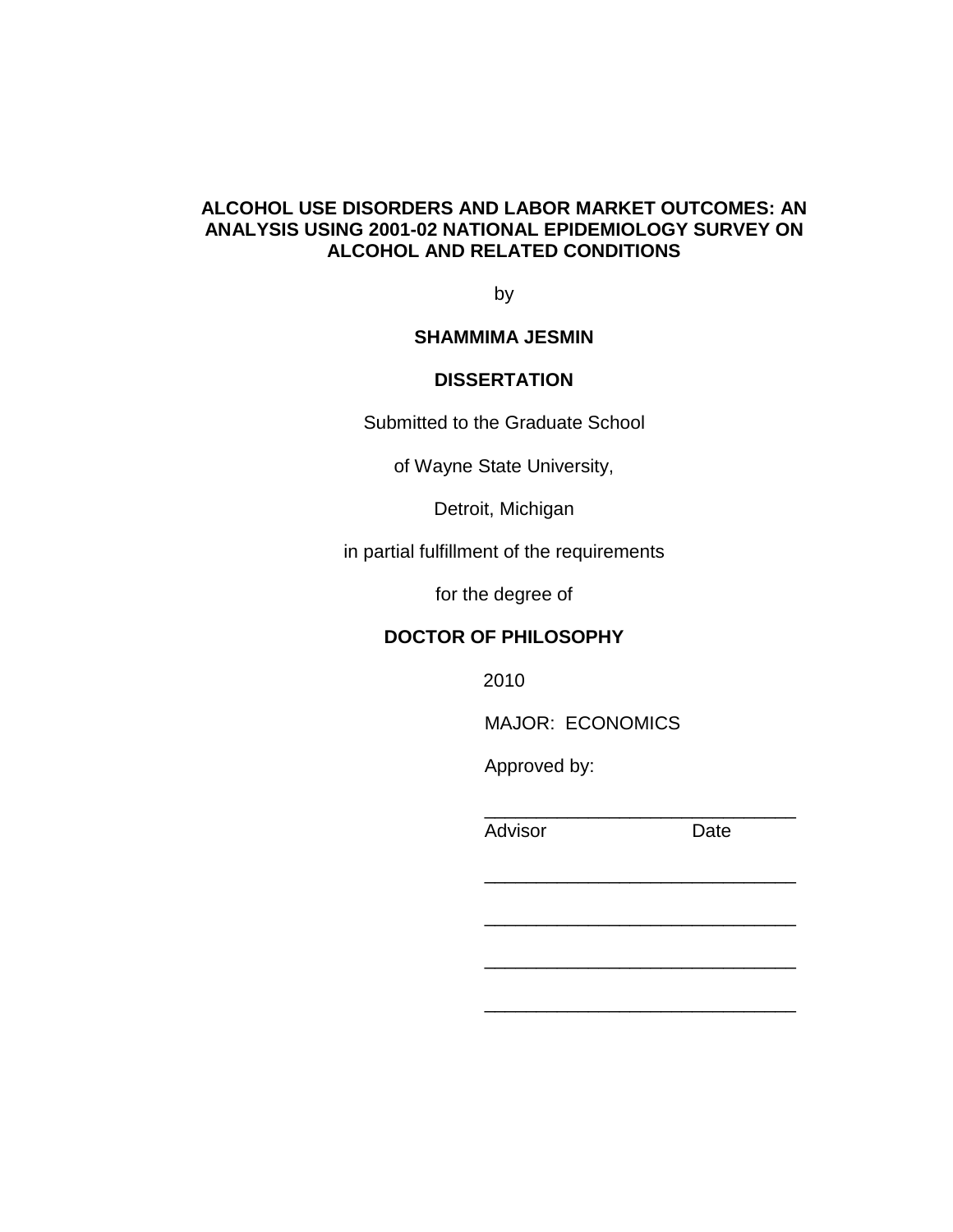# **DEDICATION**

I would like to dedicate this piece of my endeavor to my parents, who sacrificed all they could to educate me and encouraged me for higher academic pursuits and excellence. Mother and Father, you will always remain the most important persons in my life.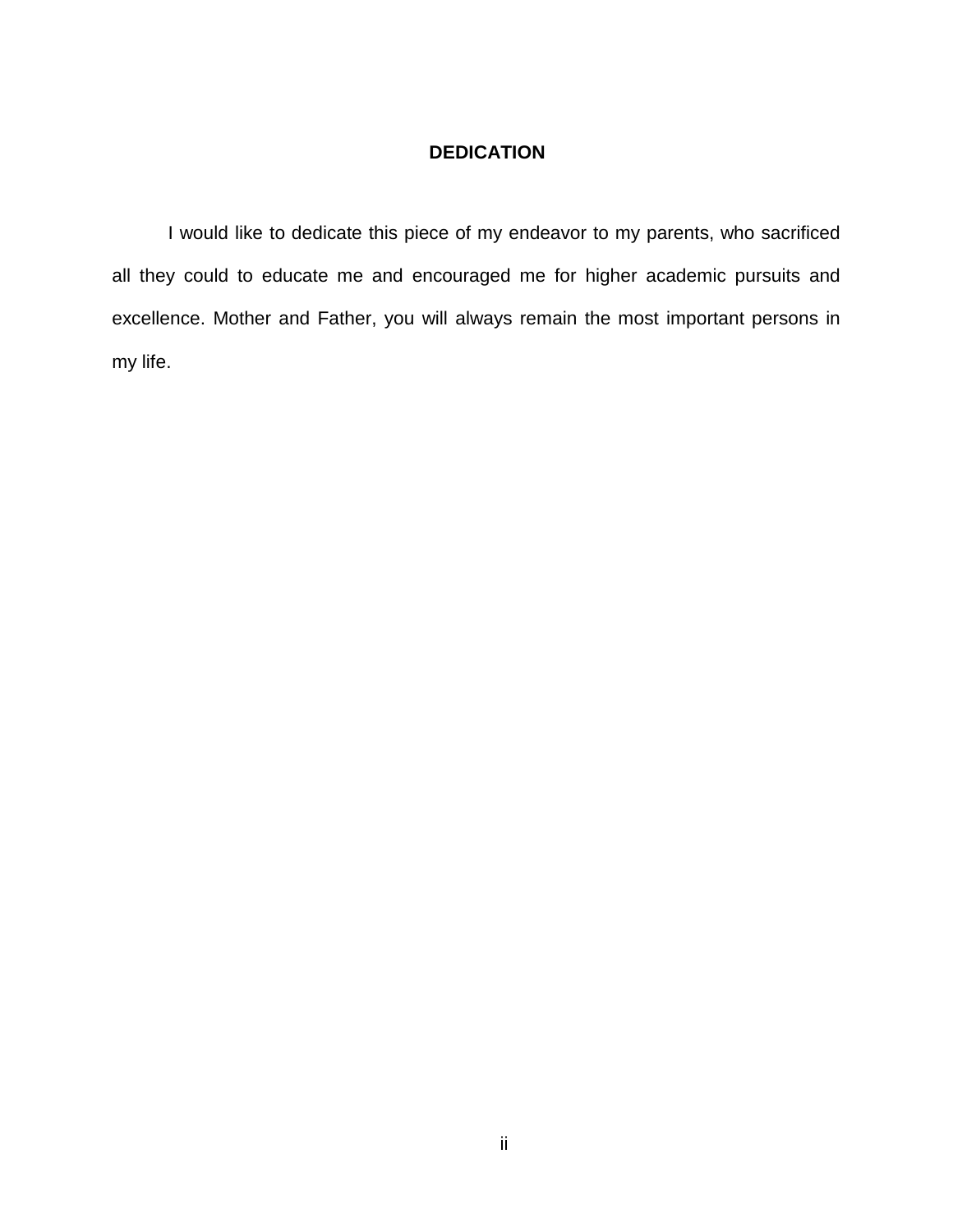#### **ACKNOWLEDGMENTS**

I would like to express my sincere gratitude to my academic and dissertation advisor, Dr. Allen Goodman, for his guidance, support, patience, and encouragement throughout this dissertation and all my years at Wayne State University. My thanks will never be enough to the support that I have got from Dr. Allen. Acceptance in the Ph. D. program was a special consideration of him. In this regard, I must mention about the special favor I received from two of my teachers in Masters Program at Eastern Michigan University, Dr. Abdullah Dewan and Dr. Sharon Erenburg. They took personal initiative and spent their valuable time to drive me to Dr. Allen's office for an interview to be accepted in the Ph. D. program. I had to take some time off from the program at the end of fourth year because I had to move to Canada to resolve immigration issue for my entire family, and I could not think I would be able to return to the program with so many hurdles on the way. Once again, the opportunity to return to the program was a special gift of Dr. Allen. He also took special initiatives so many times to help me out from the situations that were almost going to disrupt my ultimate academic goal. I also feel very fortunate to have such an advisor who gave insightful feedback and technical and theoretical assistance that I needed at each stage of the dissertation.

I would also like to gratefully acknowledge my Dissertation Committee Members, Dr. Gail Jensen Summers, Dr. Janet Hankin and Dr. Stephen J. Spurr for their input and suggestions during the dissertation work. This dissertation is as much as a product of their work as is mine, because many of the ideas were hammered out from the discussions with them. I am forever grateful to Dr. Janet for directing me to choose the

iii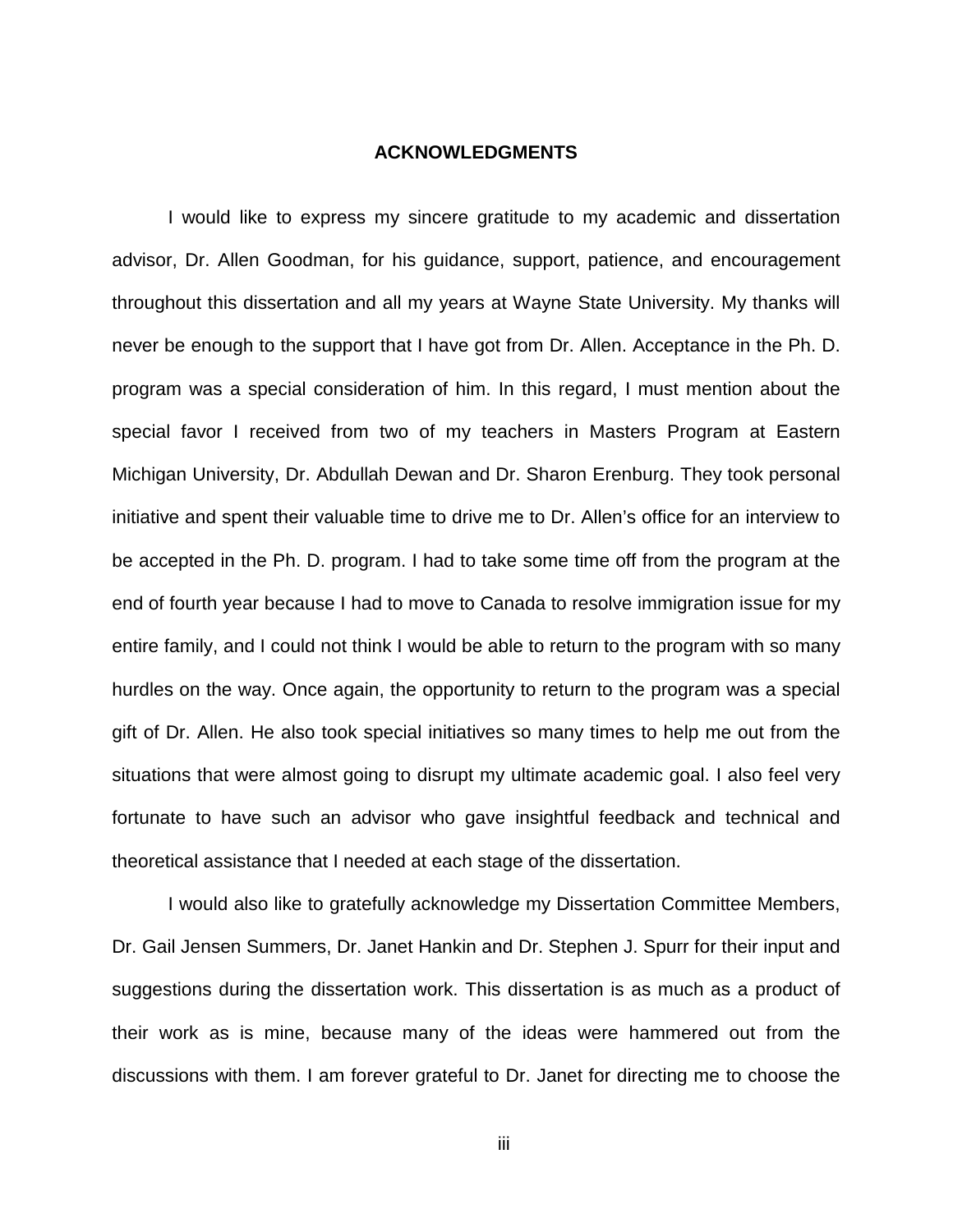dissertation topic as well as the source of reliable data while I was finding myself in unsettled territory. I must mention that the idea of my research came from a term paper on alcohol use related issues that I did for Dr Janet's course 'Medical Sociology'. I am especially thankful to Dr. Gail for guiding me to use the accurate estimation strategy. I am also deeply indebted to Dr. Spurr for his suggestions to consider some of the explanatory variables that could have affect on the subject matter of this research.

I am also deeply indebted to Ms. LaVerna Patrick, Ms. Cheri Miller and Ms. Delores Tennille for all their office support during the years I have spent in Department of Economics. I have accumulated many debts in the course of writing this dissertation. It would be difficult to mention everyone who has supported my work. To all my teachers and friends at Department of Economics, Wayne State University, I would like to say 'thank you' for their support throughout the dissertation-writing period.

I would also like to gratefully express my thanks to my family for the prayers, support and patience while I worked on my dissertation. I am grateful to my husband, Mostafiz Khan, for his love, support and encouragement throughout this process, and also for the patience in proof reading my dissertation paper. To my son, Shihab Khan, I appreciate the support that you gave me time to time in solving computer application related problems. To my daughters, Bushra Mehzabin and Mashira Mehzabin, I appreciate your love and support and how you always tried not to disturb when I was busy in my dissertation work. Finally, my special thanks go to one of my family friend, Ms. Shahana Ahmed (University of Toronto), for her time and patience in proof reading the dissertation.

iv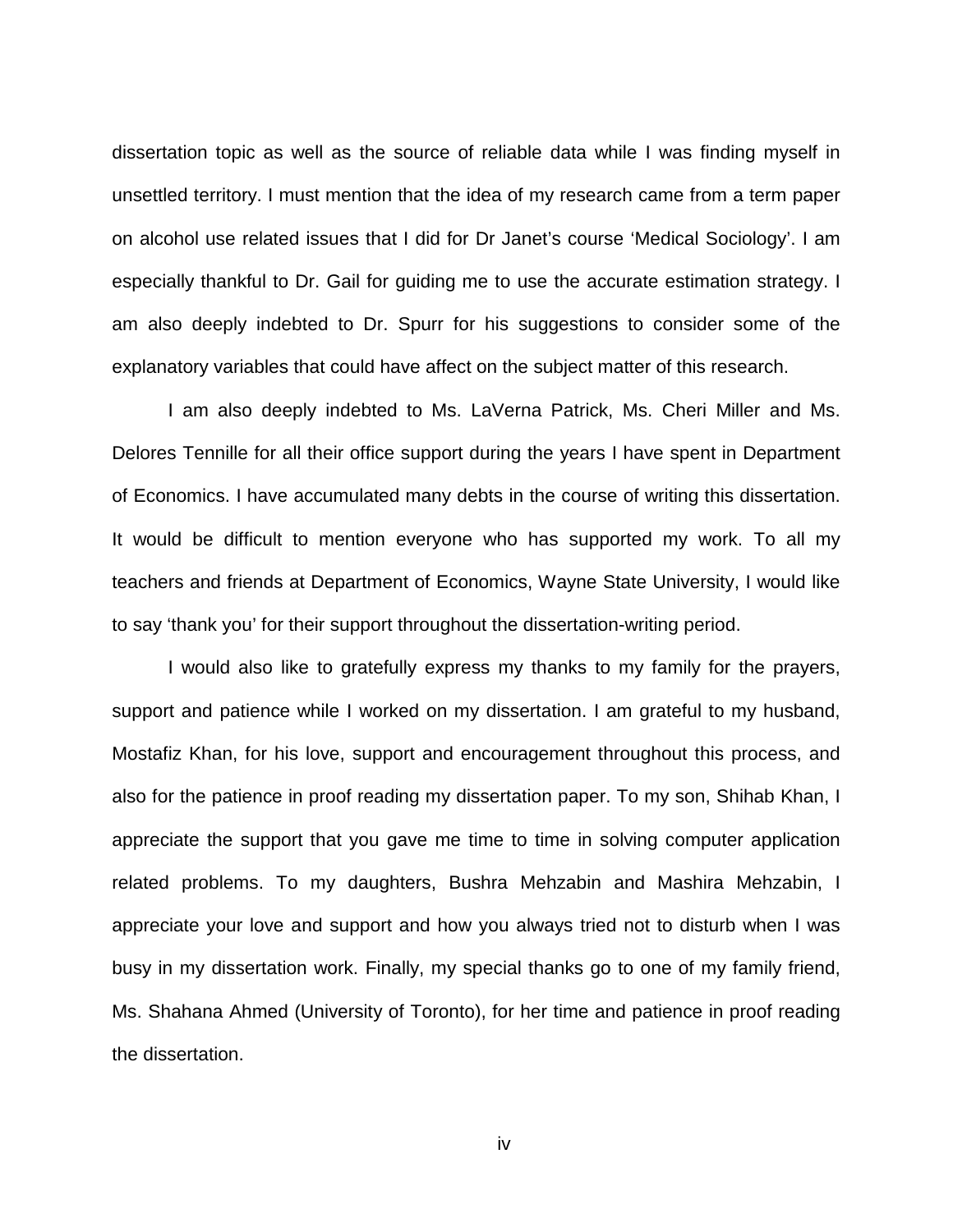# **TABLE OF CONTENTS**

| <b>CHAPTERS</b>                                      |
|------------------------------------------------------|
|                                                      |
|                                                      |
| 1.1.1 - Americans with alcohol use disorders, and    |
|                                                      |
| 1.1.2 - The interrelationship between alcohol use,   |
|                                                      |
|                                                      |
|                                                      |
|                                                      |
| 1.2.1 - Alcohol use and misuse is a major social and |
|                                                      |
| 1.2.2 – Ability to test hypotheses using a large     |
|                                                      |
|                                                      |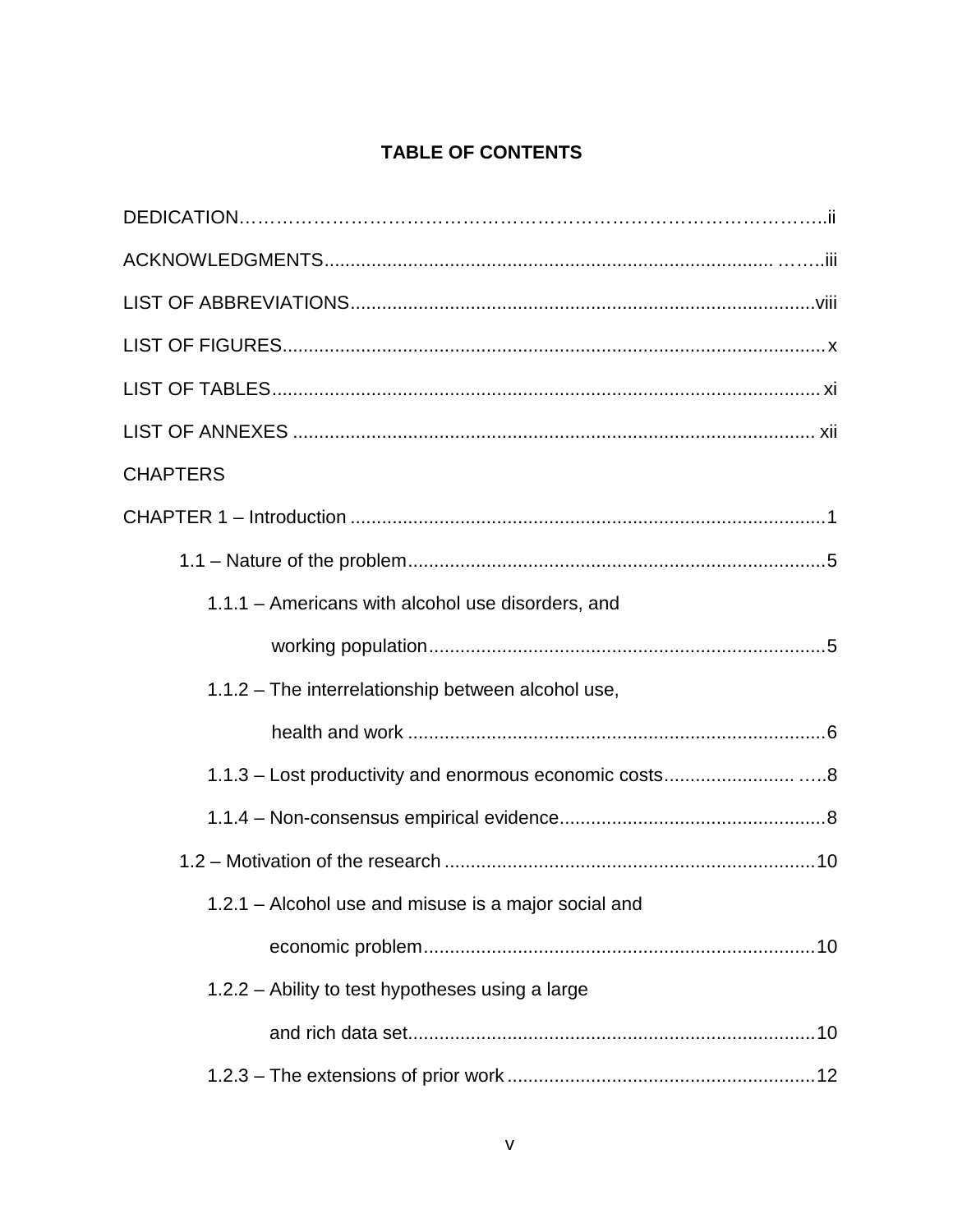| 1.3 – Underlying questions hypotheses and research objectives14    |  |
|--------------------------------------------------------------------|--|
|                                                                    |  |
|                                                                    |  |
|                                                                    |  |
|                                                                    |  |
| CHAPTER 2 - Theoretical background and previous empirical works 19 |  |
|                                                                    |  |
|                                                                    |  |
|                                                                    |  |
|                                                                    |  |
|                                                                    |  |
|                                                                    |  |
| CHAPTER 3 - Empirical Model, methodology and econometric tests 41  |  |
|                                                                    |  |
|                                                                    |  |
|                                                                    |  |
|                                                                    |  |
| 3.3.2 - The test for endogeneity: the Durbin-Wu-Hausman test47     |  |
|                                                                    |  |
| 3.3.4 – The test of overidentifying restrictions                   |  |
|                                                                    |  |
|                                                                    |  |
|                                                                    |  |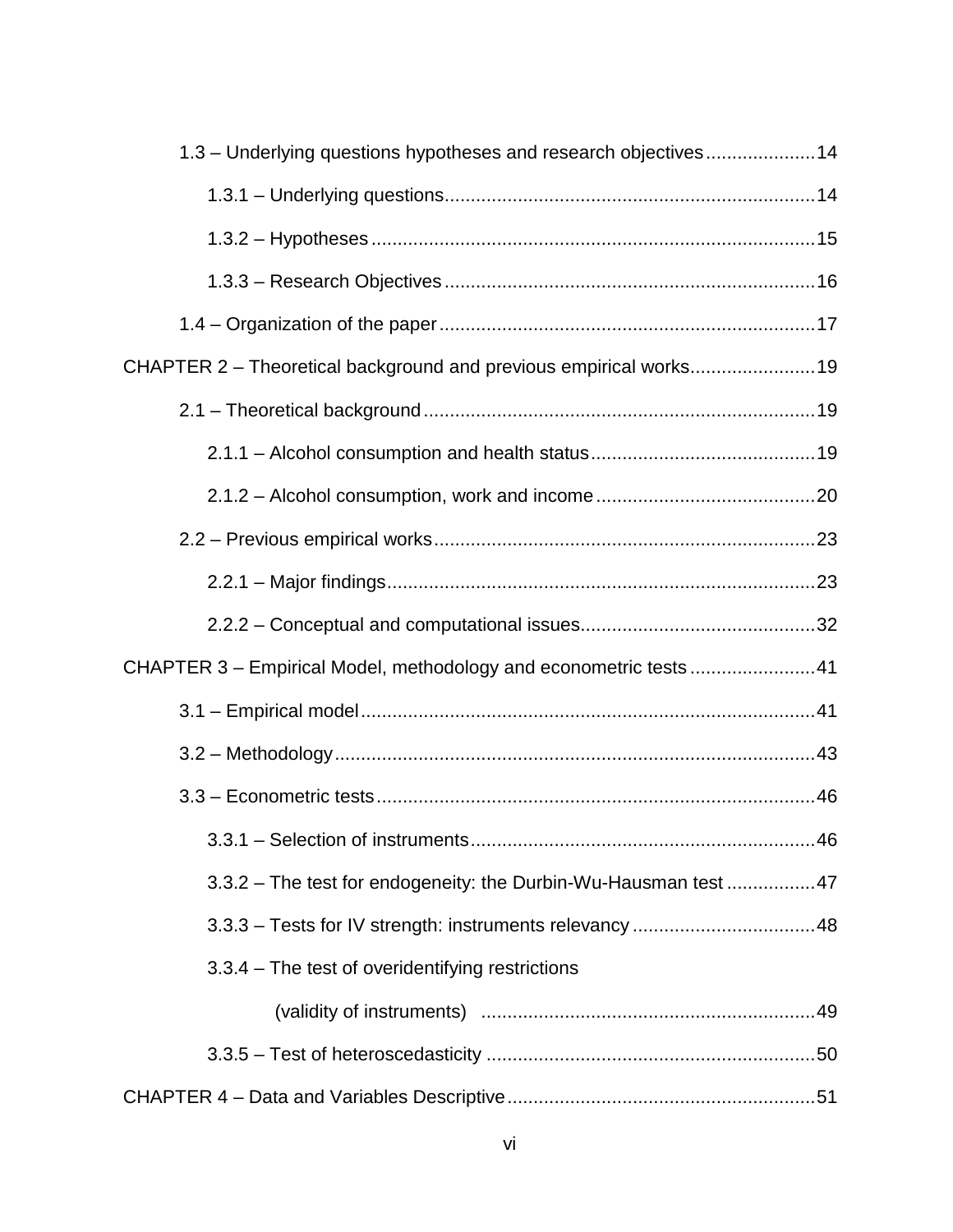| 5.1 - Results: the test for endogeneity:                             |
|----------------------------------------------------------------------|
|                                                                      |
| 5.2 - Results: the test of heteroscedasticity: the Pagan-Hall test62 |
|                                                                      |
| 5.3.1 – Results: the first stage regressions results of GMM-IV 63    |
| 5.3.2 – Results: the second stage regressions results of GMM-IV65    |
|                                                                      |
|                                                                      |
|                                                                      |
|                                                                      |
|                                                                      |
|                                                                      |
|                                                                      |
|                                                                      |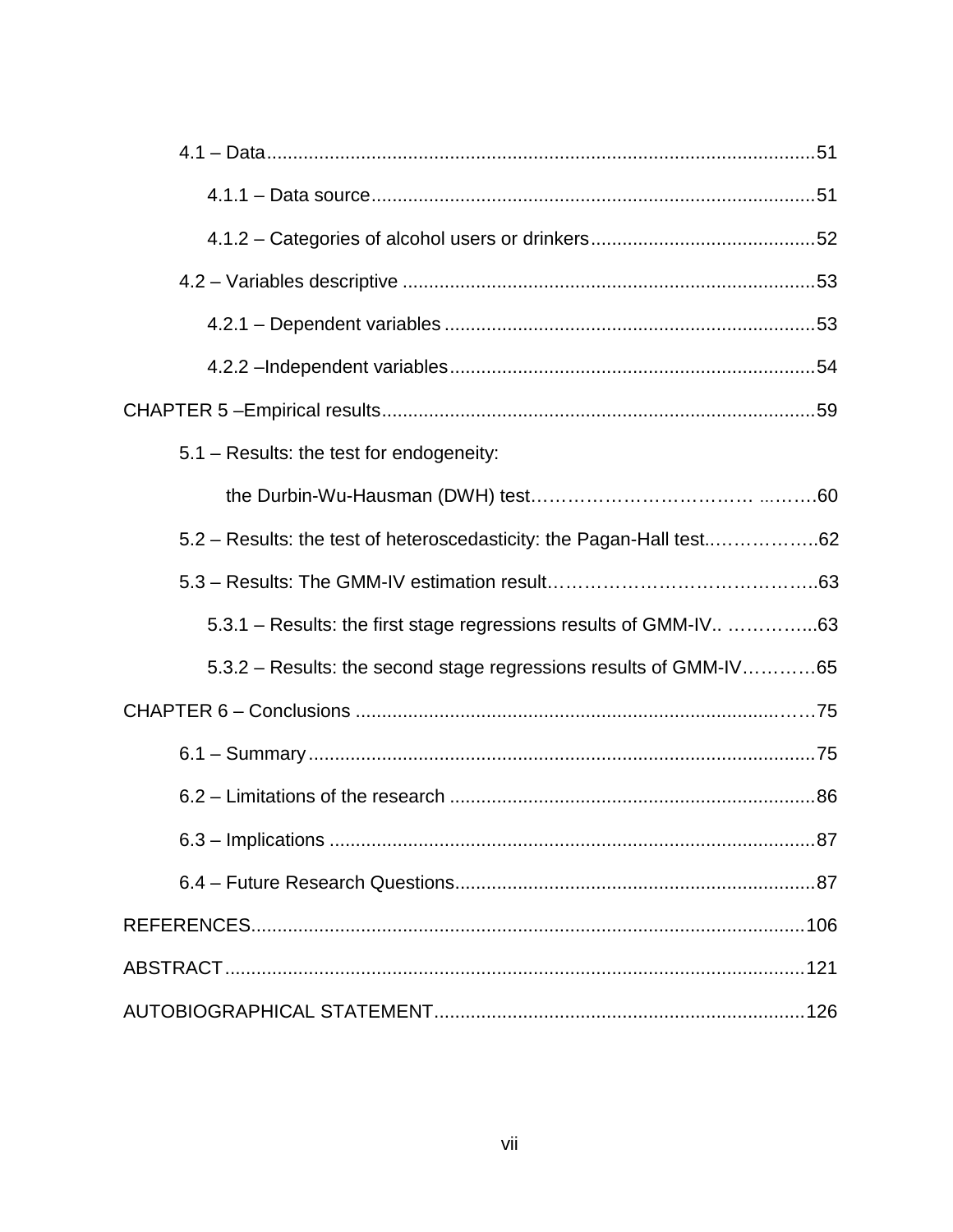# **LIST OF ABBREVIATIONS**

| APA            | American Psychiatric Association                               |
|----------------|----------------------------------------------------------------|
| CHD            | <b>Coronary Heart Disease</b>                                  |
| <b>DSMALC</b>  | Diagnostic and Statistical Manual Criterion                    |
| DSM-III        | Diagnostic and Statistical Manual of Mental Disorders, III     |
| <b>DSM-IV</b>  | Diagnostic and Statistical Manual of Mental Disorders, IV      |
| ECA            | <b>Epidemiological Catchments Area</b>                         |
| FASD           | <b>Fetal Alcohol Spectrum Disorders</b>                        |
| GMM            | <b>Generalized Method of Moments</b>                           |
| HDL            | <b>High Density Lipoprotein-cholesterol</b>                    |
| IV             | <b>Instrumental Variables</b>                                  |
| <b>LFPFULL</b> | Labor Force Participation Full Time                            |
| LIML           | Limited Information Maximum Likelihood                         |
| MLE            | <b>Maximum Likelihood Estimation</b>                           |
| NLSY           | National Longitudinal Survey of Youth                          |
| <b>NLAES</b>   | National Longitudinal Alcohol Epidemiologic Survey             |
| NESARC         | National Epidemiology Survey on Alcohol and Related Conditions |
| NHSDA          | National Household Surveys on Drug Abuse                       |
| NIAAA          | National Institute of Alcohol Abuse and Alcoholism             |
| <b>NUMC</b>    | Number of Cases in the Data Set                                |
| OECD           | Organization for Economic Co-operation and Development         |
| OLS            | <b>Ordinary Least Squares</b>                                  |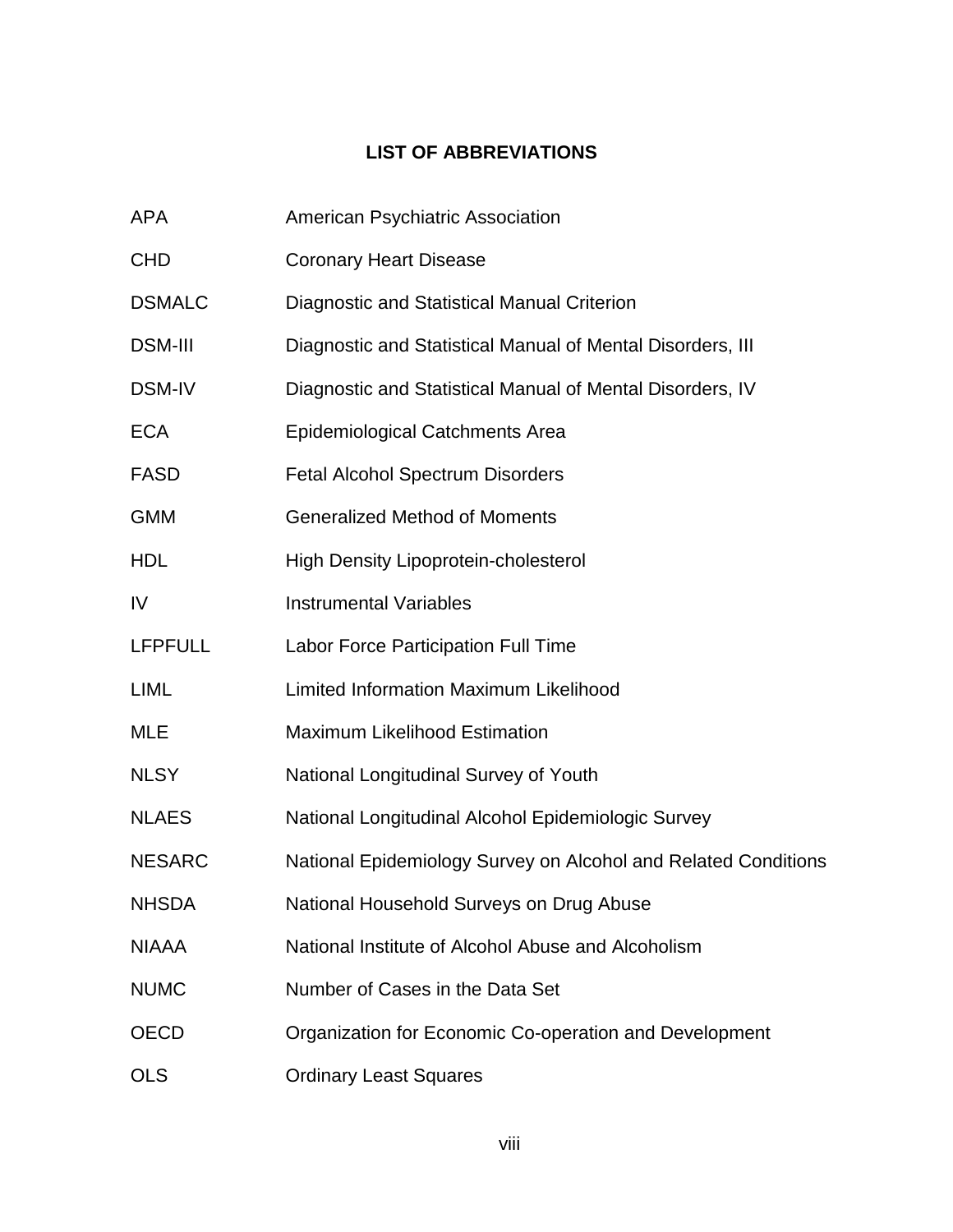# QES Quality of Employment Survey

- SAMHSA Substance Abuse and Mental Health Services Administration
- 2SLS Two Stage Least Square
- WHO World Health Organization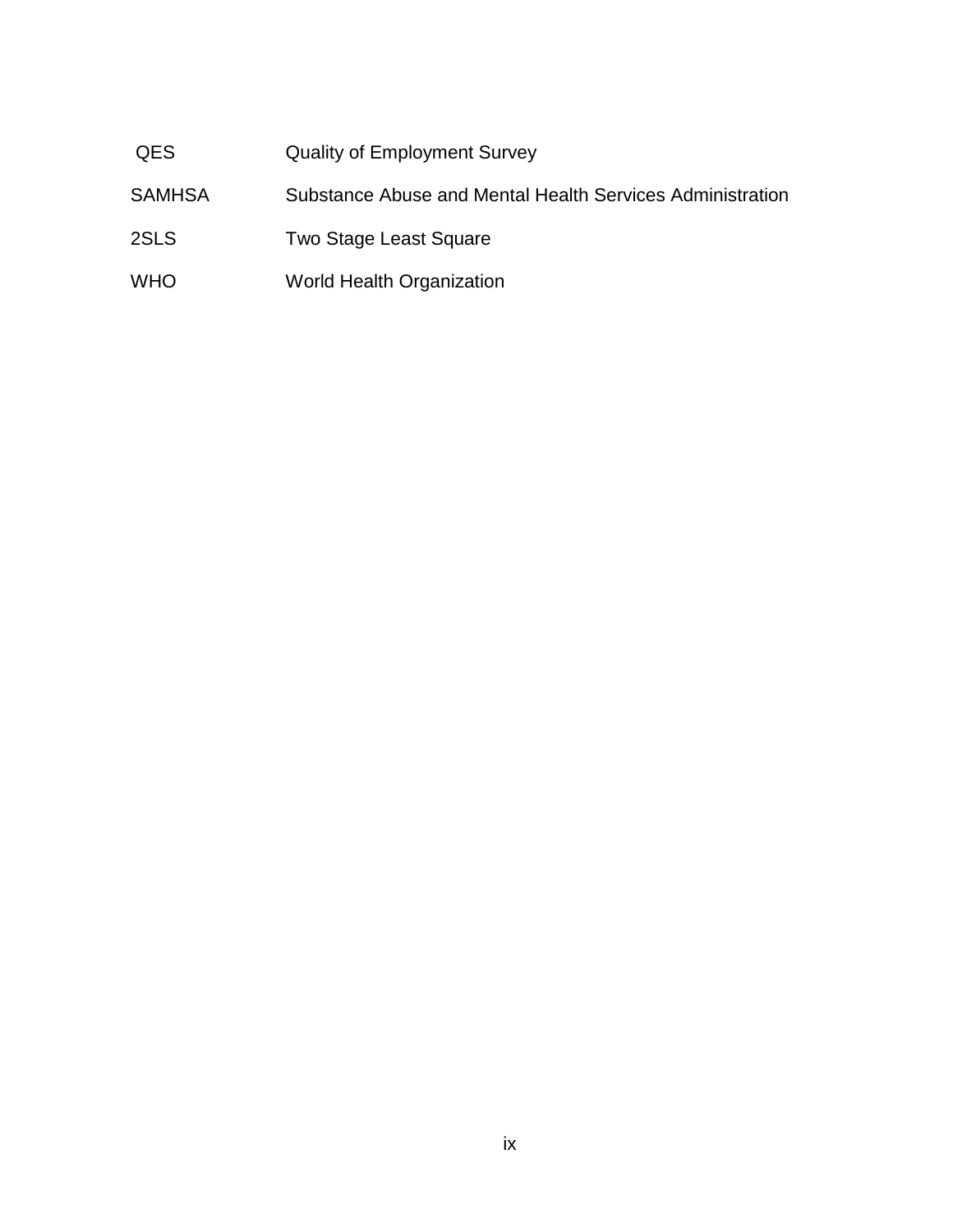# **LIST OF FIGURES**

|  | Figure 1: Prevalence of 12-Month Alcohol Abuse and Dependence in US based |  |  |
|--|---------------------------------------------------------------------------|--|--|
|  |                                                                           |  |  |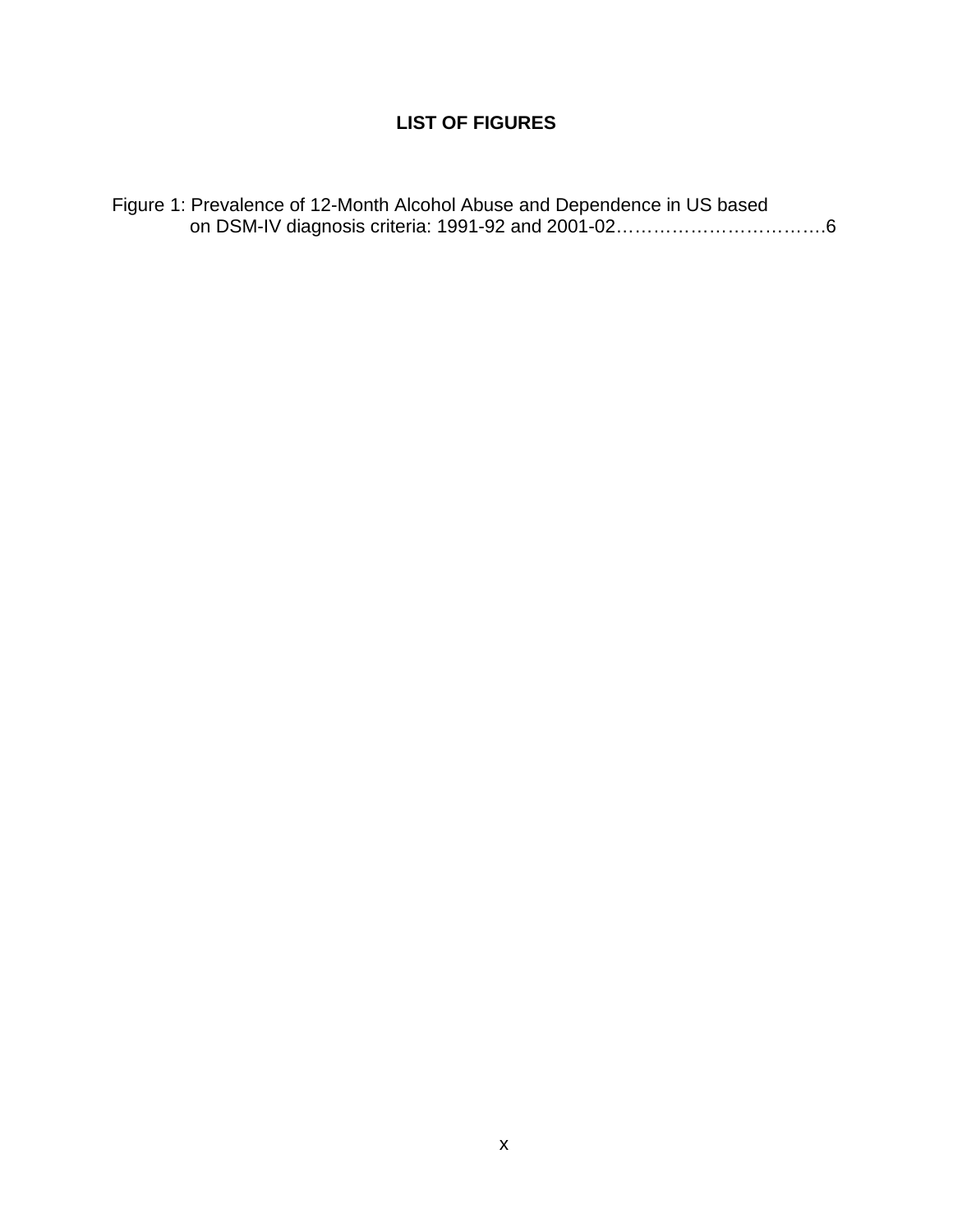# **LIST OF TABLES**

| Table 1:  | Definition and Descriptive Statistics of Dependent Variables                                                                                                    |
|-----------|-----------------------------------------------------------------------------------------------------------------------------------------------------------------|
|           | Table 2A: Definition and Descriptive Statistics of Different Drinkers Categories used as<br>Key Independent Variables in Full-time Work Participation (LFPFULL) |
|           | Table 2B: Definition and Descriptive Statistics of Different Drinkers Categories used<br>as Key Independent Variables in Income Equation (if LFPFULL=1)91       |
| Table 3:  | Mean Measures of Labor Market Outcomes by Drinkers Category92                                                                                                   |
| Table 4:  | Definitions and Descriptive Statistics of Other Control Variables used in                                                                                       |
| Table 5:  | Definitions and Descriptive Statistics of Identified Variables that are<br>Instrumenting RHS endogenous variables (drinkers' categories) used in                |
|           | Table 6A: Results of Test of Endogeneity: the Durbin-Wu-Hausman (DWH) Test96                                                                                    |
|           | Table 6B: Results of Test of Heteroscedasticity (the Pagan-Hall test), and Results of                                                                           |
|           | Table 7A: First Stage Regression Result to Predict Six Drinker Categories that are<br>used in the Second Stage GMM Estimation of LFPFULL Equation 98            |
| Table 7B: | First Stage Regression Result to Predict Six Drinker Categories that are<br>used in the Second Stage GMM Estimation of log of INCOME (LINCOME)                  |
| Table 8:  | Estimated Results of Full Time Labor Force Participation (LFPFULL)100                                                                                           |
| Table 9:  |                                                                                                                                                                 |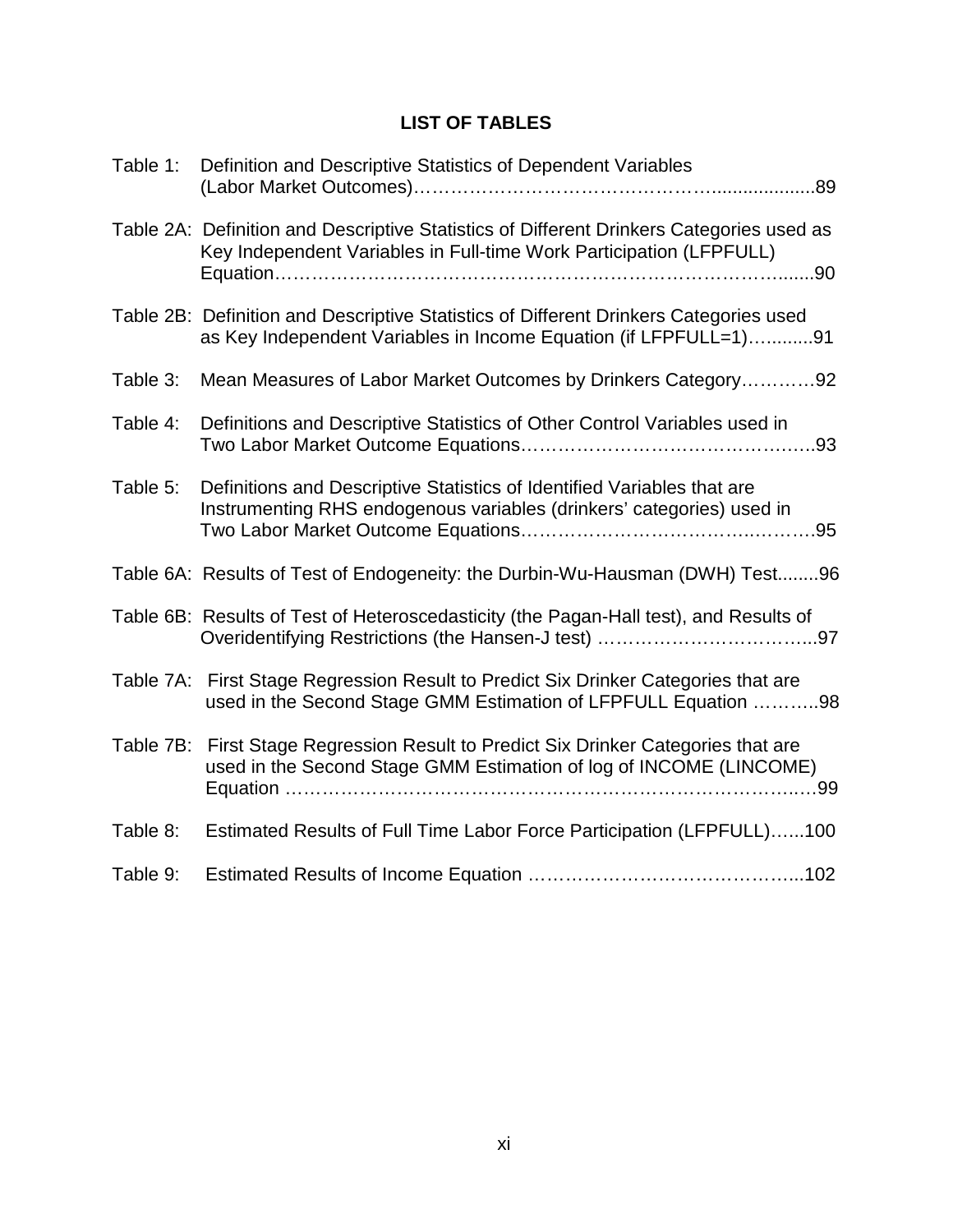# **LIST OF ANNEXES**

| Annex-2: Diagnostic Criteria for Substance (includes alcohol) Abuse |  |
|---------------------------------------------------------------------|--|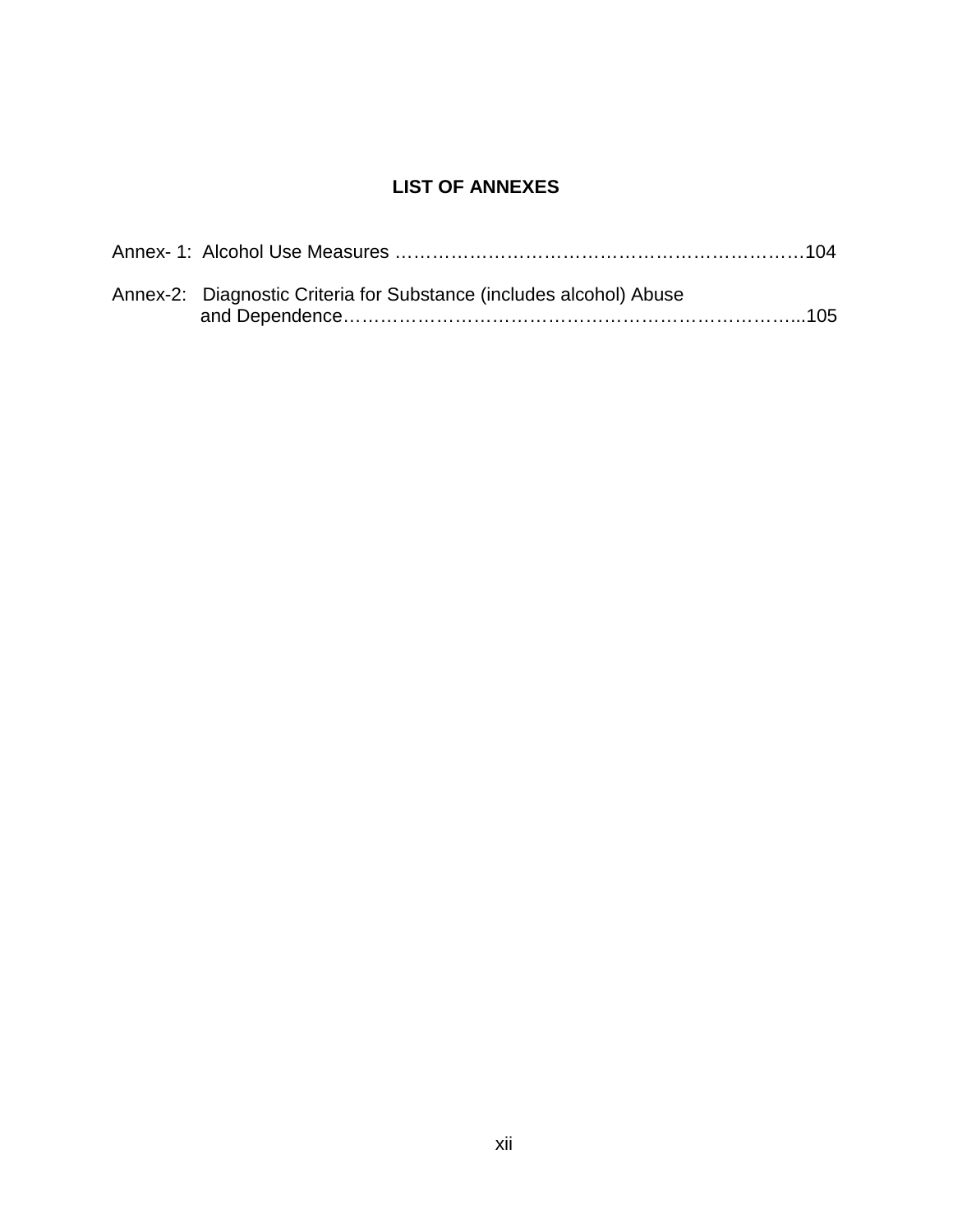### **CHAPTER 1**

 $\overline{a}$ 

### **INTRODUCTION**

In American society like many other societies, alcohol consumption  $1$  is widely accepted as a pleasurable social experience for most adults as long as it causes no harm to themselves or others. Although not intended by any of the alcohol consumers, it is well documented that harmful effects attributed by alcohol use and misuse (alcohol use disorders)<sup>2</sup> may result in short and long-term physical, psychological and cognitive impairment (NIAAA: 1993, 2000, World Health Organization-WHO: 2002, 2004). Due to these multi-dimensional adverse affects (NIAAA-Strategic Plan 2001-2005: 2001) alcohol is identified as one of the leading causes<sup>3</sup> of preventable death, illness, injury and accident, disability and suffering (Heather: 2001, Horgan: 2001, Farrell et al: 2003, WHO: 2004). The recent report of WHO (2004), based on latest available data of 2002, indicated that globally alcohol caused 1.8 million deaths (3.2% of total), a loss of 58.3

<sup>&</sup>lt;sup>1</sup> The National Institute on Alcohol Abuse and Alcoholism (NIAAA: 2000) defined "alcohol consumption" in terms of standard drinks consumed. One standard drink is one absolute ounce of alcohol. This includes: 12 ounces of beer, 5 ounces of wine, or 1.5 ounces (a jigger) of 90−proof liquor.

 $2$  To date, different phrases have been found in literature to describe alcohol use disorders such as alcohol misuse or excessive drinking or heavy drinking or problem drinking (alcoholism) or alcoholic. Modern studies preferred the phrases "alcohol dependence" and "alcohol abuse" to describe alcohol use disorders. APA (American Psychiatric Association) recognizes two alcohol use disorders, including alcohol abuse and alcohol dependence (alcoholism) based on DSM-IV criterion (Diagnostic and Statistical Manual of Mental disorders, 4<sup>th</sup> ed, Washington, D.C. 1994). These disorders are the result of excessive use of alcohol.

 $3$  The WHO (2004) reported that alcohol use is linked to more than 60 types of diseases and injuries, and it is the leading risk factor for disease burden in developing countries and the third largest risk factor in developed countries.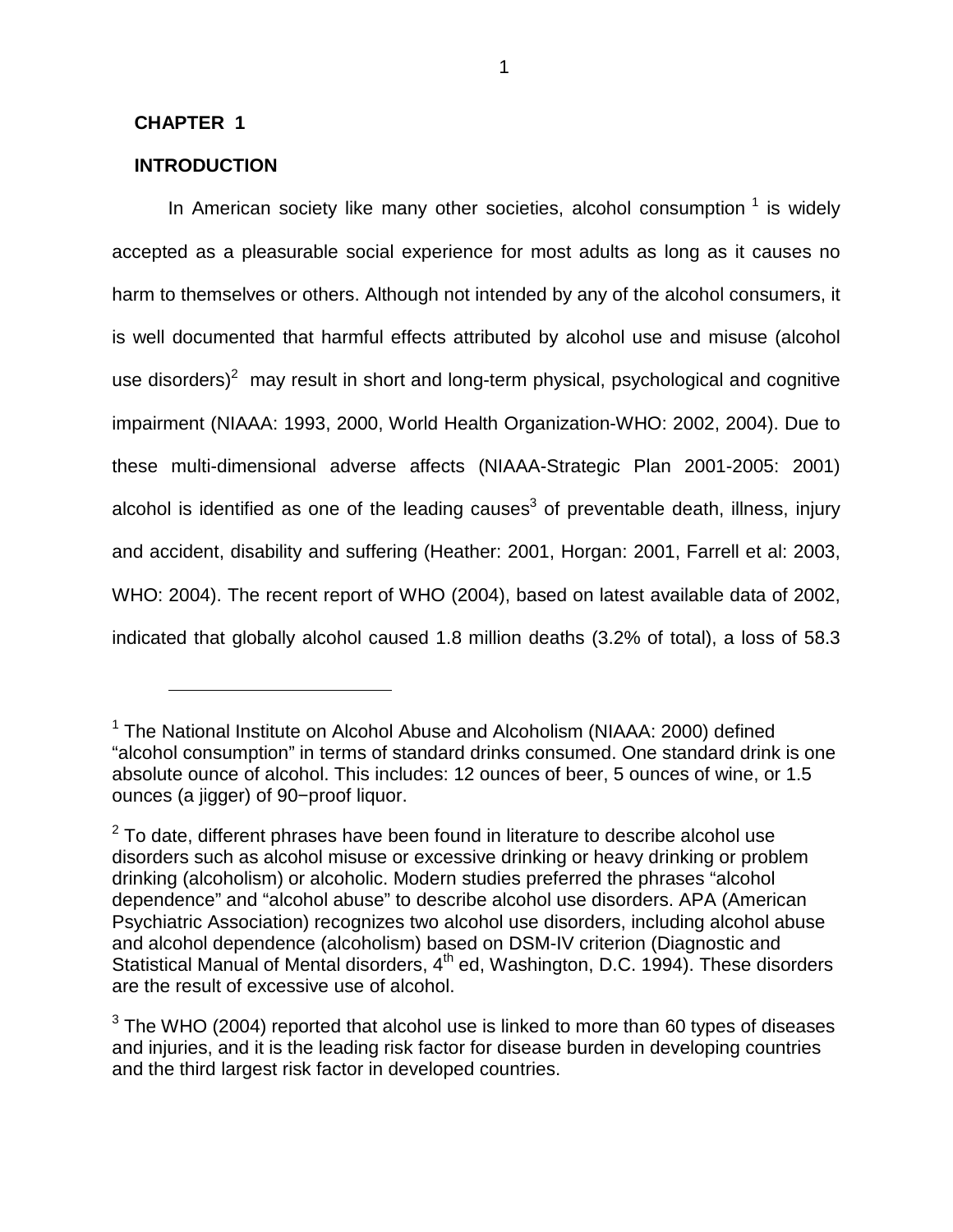million (4% of total) of Disability-Adjusted Life Years (DALYS)<sup>4</sup>, and 76.3 million or 3.8 percent of total alcohol users was diagnosed with alcohol use disorders. Besides imposing large morbidity and mortality costs, alcohol use imposes substantial financial burden<sup>5</sup> (WHO: 2004) to the society for lost productivity due to reduced employment, working hours, job performance and earnings (NIAAA: 1993, 2001, WHO: 2002, 2004).

The broad range and severity of alcohol-related consequences and related substantial costs makes this a major public health, social and economic issue worldwide (NIAAA: 1993, 2000, 2001, WHO: 2002, 2004). It is also a serious cause of concern for the United States because alcohol is the most widely used drug nationwide<sup>6</sup> and also identified as the most "acutely destructive" (Schuckit: 2000) in terms of causing death and disease<sup>7</sup>, affecting workforce adversely, and imposing substantial financial burden (WHO: 2004, Mokdad et al: 2004, NIAAA: 2001). The enormous impact of alcohol use on an individual's personal, family and social life has led researchers to explore different alcohol related issues from various perspectives.

 $4$  The WHO (2004) defines "DALYS" as a measure that combines mortality in terms of life years lost due to premature death, and morbidity in terms of life years lived in disability.

<sup>&</sup>lt;sup>5</sup> The WHO Report (2004) provided more details on country-specific alcohol related costs.

 $6$  About three-quarters of the adult population drink (Apgar and Burgess: 2001).

 $7$  Alcohol use and misuse is the third leading cause of preventable death and disease in US (WHO: 2004, Mokdad et al: 2004). It causes approximately 100,000 deaths or 5 percent of all death annually (NIAAA-Strategic Plan 2001-2005: 2001).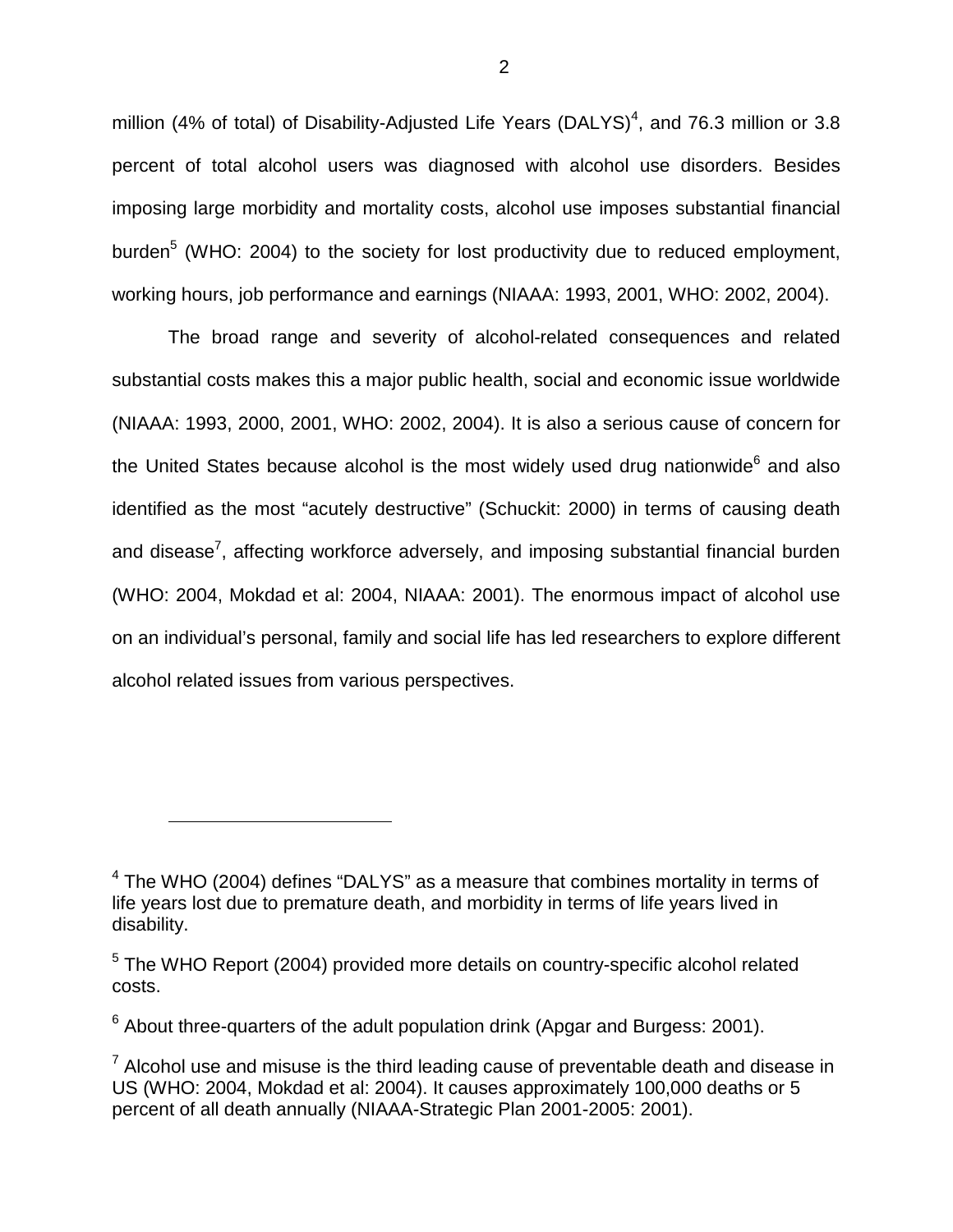The main focus of this research (see more details in section 1.3.2) is to explore to what extent alcohol use disorders affect labor force participation and employment income. I use the largest nationally representative sample $^8$  of the United States population (between 18 and 98 years of age) collected by the NESARC (National Epidemiologic Survey on Alcohol and Related Conditions) in 2001-2002. With an expectation to contribute in the continuing process (Mullahy and Sindelar: 1996, NIAAA: 2000) of alcohol research and to understand the complex nature of the relationship between alcohol use and labor market outcomes, I proceed by focusing on two issues.

First, I consider the importance of exclusive classification<sup>9</sup> of observations based on individual's past (before 2000) and present (2000-2001) alcohol use record and  $clinical$  diagnosis<sup>10</sup> which identified someone as regular or casual drinker or alcoholabuser or alcohol dependent.<sup>11</sup> It is expected to provide more complete comparison in terms of the effect of drinking on labor market outcomes based on the individual's alcohol use status (see Tables 2A and 2B for definition and descriptions).

<sup>&</sup>lt;sup>8</sup> I am very much grateful to my advisor Prof. Allen Goodman (Undergraduate and Ph.D. advisor, Economics Department, Wayne State University, Michigan, USA) for making the full data set available for this research.

 $^9$  Johansson and others (2004), in a recent study using Finnish data (2000), indicated the significance of this issue. For example, they pointed out that empirical results could be misleading if someone considers ex-drinkers (who stopped drinking, named "dry alcoholics") as abstainers.

 $10$  The NESARC followed clinical-diagnostic criteria described (see Table 2) in the American Psychiatric Association's Diagnostic and Statistical Manual of Mental Disorders,  $4<sup>th</sup>$  edition (DSM-IV).

<sup>&</sup>lt;sup>11</sup> See details in Chapter 4, section 4.2.1.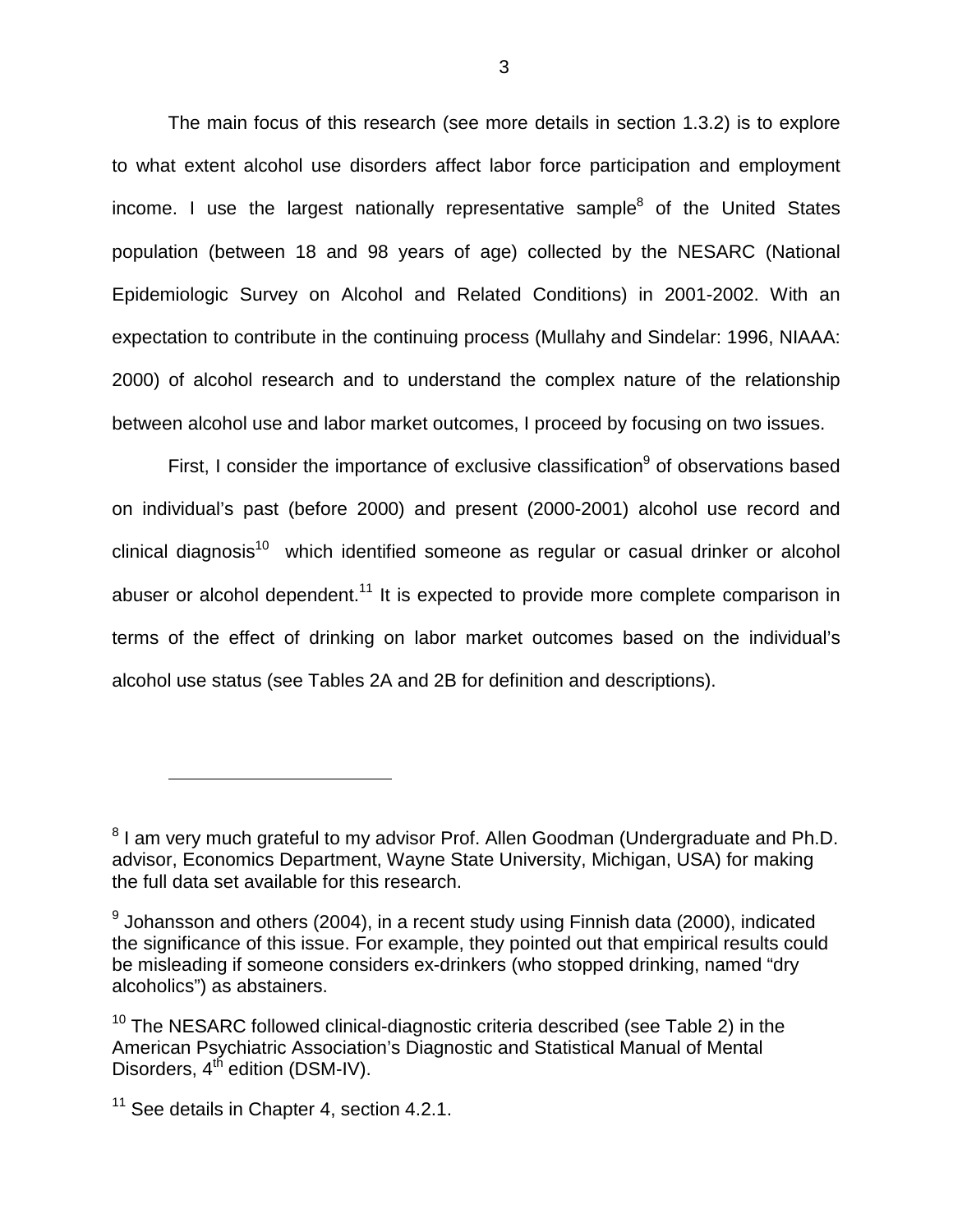Second, I also address<sup>12</sup> the issue of endogeneity<sup>13</sup> to estimate the impact of alcohol use on labor market outcomes. Previous alcohol studies indicated that most often endogeneity arises due to the fact that some common and unobserved individual factors influence both alcohol use and labor market outcomes and because of this problem standard estimation methods such as Ordinary Least Square (OLS) and Maximum Likelihood Method (MLE) would produce biased and inconsistent estimates<sup>14</sup> if someone does not address the problem with appropriate estimation technique (Greene: 2000). I perform formal tests to detect the presence of endogeneity. Traditionally, this problem is addressed by using one of the instrumental variables (IV) estimation techniques<sup>15</sup>. In order to choose appropriate IV method of estimations, I also perform the test (as suggested by Baum et al.: 2003) for the possible presence of heteroscedasticity (which is most common in cross-section data)<sup>16</sup>. As the diagnostic

<sup>12</sup> See details in Chapter 3, section 3.2.

 $\overline{a}$ 

 $13$  Endogeneity usually arises due to omitted variables, measurement error, simultaneity bias, or a combination of these factors (Wooldridge: 2002).

<sup>&</sup>lt;sup>14</sup> It violates one of the fundamental assumptions of classical regression model that independent variable included in the model should be uncorrelated with error terms (Greene: 2000).

 $15$  Baum et al (2003) indicated the following IV methods such as Two Stage Least Square (2SLS), Generalized Method of Moments (GMM), and Limited Information Maximum Likelihood (LIML) should be selected respectively for the existence of "endogeneity", "endogeneity and heteroscedasticity", and "weak instruments". See details in Chapter 3, section 3.2.

 $16$  One of the classical assumptions of the ordinary regression model is that the disturbance variance is constant or homogeneous across observations. If this assumption is violated, the errors are said to be "heteroscedastic." If heteroscedasticity is present, the estimated parameters are still consistent but they are no longer efficient. Thus, inferences from the standard errors are likely to be misleading (Gujarati: 1995).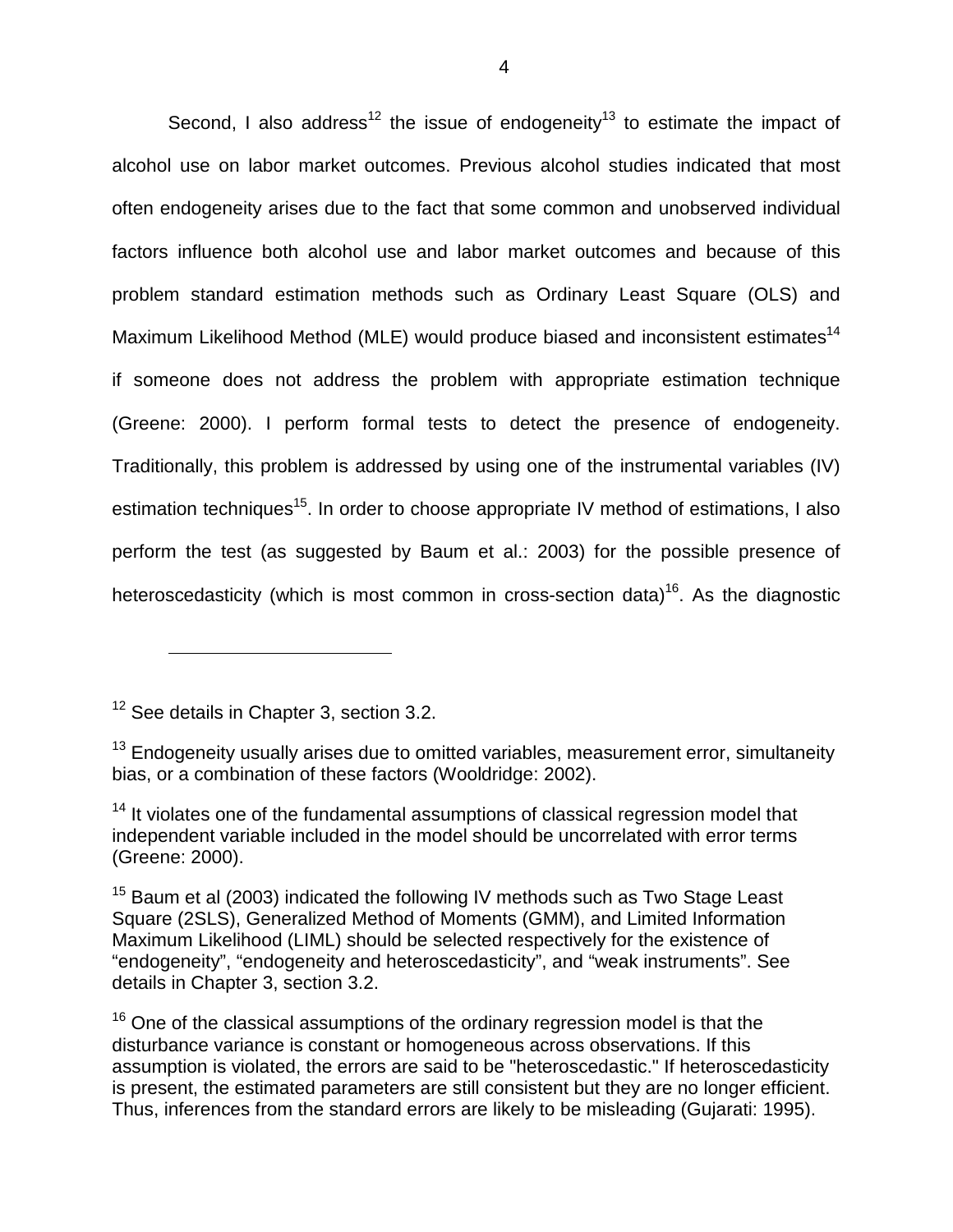tests results (see Chapter 5) confirmed the presence of endogeneity and heteroscedasticity in the current model, I choose Generalized Method of Moments (GMM) estimation method to estimate labor market outcome equations.

The analysis of existing nature of the problem related to alcohol use justifies my attempting further research on the association of alcohol use and labor market variables.

### **1.1 Nature of the problem.**

#### 1.1.1 Americans with alcohol use disorders and working population

Alcohol use disorders (alcohol abuse and dependence) are among the most prevalent illnesses in American society (Swift: 2001). Based on recent NESARC survey (2001-02), the NIAAA (2004) indicated (Figure-1) that the prevalence of 12-month alcohol use disorders (alcohol abuse or dependence) among American adults (based on DSM-IV diagnosis criteria) had been increased from 13.8 million in 1991-92 to 17.6 million in 2001-02 (NIAAA: 2004). The prevalence of alcohol abuse alone increased from 5.6 million to 9.7 million across the decade, while the prevalence of alcohol dependence, commonly known as alcoholism, declined from 8.2 to 7.9 million.

Although the alcohol dependence declined, the rate of alcohol abuse and dependence among younger aged population (18-29 and 30-44 years) increased. It is considered as a worrisome fact because substantial number of "working population" may suffer from alcohol use disorders (NIAAA: 2004). In an earlier study, it was reported that 85 percent of heavy drinkers (those who consume five or more drinks at one time each week) in the United States were employed (National Household Survey on Drug Abuse-NHSDA, Substance Abuse and Mental Health Services Administration -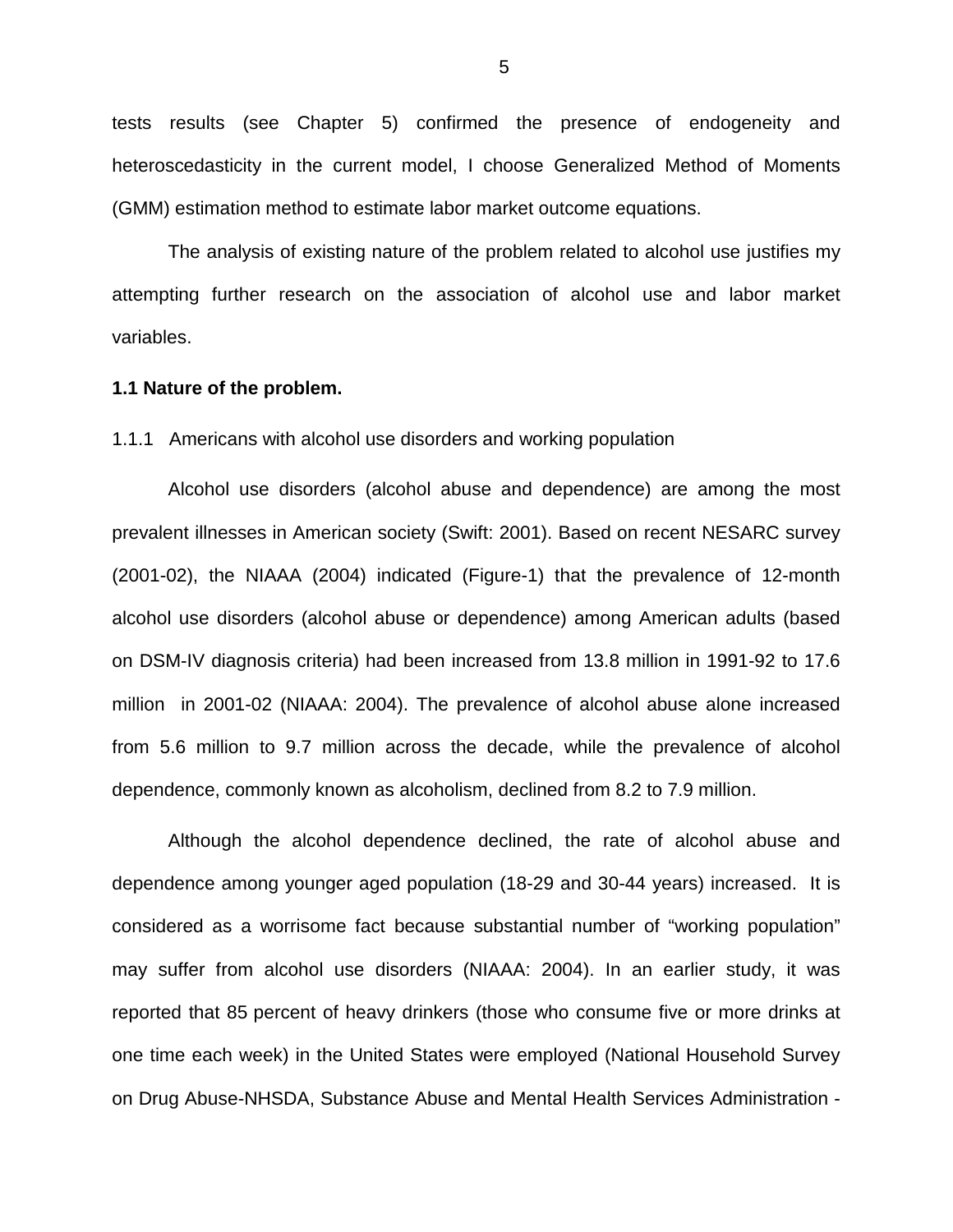SAMHSA: 1999). A recent study (Frone: 2006) reported that alcohol use related impairment affected about 15 percent of the U.S. workforce.





Source: NIAAA Newsletter, No. 4, Spring/Summer 2004.

1

1.1.2 The interrelationship between alcohol use, health and work

Poor health status caused by excessive (Farrell et al: 2003) or even occasional<sup>17</sup> (Mullahy and Sindelar: 1996) alcohol use can be attributed to a wide range of adverse health consequences because of the adverse affect on each of the six primary health

 $17$  Mullahy and Sindelar (1996) reported the following adverse consequences of alcohol consumption, such as, reduced hand eye coordination, preoccupation with alcohol, significant time spent seeking alcohol, unusual or unstable behavior, increased accidents and injuries, liver and heart damage are the direct adverse outcomes.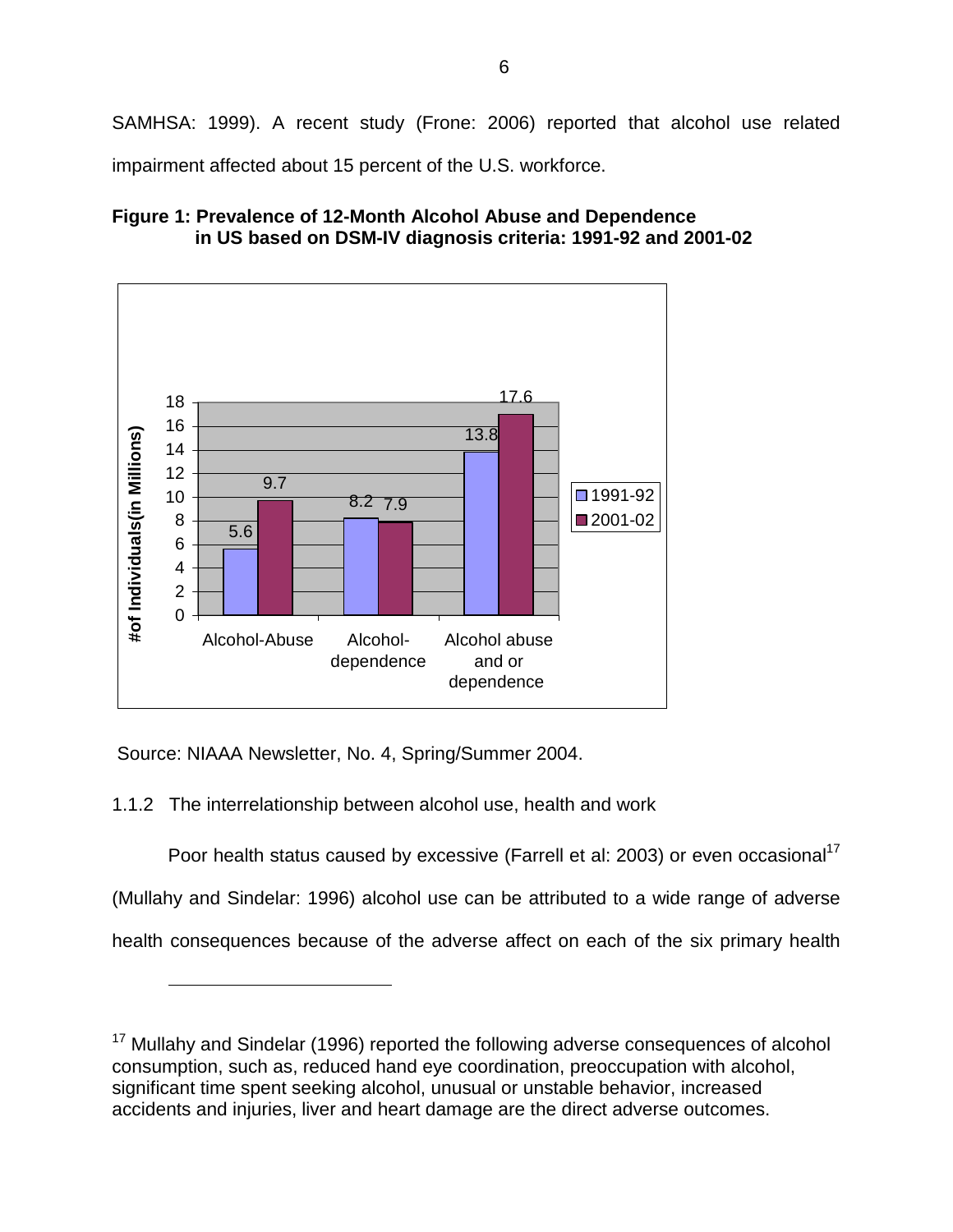status dimensions (Ware: 1986)<sup>18</sup>. Examples of serious health problems (Ezzati et al: 2002) includes liver disease, heart disease (high blood pressure, cardiovascular disease, certain kinds of stroke), cancer (esophagus, mouth, throat, voice box, colon and rectum), pancreatitis (inflammation of the pancreas), head trauma, depression (NIAAA: 1996, and Weiss and Lonnquist: 1997), and damage to the nervous system (OECD: 2003). Studies have shown that compared to moderate drinkers<sup>19</sup>, binge drinkers<sup>20</sup> have an increased risks of angina (heart pain) and a six times higher risk of having a fatal heart attack (Walitzer: 1999). Adverse health impacts of alcohol use have been linked to the reduction of labor market productivity<sup>21</sup>, poor job experience and lower educational attainment (Cook and Moore: 1993, Mullahy and Sindelar: 1993, 1994, 1996, Farrell et al: 2003). Besides affecting current workforce, alcohol use of current generation may have affect on the future generation through instable family environment, lower health and economic status and creating brain anomalies in children including FASD- Fetal Alcohol Spectrum Disorders (Russo et al: 2004). For example, in 1996, six million children lived with parents who were alcohol dependents, and

 $18$  Ware (1986) identified six primary health dimensions from the extensive review on literature on health. Those are: physical functioning, mental health, social well-being, role functioning, general health perceptions, and physical and psycho-physiologic symptoms.

 $19$  Moderate drinkers use approximately 2 or 2.5 drinks per day on average (French et al: 1995).

 $20$  Binge drinking: it is seen as drinking that occurs at a hazardous level- five or more drinks for men, and three or more drinks for women (See Annex 1)

 $21$  The NIAAA (1993, 2001) and the WHO (2002, 2004) reported that it was the result of reduction in employment, working hours (work less hours or frequent absence from the job), job performance and earnings.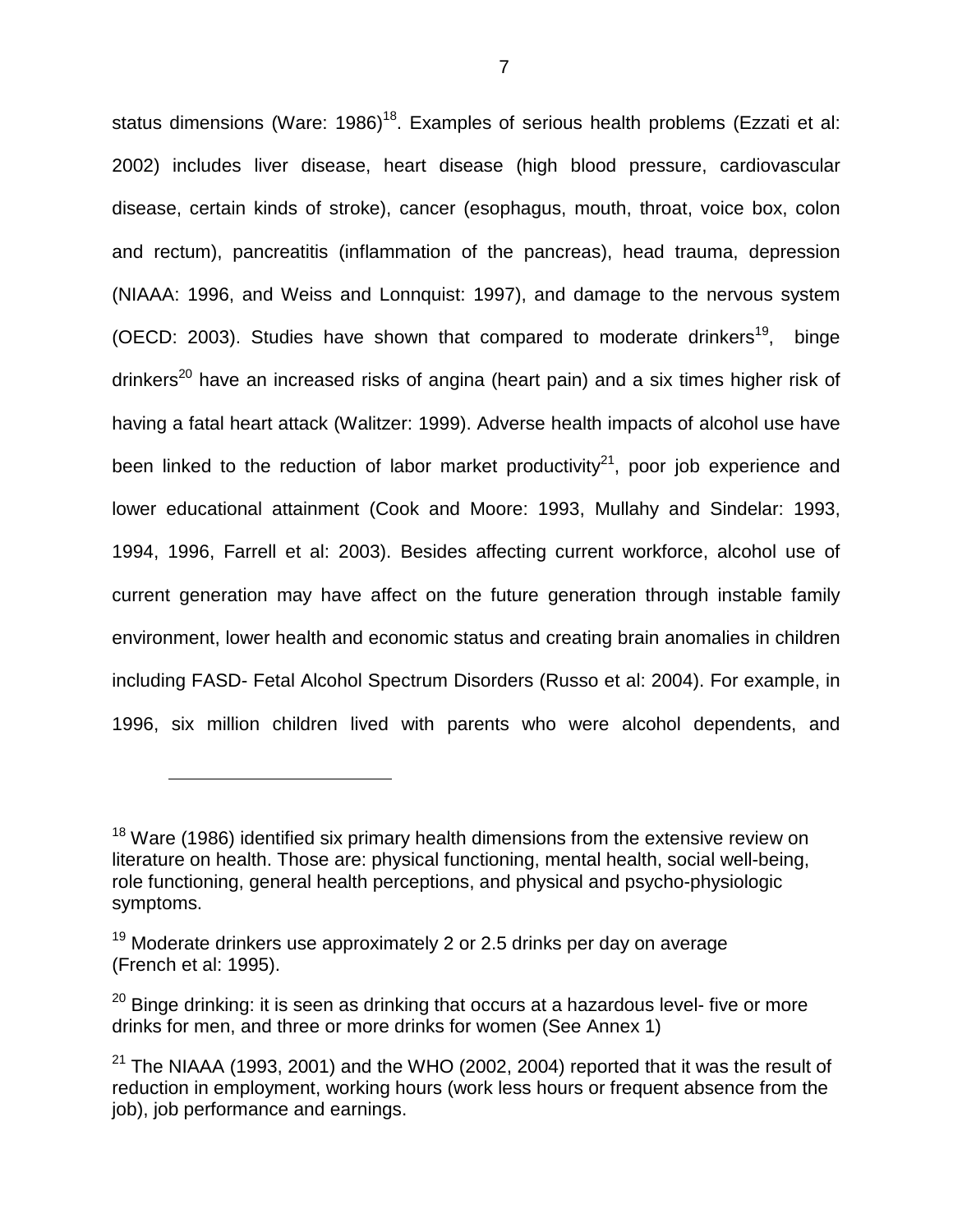approximately one out of ten American children lived in a household where at least one parent met clinical standards for alcohol and/or illicit drug use dependence (Chatterji and Markowitz: 2001 and Horgan: 2001).

#### 1.1.3 Lost productivity and enormous economic costs

Based on the findings of five major studies (Berry et al: 1977, Cruze et al: 1981, Harwood: 1984, Rice et al: 1990, Harwood et al: 1998, 2000), the NIAAA (2001) indicated that in US, the costs of multidimensional health problems and lost productivity due to alcohol use were substantial<sup>22</sup>. For example, according to the most cited and latest available estimate (Harwood: 1998, 2000), the economic costs of alcohol abuse were \$184.6 billion in 1998 which was equivalent to 2 percent of gross domestic product (GDP) for that year (Terza: 2002). The breakdown of this cost indicated that 14.3 percent (\$26.3 billion) was for health care costs, and more than 70 percent (134.2 billion) was for productivity losses due to lost employment, job absences and reduced earnings.

#### 1.1.4 Non-consensus empirical evidence

1

Since alcohol use imposed significant financial burden to the society for lost labor productivity by reducing employment, working hours, job performance and earnings (Rice et al. 1990, Kenkel and Ribar: 1994, Mullahy and Sindelar: 1993, 1996, NIAAA: 2001), researchers examined the relationship between alcohol use and labor market outcomes (employment/unemployment, hours of work, wage/earnings) with special

 $22$  Several other empirical works also provided the evidence of alcohol related economic costs (Farahati: 2003, Feng et al: 2001, Zarkin, et al: 1998, French et al: 1998, Mullahy and Sindelar :1996, and Rice et al: 1991) and non-economic costs (Russo: 2004, Cook and Moore: 1993, NIAAA: 1993, and Mullahy and Sindelar: 1989, 1994).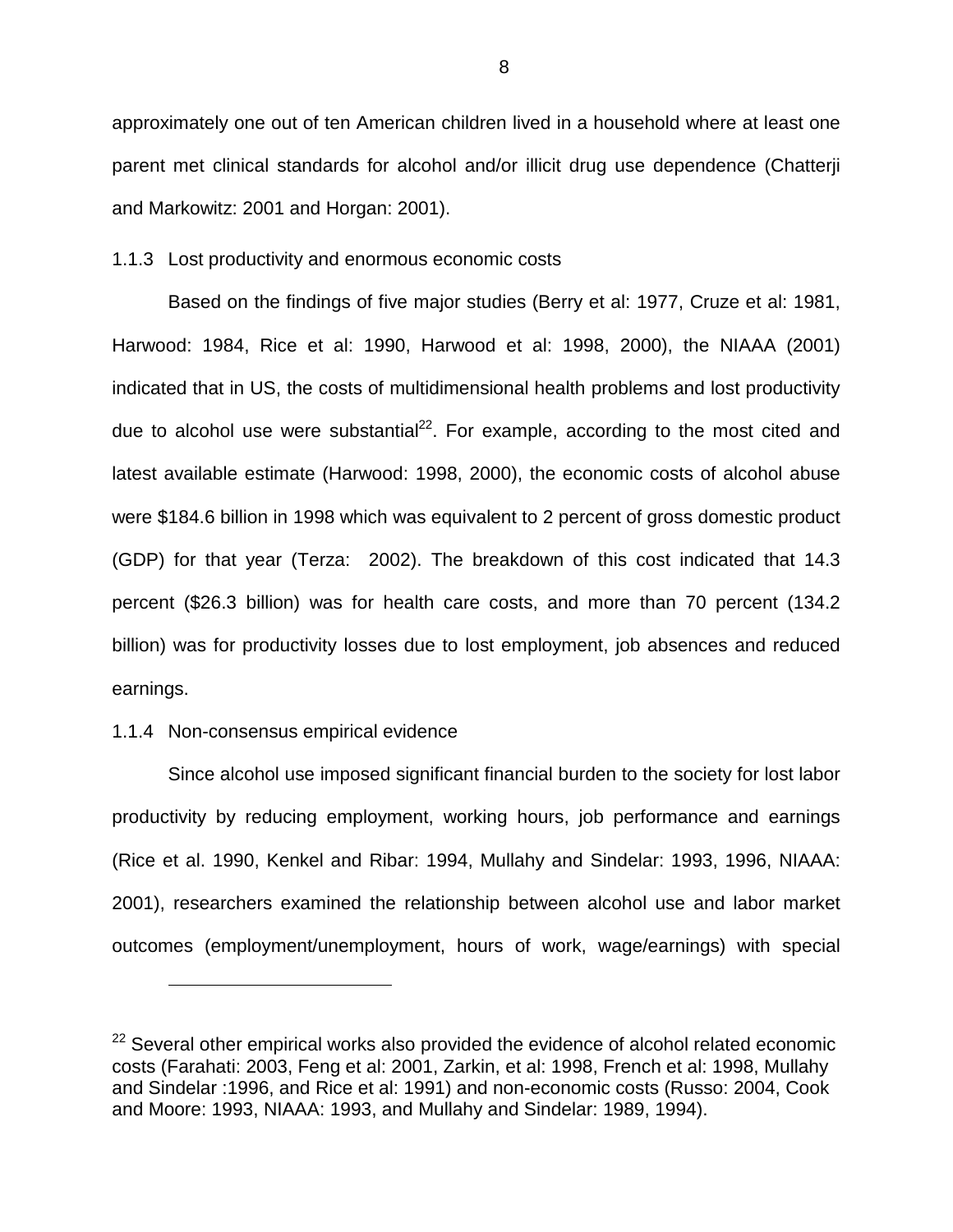$interests<sup>23</sup>$ . The magnitude and the direction of impact of alcohol use on labor market outcomes varied (negative, positive, inverted-U shaped, inverted-J shaped) widely across empirical studies. The evidence of negative impact of alcohol use on labor market outcomes were found in several major studies (Fisher $24$ : 1927, Mullahy and Sindelar: 1989, 1991, 1993, 1994, 1995, and 1996, Bryant et al: 1992, 1993, and 1996, Cook and Moore: 1993, Kenkel and Ribar: 1994, Yamada, et. al.: 1996, Chatterji: 1998). Berger and Leigh (1988) took the leading role in reporting the first evidence of positive relationship between drinking and earning. Although the work of Berger and Leigh (1988) was highly criticized, $25$  later the same work spirit was adopted in some major works (Cook: 1991, French and Zarkin: 1995, Heien: 1996, Hamilton and Hamilton: 1997, Zarkin et al.:1998, MacDonald and Shields: 2001, and Auld: 2005). These studies indicated positive, and even a non-linear (inverted-U shaped, inverted-J shaped) relationship between alcohol consumption and labor market outcomes.

Variation in the results were mainly due to differences in alcohol use measures, model specifications, differences in sample, and use of different econometric methods.

 $23$  The major empirical works on alcohol use and labor market outcomes done by Berger and Leigh (1988), Cook (1991), Kenkel and Ribar (1994), French and Zarkin (1995), Heien (1996), Mullahy and Sindelar (1993, 1996), Zarkin et al. (1998), Hamilton and Hamilton (1997), MacDonald and Shields (1998). See Tekin (2002) for an overview of the literature on alcohol use and labor market outcomes.

 $24$  Fisher (1927) did the first research in the US context and reported that the drinkers were less productive and extrapolated that the prohibition would increase the nation's productivity by 5 percent.

 $25$ Berger and Leigh (1988) did not separate the alcohol and non alcohol factors, and did not consider the self selection problem in choosing the work (Heien: 1996, Peters: 2004).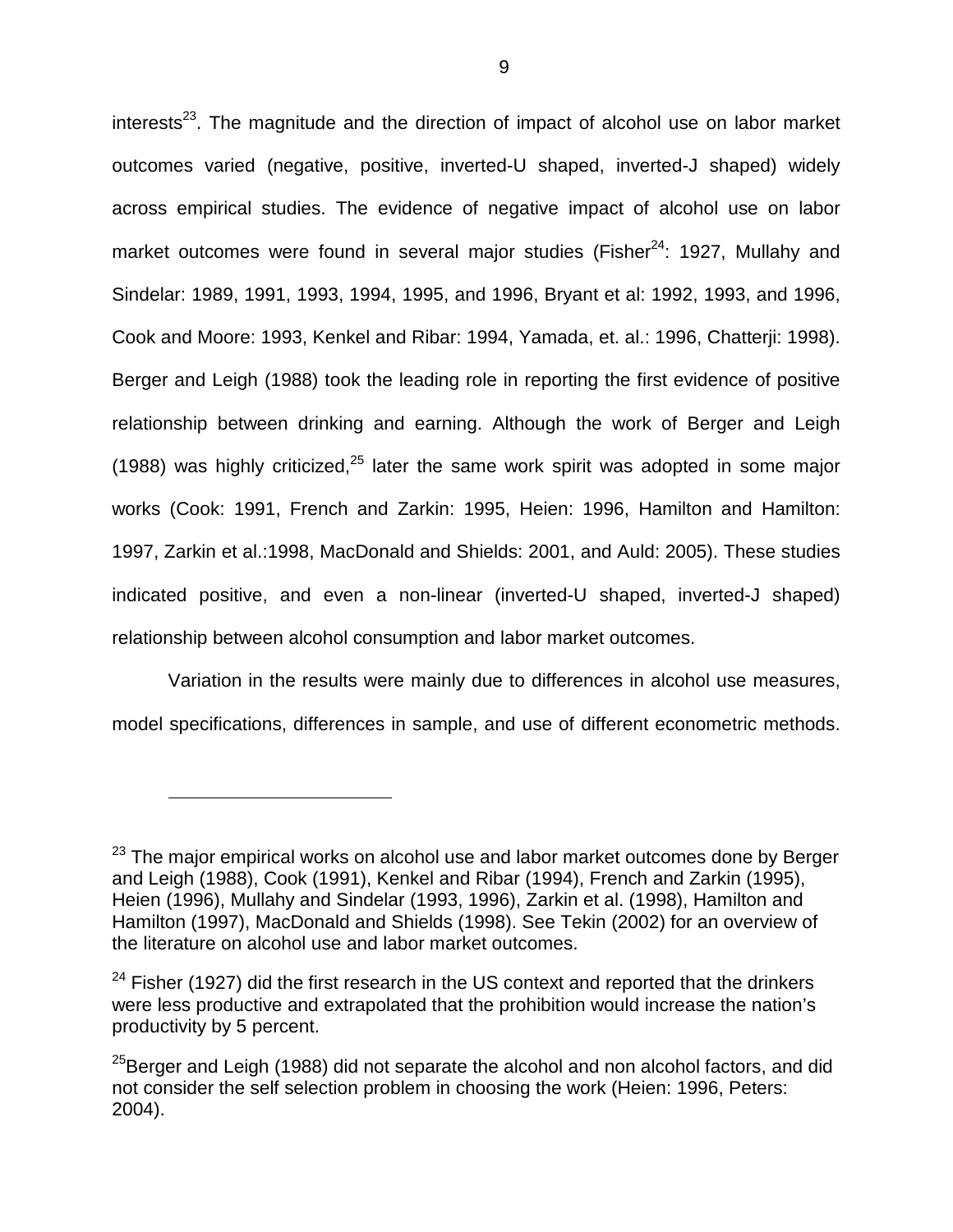Therefore, much can be explored using better alcohol use measurement, rich data sets, appropriate model and method estimation (Mullahy and Sindelar: 1996, NIAAA: 2000).

## **1.2 Motivation of the research**

The motivation for this research derives from three major considerations.

# 1.2.1 Alcohol use and misuse<sup>26</sup> is a major social and economic problem

It is still considered an interesting research topic because it is a major social and economic problem, and there is a key role of alcohol use in shaping human capital endowment and health status in terms of complete and full functioning physical, social and mental well being (WHO:1986), and in achieving labor market success (Currie and Madrian: 1999). Also, a recent NIAAA directed survey conducted by NESARC (a representative survey of American adults 18 years of age and older) on alcohol use and related conditions calls for special attention to estimate the impact on labor market because the survey reported that the prevalence of higher rates of alcohol abuse and dependency among younger aged population (18-29 and 30-44 years) in 2001-2002 represents substantial portion of work force.

1.2.2 Ability to test hypotheses using a large and rich data set

As the existence of conflicting findings keep the opportunity open to analyze the same topic based on richer and larger data sets, this research seeks to estimate to what

<sup>26</sup> Please see footnotes 1 and 2.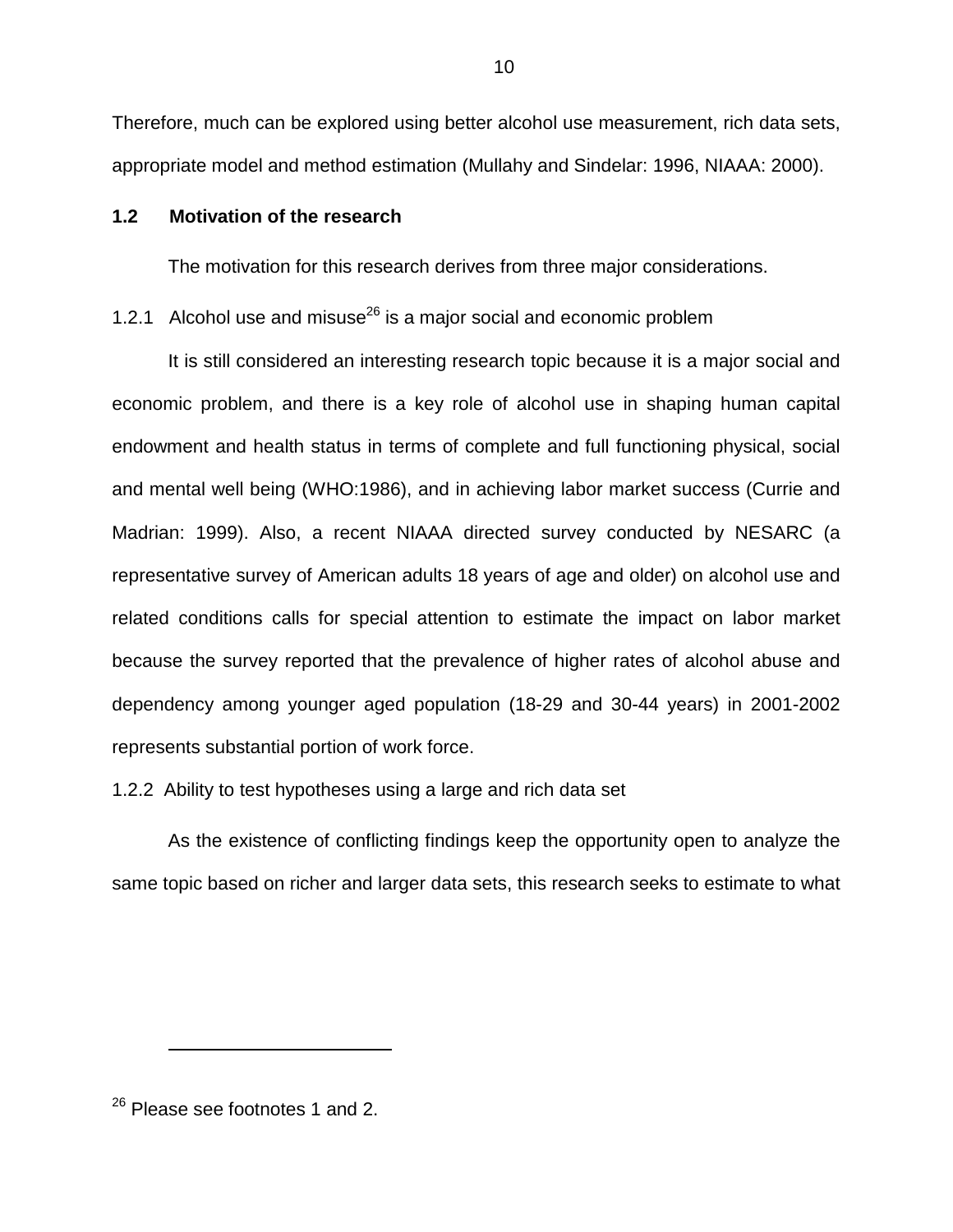extent the impact of alcohol use and misuse (alcohol use disorders<sup>27</sup>) affects labor market success in terms of the probability of full time employment and annual earnings from full time work based on newly available data from 2001-02 National Epidemiology Survey on Alcohol and Related Conditions (NESARC). Some unique features of this dataset can be mentioned here.

First, it is the largest survey ever conducted on alcohol use and co-occurring conditions.

Second, the most important advantage of using this data set is that it gives opportunity to use clinically diagnosed or medically verified alcohol use measures directly such as 'alcohol abuse' and 'alcohol dependent' ( based on DSM-IV criterion) instead of self selected criteria<sup>28</sup>. This is very crucial because prior research indicated that the direction and magnitude of the result based on self selected alcohol measures were questionable (Mullahy and Sindelar: 1995 and Heien: 1996). Also, the dataset contains very detailed information on individual drinking behavior indicating number of drinks used in a day, week or a month, ethanol content and drinking frequency such as light, moderate or heavy alcohol consumption. One advantage of using clinically diagnosed alcohol use measures was also indicated in some prior research. This

 $\overline{a}$ 

 $27$  The current research considers two alcohol use disorders such as alcohol abuse and alcohol dependence as defined in NESARC data set based on DSV-IV criteria (see Annex 2).

 $28$  Some research did not classify alcohol drinker or alcohol measure according to standard clinical diagnosis.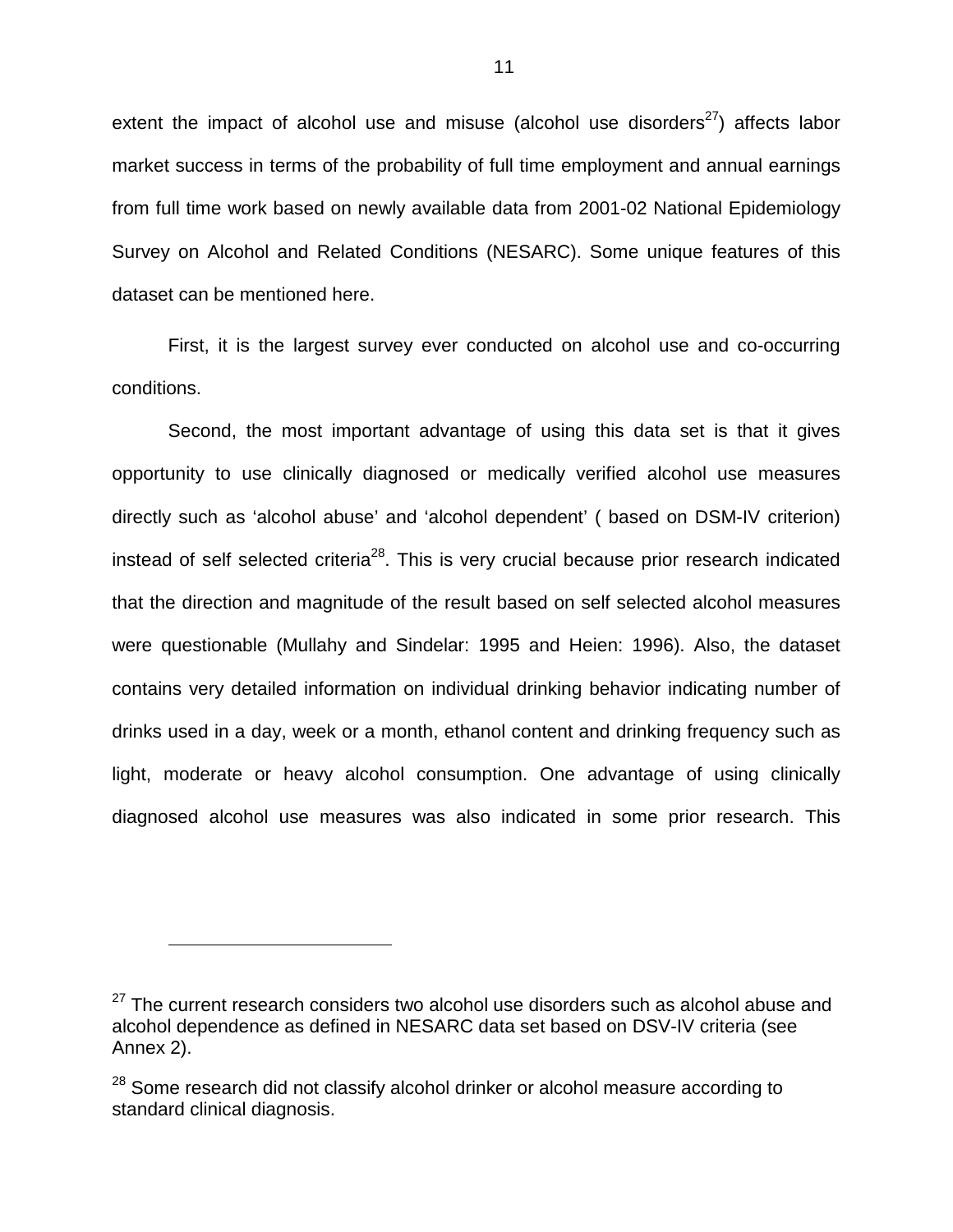suggested that the estimation problem related to endogeneity<sup>29</sup> of alcohol use variable measure could be less if someone uses clinically diagnosed alcohol use measures. Buchmueller and Zuvekas (1998) provided the argument that the correlation between alcohol use variable and labor market variables is very unlikely where clinical based alcohol measures are included in the analysis, because clinical based alcohol measures are less influenced by income than frequency of use, physiological responses to alcohol use, and genetically determined factors.

Third, a more comprehensive set of explanatory variables as well as instrumental variables<sup>30</sup> are available for the current research as it contains large number of variables with richer information on health, socioeconomic, and other background data.

Fourth, this data set contains information on labor market outcomes such as full time and part time work participation, personal income, household income, and other sources of income. It also contains very detailed information on different occupations and industry types.

1.2.3 The extension of prior work

 $\overline{a}$ 

The main idea and strategy of this research were largely influenced by the pioneer work of Mullahy and Sindelar (1993 and 1996) as they pointed out the way

 $29$  It arises in empirical estimation mainly due to two facts. First, the 'simultaneity' arises due to the fact that the estimation of labor market variable includes alcohol use measure as an explanatory variable when actually alcohol use measures and labor market variables jointly determined by individual characteristics. Second, the 'unobserved heterogeneity' arises due to the existence of unobserved characteristics that may be correlated with both alcohol consumption and labor market variables (Buchmueller and Zuvekas: 1998, and Peters: 2004).

 $30$  Please see details in Chapter 3, Section 3.3.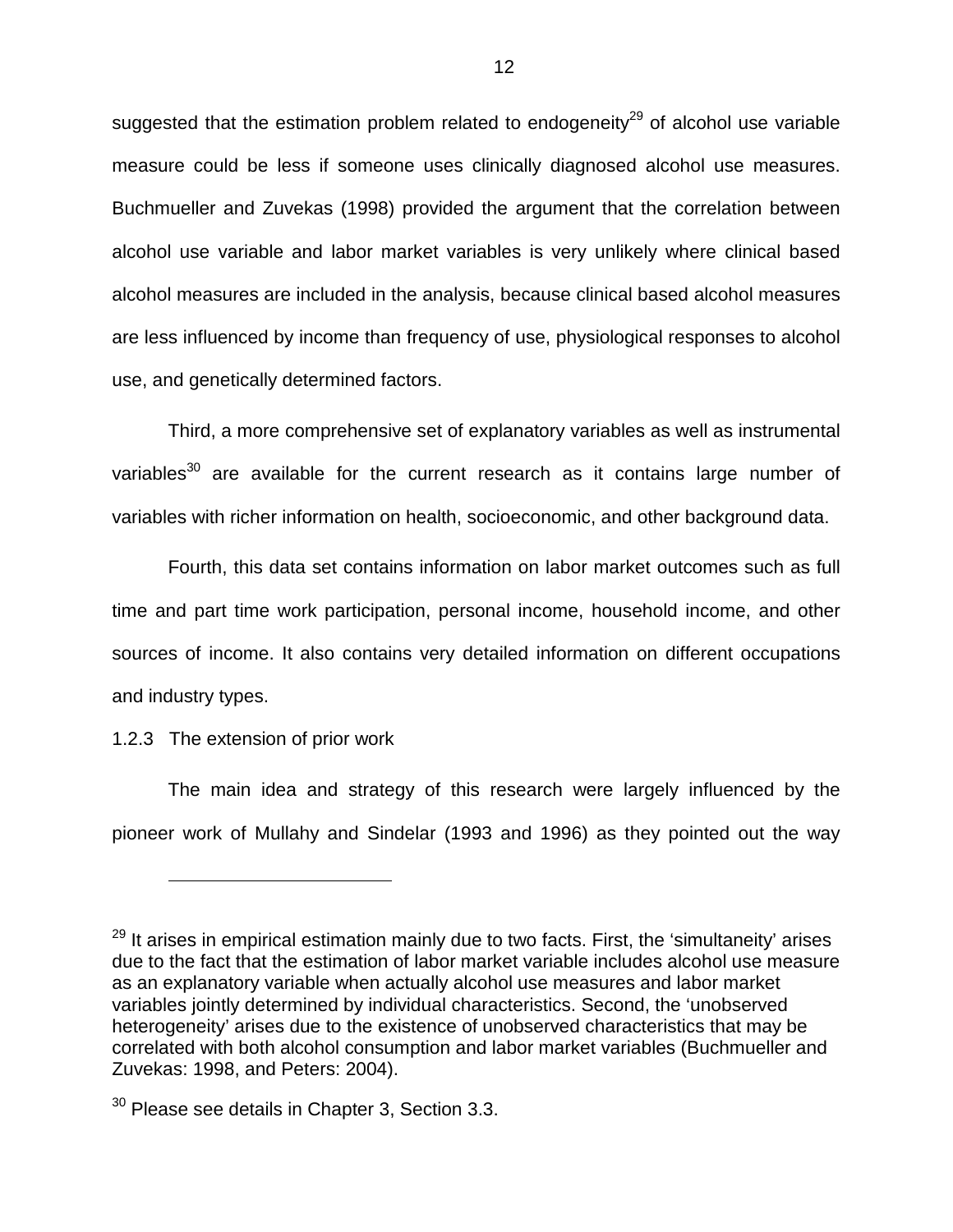toward further research on related topics (labor market outcomes such as earnings or wages, and labor supply are affected by abusive/problem drinking, problem drinking affects women's use of time in market versus home activities, and indirect affects of alcohol use) as new and richer data are gathered. With the NESARC data (2001-2002), it is possible to estimate the impact of six categories of alcohol users or drinkers<sup>31</sup> (exdrinkers, ex-abusers/dependents, new-drinkers, ex-new-drinkers, alcohol abusers and dependents) on labor market variables.

The current research extends the main idea of Mullahy and Sindelar's $32$  works in two important directions by incorporating some of the ideas from other previous studies (Chatterji et al: 2007, French and Zarkin: 1995, Mullahy and Sindelar: 1993) in the following aspects.

First, this research adopted the estimation model presented by French and Zarkin (1995). They specified the relationship between dependent variable wage, and independent variables alcohol use, demographic variables (age, gender and race), human capital variables (education, health status, and job tenure) and worksite specific variables. This research focuses on estimating personal income equation instead of wage equation as the data on wage is not available. Also, the probability of fulltime work force participation equation is estimated on the same set of independent variables. This research does not include job tenure as an explanatory variable (data are not available).

 $\overline{a}$ 

 $31$  See Chapter 4, section 4.1 for details and Tables 2A and 2B

 $32$  Mullahy and Sindelar (1993, 1994) supported the conventional view that hypothesized the negative relationship between problem drinking (alcohol abuse or dependence) and labor market variables.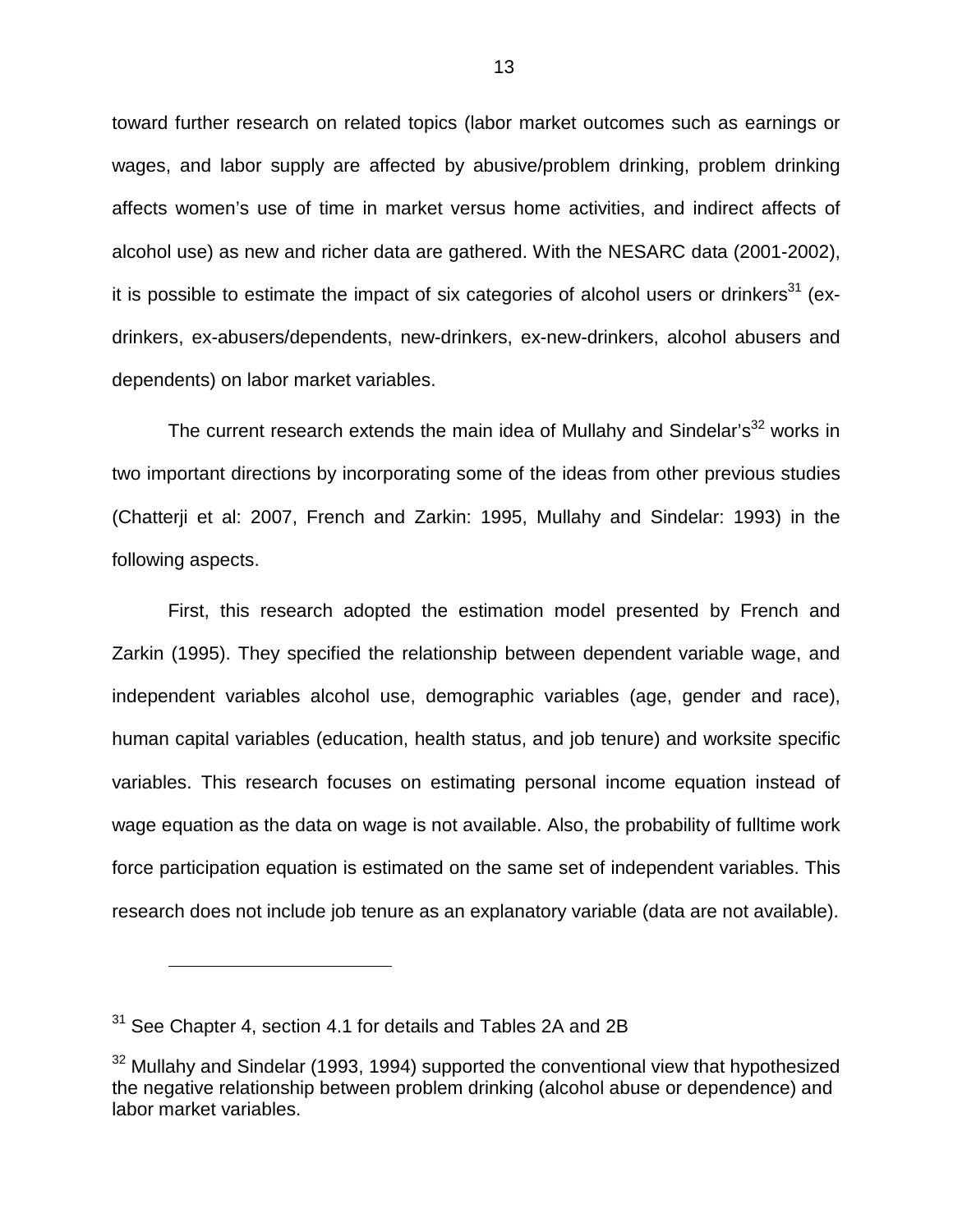Second, French and Zarkin (1995) used alcohol use (the total number of drinks consumed in last year) as an independent variable to estimate the impact on wage. Instead of including the amount or frequency of alcohol consumption, I include six indicator variables (represent ex-drinkers, ex-abusers/dependents, new-drinkers, exnew-drinkers, alcohol abusers and dependents) as the key variables of interest.

Third, this research includes indicator variables for different categories of industries. It is indicated from some prior studies that some industries (also some occupations<sup>33</sup>) might have higher incidence of alcohol related problems than others because of the nature of occupation or industry type, availability of alcohol, social pressure to drink, stressful work, and lack of supervision. For example, the British census (1995) indicated that some industries (alcoholic drinks industries, hotel and catering industries, the shipping industry) and occupations (the military, doctors, lawyers, and journalists) had higher than average alcohol consumption related problems.

Fourth, this research addresses the 'endogeneity' (most often arise due to 'simultaneity' or 'unobserved heterogeneity') issue along with the heteroscedasticity problem (see detail in Chapter 3, section 3.2).

# **1.3 Underlying questions and research objectives**

#### 1.3.1 Underlying questions

1

This research was intended to find out the answers to some key questions based on the current data set.

<sup>&</sup>lt;sup>33</sup> Initially I included different occupational categories. Finally I had to drop this variable because estimations with current data set did not converge at all.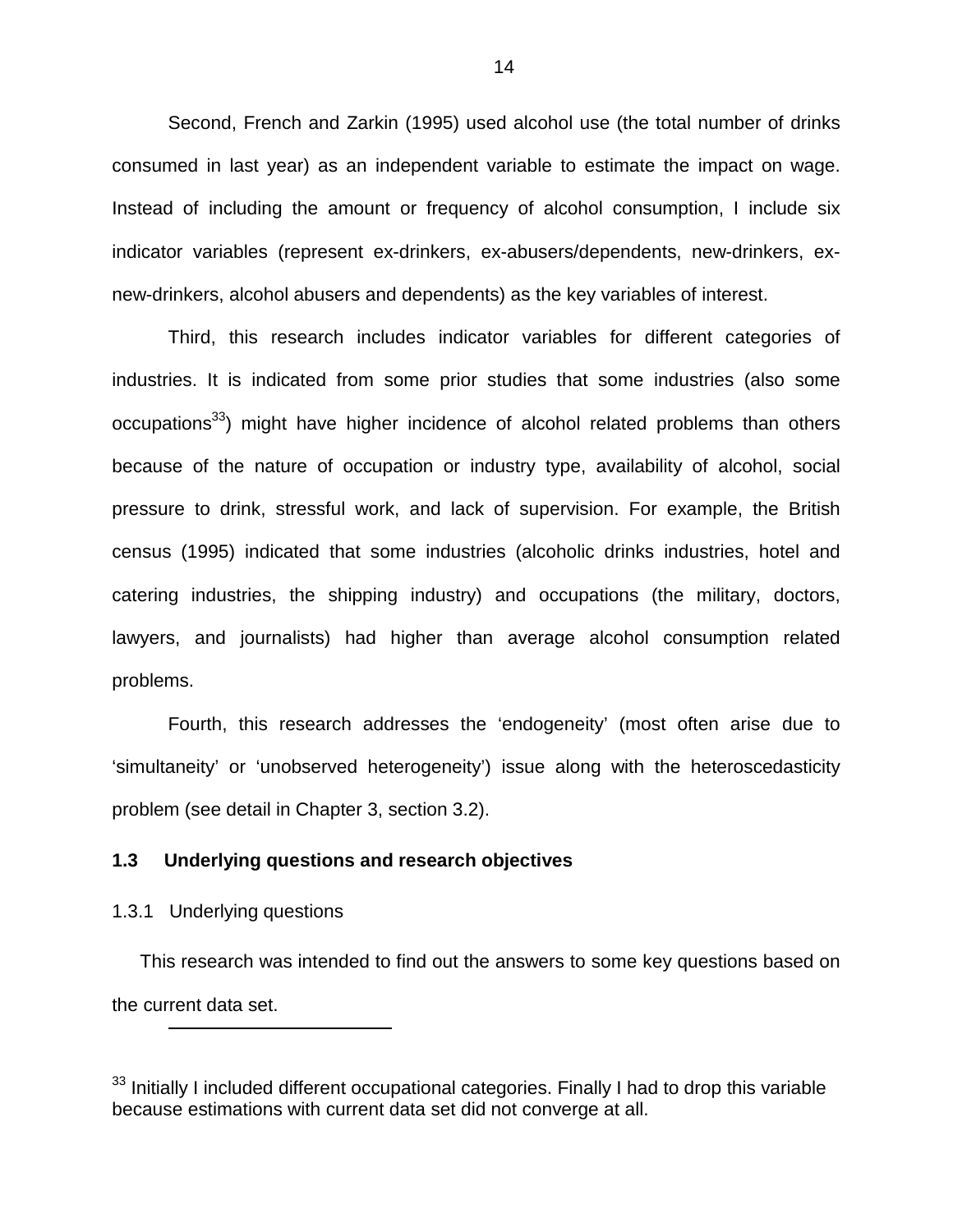- i) Do individuals who had no alcohol use disorders (lifetime abstainers, exdrinkers, ex-abuser/dependents, new-drinkers, and ex-new-drinkers) $34$  work more and earn more than the individuals who had alcohol use disorders (alcohol abuser and alcohol dependent)?
- ii) Do individuals' performances in labor market (work participation and earnings) vary due to the fact that they quit drinking (ex-drinkers, exabuser/dependents)<sup>35</sup>?
- iii) How much variation in labor market variables (personal income and full-time labor force participation) do arise due to different socio-demographic variables such as age, gender, race, education, location, health and work related variable (industry type)?

### 1.3.2 Hypotheses.

The core hypothesis of this research is that individuals meeting criteria for a diagnosis of alcohol use disorders (alcohol abuse or dependence) will have lower probabilities of full time employment and earn lower incomes from the full time job than the individuals who did not have alcohol use disorders (abstainers, ex-drinkers, exabusers/dependents, new-drinkers, and ex-new-drinkers). The following are the detailed hypotheses.

 $34$  During the year 2000-01, ex-drinkers and ex-abuser/dependents did not drink, newdrinkers started to drink, and ex-new-drinkers continued to drink (see details in Chapter 4, Tables 2A and 2B).

<sup>&</sup>lt;sup>35</sup> Please see footnote 9.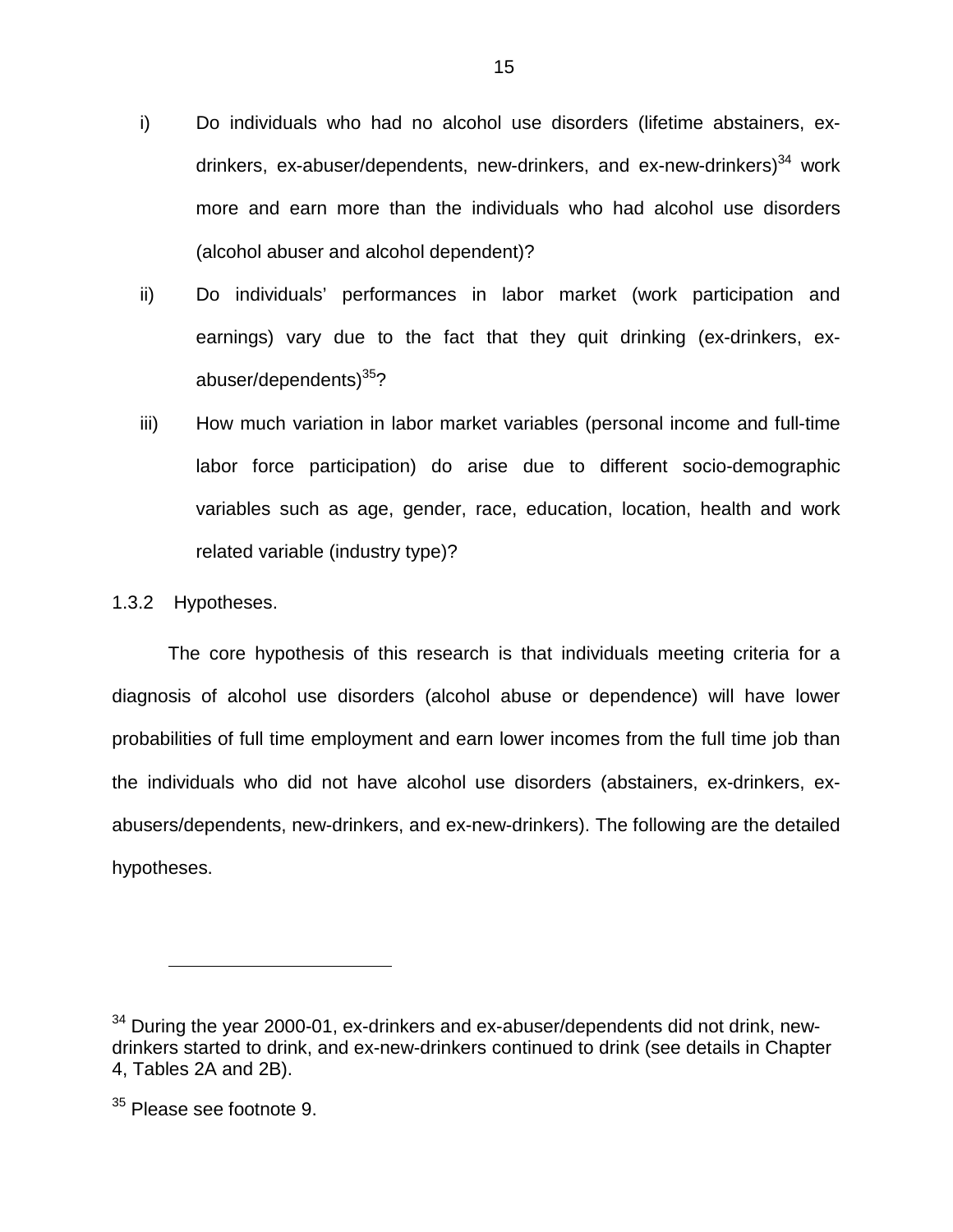- 1. Ex-drinkers and ex-abusers/dependents are expected to have lower probabilities of being employed (full time), and earn less income than abstainers (did not drink in life time), holding other factors constant.
- 2. Among the drinkers (who were not alcohol abusers or alcohol dependents), exnew-drinkers (individuals who were drinking for longer periods, i.e., drank both in current (2000-01) and previous years) are expected to have the higher probabilities of being employed (full time), and earn higher income than newdrinkers (who started drinking last year), and vice versa when compares with exdrinkers holding other factors constant.
- 3. New drinkers (not abusers or dependents) are expected to have lower probabilities of working, and earning lower income than the ex-drinkers (who did not drink last year) and ex-new-drinkers.
- 4. Among the problem drinkers (such as alcohol abusers and alcohol dependents)**,** alcohol dependents are expected to have the lower probabilities of being employed full time and earning than alcohol abusers.
- 1.3.3 Research Objectives

Five research objectives are intended to achieve in order to answer the underlying questions and tests the hypotheses throughout this research.

1. To review previous economic literature, empirical work and findings on the relationship between alcohol use and labor market outcomes to build up the model and to choose estimation method for this research.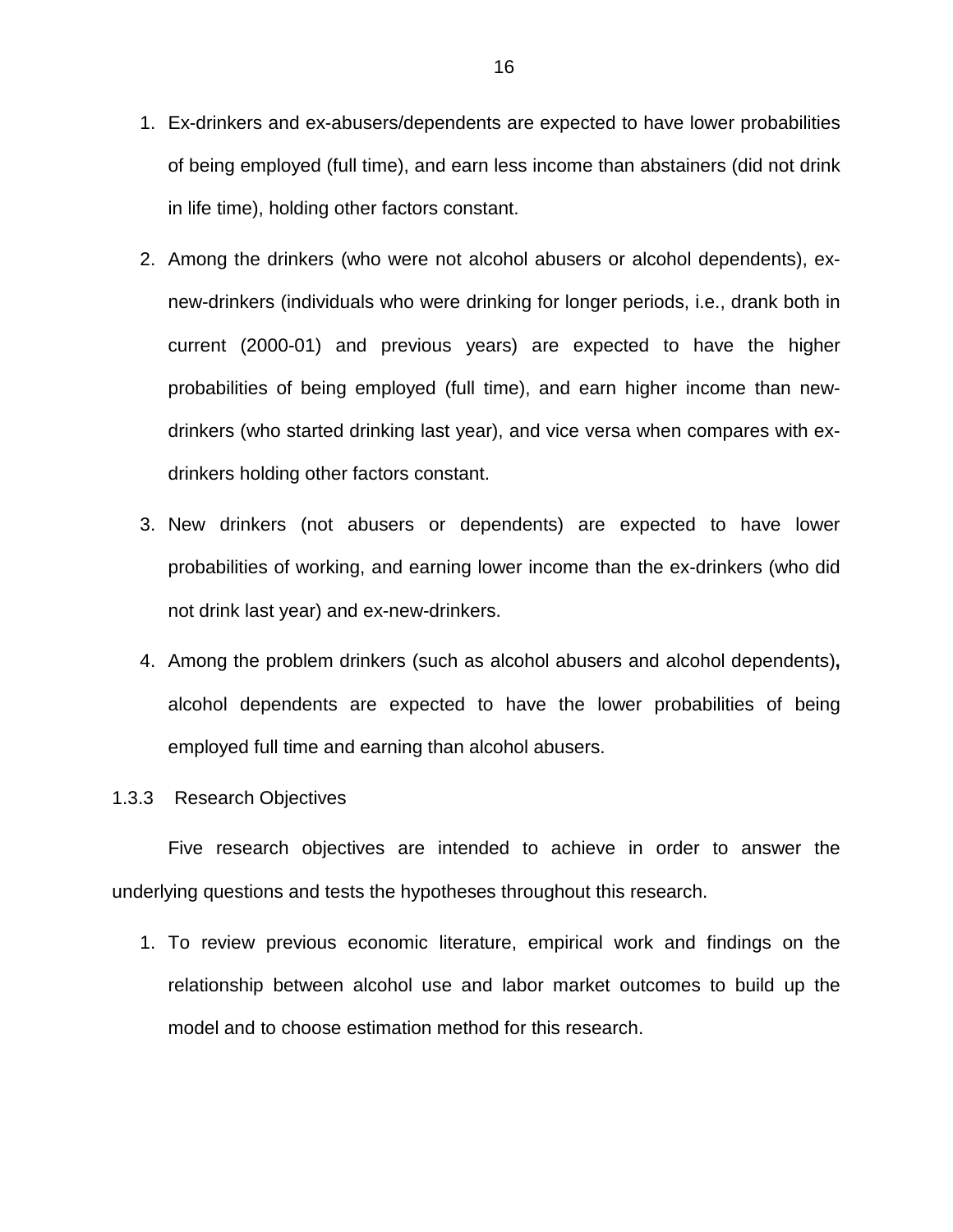- 2. To estimate the effect of alcohol use on two labor market outcomes (labor force participation and earning or income) including six indicator variables $36$  for alcohol use status as key independent variables. Various socioeconomic and demographic variables (see Table 4) are also included as other exogenous variables in each of the labor outcome equations, such as the individual's age, gender, race, marital status, education level, health status, location (whether individual lived in a central city or not), other source of income, and work related characteristic (industry type).
- 3. To perform formal tests to detect the existence of potential problems in estimations, the endogeneity of alcohol use and heteroscedasticity in the sample.
- 4. To re-estimate the labor market outcome equations by accounting endogeneity and heteroscedasticity using GMM-IV method as tests results detect the presence of endogeneity and heteroscedasticity in the model.
- 5. To provide comparative analysis of the estimation results (before and after addressing the endogeneity and heteroscedasticity issues).

### **1.4 Organization of the paper**

 $\overline{a}$ 

The plan for the rest of this research proceeds as follows: Chapter 2 presents an analysis of theoretical background and a review of previous empirical works on the relationship between alcohol use or consumption and labor market variables. Chapter 3

 $36$  Each indicator variable takes the value of one if the individual was identified (based on previous 12 months' alcohol use record) as ex-drinkers, ex-abusers/dependents, new-drinkers, ex-new-drinkers, alcohol abusers and alcohol dependents, and zero otherwise.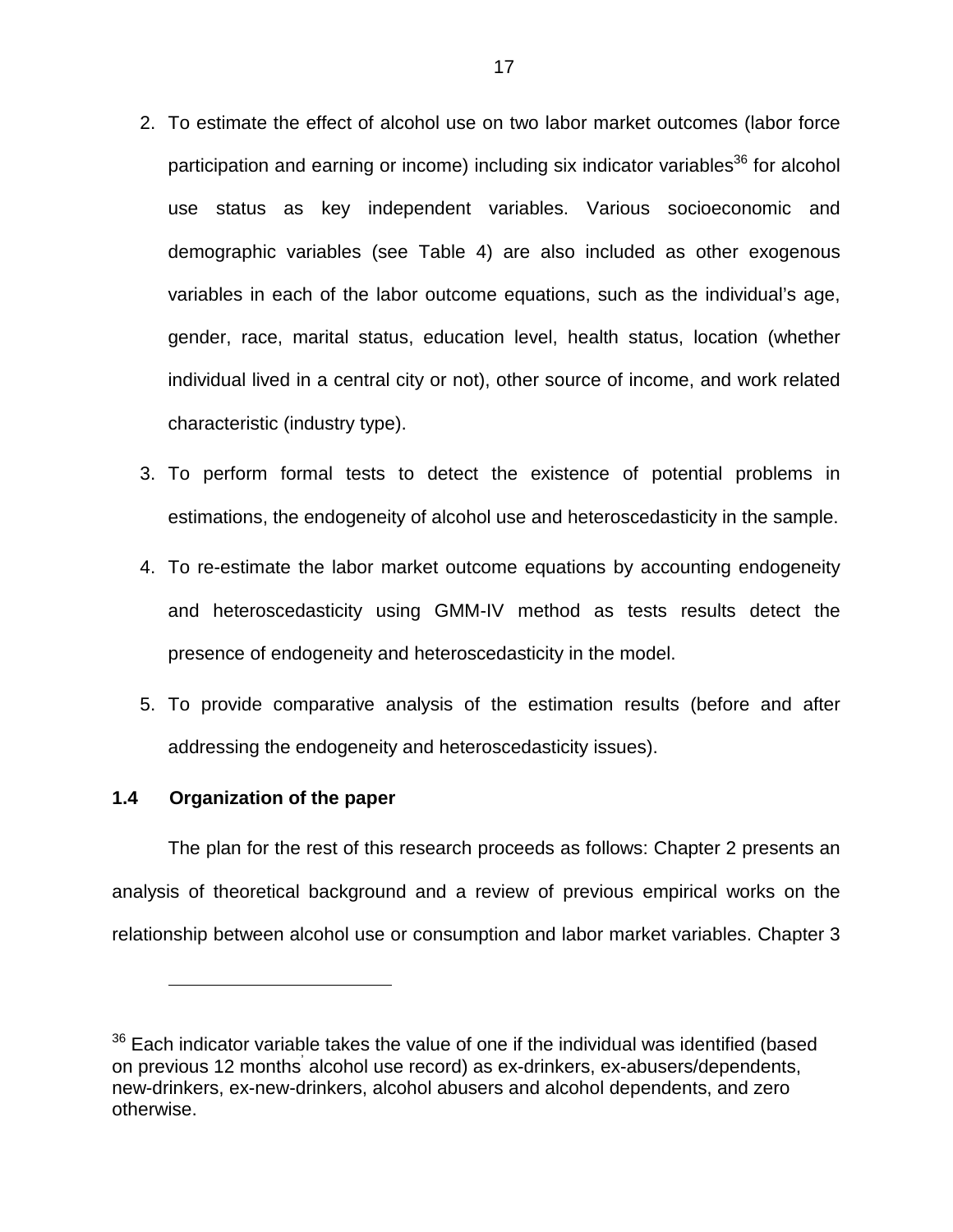presents empirical model, estimation methodology and econometric tests. Chapter 4 provides a discussion on data and variable description. Chapter 5 presents an analysis of empirical results. Finally, Chapter 6 summarizes the findings, provides limitations of the study, implications and offers suggestions for additional research.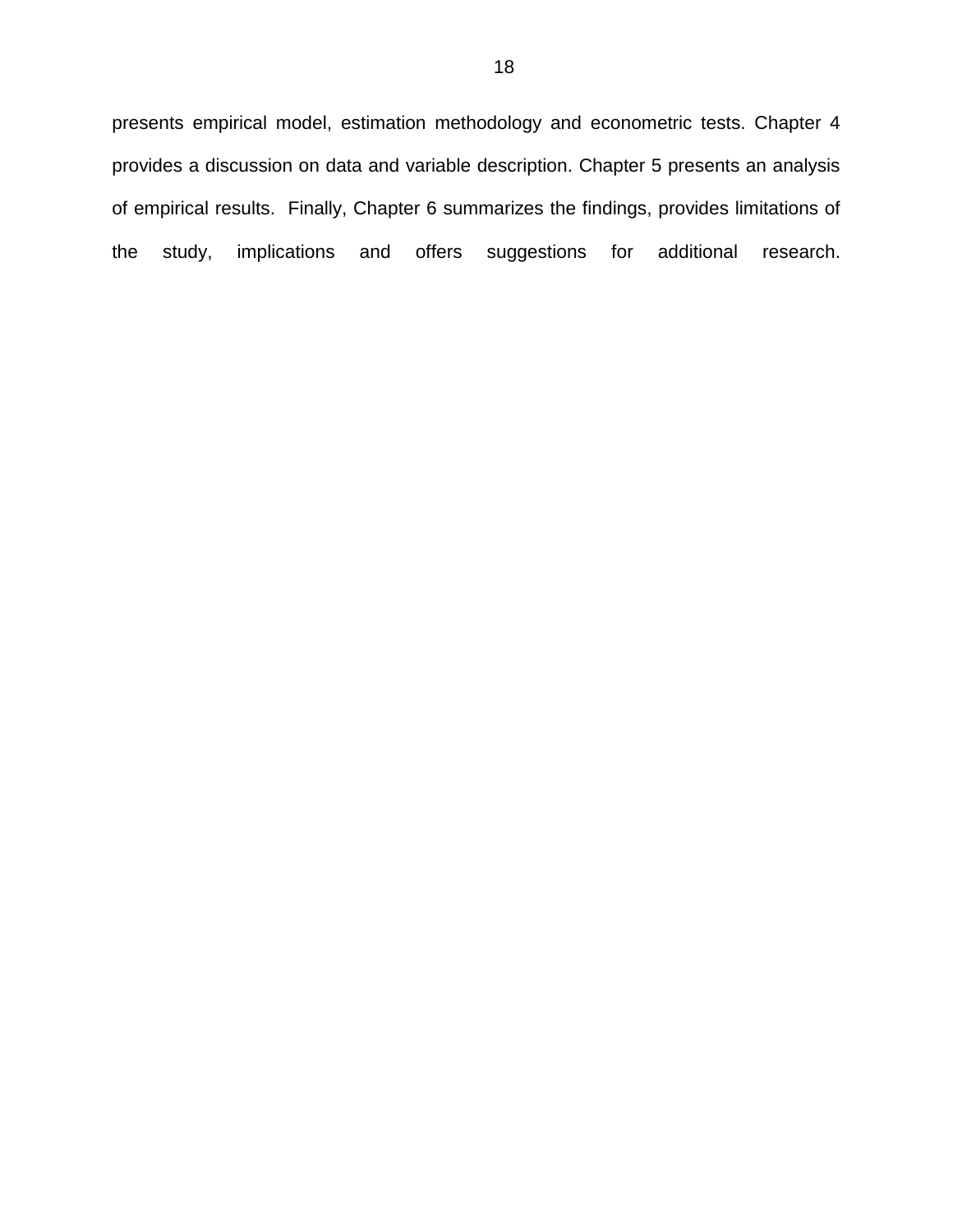#### **CHAPTER 2**

#### **THEORETICAL BACKGROUND AND PREVIOUS EMPIRICAL WORKS**

### **2.1 Theoretical background**

#### 2.1.1 Alcohol consumption and health status

Most of the previous empirical work on the relationship between alcohol use and different labor market outcomes were based on theoretical model formulated by Becker (1964) known as human capital theory. The human capital theory considers investment in human capital such as education, training, and healthy life style as positive investments, and some activities such as unhealthy eating, lifestyle, smoking, and drinking as negative investments. Positive investments are rewarded by better health status, higher work ability, improved work skill that lead to higher occupational attainment, career progression, productivity and earnings. Negative investments are penalized by poor health status and lower work ability or skill that lead to poor job progression, lower productivity and earnings.

Later, the importance of health status as a predictor of wages was recognized by Grossman (1972) as he first applied the human capital theory to the area of health. Since then, in labor market related analysis, individual health status is considered as an important variable. Original work on the relationship between any type of substance abuse and labor market outcomes was done by Culyer (1973). His thought was that since physical and psychological well being of individuals are negatively affected by any substance/drug use; there can be some obvious and frequent spill over effects on labor market. As a result, alcohol or drug users may end up with lower aggregate level of human capital accumulation and thus lower productivity (Kaestner: 1994). This does not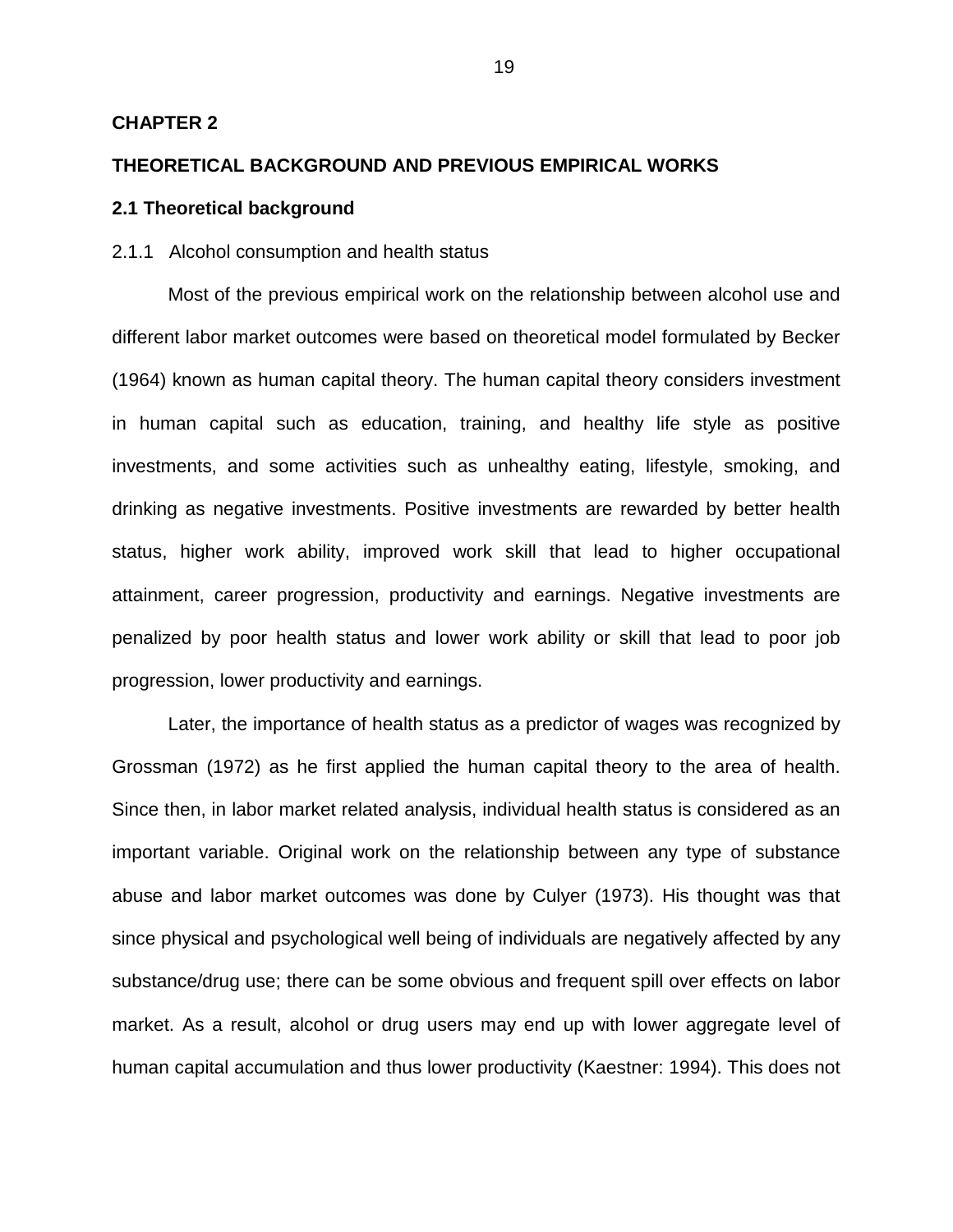only stay confined to individual's disrupting life (where he/she can not perform expected normal role in family, work and social life) also threatens the future labor force by harming the stable family environment where a child grows up. For example, alcoholic parents usually do not provide appropriate time and care in rearing children, and particularly in cases of alcoholic mothers, the evidence of children's mental and physical disorder are well documented (Chatterji and Markowitz: 2001).

 The concept became more popular in the last two decades when Mincer (1974) developed the model based on the relationship between wages and various measures of human capital (include education, marital status, job experience, and other sociodemographic characteristics) that affect labor market. Any type of substance use including alcohol consumption can have an adverse impact on individual and society through its impact on health (mental and physical well being) and criminal activity (MacDonald and Pudney: 2000). Alcohol, drug or any other type of substance users may have lower productivity levels, and so may have lower wage or lower income and lower living standards as economic theory tells that workers receive payment for their marginal product (Folland et al: 2001). Zabel (1993) developed the most general model for labor supply, where the work decision depends on wages, desired hours, and the decision to participate.

#### 2.1.2 Alcohol consumption, work and income

In the analysis of the relationship of labor market variables and alcohol use or any other substance use problem, most empirical studies hypothesized that labor market variables are a function of personal, demographic, economic, human capital, and substance use attributes of an individual (Bryant et al.: 1996).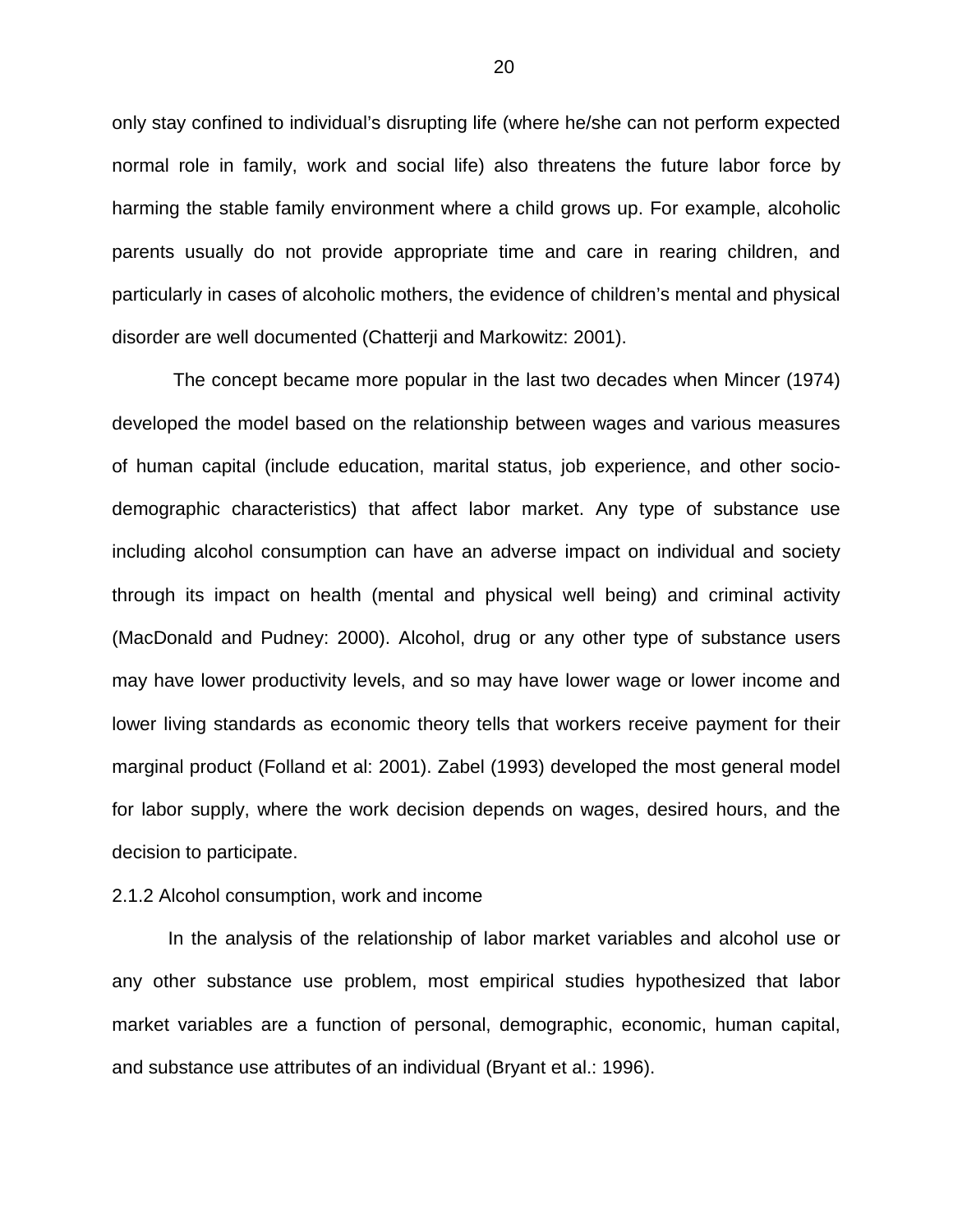Several types of theoretical explanations of the causal relationship between alcohol use and labor market outcomes are found.

First, some empirical work relies on the neoclassical explanation of individual's labor supply behavior. It states that rational individual's decision to work or not to work or hours of work depends on the choice between consuming leisure (time not spent at work) and consumption (also includes alcohol) that purchased with income earned at work. Economists consider leisure and alcohol consumption as normal goods.  $37$  If wage increases (so does income increase), consumer works more and earns more, and spends more on consumption (includes alcohol), vice versa.

Second, some researchers argued that individual's choice to consume alcohol is completely determined by his/her own personality and own preference to time allocation between work and leisure. Becker and Murphy (1988) explained that individuals with a high rate of time preference tend to base current consumption decisions (includes pleasurable alcohol consumption) without considering future adverse health effect, and select jobs with a current high wage but tend not to invest in human capital (i.e., flatter age-earnings). Some studies argued that this type of individual's rate of time preference is the reason of arising unobserved heterogeneity in the estimation process.

Third, the negative relation between alcohol use and work/income can be explained by using the formal setting as considered by Bradley and others (2002). In this explanation, supply of work hours 'H' (equals total time endowment 'T' minus

 $\overline{a}$ 

 $37$  Normal goods are something (i.e., consumption good) that consumers desire more when income or purchasing power increases.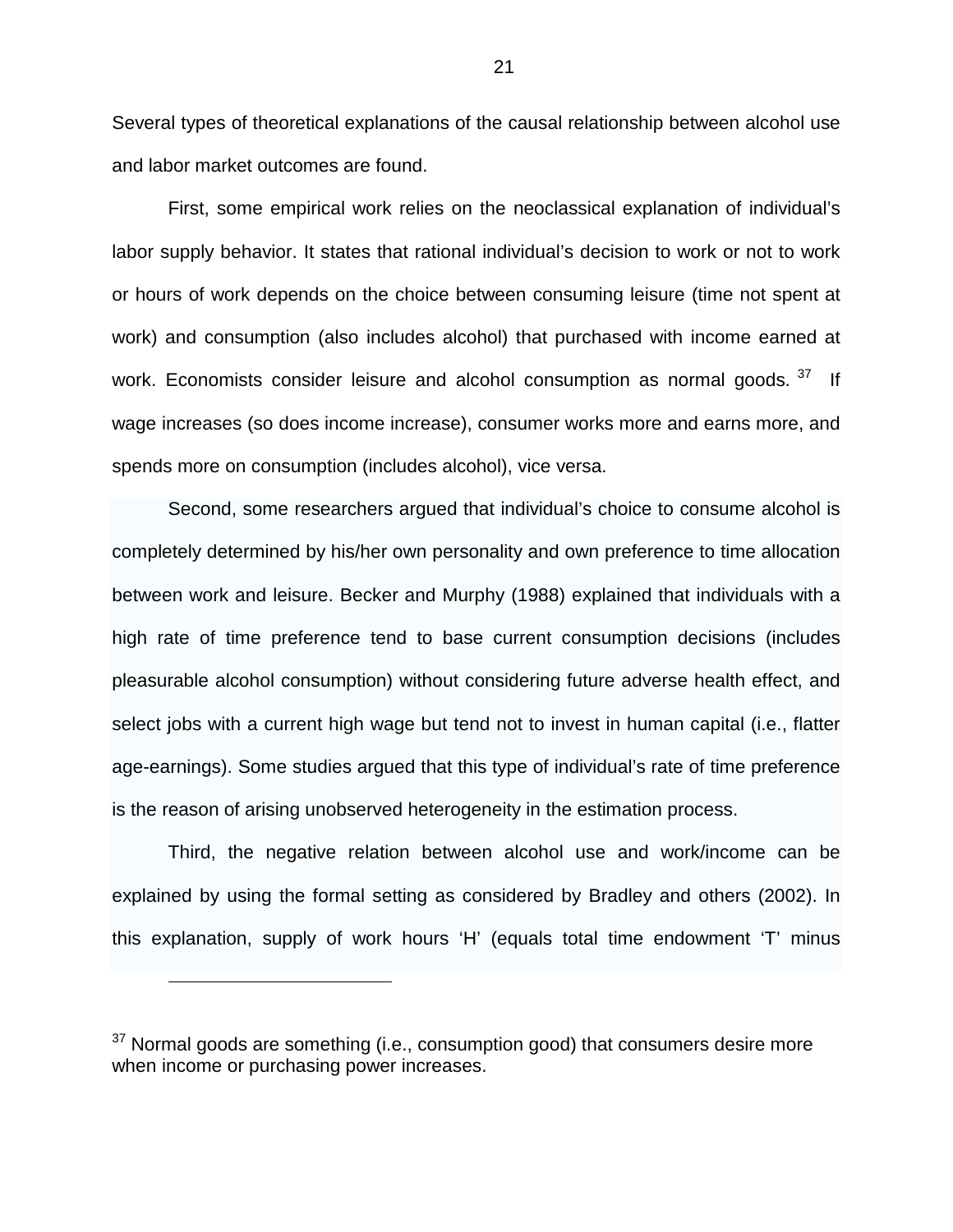demand for leisure hour 'L') is determined by the utility maximizing assumption, tastes, prices, and endowments of wealth. Combining these assumptions and the basic notion of Grossman (1972) theory, the detrimental health effect of alcohol misuse or excessive drinking can clearly be explained by diminishing tastes for work, raising marginal values of leisure time, and devoting more time to alcohol consuming activities and less to health maintenance activities. All of these jeopardize the individual's promotion opportunities, occupational advancement, higher productivity and wage/income through reduced work time, frequent sickness leave, absence from the work, and reduced work efficiency. On the other hand, it was also argued that nature of work and certain type of occupation may be responsible for inducing heavy/excessive drinking.

Fourth, the evidence of parabolic relationship between alcohol use and earning such as 'non-drinkers and heavy drinkers both earn less than moderate drinkers' is often explained by medical literature supported view. Some researches provided the evidence of the primary health benefit of moderate alcohol consumption that leads to reduced stress and tension levels and lower the incidence of disease such as CHDcoronary heart disease (Dave and Kaestner 2002, Mirowsky et al: 2000, Heien: 1996, Hutcheson et al: 1995). Mirowsky et. al (2000) provided evidence of U-shaped relationship between drinking and illness, and also many others (Shaper: 1990, Doll et al: 1994, Gronbaek et al: 1995 , Fuchs et al: 1995 and Thun et al: 1997) provided the evidence of U-shaped relationship between alcohol consumption and mortality.

Fifth, besides supportive medical benefit from alcohol use, another type of benefit generates from alcohol consumption which is known as 'networking effect' (Hutcheson et al.: 1995, MacDonald and Shields: 2001). It usually happens when colleagues and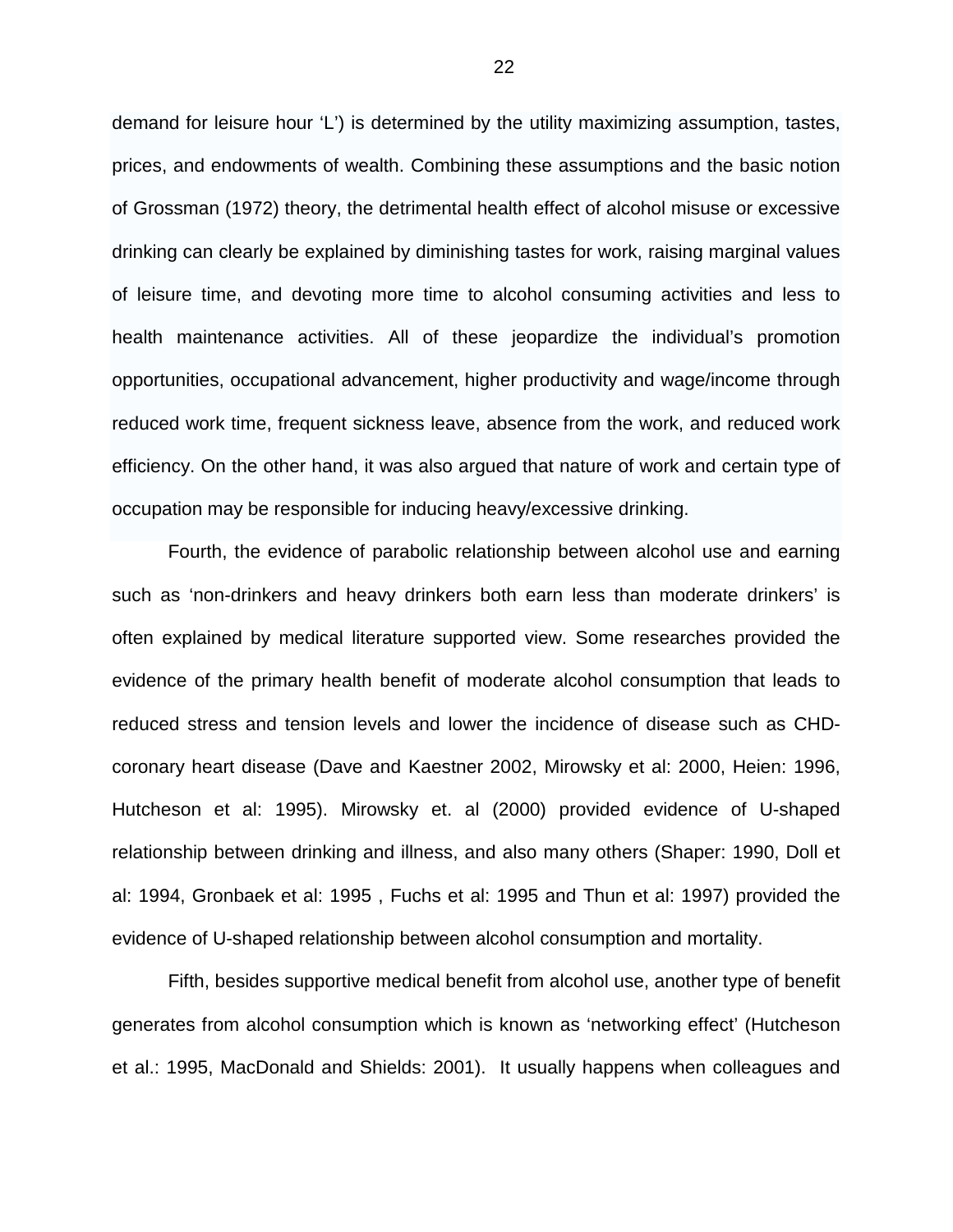business associates get together, and spend social time and sometimes exchange useful information about work and institutes and businesses. Even senior members obtain important information about their junior colleagues such as job commitment and future job skill improvement plan which eventually help co-workers to achieve future promotion opportunities.

#### **2.2 Previous Empirical Works**

 Numerous studies analyzed the impact of alcohol use disorders on various aspects of labor market such as labor force participation, hours of work, wage or income and productivity, education, occupation, and job mobility. In order to achieve one of the objectives, this research presents major findings from some major studies first, and then focuses on several important conceptual and computational issues that explain the controversial results.

2.2.1 Major findings

The existing mixed results on the relationship between alcohol consumption and labor market can be divided into four groups based on the directions of impact such as 'no' effect, negative, positive, and nonlinear (inverted-U shaped and inverted-J shaped).

2.2.1A. In the first group of studies, only few empirical works were found that reported 'no effect'. Benham and Benham (1982) utilized the Diagnostic and Statistical Manual (DSMALC) criterion (as proposed by APA). It emphasized on alcohol induced individual's social behavior instead of amount of alcohol use to define 'alcoholism' and reported that alcoholism did not have any significant effect either on income or employment although Mullahy and Sindelar (1989) used the same DSMALC criterion and found that alcoholics earned less than the non-alcoholics. Bryant and others (1992)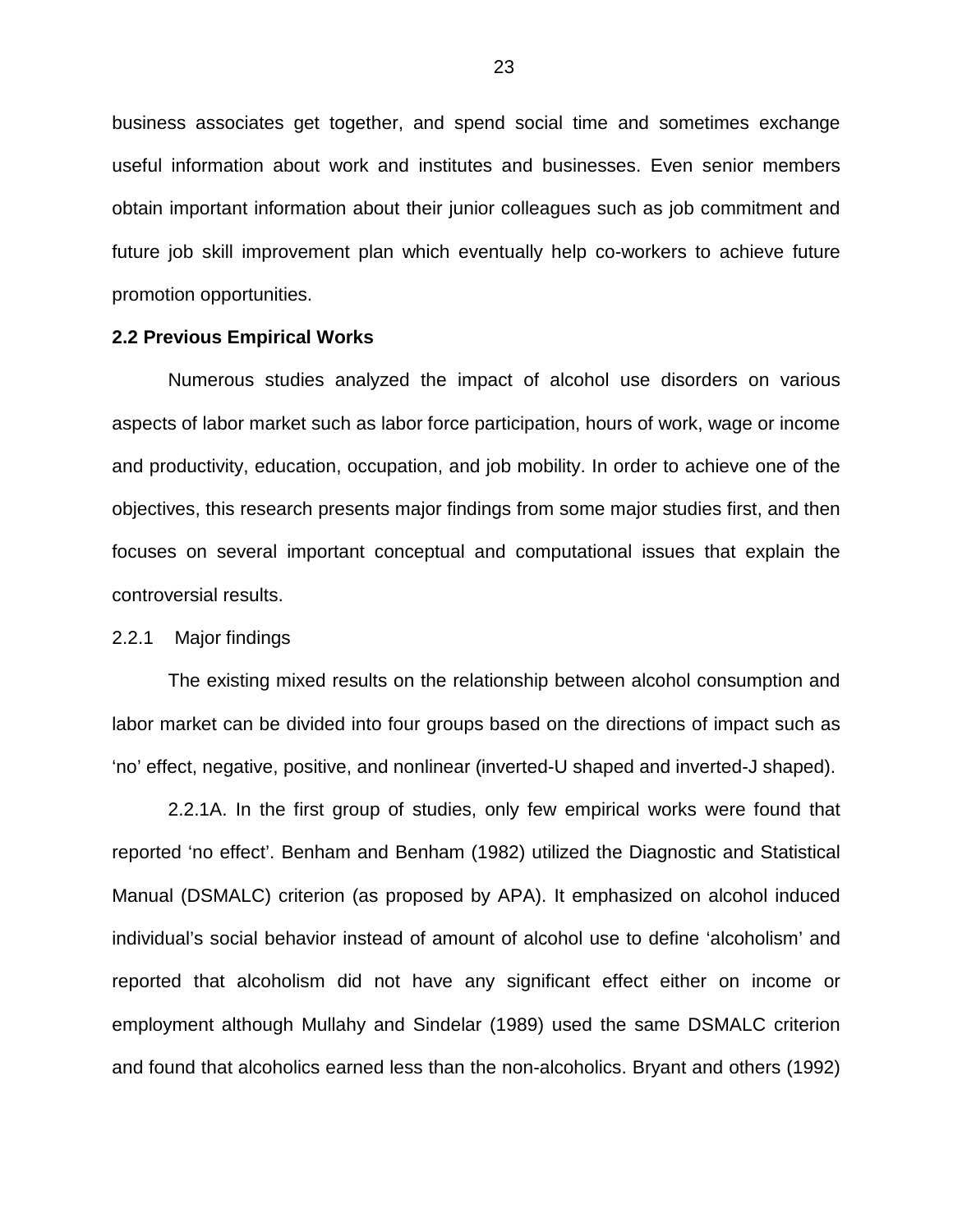explored the impact of number of drinks (self-reported) on individual hourly wages using National Longitudinal Survey of Youth (US, early 80s) and reported the evidence of no effect.

2.2.1B. In the second group of studies, the earliest evidence on drinking and productivity was found from the work of prominent economist Irving Fisher in 1927 (Peters: 2004). Fisher reported that drinking made workers less productive, and extrapolated that prohibition would increase the nation's productivity by five percent. The recurrence of similar results on the relationship between alcohol use and labor market outcomes were evidenced in some major empirical works. The works of Mullahy and Sindelar (1989, 1991, 1993, 1994, 1995, and 1996) took the leading role in providing most comprehensive set of alcohol studies with negative evidence. The similar type of evidence was reported in many other major empirical works (Bryant et al: 1992, 1993, 1996, Cook and Moore: 1993, Kenkel and Ribar: 1994, Yamada et al: 1996 and Chatterji: 1998).

In 1989, Mullahy and Sindelar found a relatively larger impact of alcoholism on labor market supply than on changes in workers wages. They used data from the New Haven Site of the Epidemiological Catchment Area (ECA) survey of individuals 18 years and older in the study and investigated the life-cycle effects of alcoholism on human capital formation and labor market outcomes. The reported results were sensitive to different measures of income and different age populations. They found a statistically significant negative impact of alcohol use on education. They also explained that young students with alcohol problem quit from school early and entered into the work force, and earned more than their non-alcoholic peers. Although job experience- accumulated,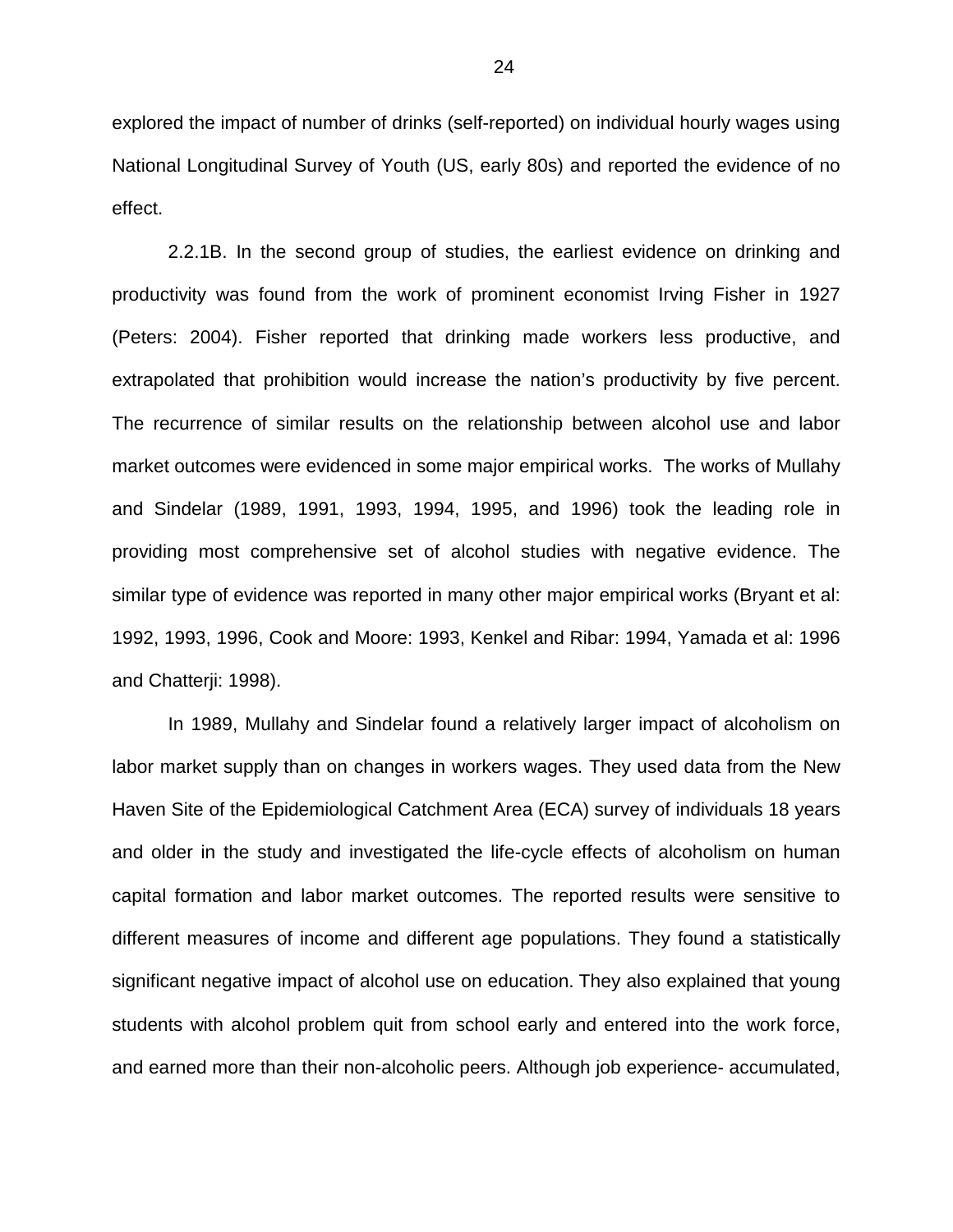the lower level of education ultimately limited their wage growth, occupational choice, and earnings at older age.

In 1991, Mullahy and Sindelar investigated gender differences in the effects of alcoholism (alcohol dependence and abuse, according to DSM-III) on personal income of employment and household income by using multiple-site data from the ECA survey (US, 1980-1981). They found consistency with the results of the earlier work (1989) and reported stronger negative effects of alcoholism on labor market participation and household income for women than for men. The negative effect on labor force participation and income, varied across the life cycle, by gender and by labor market variables such as labor force participation, employed/unemployed, and income. They found that the young male alcoholics earned less than their non-alcoholics peers, but the same results were not found for female group. Surprisingly, they found that female alcoholics' incomes increased with age whereas female non-alcoholics' income declined with age. They urged researchers to consider the importance of the differential impact of 'direct' and 'indirect' effects of alcohol dependency, because alcohol dependency not only directly affects labor market variables, but it also affects labor market variables indirectly through educational attainment and marital stability. They argued that this type of differentiation is more important for females. They reported that direct effect of alcoholism on earnings was not significant but indirect effect of alcoholism on variables through educational attainment and marital stability was significant.

In 1993 study, Mullahy and Sindelar investigated the 'alcohol-income' relation by looking at the impact of alcoholism (a binary variable which was obtained by utilizing the DSMALC criterion) on the probability of full time work, productivity and income. They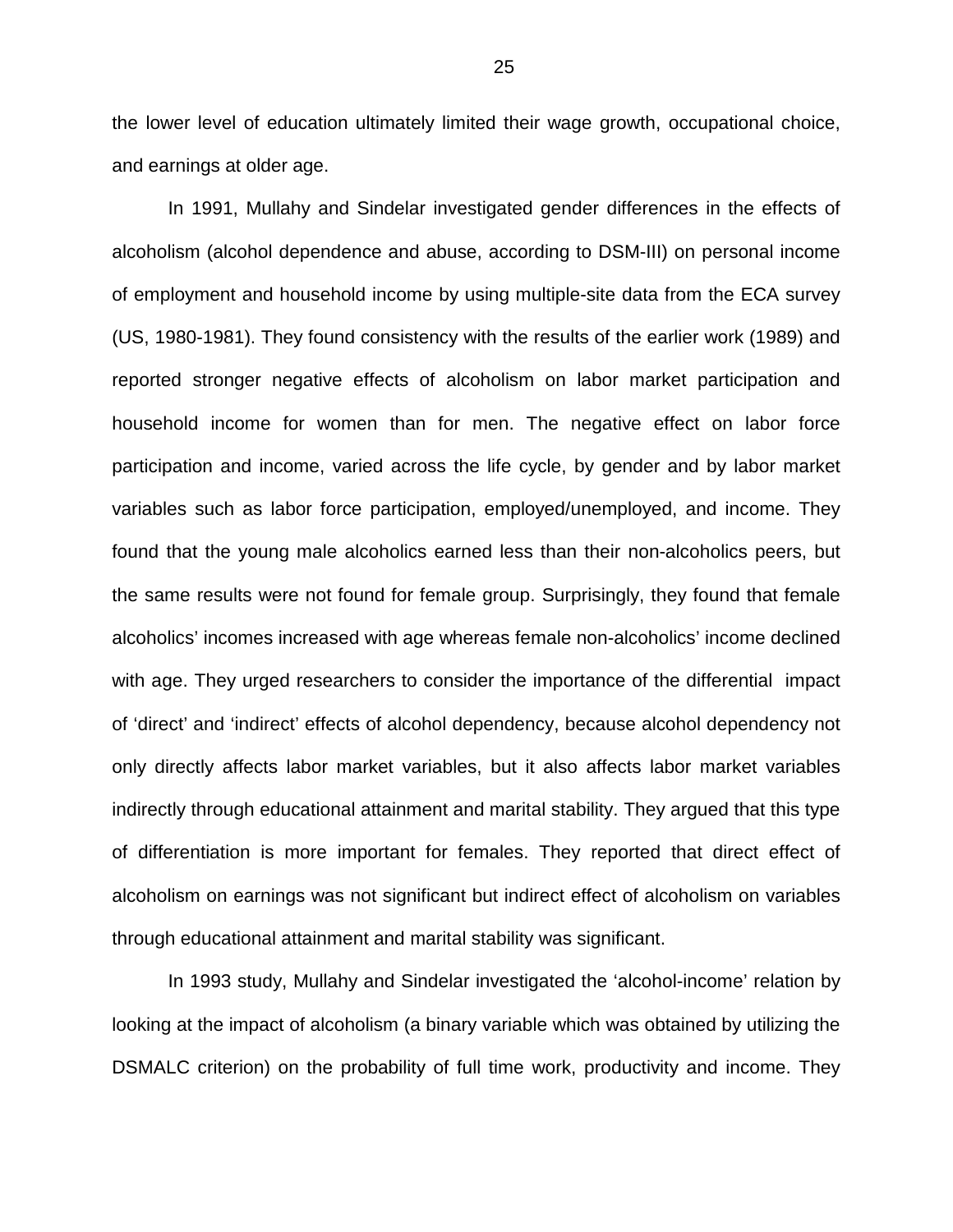compared the estimated results obtained for individuals with different age groups such as '20-29' '30-60' and '60-64' years old, and reported that in both younger (20-29 years old) and older group (30-60 years old) alcohol dependent individuals had a higher probability of full-time work than non-alcohol dependent individuals whereas in middle age group (30-60 years old) alcohol dependent individuals had a lower probability of full-time work than non-alcohol dependent individuals. They provided the logical explanation that early age school drop out rate might be higher among alcohol dependent individuals and they entered in work force and earned income at younger ages as opposed to the fact that non-alcohol dependent individuals invested more time to finish education and acquire more human capital, and then entered the work field at later age (that is between 30-60). As a result, non-alcohol dependent individuals had a higher probability of full-time work and earnings later in their life, and also accumulated more wealth. Non-alcohol dependent individuals took early retirement based on their accumulated wealth and accordingly they had a lower probability of full-time work at older age, whereas the older alcoholics could not take early retirement and worked more at older age as they saved little for retirement.

In a 1994 study, Mullahy and Sindelar developed a model to investigate the separate impact of direct and indirect effects of alcoholism on productivity and income as they argued that most of the previous works might have underestimated the effects of alcohol abuse and dependence since they only considered the impact of direct effects (such as, the effect of alcoholism on earnings when controlling for factors possibly affected by alcoholism, such as education and marital status).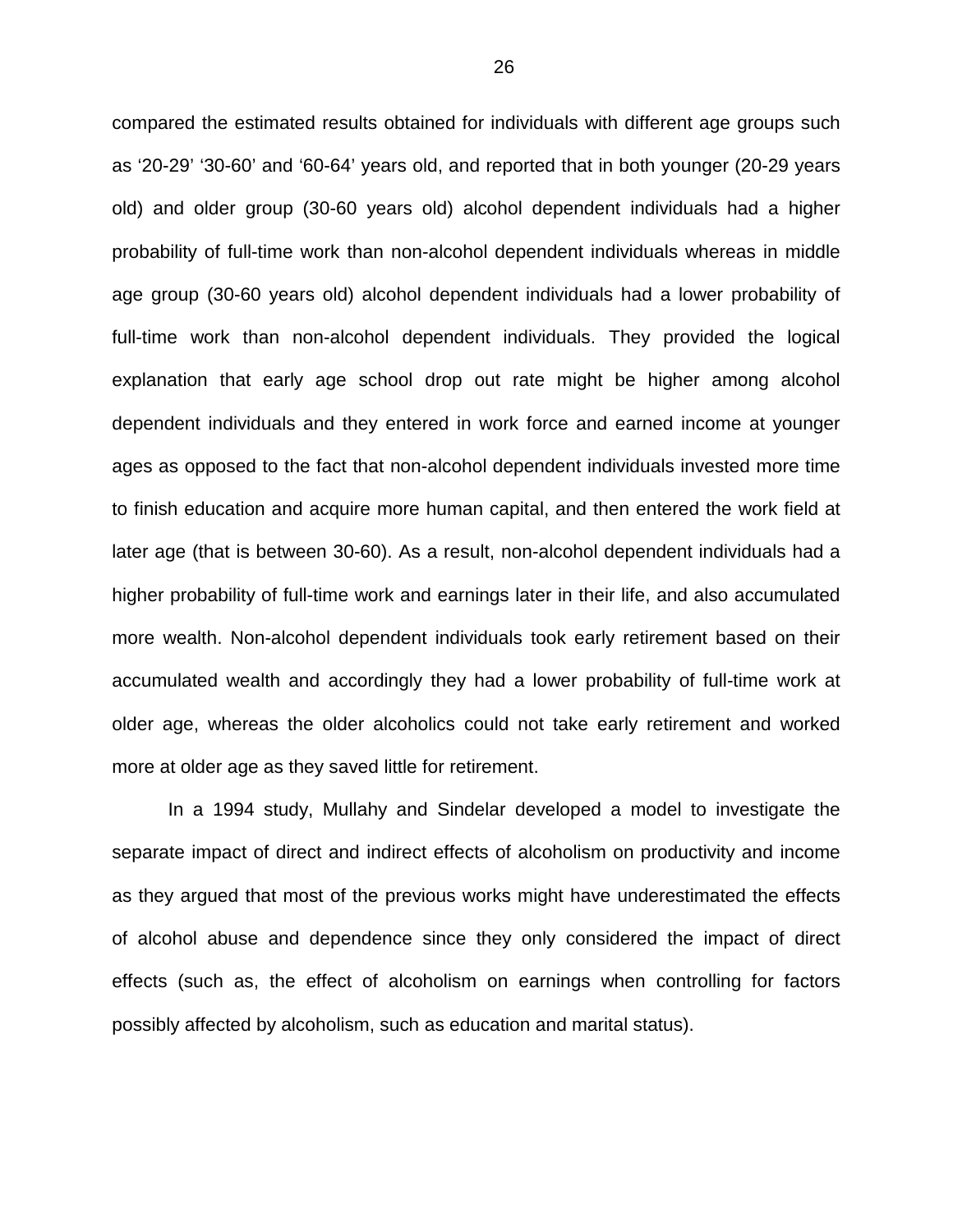Mullahy and Sindelar (1995), using the sample of 15,000 men and women drawn from the 1988 Alcohol Survey of the National Health Interview Survey, found greater negative impact of problem drinking on employment. The impact varied across gender and estimation method (Ordinary Least Squares (OLS) approach and the Instrumental Variable (IV) estimation approach). The IV approach produced more negative impact for men than the OLS approach, and for women the IV estimate changed the sign from a positive to a negative. In the IV approach, they used different variables as instruments for alcohol problems such as state-level excise taxes on beer, state-level excise taxes on cigarettes (a complementary good), state-level apparent ethanol consumption (a measure of per-capita state-level sales), the quadratics of the two taxes and apparent ethanol, and three variables describing history of living with alcoholic relatives.

In 1996, Mullahy and Sindelar investigated the impact of alcohol dependence and abuse (according to DSM-III) on number of drinks (self-reported), employment, and unemployment based on data from Alcohol Supplement of the National Health Interviews (US, 1988). They used multinomial IV estimation approach and reported that problem drinking leads to reduced employment and increased unemployment.

Bryant and others (1992, 1993, and 1996) hypothesized the negative consequences of drinking on wage or earnings, and used simultaneous equations systems (similar estimation method used by Berger and Leigh: 1988) estimation method. In their 1992 study, they used control for an income effect on alcohol use, and found that wage premiums disappeared because of alcohol use. In 1993 study, they investigated the importance of drinking patterns over time and found that wage premiums disappeared when an individual's drinking history was considered, and heavy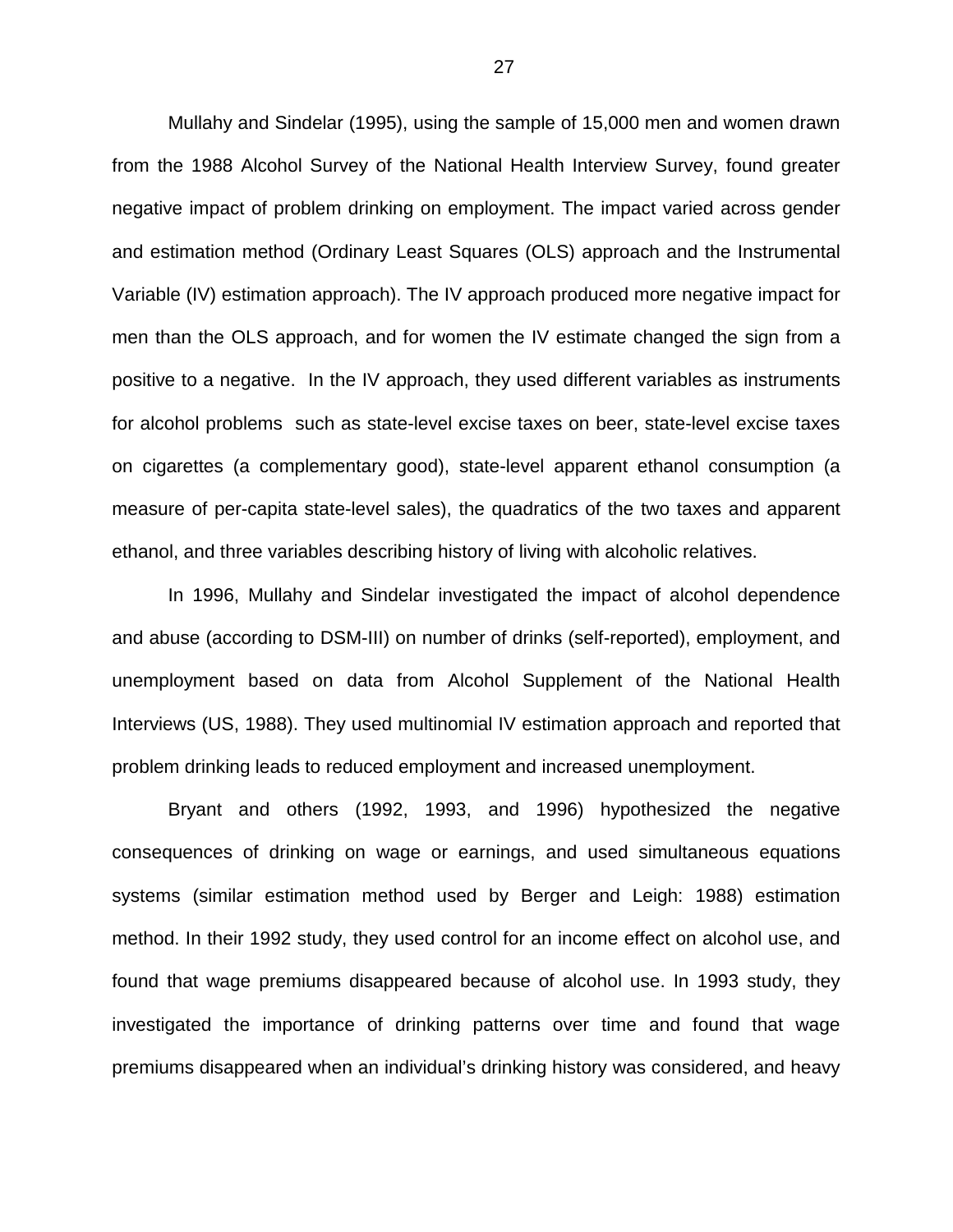drinking over an extended period imposed wage penalties. In 1996 study, they found that heavy and prolonged drinking influenced wage negatively for young men.

Cook and Moore (1993) investigated the impact of drinking on the number of years of post-secondary school completed by 1988 based on the NLSY survey (1982) sample of youths who were in high-school. They found that reduction of education year was associated with increased number of drinks ( with frequent drinking on more than one occasion per week, and frequent drinking at least four occasions consuming six or more drinks in the last month).

Kenkel and Ribar (1994) used different estimation methods (OLS method, panel data approaches, IV approaches) and data from National Longitudinal Survey of Youth (US, 80s) to estimate impact of alcohol dependence and abuse (according to DSM-III criteria) on number of drinks (self-reported), income, and hours worked. They found the evidence of lower wage for alcohol dependent individuals but no evidence of lower labor supply.

Yamada, Kendix and Yamada (1996) estimated the causal relationship between drinking and schooling (high school graduation) using the National Longitudinal Survey of Youth (NLSY) sample of 1981-82 on twelve grade students, and reported that contemporaneous drinking was associated with reduction in the probability of highschool graduation.

Chatterji (1998) found the evidence of sensitiveness of the relation of drinking and schooling to alternative assumptions about the correlation of unobserved determinants. The test results indicated that alcohol use is not exogenous. Although their estimated Ordinary Least Squares (OLS) results using NLSY data indicated that

28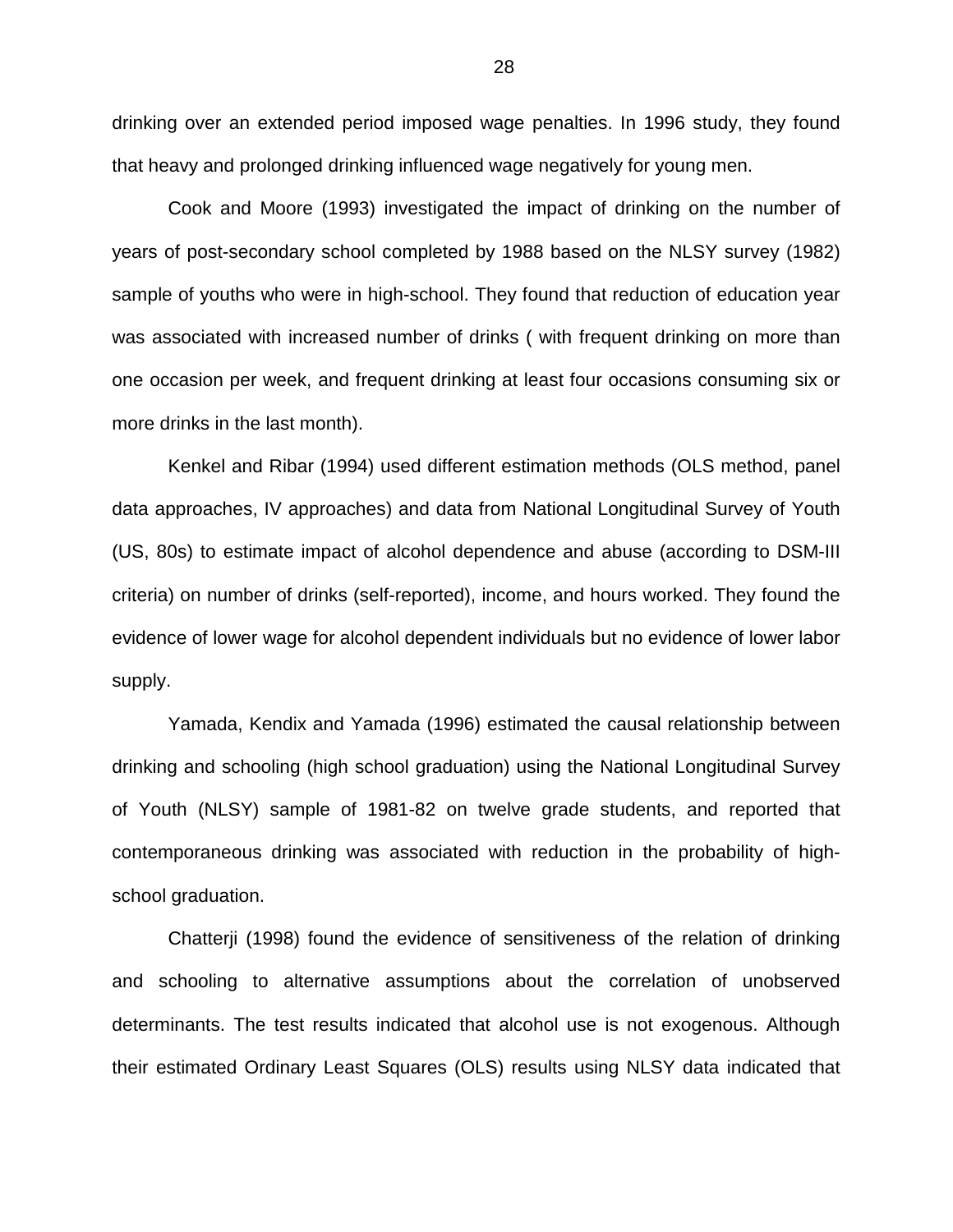weekly alcohol use reduced the number of grades completed by the age of twenty-one when exogeneity of alcohol use assumed, but weekly use of alcohol before the age of seventeen did not have significant effect on the years of education attained when instruments for drinking was considered (such as state excise tax on beer, percent of counties in the state that prohibit alcohol sales).

2.2.1C. In the third group of studies with positive association of alcohol consumption and labor market outcomes, the first work done by Berger and Leigh (1988), and later reporting of same type of results continued by many others (Cook:1991, Heien:1996, Hamilton and Hamilton:1997, MacDonald and Shields:2004, and Auld:2005).

Berger and Leigh (1988) investigated the impact of number of drinks (selfreported) on American workers' hourly wages by using the survey data from the Quality of Employment Survey (1972-73). They estimated separate equations for drinkers and non-drinkers by OLS method and reported that drinkers received higher wages than nondrinkers. Most surprising fact of their results was that the difference between drinkers and non-drinkers wages became even greater as the frequency of drinking went up. Although their research method popularly followed by many others (Pittman et al: 1989, Bryant et al: 1992, Heien: 1996) their works were highly criticized because they did not separate the alcohol and non-alcohol related factors (Bryant et al: 1992), and ignored self-selection problems (Gill and Michaels: 1992).

Cook (1991) studied the impact of drinking (measured by the level of drinking per month) on earning based on the Quality of Employment Survey (QES) and reported that drinkers earned more than the abstainers.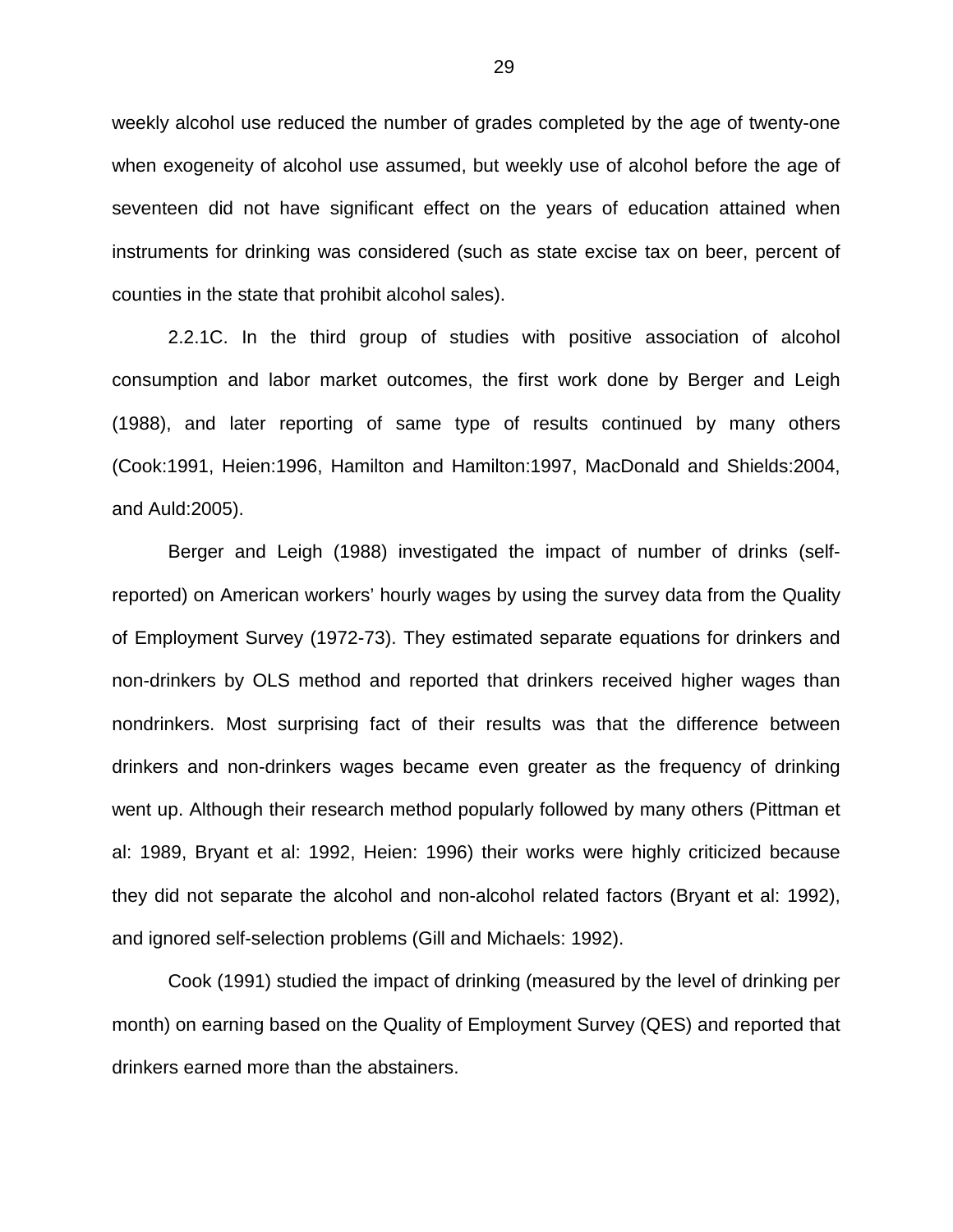Heien (1996) investigated the impact of alcohol consumption at different levels (abstainers: lifetime abstainers and ex-drinkers, moderate drinkers and abusive drinkers) on wage or earnings based on National Household Survey data on alcohol use (US, 1979 and 1984), number of drinks (self-reported) and household income. His findings by applying non-linear 3SLS estimation method confirmed his hypothesis that moderate drinkers earn more than either abstainers or abusive drinkers, but was not statistically significant to the extent of other human capital variables (such as education or age). He adopted the theoretical model of Grossman (1972) with little modification as he took a quadratic functional form.

Hamilton and Hamilton (1997) reported OLS wage regressions results with selectivity correction that moderate drinkers had the highest wages based on General Social Survey (Canada, 1995) data on number of drinks (self-reported), and annual pretax Income.

In 2004, McDonald and Shields used the data from Health Survey for England (1997-1998) on number of drinks (self-reported), alcohol dependence and abuse, and employment, and reported the results of Instrumental Variables approach estimation that problem drinking (alcohol dependence and abuse) lead to reduced employment.

Auld (2005) used the Canadian General Social Survey (1985 and 1991) data and studied the 'alcohol/income puzzle' and reported maximum simulated likelihood estimates that moderate drinkers earned 10 percent higher income, and heavy drinkers earned 12 percent higher income than abstainers.

2.2.1D A fourth group of studies indicated an inverted-U shaped or inverted-J shaped association between alcohol use and wage or income. The inverted-U shaped

30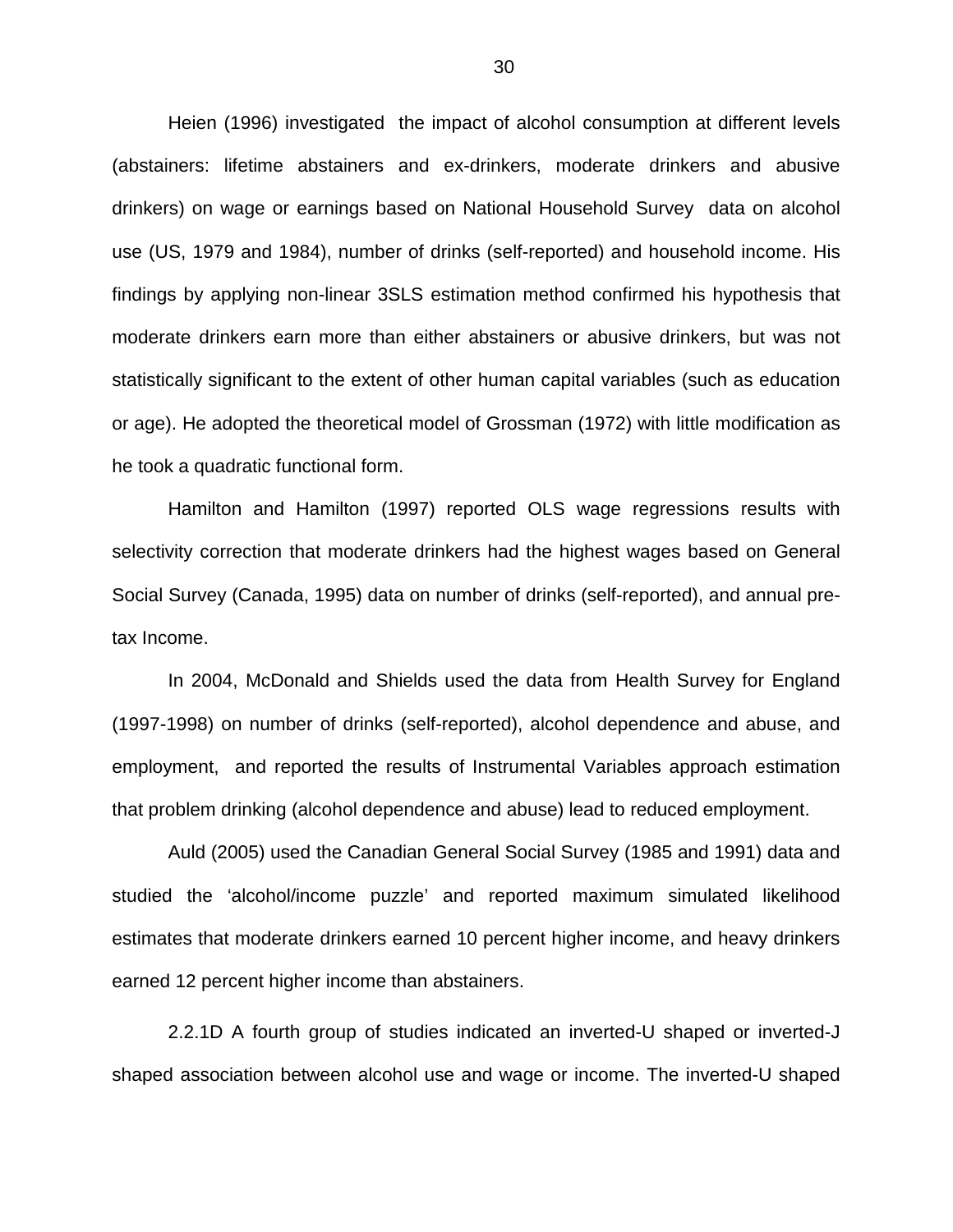or inverted J-shaped association between alcohol use and wage or income is the inverted application of U-shaped or J-shaped relation between drinking intensity and health benefits as found in medically supported literature. For example, Baum and Baicker (1985) first predicted inverted J-shaped and Shaper (1988) first predicted inverted-U shaped relationship after reviewing epidemiological evidence that moderate alcohol consumption could be beneficial to health. Later, major works were done by French and Zarkin (1994 and 1995). The works of Zarkin et al. (1998) and McDonald and Shields (2001) also supported the same view.

French & Zarkin (1995) studied a group of 1,000 workers aged between 30 to 59 at four work sites (US, 1991-1993) around USA and gathered data on number of drinks (self-reported), weekly wages, drinking behavior, and personal characteristics and reported OLS regression results that indicated an inverse U-shaped relationship between alcohol consumption and wages. They found that moderate drinkers earned the highest wages with drinking between 1.7 and 2.4 drinks a day on average, although the evidence of quick drop of wages was found for higher levels of drinking. The inverted-U reached a peak approximately at 1.5 to 2.5 drinks per day on average. This corresponds to a wage premium of around five percent over nondrinkers. However, they did not find any statistically significant results for women in the case of alcohol use premium and nonlinear relationship.

Zarkin and others (1998) replicated French and Zarkin's (1995) findings by selecting prime age workers at six work-sites from the National Household Surveys on Drug Abuse-NHSDA (1991-1992), a nationally representative cross-sectional surveys of the U.S. that contain detailed information on alcohol and labor market information) and

31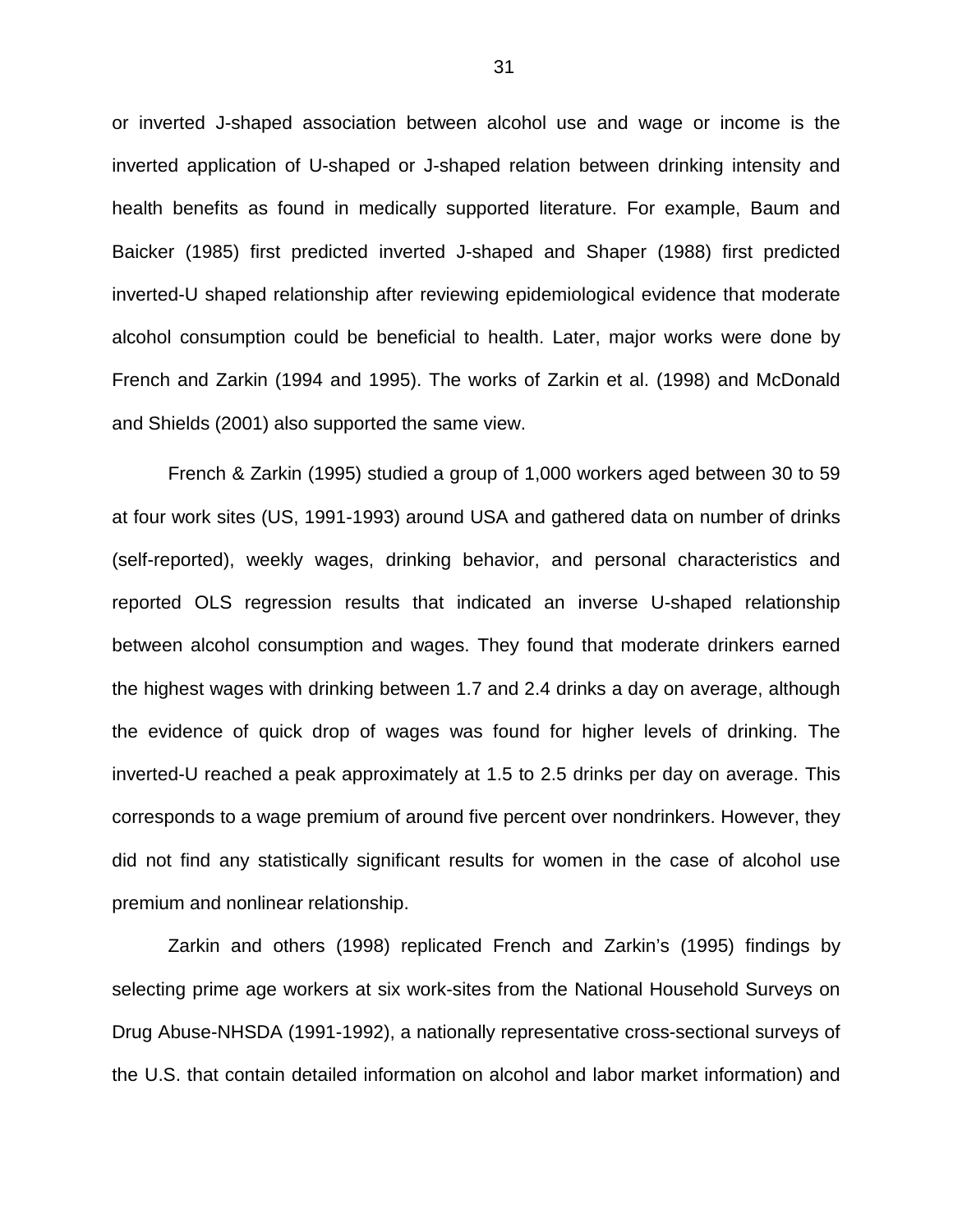took data on various measures of current and lifetime substance use, number of drinks (self-reported), and hourly wages. Their findings did not confirm uniformly any evidence of an inverse-U-shaped relationship between wages and alcohol consumption for either men or women, and they did not report any evidence of a turning point at a particular alcohol consumption level. They found some evidence of an inverse-U-shaped relationship between alcohol use and wages at low drinking levels for men, but could not reject the hypothesis of a constant 7 percent wage premium over a wide range of alcohol use. For women, they did not find any evidence of a nonlinear relationship between alcohol consumption and wages but indicated that alcohol user women earned approximately 4 percent wage premium than women who did not drink.

McDonald and Shields (2001) estimated the relationship between the number of drinks (self-reported) and hourly wages by using Instrumental Variables approach based on data from Health Survey for England (1992-1996). The results indicated that moderate drinkers earned highest wages, and showed the evidence of an inverted Ushape for the relationship between drinking intensity and mean hourly wages for both males and females. The peak of the turning points occurred in the range of 21-36 units drinking for men and 14-28 units drinking for women.

#### 2.2.2 Conceptual and computational issues

Review of related literature and empirical work on the interrelationship between alcohol use and labor market outcome reveals some noticeable facts and issues. There are various reasons identified for heterogeneous results that mostly accounted for measurement and conceptual issues used in the estimation process. These are: different self selected criteria to measure alcohol use, various causal path and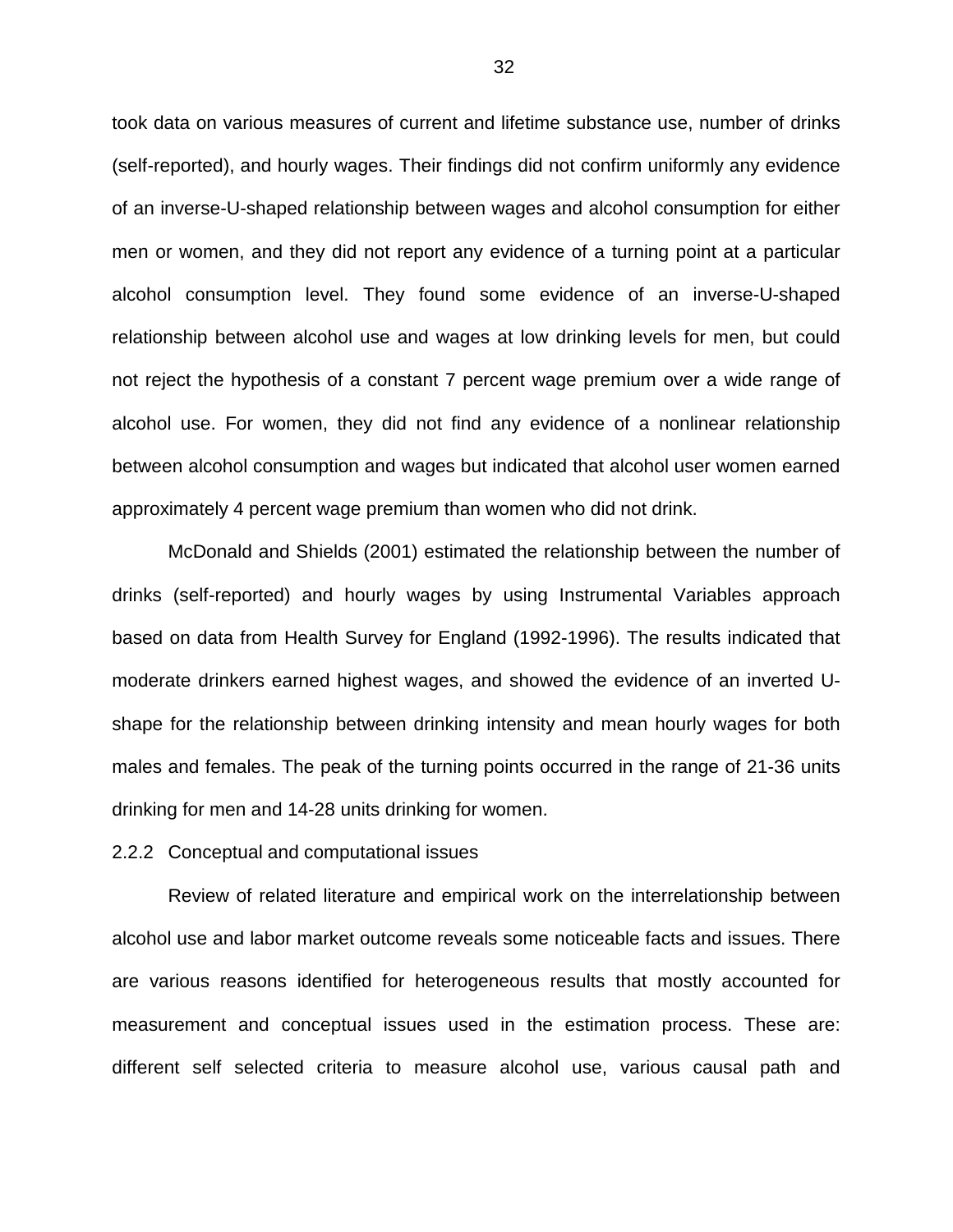directions (positive, negative and nonlinear (inverted-U shaped and inverted-J shaped) through which alcohol consumption influences labor market variables, different estimation methods to address endogeneity (arise due to simultaneity bias or unobserved heterogeneity) and different labor market variables.

2.2.2A Empirical results in different studies varied substantially due to the choice of a methodological approach to define alcohol use disorders. Some studies used simply binary representation of alcohol use such as whether individuals are alcoholic or not, and some studies used continuous variable such as frequency and amount of alcohol use measurement, for example number of drinks used last week, month or year and medically oriented measurement of alcohol use disorders such as alcohol dependence or alcohol abuse.

Two types of methodologies were used to measure alcohol use disorders. In the first methodology (followed by American Psychiatric Association -APA, 1994), alcohol use measure was defined based on the effect of alcohol use on the failure to fulfill major obligations at work, school or home (American Psychiatric Association, 1994). In second methodology (followed by NIAAA), the link between the alcohol problem, the amount and type of alcohol consumption is considered.

The magnitude of impact on hours of work, productivity and wage/income differs by the extent of alcohol use (types and magnitude) and even behavioral reaction to alcohol use. For example, Berger and Leigh (1988) used self-reported data and binary variable approach on alcoholism and reported that unadjusted mean wages of male and female drinkers were higher by 12.8 percent and 25.2 percent respectively than the non-drinkers male and female. Heien (1996) used NIAAA linked definition proposed by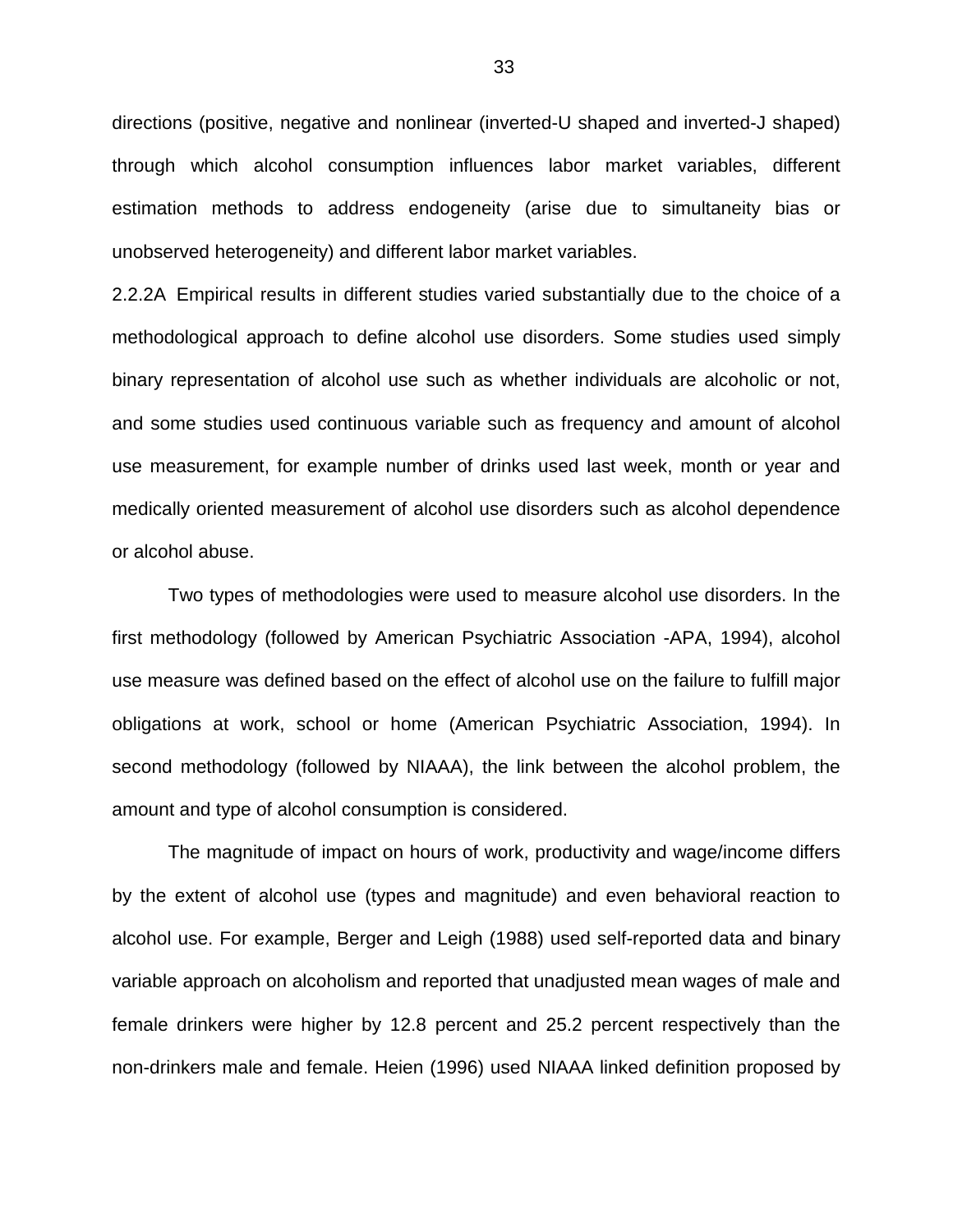American Psychiatric Association (APA) and found moderate drinkers earned more than abusive drinkers and abstainers. Mullahy and Sindelar (1989, 1991, 1993, 1994, and 1998) considered alcohol induced individual's social behavior instead of amount of drink as emphasized in DSMALC criterion (proposed by APA) for the most of their studies and observed alcoholics earned less than the non-alcoholics. Finally, Bray et al. (2000) used National Household Survey on Drug Abuse (NHSDA) data that were based on less strict criterion than DSMALC criterion.

The study based on UK (MacDonald & Shields: 2004) and US data (Kenkel & Ribar: 1994, Mullahy and Sindelar: 1991, 1993 and 1996) on alcohol dependence indicated penalties in the form of lower wages, higher unemployment, and lower rates of labor market participation. Also, different levels of drinking measurement used in different studies influenced the result. For example, the level/stages of drinking is defined as 'heavy drinking' for consumption of at least 100 alcoholic beverages per month, 'light drinking' for 1–10 or 1–20 drinks per month and moderate drinking for the consumption of 21–59 alcohol beverages per month (Ruhm and Black: 2002). French and Zarkin(1995) using Substance Abuse and Mental Health Services Administration-SAMHSA 1992 and 1993 defined heavy use as drinking 5 or more drinks per occasion on 5 or more days in the past 30 days. The 60 drink cut-off is frequently used to define 'chronic' drinking (Dee: 2001) which is in between moderate and heavy drinking. Two drinks per day on an average (1.5 to 2.5) were defined as moderate drinking in the study of French and Zarkin (1995). Heien (1996) mentioned that following the NIAAA link, some researchers used self selected approach and defined alcohol abuse as consumption of two of more drinks per day. In that case there is a possibility that

34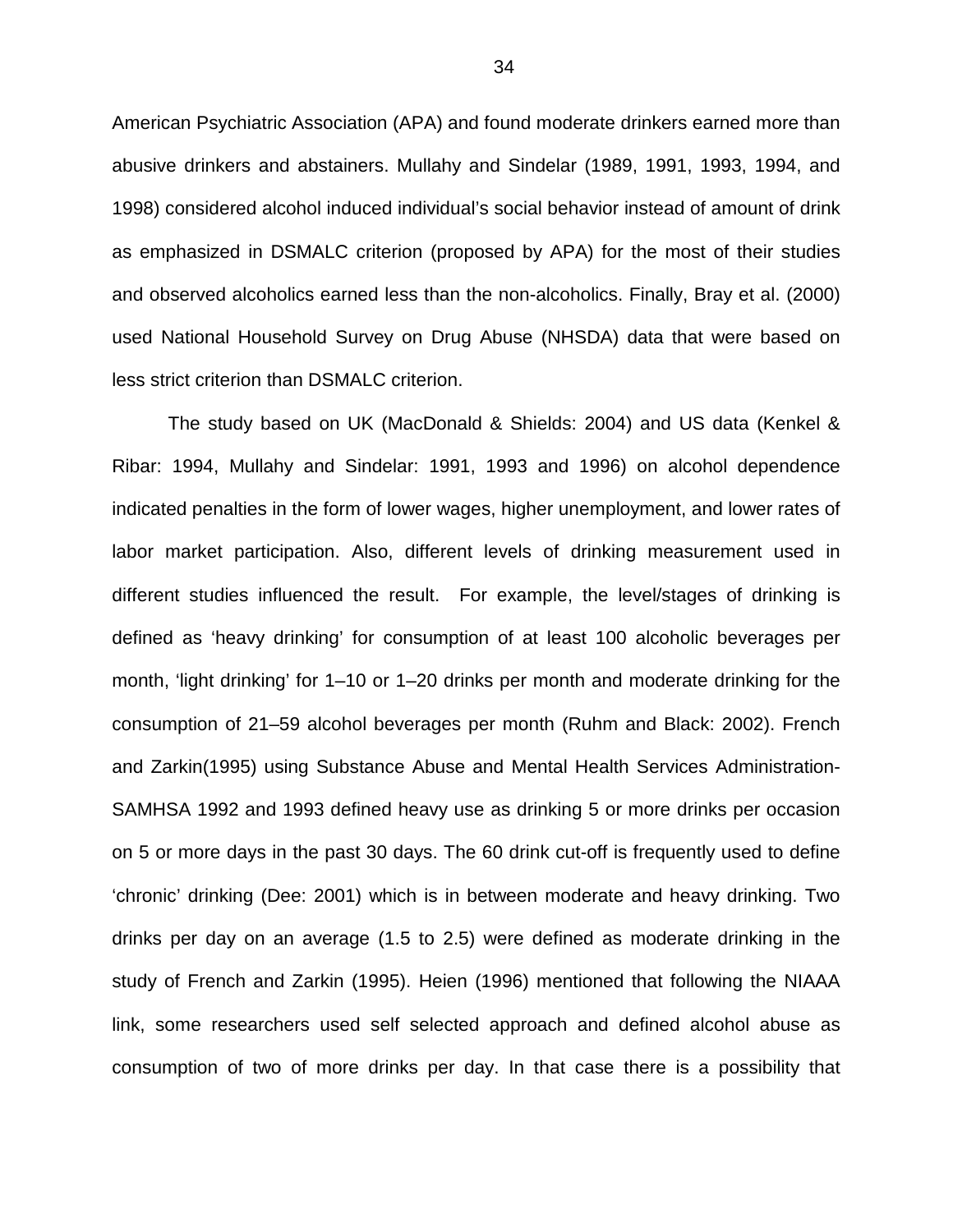moderate alcohol use measurement might be used for estimating heavy alcohol effect of labor market variables in some analysis.

2.2.2B The causal path and directions (positive, negative and nonlinear (inverted-U shaped and inverted-J shaped) through which alcohol consumption influenced labor market outcomes were explained by several mechanisms.

The negative causal direction between alcohol use and work/income based on the belief that alcohol abuse is harmful for health, and lowers human capital accumulation, and eventually reduces productivity through job absence, lesser amounts of work, unemployment, and lower work performance (Rice et al.: 1990, Kenkel and Ribar: 1994, Mullahy and Sindelar: 1993 and 1996).

The positive causal direction between alcohol use and work/income was explained in two ways. First, some studies reported positive wage effects of moderate alcohol use (Berger and Leigh: 1988, French et al: 1995, and Hamilton: 1997) based on health benefits of moderate drinking such as reduction of risk of cardiovascular disease. Better health leads to greater productivity, and therefore higher earnings. Second, in addition to the medical relationship, another informal mechanism referred as 'networking role of alcohol' leads to the positive association between alcohol consumption and labor market outcomes. Social gathering or time spent for drinking with co-workers' may give opportunity to share important job information, co-workers commitment and motivation to the job (MacDonald and Shields: 2001) that eventually help to achieve job progression. Although some studies reported that job stress and nature of job might be responsible for increasing intensity of drinking (Sokejima et al: 1998, Fenwick et al: 1994, Karasek et al: 1990, and Baker: 1985).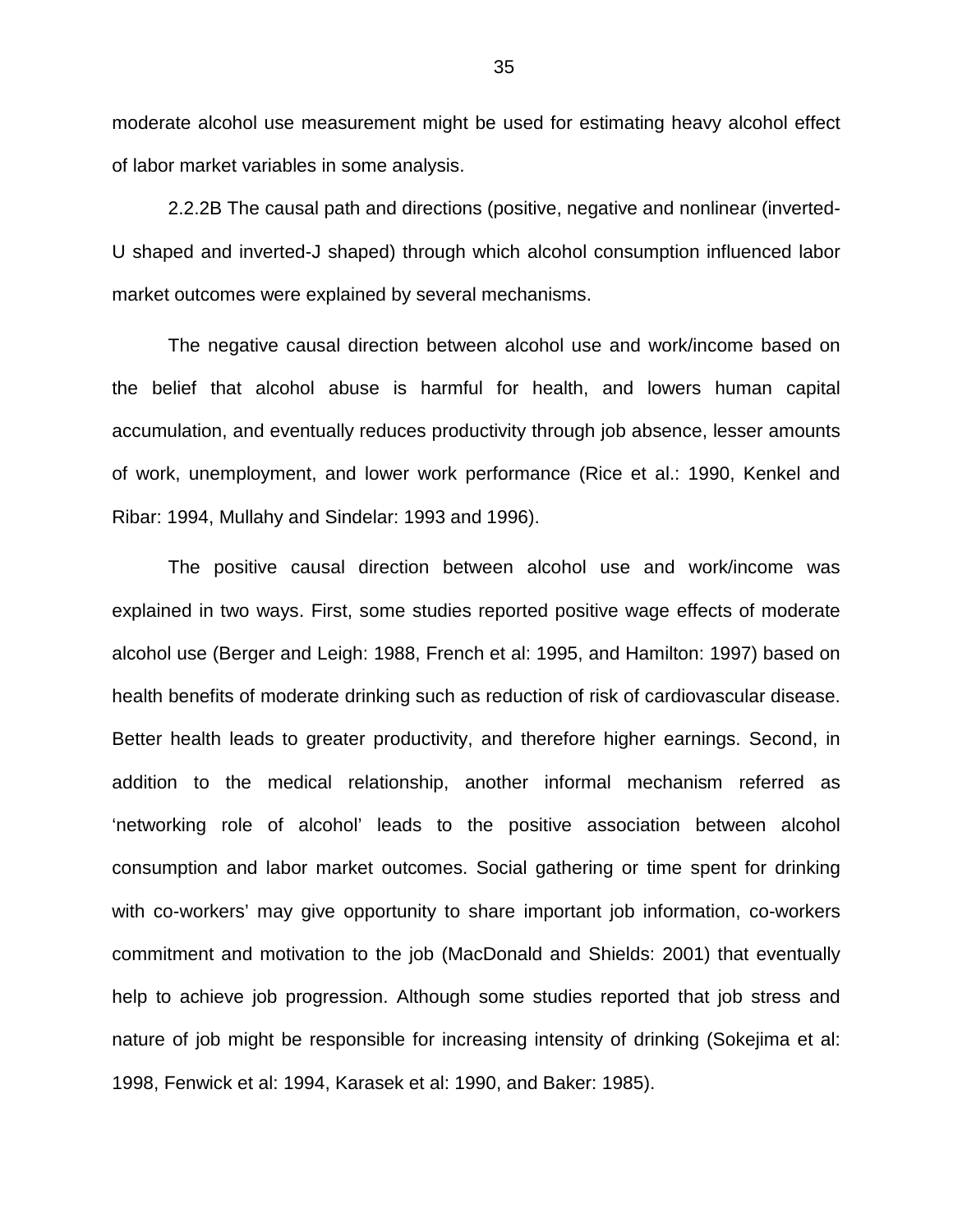Evidence of a quadratic or nonlinear (inverted-U shaped and inverted-J shaped) relationship between drinking intensity and wages or alcohol consumption and wages was found in some major works (Baum and Baicker: 1985, French and Zarkin: 1995, Heien: 1996, Hamilton and Hamilton :1997, and MacDonald and Shields: 2000) using different sources of data. Explanation of these mechanisms grounded on medical literature identifies a U-shaped association between alcohol consumption and the risk of cardiovascular heart disease (Shaper: 1988, Zarkin et al.: 1998, and Sesso: 2001). Zarkin and others (1998) considered the findings of some recent studies based on epidemiological data sets (Marmot and Bruner: 1991; Beaglehole and Jackson: 1992, Shaper: 1990, and Coate: 1993) as consistent and supported the evidence that abstainers and heavy drinkers have higher rates of cardiovascular disease than do light or moderate drinkers. Finally, they argued that since the affect of alcohol use is related to wages through human capital variable, and moderate alcohol users (approximately two drinks per day on average) have a lower risk of coronary heart disease and better health conditions relative to abstainers and heavy drinkers, moderate alcohol users get higher wage than abstainers and heavy drinkers. Alcohol consumption at moderate levels is beneficial for health by relieving stress and reducing the incidence of cardiovascular heart disease. Sesso (2001) argued that alcohol reduces the risk of cardiovascular disease through increases in plasma high density lipoprotein-cholesterol (HDL) levels.

2.2.2C Since the theory of labor supply literature indicates that demographic variables can determine the marginal rate of substitution between hours worked and alcohol/substance consumption (Zarkin et al.: 1998)**,** some researchers tried to explain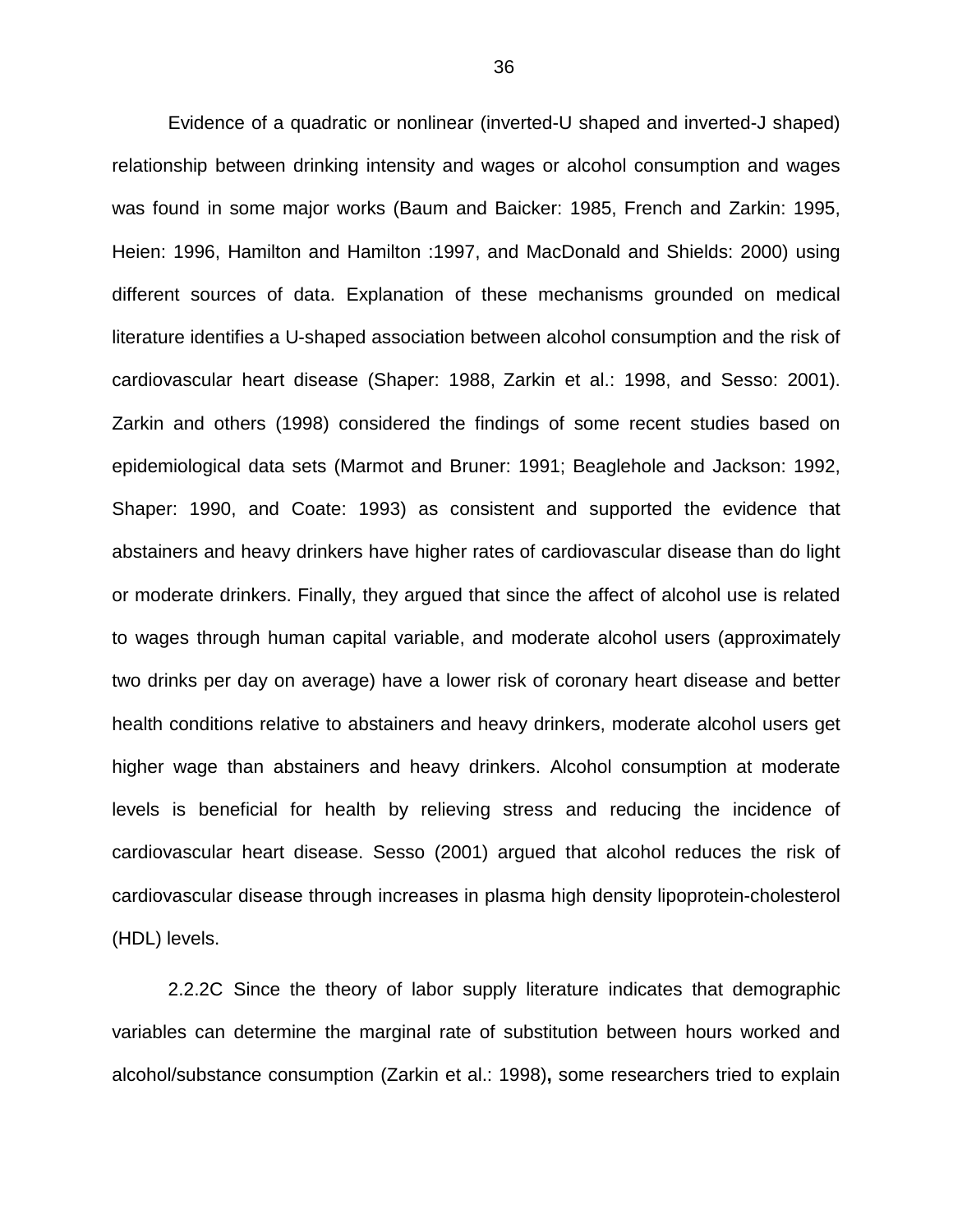the causality between alcohol use and labor market variables by considering interactions among demographic variables such as age, race, marital status, number of children living in the household, location (urban/rural), and health status although there always exists some uncertainty (Fuchs:  $2004$ ).<sup>38</sup> Some researchers explained nonconsensus results by the existence of uncertainty. The evidence of uncertainty was observed in the form of estimation problem such as endogeneity or simultaneity <sup>39</sup>. This type of estimation problem occurred when someone estimated single equation model of wage or income or hours of equation including alcohol use as an explanatory variable without considering the fact that alcohol use and wage or income are jointly determined. As a result, the reported results might be biased. For example, in substance use cases, Kaestner (1991) mentioned that a negative relationship between substance abuse and wage can rarely be observed if someone accounts for endogeneity. However, three reasons explain the causes of occurring endogeneity or simultaneity problem (Ettner: 1996, Ettner et al.: 1997, Marcotte et al.: 2000, Zarkin et al.: 1998, Dee: 2001).

 $\overline{a}$ 

 $38$  Fuchs (2000): There are numerous reasons for this uncertainty. Many of the socioeconomic variables are correlated with each other; sometimes it is difficult to estimate the independent relationship of each one. ……….Interactions among the variables are numerous and varied, as are nonlinearities. One of the biggest problems is establishing causality.………. Even when the positive correlation is strong and stable, the interpretations can include causality running from income to health, from health to income, and/or "third variables" that effect health and income in the same direction.

 $39$  Generally when two variables in a structural simultaneous model (based on theory) are jointly determined (for example, price and quantity) both are considered as endogenous variables (Ramanathan: 1998). Therefore, if someone does not consider the joint relationship between alcohol consumption and income or wage, or alcohol consumption and educational attainment, and estimates single-equation of wage or income on an explanatory variable alcohol use without accounting simultaneous causation (such as between alcohol use and wages or alcohol consumption and educational attainment) then endogeneity problem or simultaneity bias may arise. As a result, the estimation result will be biased.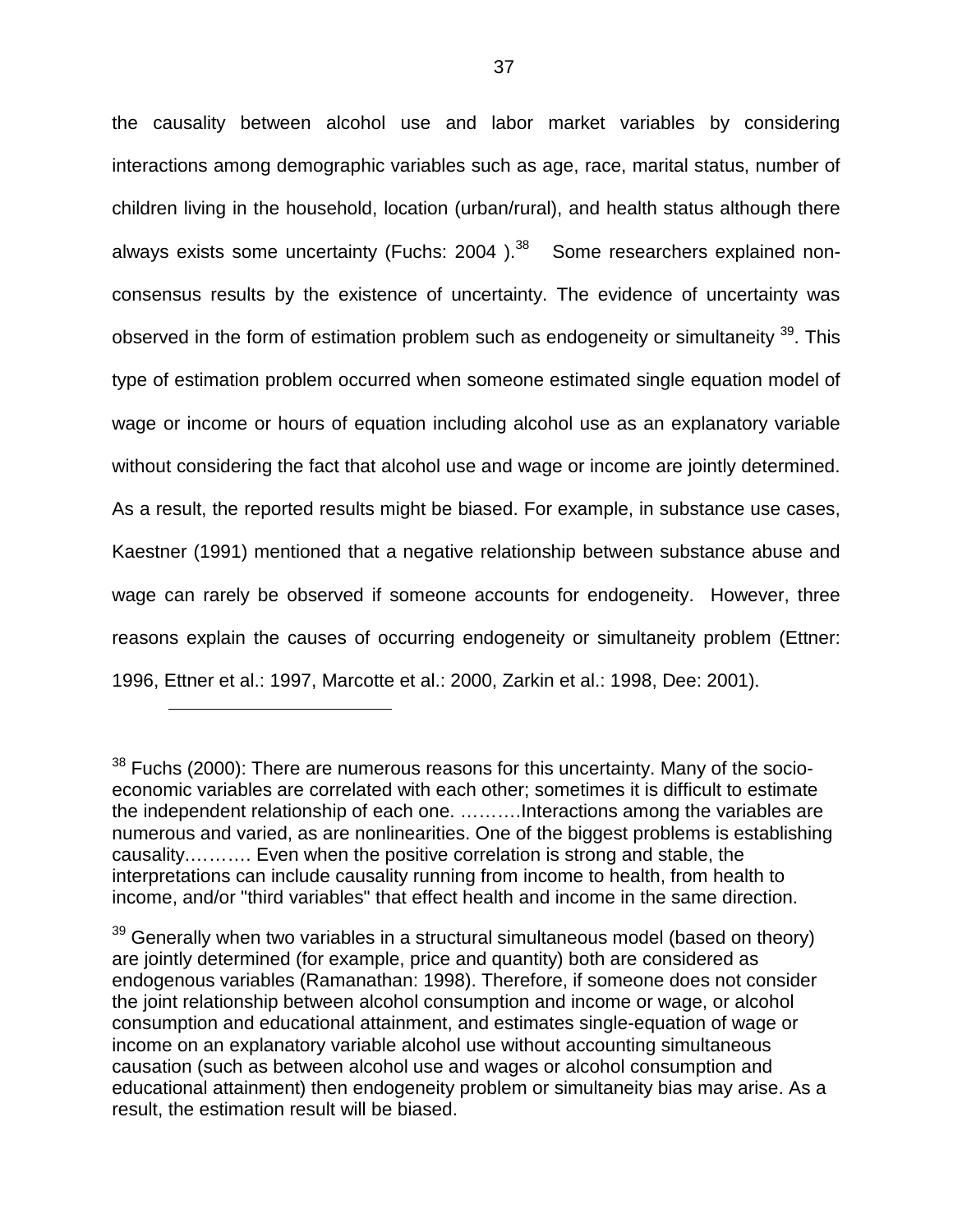First, endogeneity occurs because the causality may be bi-directional between labor market outcomes and alcohol use since both employment status and alcohol consumption are jointly determined by unobserved characteristics of individuals (such as individuals time preference for work and leisure, and personality) that influence both employment status and alcohol consumption.

Second, excessive drinking adversely affects health that can harm job progression or occupational advancement in one hand, and on the other hand, heavier drinking can also be induced by work environment such as trouble at work, stressful job, and frustration over not getting promotion. Therefore, it may not be always true that alcohol use affects labor market variables or work place issues may induce drinking.

Third, the affect of unobserved factors<sup>40</sup> such as attitude, motivation, and time preference influence alcohol consumption decision as well as work and wage. For example, individuals with high time preference give priority to current consumption of alcohol without considering its future adverse health consequences and select jobs with a current high wage rather than invest in human capital that choose a flatter ageearnings profile (Becker and Murphy: 1988).

Most of the research addressed the endogeneity issue by using instrumental variable estimation procedure (Hamilton and Hamilton: 1997, Mullahy and Sindelar: 1996, Heien: 1996, Barrett: 2002, McDonald and Shields 2001). In this case,

1

 $40$  Unobservable heterogeneity may reflect underlying causal factors such as correlations in the direct marginal utilities of health, income, and lifestyle choices which may in turn be related to differences in genetic characteristics, childhood circumstances, and attitudes to risk and the rate of time preference. It may also reflect correlations in the marginal products of lifestyles with respect to health.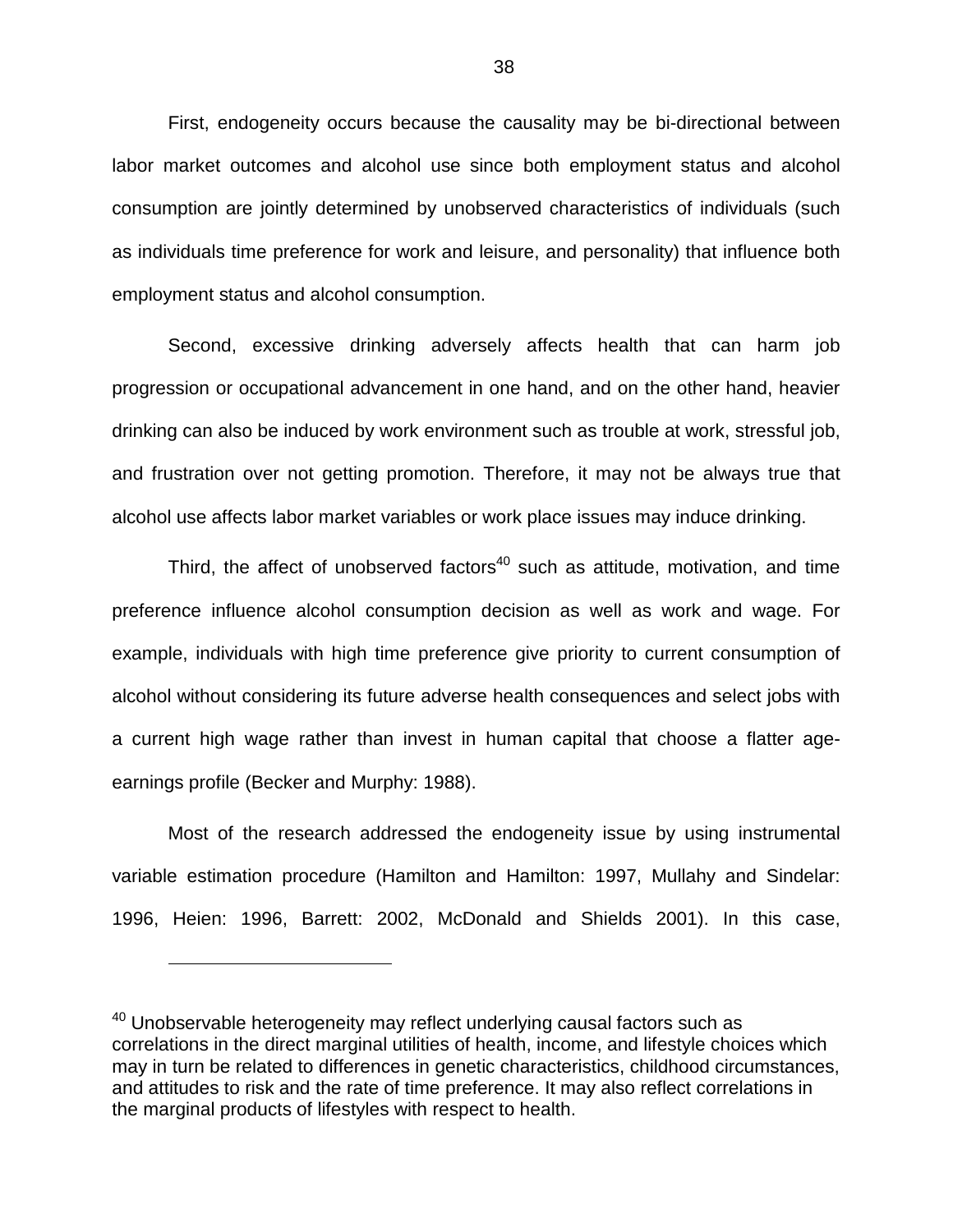instruments selected were uncorrelated with labor market variables but correlated with alcohol use. Taxes or prices were used as instruments in most of these researches. However, different studies used different types of variables as instruments. For example, Mullahy and Sindelar (1996) used alcohol habits or alcohol dependency of the parents as instruments. McDonald and Shields (2001) used long-term, non-acute illnesses, such as asthma or diabetes as instruments since these illnesses inhibit drinking to some extent but do not affect (if not serious enough) labor market outcomes. Barrett (2002) considered alcohol taxes which affect alcohol consumption but not labor market success. Heien (1996) and Hamilton & Hamilton (1997) both used religiosity as instruments considering the fact that religious individuals drink less.

Some researchers had different opinions to address the potential endogeneity problem of alcohol use related variables. First, the estimations using current (rather than past) drug use and predetermined variables (such as family and education variables) with respect to the current period (Burgess et al.: 1998, Kenkel and Ribar et al.: 1994) are able to address the endogeneity issue. Second, if substance or alcohol consumption is considered as a normal consumption good and the level of consumption is determined in response to market wages and non-labor income by the utility maximizing consumer then endogeneity should not be a problem.

2.2.2D Different conclusions that were drawn from these studies might be related to the different labor market variables that were used in the analysis (MacDonald and Pudney: 2000). For example, Kenkel and Ribar (1994) focused on the hours of labor supplied, whereas Mullahy and Sindelar (1989, 1991, 1993, and 1996) considered participation in labor market, wage, income and hours of work in their different studies.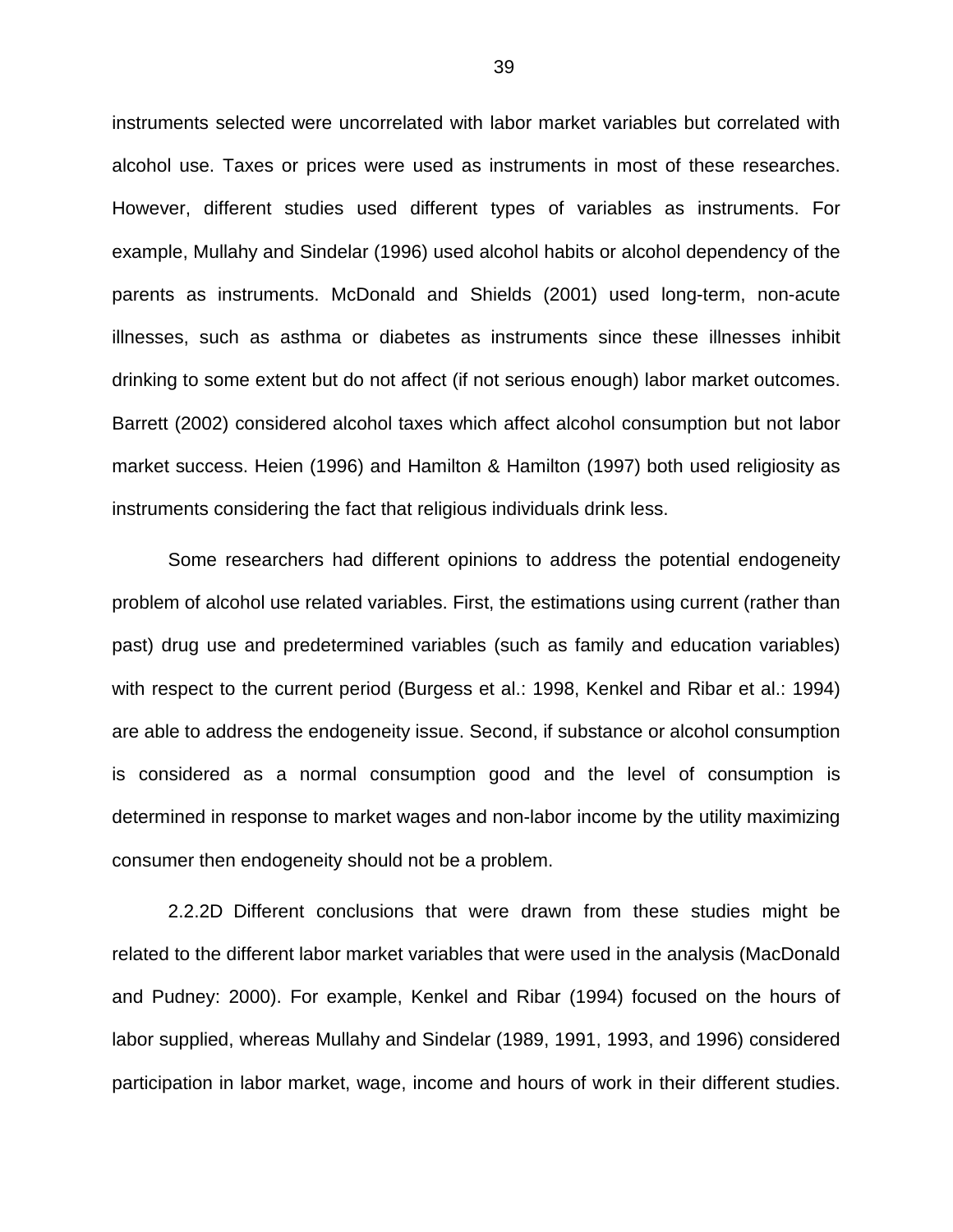Dave and Kaestner (2002) used reduced form approach (they estimated the relationship between alcohol taxes and labor market outcomes) instead of structural approach (structural relationship between alcohol consumption and labor market out comes as theory described) in order to take care of the endogeneity issue of estimation. In reduced form, Dave and Kaestner (2002) assumed that alcohol taxes are positively related to labor market variables. They argued that most of the literatures suggested that alcohol taxes tended to be negatively related to employment and hours of work, and positively related to wages. They mentioned that previous studies had shown that alcohol taxes were negatively related to alcohol consumption and negatively related to labor supply and wages and thus alcohol taxes were positively related to both labor market outcomes (except Zarkin and others (1998) hypothesized that alcohol taxes had similarly signed effects on labor supply and wages). Dave and Kaestner (2002) did not find the presence of such relation in empirical results (weak and indeterminate association between alcohol taxes and labor market outcomes), and therefore, concluded that either or both sets of previous estimates were misleading and suggested that there existed weak and indeterminate relationship between alcohol taxes and labor market outcomes, and so did between alcohol consumption and labor market outcomes.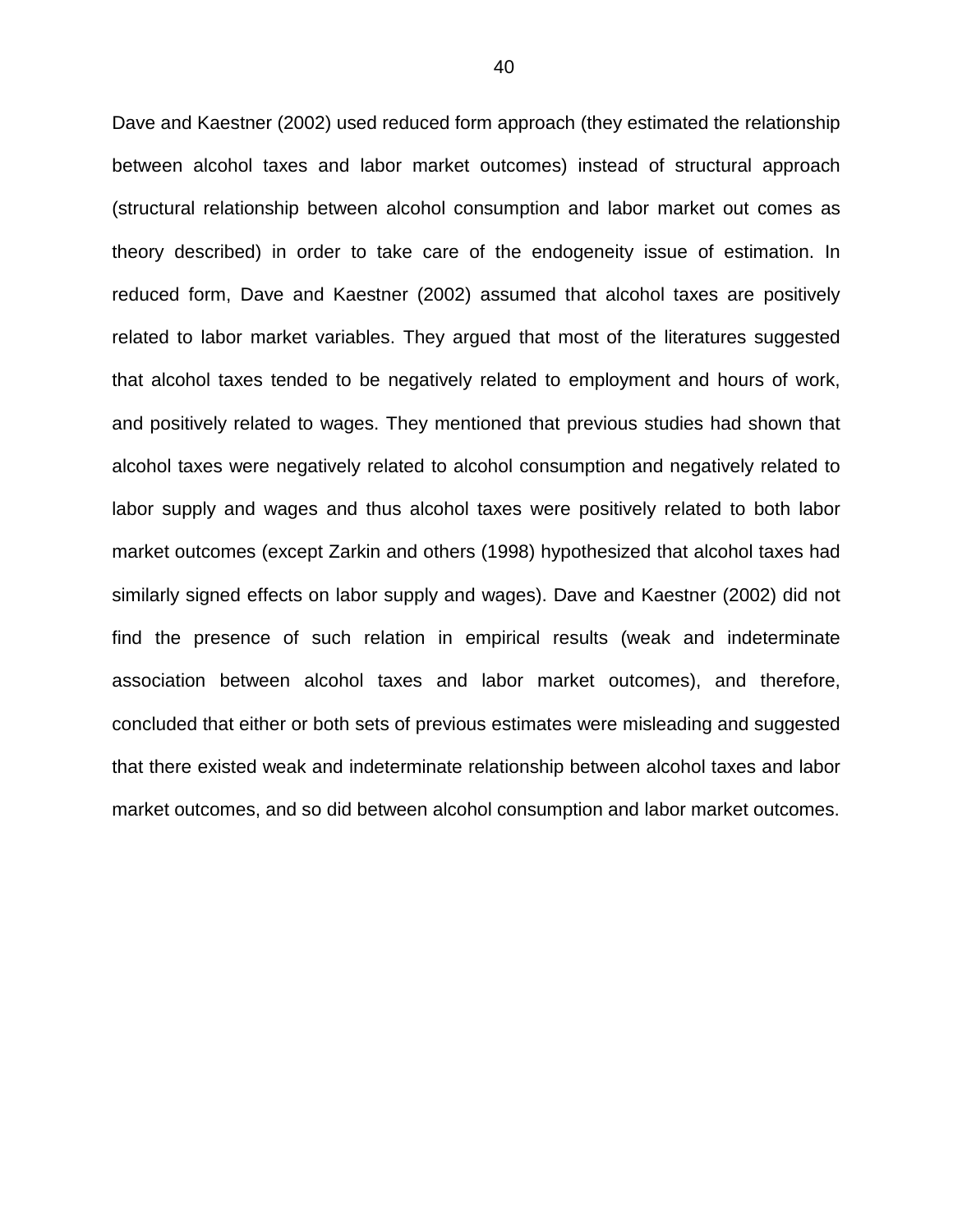## **CHAPTER 3**

## **EMPIRICAL MODEL, METHODOLOGY AND ECONOMETRIC TESTS**

### **3.1 Empirical Model**

Considering the main focus of this research, studying the impact of alcohol use disorders on the labor market outcomes, I choose to estimate the following two labor market outcome (see Table 1 for descriptions) equations. The specification of the equations is guided by the theoretical framework of human capital as described in literature (Becker: 1965, Grossman: 1972, 1991, and Mincer: 1974) and the empirical model specifications of prior studies (Chatterji et al: 2007, French and Zarkin: 1995, Mullahy and Sindelar: 1993).

(3.1.1) Prob (LFPFULL<sub>i</sub>) 
$$
= \alpha^{w} + X_{i} \beta^{w} + ALC_{i} \delta^{w} + \xi_{i}^{w}
$$

$$
(3.1.2) LN (INCOMEi) = \alpha^{y} + X_{i} \beta^{y} + ALC_{i} \delta^{y} + \xi_{i}^{y} \text{ if LFPFULLi = 1}
$$

where LFPFULL; is a vector of observations on full time work participation (LFPFULL $= 1$ if LFPFULL; >0, otherwise 0) for the *i*th individual. INCOME; is a vector of observations on annual income for the ith individual who worked full time during the preceding year  $(2001-02)$ .  $X_i$  is a vector of personal, socioeconomic and demographic characteristics. ALCi is a vector of indicator variables for alcohol use status, and ξ**i** is the error term. α**,** β and  $\delta$  are the unknown parameters to be estimated. The superscripts 'w' and 'y' refer to work and earnings. 'Prob' indicates probability and 'LN' indicates natural logarithm. Equation (3.1.1) is a logistic model of full time work participation and equation (3.1.2) is a linear income model, conditional on full time work.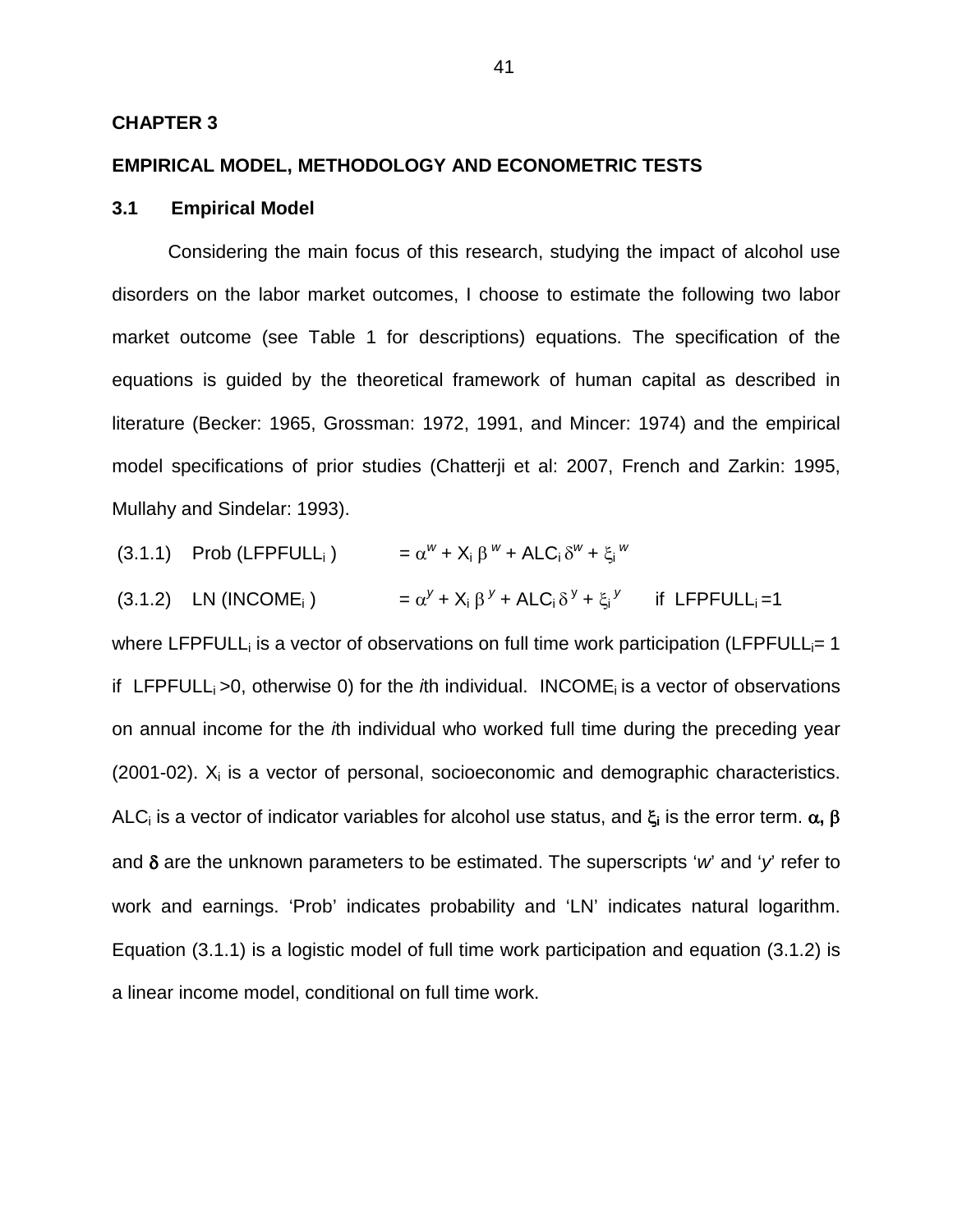To estimate the effect of alcohol use on two labor market outcomes, this research considers six indicator variables for alcohol use status  $(ALC_i)^{41}$  takes the value of 'one' if the ith individual was identified (based on previous 12 months alcohol use record) as ex-drinkers, ex-abusers/dependents, new-drinkers, ex-new-drinkers only, alcohol abusers and alcohol dependents, and 'zero' otherwise. Various socioeconomic and demographic variables (see Table 4) are also included as other exogenous variables (X) in each of the labor outcome equations, such as the individual's age, gender, race, marital status, education level, health status, location (whether individual lived in a central city or not), other source of income, and work related characteristic (industry type).

The key interest of this research is to obtain unbiased and consistent estimates ( $\delta^w$  and  $\delta^y$ ) of ALC<sub>i</sub> in the estimation of labor market outcomes, holding all other socioeconomic and demographic variables constant. This research intends to use standard Maximum Likelihood Method (MLE) for estimating logistic equation (3.1.1) and Ordinary Least Square (OLS) method for estimating log-linear equation (3.1.2).

Prior to estimating the models using standard procedures, it is necessary to check if there is any estimation problem. Reviews of previous empirical works on the relationship between labor market outcomes and alcohol use measures indicated that generally two main empirical problems such as simultaneity and unobserved heterogeneity most often termed as 'endogeneity'<sup>42</sup> complicated standard estimation

 $\overline{a}$ 

<sup>&</sup>lt;sup>41</sup> See Table 2A and 2B for definition and descriptions.

 $42$  In econometric terms, endogeneity occurs when independent variables included in the model are correlated with error terms (Greene: 2000).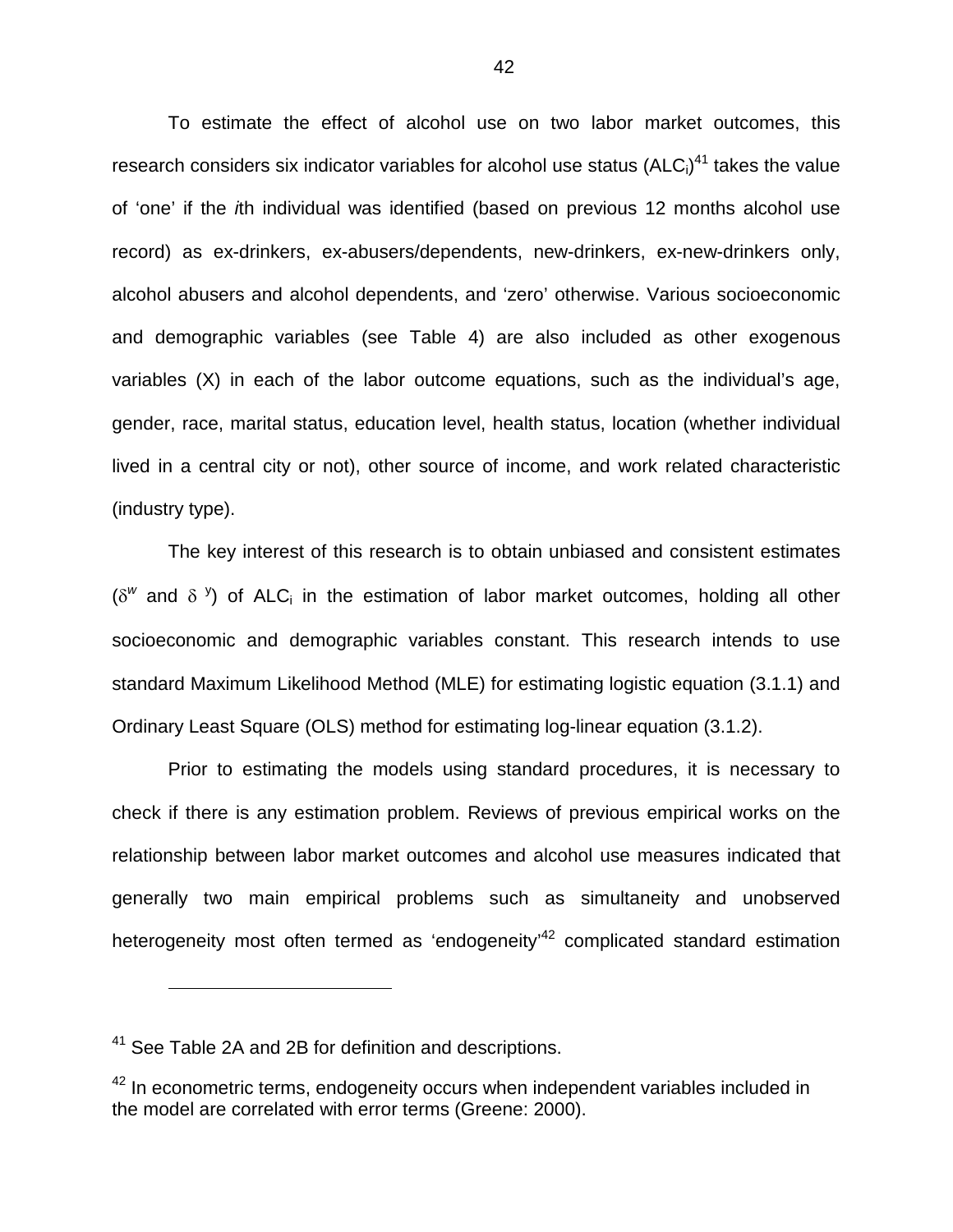procedure (DeSimone and Wolaver: 2005, Peters: 2004, Farahati : 2003, Dee and Evans: 2003, and MacDonald and Sheilds: 2001, Dee: 2001, Marcotte et al.: 2000, Zarkin et al:1998, Hamilton and Hamilton: 1997, Mullahy and Sindelar: 1996, Kenkel and Ribar: 1994, Ettner et al :1997, Ettner: 1996, and Heien: 1996). For example, there may be simultaneous causation or bi-directional causality between labor market outcomes and alcohol use measure, that is, work status or earnings influence alcohol use decision and alcohol use also influences work status or earnings.

Also, unobserved heterogeneity is the most common problem in cross sectional data. It arises when unmeasured correlates of alcohol use decision sometimes referred as 'omitted variables' affect labor market variables. If alcohol use measure is really endogenous, standard estimation method by including alcohol use measure as a right hand side variable without addressing endogeneity would produce biased and inconsistent estimates. Since it violates one of the fundamental assumptions of classical regression model, the independent variable included in the model should be uncorrelated with error terms (Greene: 2000).

## **3.2 Methodology**

1

If the endogeneity is detected by the diagnostic tests, it is common practice to use instrumental variable (IV) estimation method instead of standard OLS and MLE method, if appropriate (valid) instruments<sup>43</sup> are found.

 $43$  Wooldridge (2002) defined that a valid instrument is a variable which must be correlated to a potential endogenous variable (implies "instrument relevance") and uncorrelated with the error terms of the structural equation (implies "exogeneity").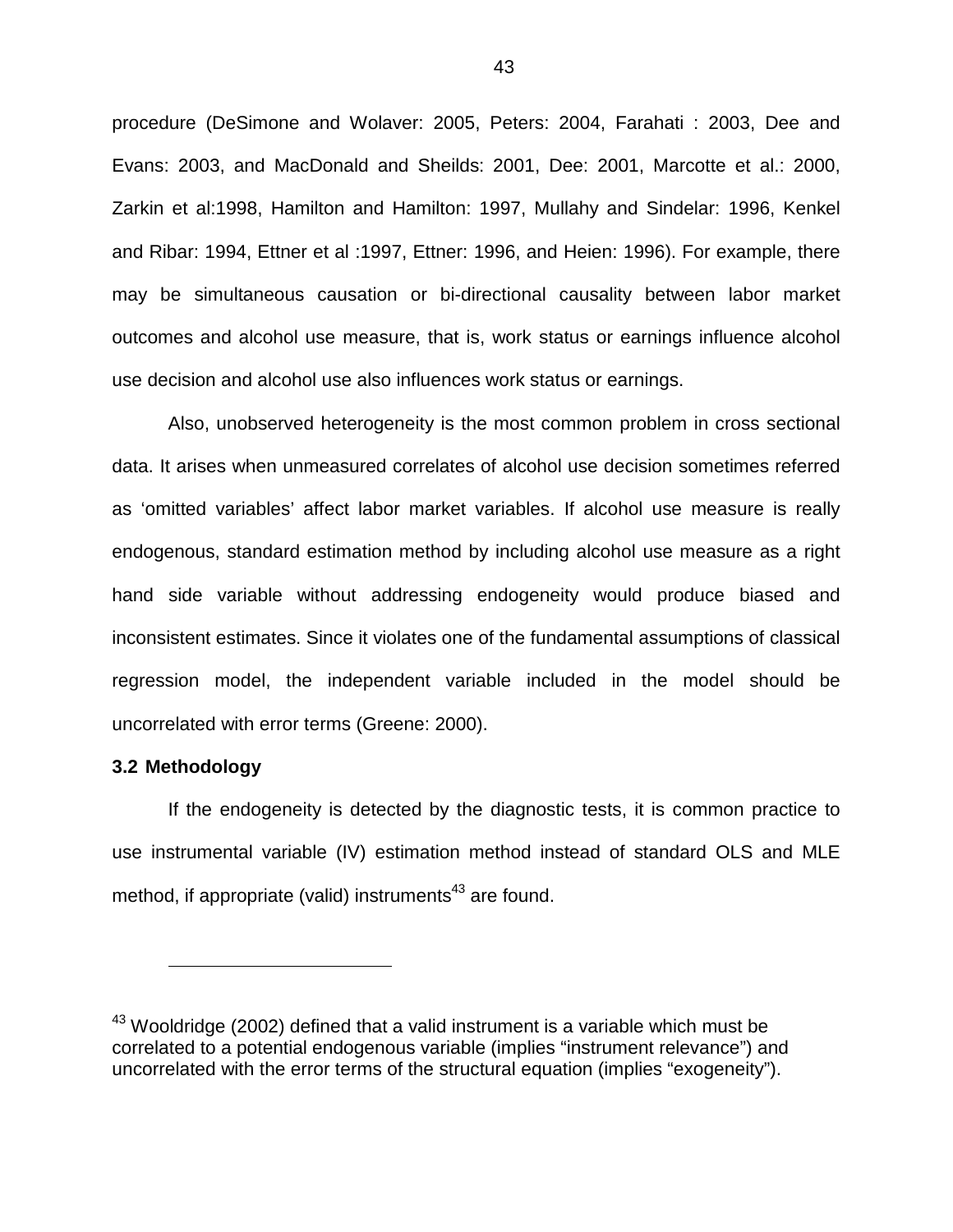The IV estimation can be done in the following two stages (Greene: 2000, Chatterji et al: 2007). Considering the labor market outcome equation (3.1.1) where full time work participation (LFPFULL) is a binary variable, the IV estimation is applied in the following two stages.

(3.2.1) Stage 1: Prob (ALC<sub>i</sub>) 
$$
= \alpha_1^w + X_i \beta_1^w + Z_i \partial_1^w + \xi_{1i}^w
$$
 
$$
ALC_i = 1 \text{ if } ALC_i > 0 \text{, otherwise } 0
$$
 
$$
Stage 2: \text{ Prob (LFPFLULL}_i) = \alpha_2^w + X_i \beta_2^w + ALC \gamma_i \delta_2^w + \xi_{2i}^w
$$
 
$$
LFPFLULL_i = 1 \text{ if } LFPFLULL}_i > 0 \text{, otherwise } 0
$$

where  $ALC^{\wedge}$  is the predicted values obtained from the first stage estimation of alcohol use status indicator variables (ex-drinkers, ex-abusers/dependents, new-drinkers, exnew-drinkers, alcohol abusers and alcohol dependents) including instrumental variables  $(Z_i)$  and the same set of exogenous variables  $(X_i)$  included in equation (3.1.1).

Considering the labor market outcome equation (3.1.2), where the labor outcome variable is a continuous variable, the IV estimation is applied in the following two stages.

 $(3.2.2)$  If LFPFULL $_i = 1$ 

Stage 1: Prob (ALC<sub>i</sub>) =  $\alpha_3^y$  + X<sub>i</sub>  $\beta_3^y$  + Z<sub>i</sub>  $\partial_3^y$  +  $\xi_{3i}^y$ 

ALC $_i$ = 1 if ALC $_i$  > 0, otherwise 0

Stage 2: LN (INCOME<sub>i</sub>) =  $\alpha_4^y$  +  $X_i$   $\beta_4^y$  + ALC $\gamma_i \delta_4^y$  +  $\xi_4^y$ 

where  $ALC<sub>1</sub>$  is the predicted values obtained from the first stage estimation of alcohol use status indicator variables using instrumental variables  $(Z<sub>i</sub>)$  and the same set of exogenous variables  $(X_i)$  included in equation (3.1.2).

Several IV estimation methods are available, for example, Two Stage Least Square (2SLS), Generalized Method of Moments (GMM), and Limited Information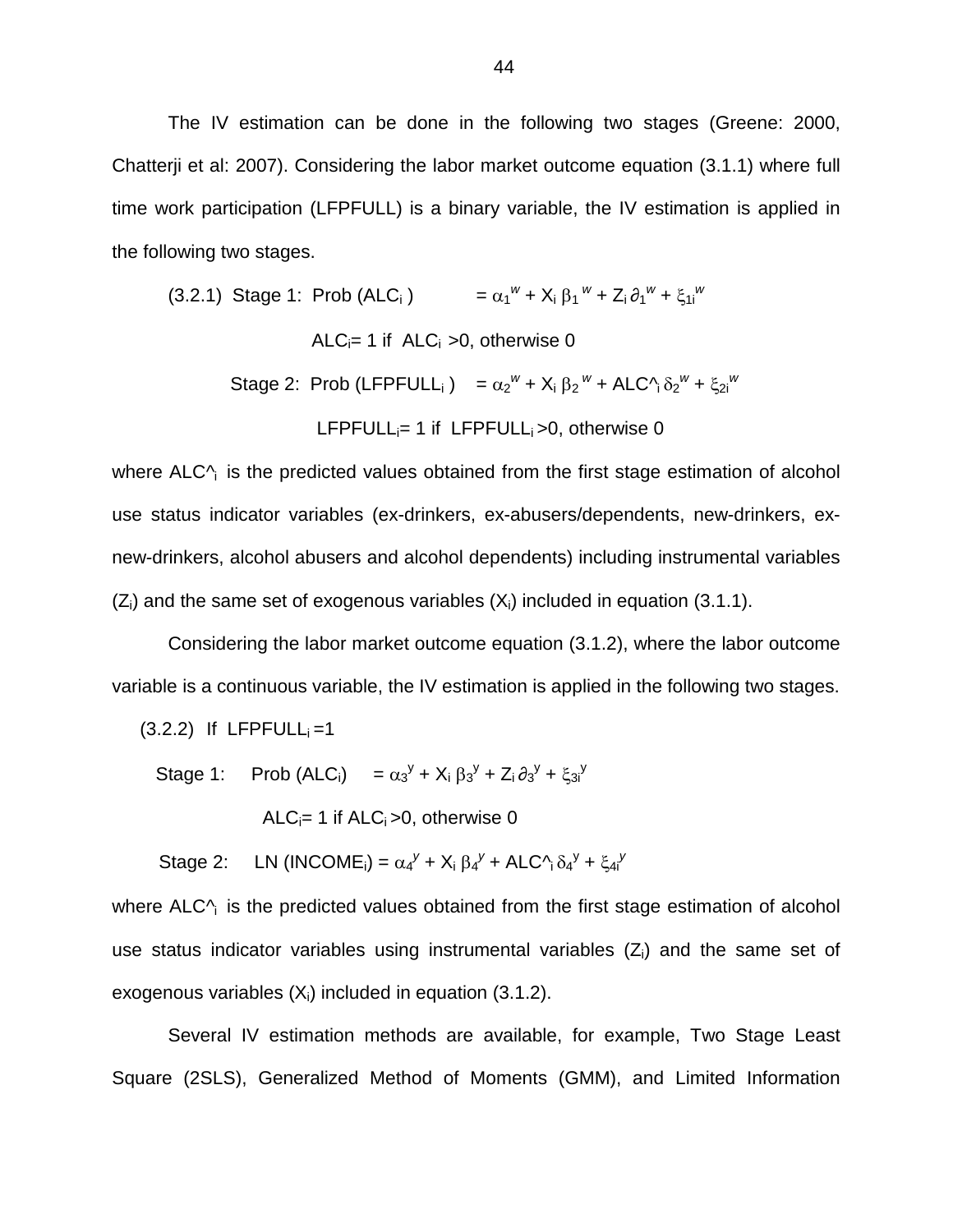Maximum Likelihood (LIML). Selection of any of the IV estimation processes (2SLS or GMM or LIML) depends on the following three situations (Baum et al: 2003).

First, if there are RHS endogenous regressors and there is no heteroscedasticity in the model then 2SLS is the appropriate option (Baum et al: 2003). Amemiya (1985) and Foster (1997) suggested using GMM-IV method instead of 2SLS-IV for estimating a logistic model even with endogeneity problem alone.

Second, if both endogeneity and heteroscedasticity are present in the model (linear or logistic) then the GMM is the appropriate option (Baum et al: 2003). Since the presence of heteroscedasticity of unknown form is the most common problem in crosssectional data, it should be tested by appropriate method (Baum et al. 2003) such as the Pagan-Hall (1983) test of heteroscedasticity, and if the heteroscedasticity is detected in the model then the GMM should be used, otherwise IV regression results would be consistent but inefficient.

Third, if selected instruments are not strong (weak instruments in the sense that they are poorly correlated with the endogenous regressors) then the LIML method is the appropriate option. Econometric literatures (Murray: 2005, Staiger and Stock: 1997, Bound, Jaeger and Baker: 1995, Hahn and Hausman: 2002) suggested that in the presence of weak instruments, using inappropriate IV method such as 2SLS may produce less reliable (i.e., more biased and inconsistent) results than the OLS and MLE methods do.

In order to choose appropriate IV method (2SLS or GMM or LIML), this research conducts required diagnostic tests for endogeneity, heteroscedasticity and instrument relevancy.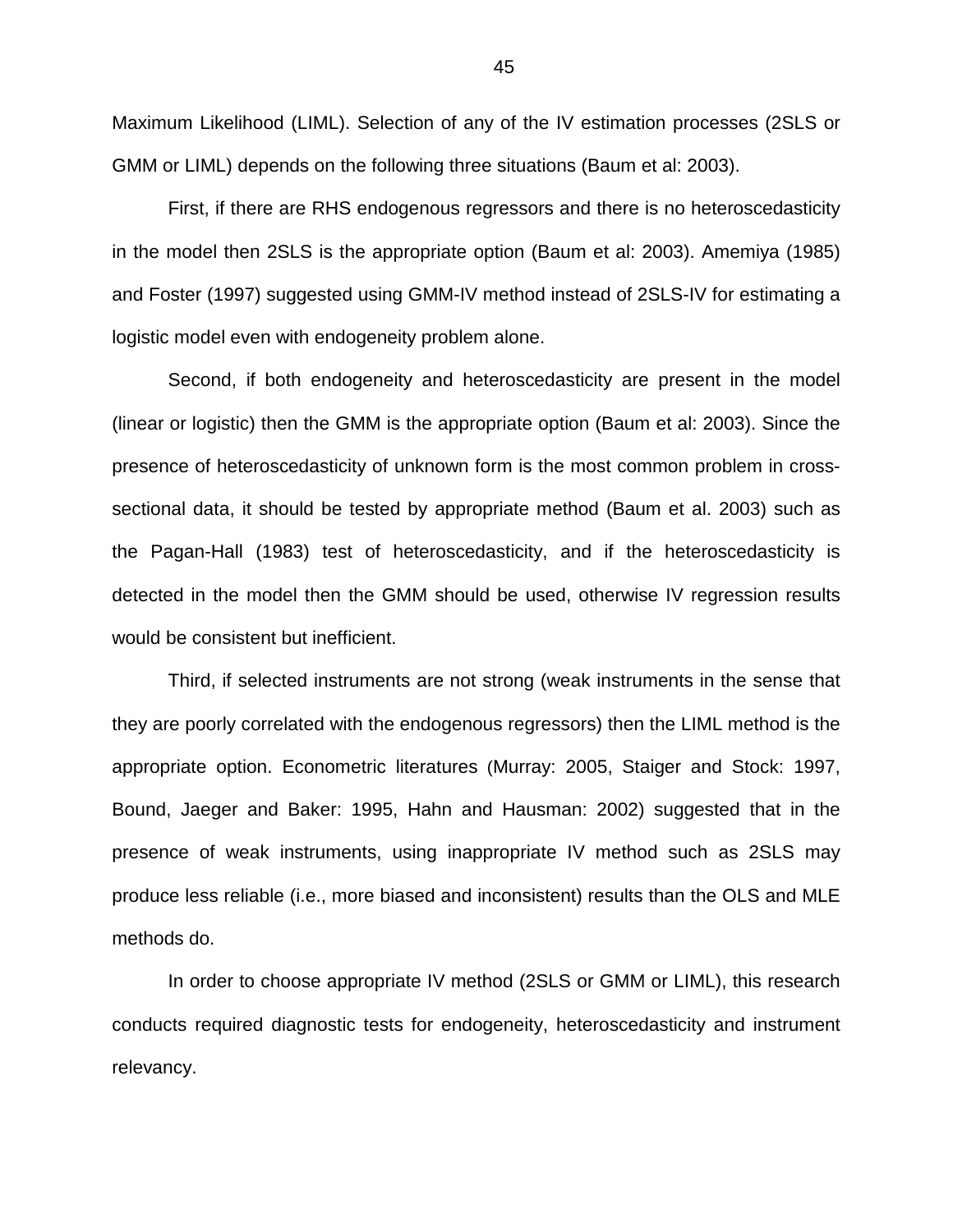#### **3.3 Econometric tests**

## 3.3.1 Selection of instruments

Before applying any of the IV estimation methods, it is required to test the presence of endogeneity bias. The test for endogeneity requires selection of proper instruments. Generally researchers use standard econometric tests and existing theories to choose proper instrument(s) for endogenous variable. Econometrically, three criteria are considered in choosing instrument variables: exogeneity (no endogeneity), relevancy (indicates IV strength) and validity of instruments (Wooldridge: 2002). Exogeneity requires that selected instruments must be uncorrelated with the error terms of the structural equation. It also ensures that instruments have affects on dependent variables (labor market outcomes) only through RHS endogenous variables (alcohol use status variable). Relevancy requires that selected instruments must be correlated with RHS endogenous variables. Validity requires the conditions of relevancy and exogeneity to be met.

The diagnostic test for endogeneity requires identifying instruments for the potential endogenous variables. In order to choose appropriate instruments, this research relies on the previous empirical works. These works addressed endogeneity issue and implemented instrumental variable estimation methods to study the relation between alcohol use and labor market outcomes. Different variables were used as identifying instruments. For example, parental alcohol problem, lived with alcoholic, beer tax, apparent ethanol consumption per capita (Mullahy and Sindelar: 1996, Terza: 2002), long-term non-acute illnesses such as asthma or diabetes, the number of dependent children and its square, parents' smoking habit (McDonald and Shields: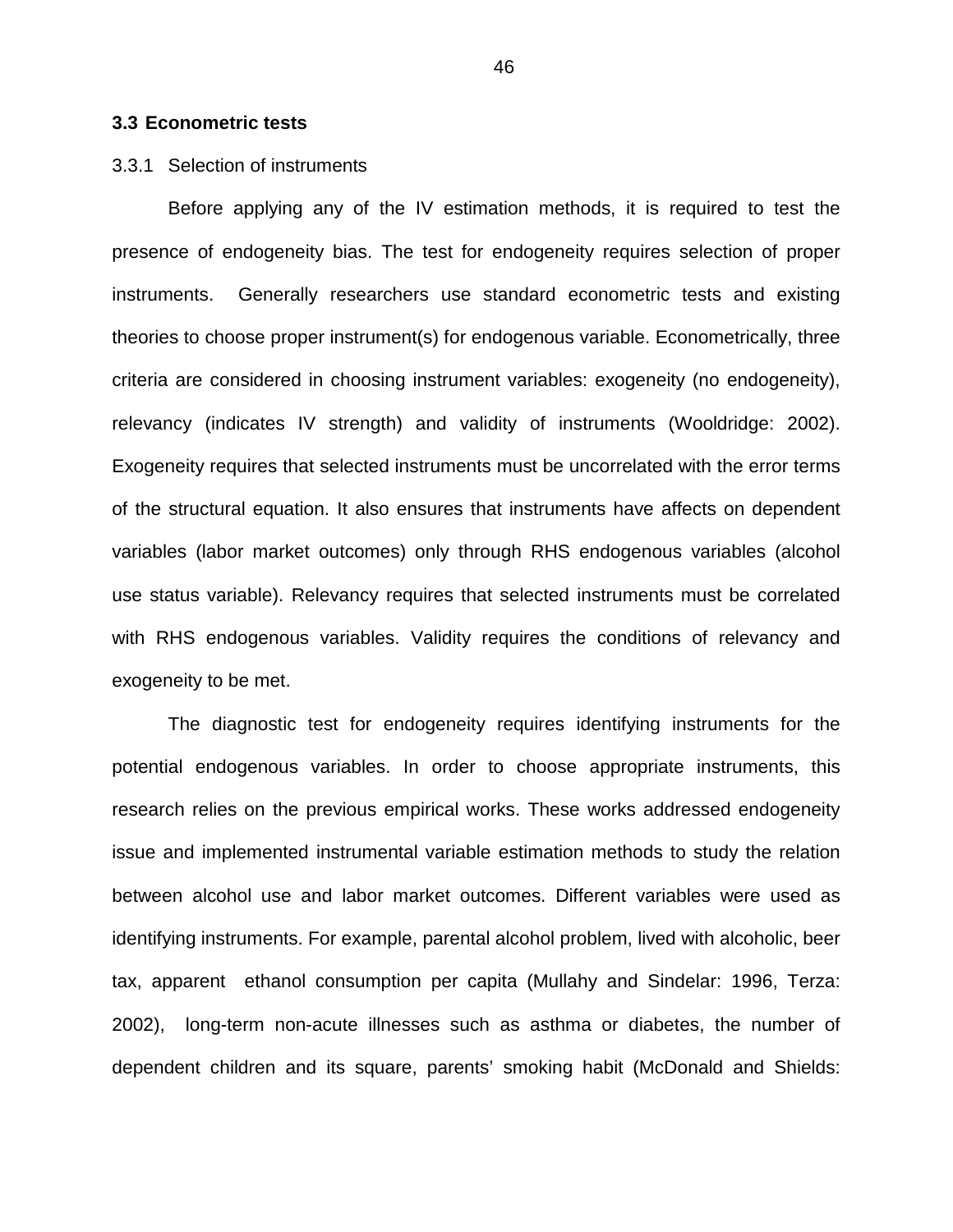2001), alcohol taxes between regions in a country (Barrett: 2002), religiosity (Heien: 1996, Hamilton and Hamilton: 1997), try to stop or cut down drinking, beer tax and its square(Terza: 2002), state-level alcohol and illicit drug policies and prices (Barrett, 2002; DeSimone, 2002), percentage of individuals who were abstainers or heavy drinkers within residing regions (Barrett: 2002) and perceived risks of consuming alcohol (Zarkin et al: 1998). I choose the following identifying instruments based on the current data set<sup>44</sup>, review of previous studies and tests results of selection of instruments. These are (see Table 5 for definition and descriptions): Beer tax, Squared Beer Tax, Numbers of Children, Squared Numbers of Children, Parent problem drinker, Try to stop drinking, Spouse problem drinker, Smoker and Ex-smoker.

3.3.2 The test for endogeneity: the Durbin-Wu-Hausman test

1

Since prior empirical works related to alcohol use indicated that the RHS alcohol use measures might be potentially endogenous, this research conducts endogeneity test for alcohol use measures using the Durbin-Wu-Hausman (DWH) test which is an augmented version of Hausman (1978) test proposed by Davidson and MacKinnon (1993) and Wooldridge (2002). It is performed in two steps. In step 1, it obtains residuals from the regression of six potential endogenous variables (for six alcohol use status such as ex-drinkers, ex-abusers/dependents, new-drinkers, ex-new-drinkers, alcohol abusers, alcohol dependents) on selected instruments (see Table 5) and all other exogenous variables in the system (see Table 4). In step 2, it uses the residuals

<sup>&</sup>lt;sup>44</sup> The data on beer tax is taken from "Alcohol Epidemiology Program, Alcohol Policies in the United States: Highlights from the 50 States", 2000 University of Minnesota, School of Public Health.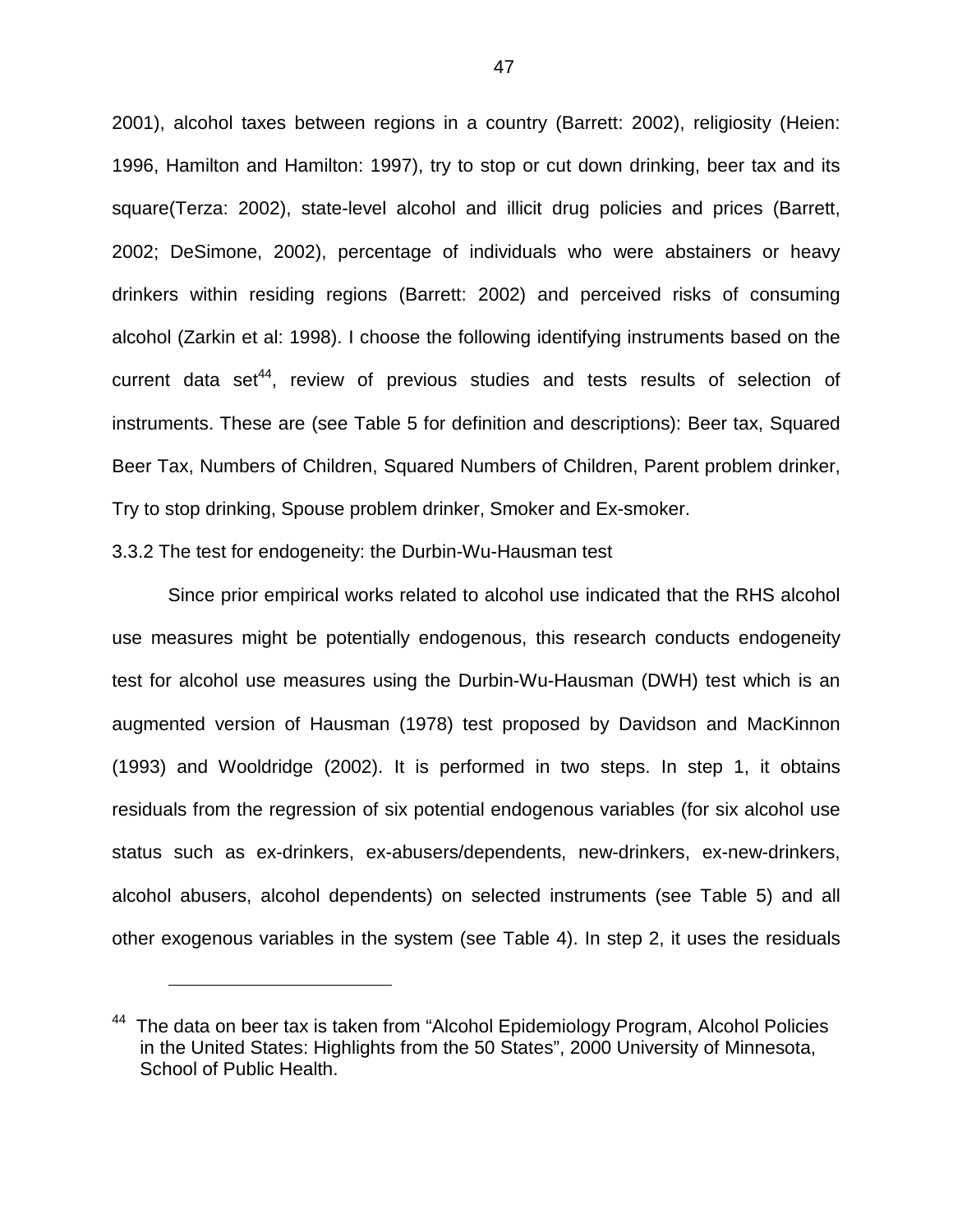from the first stage as additional regressors in the auxiliary regressions of LFPFULL and LINCOME equations, and performs (Wooldridge: 2002) the Wald- test<sup>45</sup> for auxiliary regression of LFPFULL and joint  $F-test^{46}$  for auxiliary regression of LINCOME. The Wald test or the F-test is simply a test of the null hypothesis (Ho) that all of the residuals are jointly equal to zero (also implies "no endogeneity"). If the Wald-test or F-test rejects the null hypothesis that all of the residuals are jointly equal to zero then the endogeneity bias in the model is confirmed.

## 3.3.3 Tests for IV strength: instruments relevancy

 $\overline{a}$ 

It is essential to check the strength of the included instruments in the first stage regression of IV regression. Estimates of IV method based on weak instruments are biased towards the baseline estimates that are obtained without considering endogeneity (Bound et al: 2003). Weak instruments may also cause identification problem by partially affecting the dependent variable of structural equation (Dollar and Kraay: 2003). Prior studies suggest two simple diagnostic tests. Staiger and Stock (1997) suggested a rule of thumb that the F-test statistic of less than ten on the excluded instruments from the first stage regression is an indication of weak instruments. Baum et al (2003) and many others also suggested the use of Shea's partial-R<sup>2</sup> in the model with multiple endogenous variables. A smaller value of Shea's

<sup>&</sup>lt;sup>45</sup> Wooldridge (2002) suggested that this test for the probit or logistic model, where the test can be used for testing the exclusion of single or more variables. The test is simply a Wald test (a test of significance on excluded residuals in the second step). The Waldtest has chi-square distribution with degrees of freedom (# of excluded restrictions) at chosen level of p-value.

 $46$  The F-test has F-distribution with degrees of freedom in numerator ((# of excluded restrictions) and in denominator ( $N - K$ , N=observations,  $K = #$  of estimated parameters including intercept) at chosen level of significance.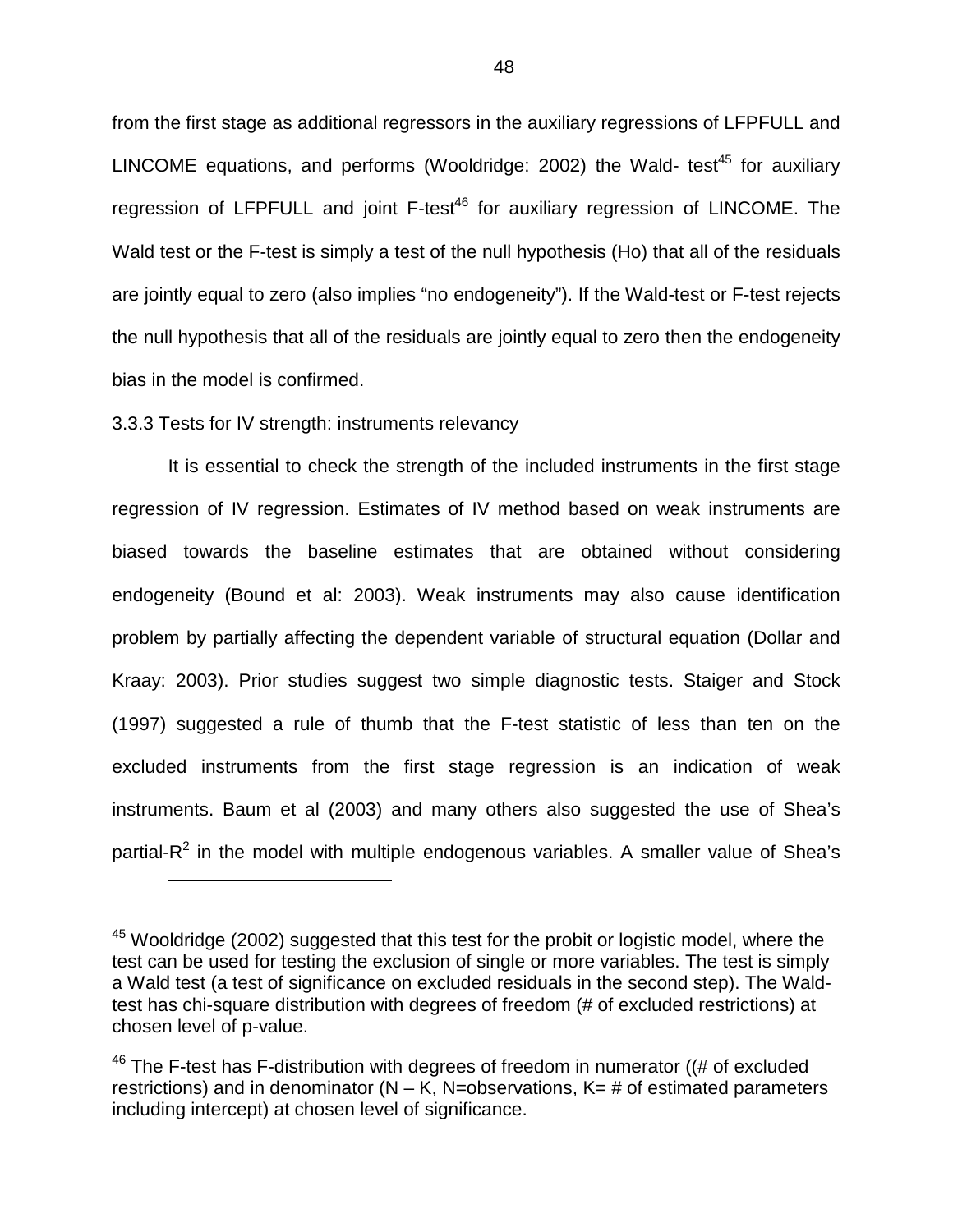(1997) partial-R<sup>2</sup> than the standard partial-R<sup>2</sup> indicates weak instruments problem (Baum et al: 2003). This research uses Godfrey's (1999) version<sup>47</sup> to calculate Shea's partial- $R^2$ .

3.3.4 The test of overidentifying restrictions (validity of instruments)

If the number of instruments excluded from the equation exceeds the number of included potential RHS endogenous variables, researchers must test the overidentifying restrictions (Davidson and Mackinon: 1993, Baum et al: 2003). It is a test for the exogeneity of the overall set of instruments. It also indicates if instruments have any direct influence on the dependent variable of the structural equation. Baum and others (2003) pointed out that the Sargan test (Sargan: 1958) is appropriate when there is no heteroscedasticity in the model, and the Hansen-J test<sup>48</sup> (Hansen: 1982) is appropriate in the presence of heteroscedasticity in the model. If the test statistic fails to reject (with high p-value, for example, more than 0.10) the null hypothesis (Ho) of excluding extra instruments, justifies the validity of the model (Baum at al.: 2003). It also confirms that the instruments are uncorrelated with the error process of structural model.

1

 $47$  Godfrey (1999) developed an easier version to calculate Shea's (1997) partial- $R^2$ model which equals squared of  $[(standard error of the coefficient<sub>OLS</sub>]$  standard error of the coefficient<sub>2SLS</sub>) × (residual standard deviation<sub>2SLS</sub> / residual standard deviation<sub>OLS</sub>)].

<sup>&</sup>lt;sup>48</sup> Baum et al (2003) defined the Hansen-J statistic which is the minimized value of the corresponding generalized method of moments objective function multiplied by the sample size. It has chi-square distribution with degrees of freedom equals the numbers of extra restrictions and at chosen p-values.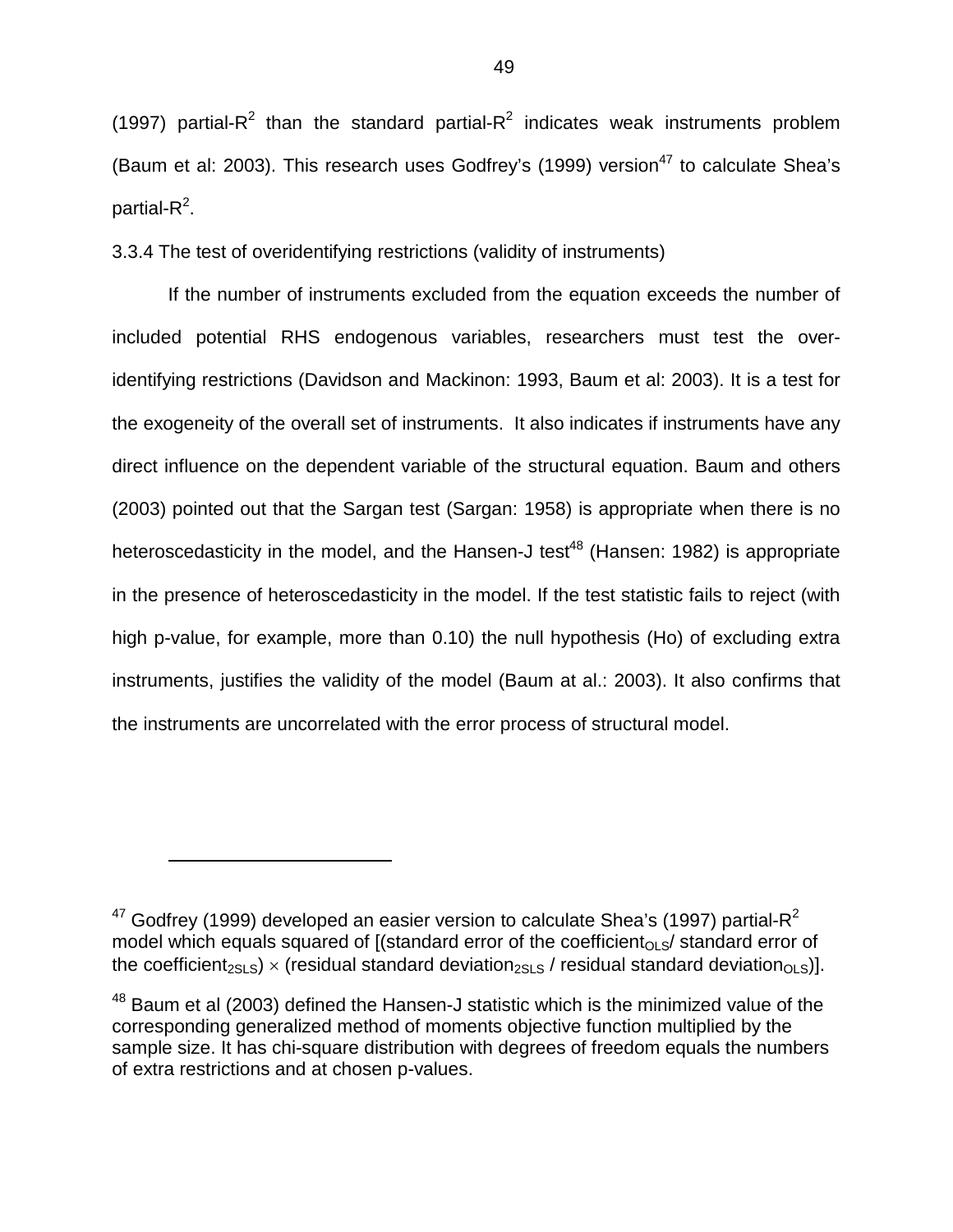3.3.5 Test of Heteroscedasticity

Since the presence of heteroscedasticity is most common in cross-sectional data, it is appropriate to use the Pagan-Hall (1983) test for checking the existence of heteroscedasticity when someone deals with endogenous regressors in the model and uses IV regression (Baum et al: 2003). The Pagan-Hall test is more appropriate for the IV estimation because it considers the presence of heteroscedasticity in all equations of the system. The Pagan-Hall (1983) pointed out that the standard test procedure developed by White (1980)/ Breusch-Pagan (1979) / Godfrey (1978) will only be valid if heteroscedasticity is present only in one equation and not in the other equation(s) of the system. This research uses one of the versions of Pagan-Hall test (four versions described by Baum et al: 2003). Wallentin et al (2002) and Gujarati (2003) also explained this simple method in the following steps. In step 1, it saves residuals and fitted values of the dependent variable from the second stage of IV regression. In step 2, it estimates auxiliary regression of squared residuals using the fitted values of the dependent variable and squared fitted values of the dependent variable, and then forms the Pagan-Hall test statistic (N\*R<sup>2</sup>, where N= observations, R<sup>2</sup>= unadjusted R-square) using step 2 results. Pagan and Hall (1983) pointed out that diagnostic test is invalid if the fitted values of the dependent variable from the IV estimation is not used. The statistic (N\*R<sup>2</sup>) has chi-square distribution with two degrees of freedom at chosen pvalue. If the statistic is statistically significant then it rejects the null hypothesis (Ho) that there is no heteroscedasticity (i.e., errors are homoscedastic). This confirms the presence of heteroscedasticity in the sample.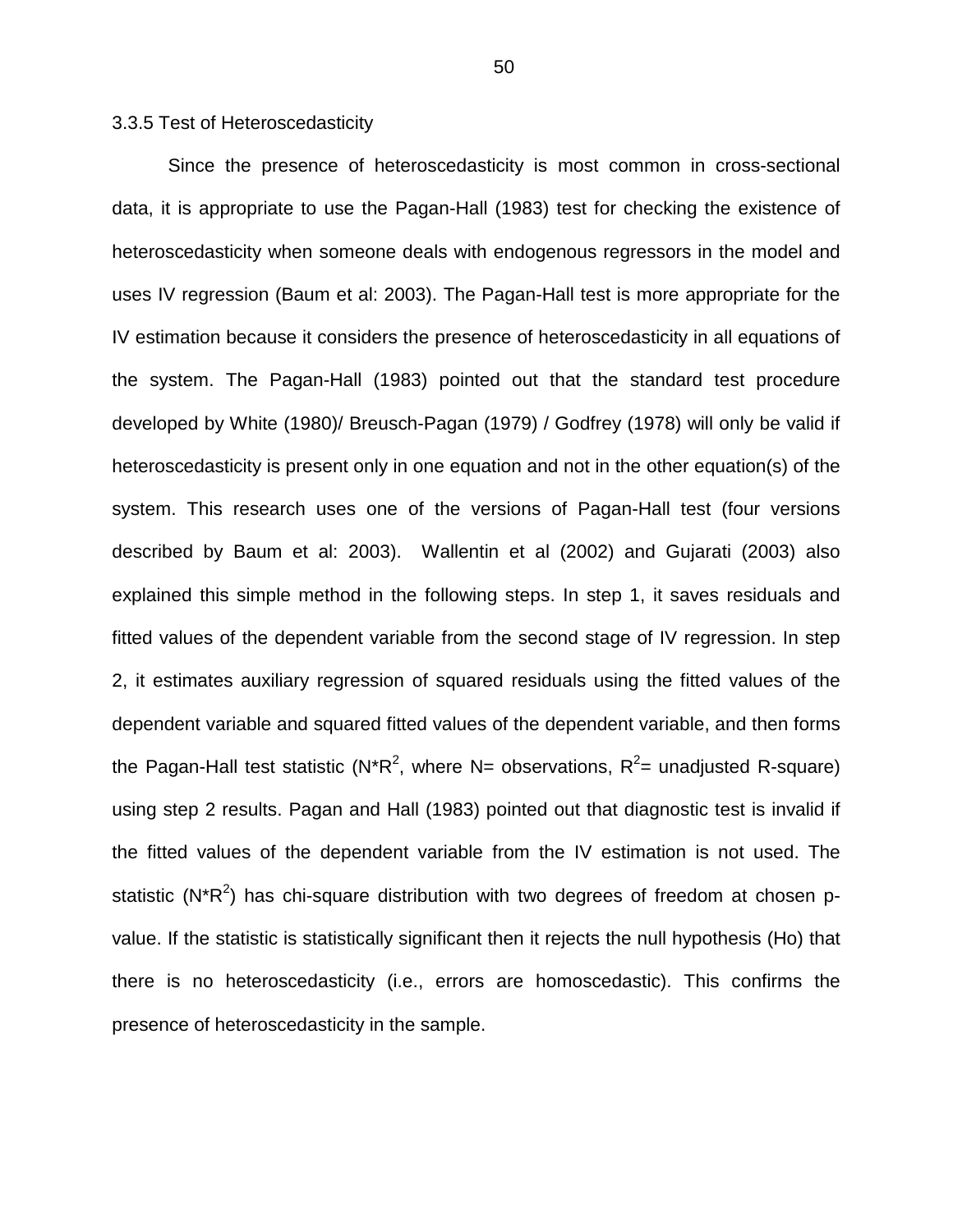## **CHAPTER 4**

### **DATA AND VARIABLES DESCRIPTIVE**

# **4.1 DATA**

### 4.1.1 Data Source

This research uses data from the first wave of survey sample collected by National Epidemiologic Survey on Alcohol and Related Conditions (NESARC) in 2001- 2002. The survey was conducted by the National Institute on Alcohol Abuse and Alcoholism (NIAAA). It is a large nationally representative sample of the United States population between 18 and 98 years of age including citizens and non-citizens. The major strength of NESARC survey is that it provides detailed information on the comprehensive measures for alcohol use disorders, and its related conditions. The nature of alcohol use disorders is classified based on clinical-diagnostic criteria described (see Appendix 2) in the American Psychiatric Association's Diagnostic and Statistical Manual of Mental Disorders, 4th edition (DSM-IV). These clinical measures of alcohol separate casual or regular alcohol use cases from the problematic cases such as alcohol abuse and dependence. This survey also provides extensive information on labor market variables such as full and part time employment, personal and household income, work related variables such as industry, and occupation, basic sociodemographic variables including age, race, sex, and marital status, and human capital variables such as educational attainment and current health status. Total sample size is 43,093.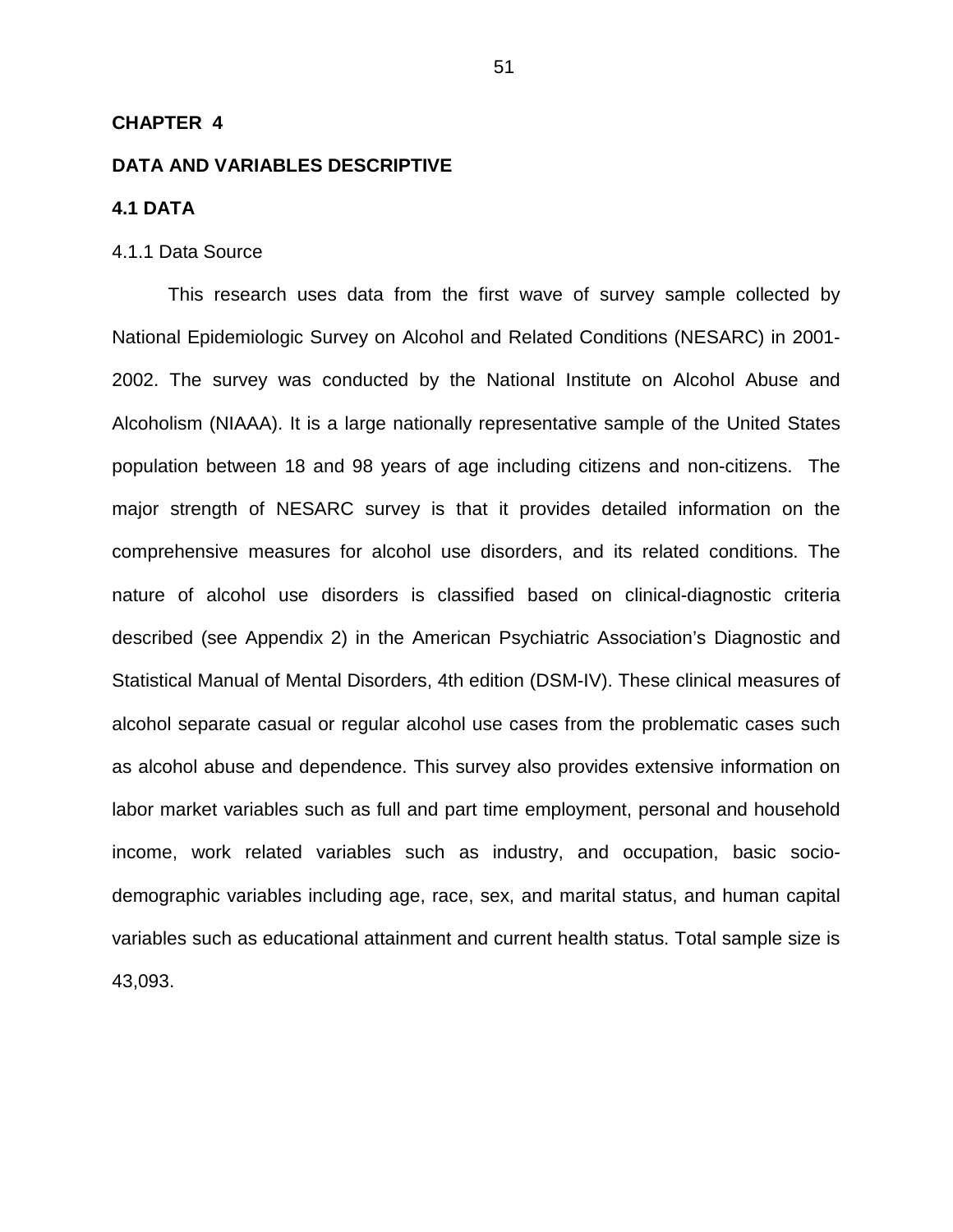4.1.2 Categories of alcohol users or drinkers

As mentioned earlier (Chapter 3, Section 3.1), I use six binary variables for representing alcohol use status as the key independent variables. The following categories are considered based on alcohol use record and clinical diagnosis (see details in Tables 2A and 2B).

- 1. Lifetime abstainers refer to abstainers (did not drink in their lifetime). In the estimations, this category used as base category.
- 2. Ex-drinkers did not drink during the last year (2000-01).
- 3. Ex-abusers/dependents did not drink during the last year (2000-01).
- 4. New-drinkers drank only during the last year (2000-01).
- 5. Ex-new-drinkers drank during the last year (2000-01) as well as prior to last year.
- 6. Alcohol abusers were identified by DSM-IV criteria for alcohol abuse during the last year (2000-01).
- 7. Alcohol dependents were identified by DSM-IV criteria for alcohol dependence during the last year (2000-01).

According to this specification, it can be indicated that ex-drinkers, exabusers/dependents, new-drinkers, and ex-new-drinkers are the individuals who did not have any alcohol use disorders and alcohol abusers and dependents are the individuals who had alcohol use disorders. Tables 2A and 2B provide information on different drinkers categories based on current (2000-01) and previous (previous year of 2000-01) period drinking record as well as clinical diagnosis for using alcohol. In the context of LFPFULL (see Table 2A), the percentages of abstainers (base category), ex-drinkers,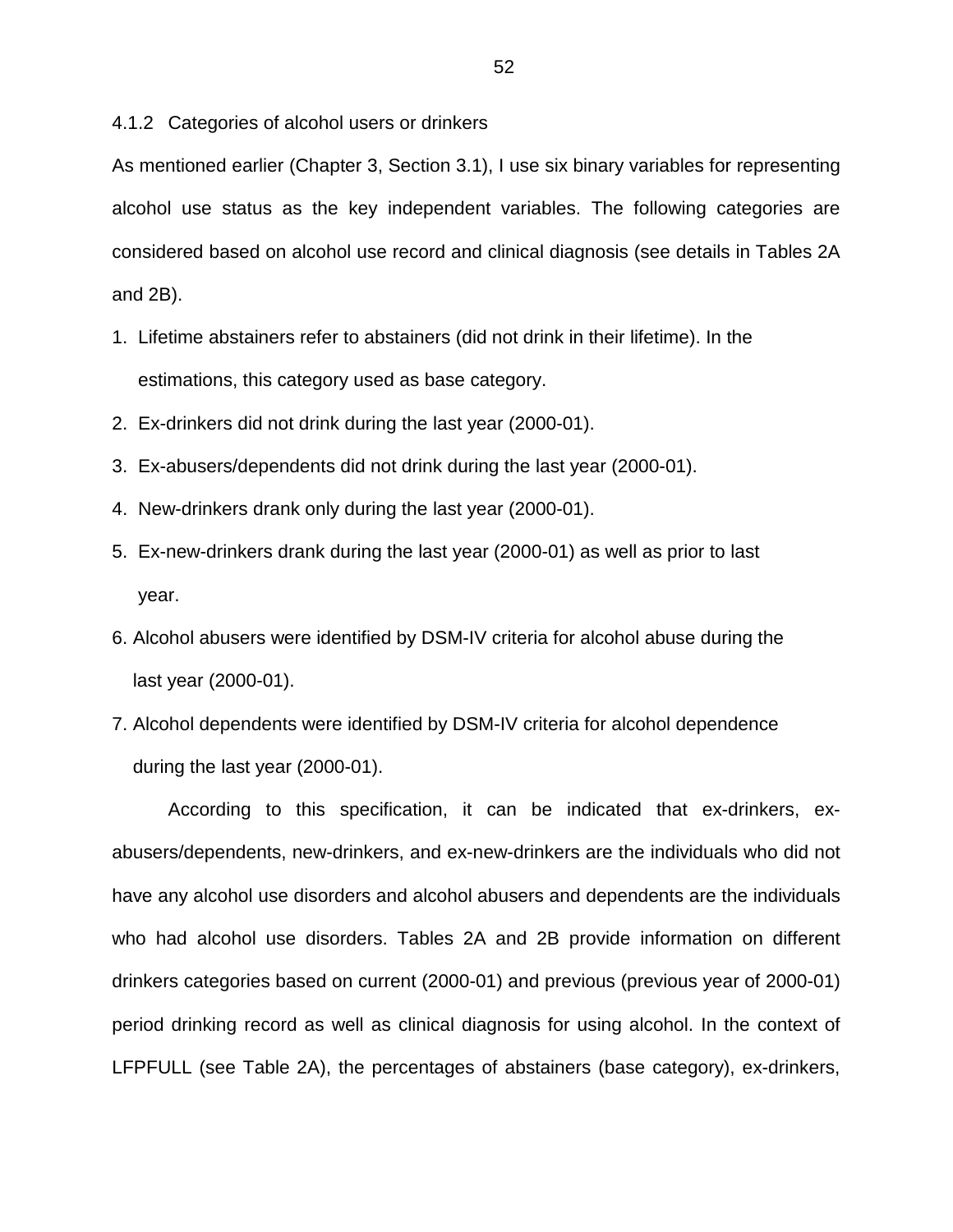ex-abusers/dependent, new-drinkers, ex-new-drinkers, alcohol abuses and alcohol dependents were 17.0, 12.0, 5.0, 2.0, 55.0, 5.0 and 4.0 respectively. In the context of LINCOME (see Table 2B), the respective percentages were 12.0, 9.0, 5.0, 2.0, 62.0, 6.0 and 4.0.

# **4.2 Variables description**

#### 4.2.1 Dependent Variables

Two labor market outcomes are considered as dependent variables in this research (see Chapter 3.1, and Table 1). The first dependent variable 'LFPFULL' (full time work participation) is an indicator variable with a value of 1 if the respondent worked full time last year (i.e., worked at least 35 hours a week) and '0' otherwise. The second dependent variable is 'LINCOME' (natural log of annual personal income who worked full time). Annual personal income is used as a proxy measure for wage earnings since the data is not available. Wage rate could be the best variable but the NESARC did not include any information on wage variable. The results may not be sensitive to monthly or annual measures but it seems consistent to use annual income since this research considers another dependent variable (the probability of full time work participation) of labor market outcomes which is based on one year work information. Also, in order to avoid measurement error in the earnings variable and to improve the quality of the proxy earning variable this research sets annual personal income to zero for individuals who did not work full time last year. That is, this research limits the analyses of income to those who participated full time in the workforce (this procedure used by Buchmueller and Zuvekas: 1998, Marcotte: 2000 and Farahati: 2002). For this reason, and for omitting the non-reported income from work, the sample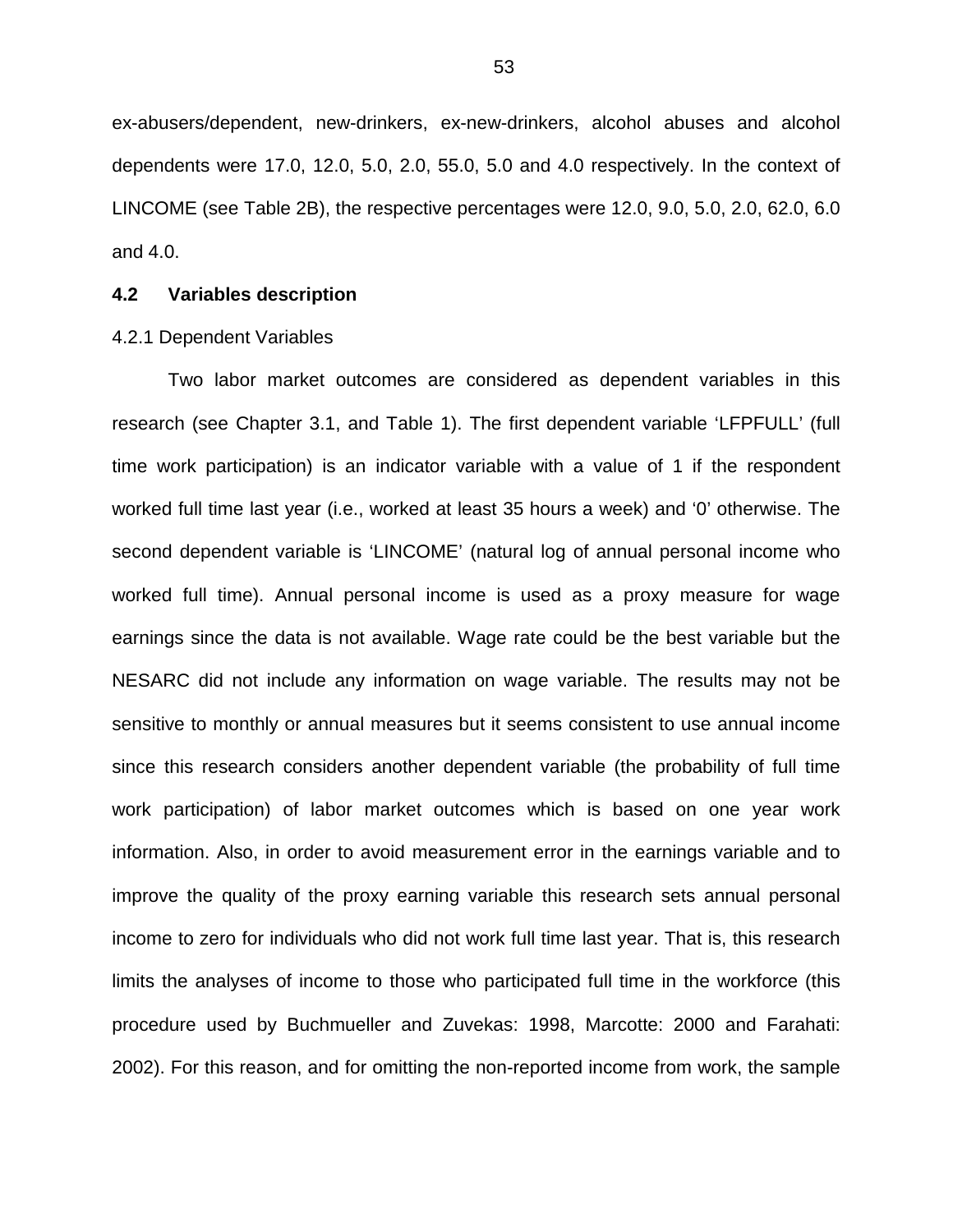size is further reduced to 21406 for income (see Table 1) where as total sample size used for the logistic regression of the probability of full time work participation is 43093. Table 1 reports that 53 percent respondents worked full-time time in 2000-01, and mean annual income was US\$39,337.

Table 3 reports the weighted mean of full-time labor force participation and annual income for abstainers (base category), ex-drinkers, ex-abusers/ dependent, new-drinkers, ex-new-drinkers, alcohol abuses and alcohol dependents. It indicates that 39.0, 39.0, 48.0, 41.0, 60.0, 72.0, and 56.0 percent of abstainers (base category), exdrinkers, ex-abusers/dependent, new-drinkers and ex-new-drinkers, alcohol abuses and alcohol dependents worked full-time in the year 2000-01. It is seen that average annual income of abstainers (base category), ex-drinkers, ex-abusers/dependent, newdrinkers, ex-new-drinkers, alcohol abuses and alcohol dependents was \$32884, \$33410, \$37304, \$21023, \$42366, \$41193, and \$32587 respectively. It can be noted here that lower incomes of new-drinkers are probably explained by the fact that majority of new-drinkers was young adults, and they might have entered in the job market with less experience and lower level of education. For example, by further investigation of the sample (not reported in the Table), I found that among new-drinkers, 1.0, 4.0, 6.0, 72.0, and 14.0 percent respectively had post-graduate, graduate, technical, high school and some high school education.

## 4.2.2 Independent variables

In the estimation of each labor market model (Chapter 3, section 3.1), besides alcohol use variables, a set of explanatory variables are also included for individual, socioeconomic and demographic variables characteristics (see Table 4). These are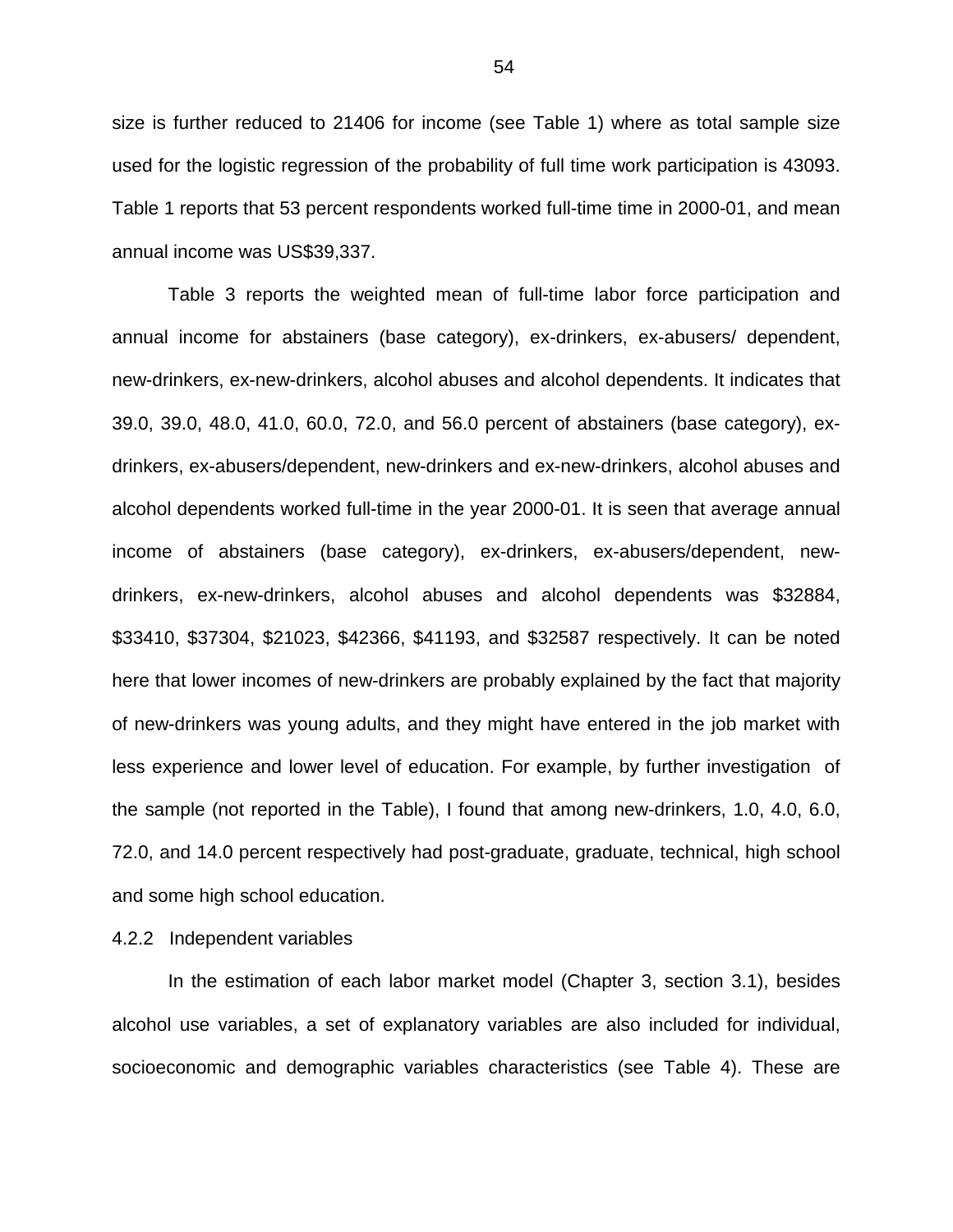individual's age, gender, race, marital status, education level, health status, location (whether individual lived in a central city or not), other source of income, and work related characteristics (industry type).

**Gender**: Gender is an indicator variable with a value of 1 if respondents are male and 0 otherwise (i.e. females). According to observations that are used to estimate two labor market equations (LFPFULL and LINCOME), it is seen that the male-female ratios are 48:52 and 58:42 respectively. Gender is expected to have positive marginal effect on the probabilities of full time work and earnings. If it is found positive, it will indicate that the probabilities of full time work and earnings by males are higher than those by females (since females indicate by Gender=0), and this will support the gender disparity in terms of labor market variables.

**Age groups**: Two indicator variables for two age groups are used with a value 1 which indicates individuals belong to a particular age group, '0' otherwise. These variables are: AGE18-29 and AGE30-59 (see Table 4). According to observations that are used to estimate LFPFULL equation (Table 4), it is seen that 22.0 and 57.0 percent were in age groups AGE18-29 and AGE30-59 respectively, whereas these were 22.0 and 73.0 percent respectively in the context of LINCOME equation. The impacts of AGE18-29 and AGE30-59 on the probabilities of full time work participation and earnings are expected to be larger than age group AGE60-98 (base category). Comparatively, the impact of AGE30-59 is expected to be larger than the impact of AGE18-29.

**Location:** 'Central' is an indicator variable with value 1 indicating individuals who lived in a central city, 0 otherwise. According to observations that are used in labor market models (LFPFULL and LINCOME), it is observed that 30 percent of individuals lived in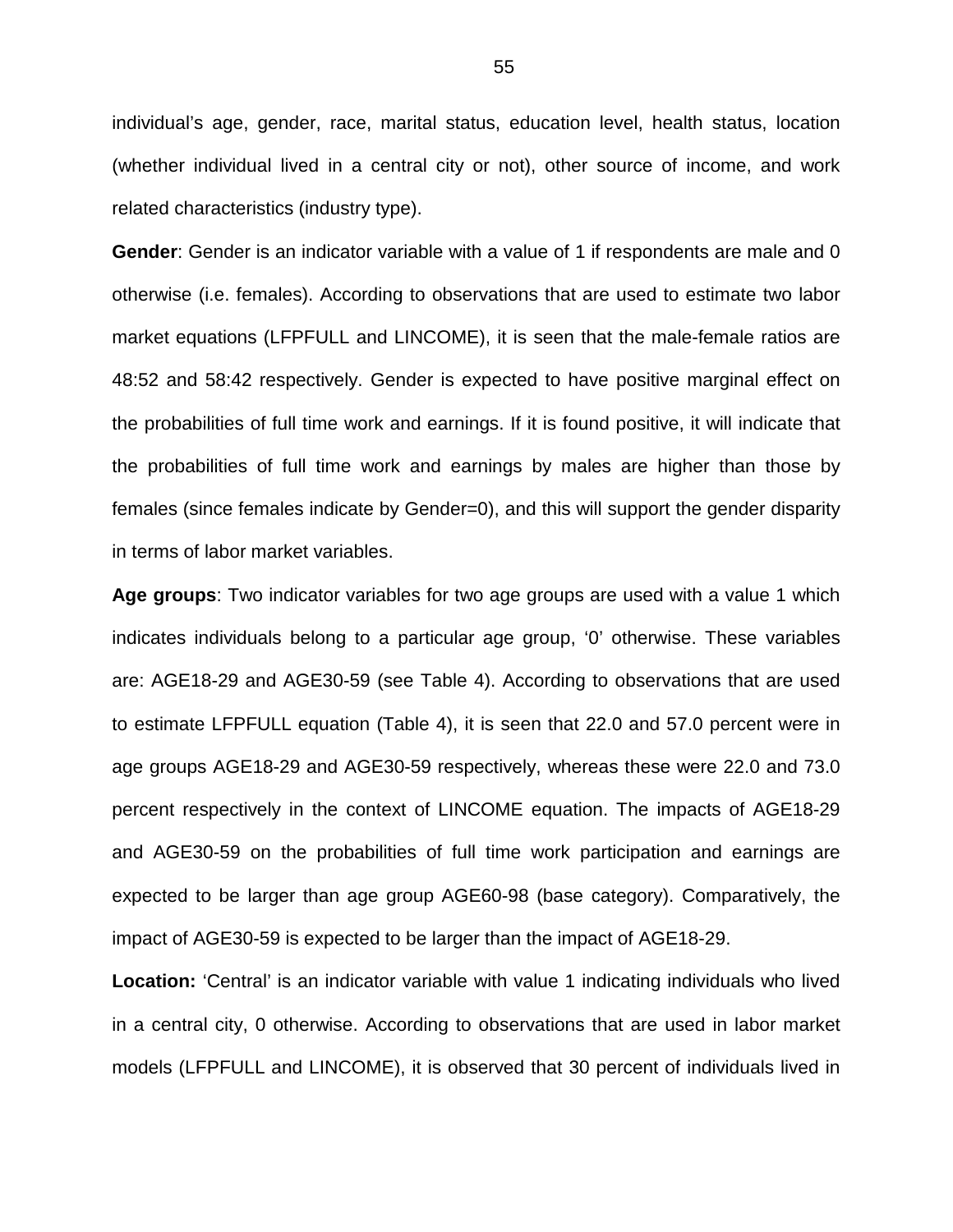central city (see Table 4). The impact of 'Central' on labor market outcomes may be negative or positive. The direction and magnitude of the effect depends on the relative strength of living in a central city with more job opportunities and easy to access alcohol use. Usually the central city offers more job opportunities with probable higher payment than the other places (not a central city). Living in a central city may also open more opportunity and easy to access alcohol use, that is expected to impact negatively towards work participation.

**Race:** Three indicator variables for races are used with a value of 1 which indicates a particular race, '0' otherwise. These variables are: White, Black and Hispanic-Latino (see Table 4). According to observations that are used to estimate labor market models (LFPFULL and LINCOME), it is seen (Table 4) that respective percentages of White, Black, and Hispanic-Latino are (71.0 or 70.0 percent, 11.0 percent, and 12.0 respectively) almost the same in both estimations. No sign for the coefficient of race variables are assigned a priori.

**Marital Status**: 'Married' is an indicator variable with the value of 1 if a respondent is married or marriage-like relationship and '0' otherwise (widowed, divorced, separated and never married). From Table 4, it is seen, according to observations that are used to estimate labor market models (LFPFULL and LINCOME), that the percentages of married individuals 62.0 and 65.0 respectively. It is expected that marital status has positive impact on the labor market outcomes since married individuals live stable life and carry more responsibilities to support the family.

**Other sources of Income:** 'Had other source of income' is an indicator variable with a value 1 if individuals reported any positive amount of other household income, 0

56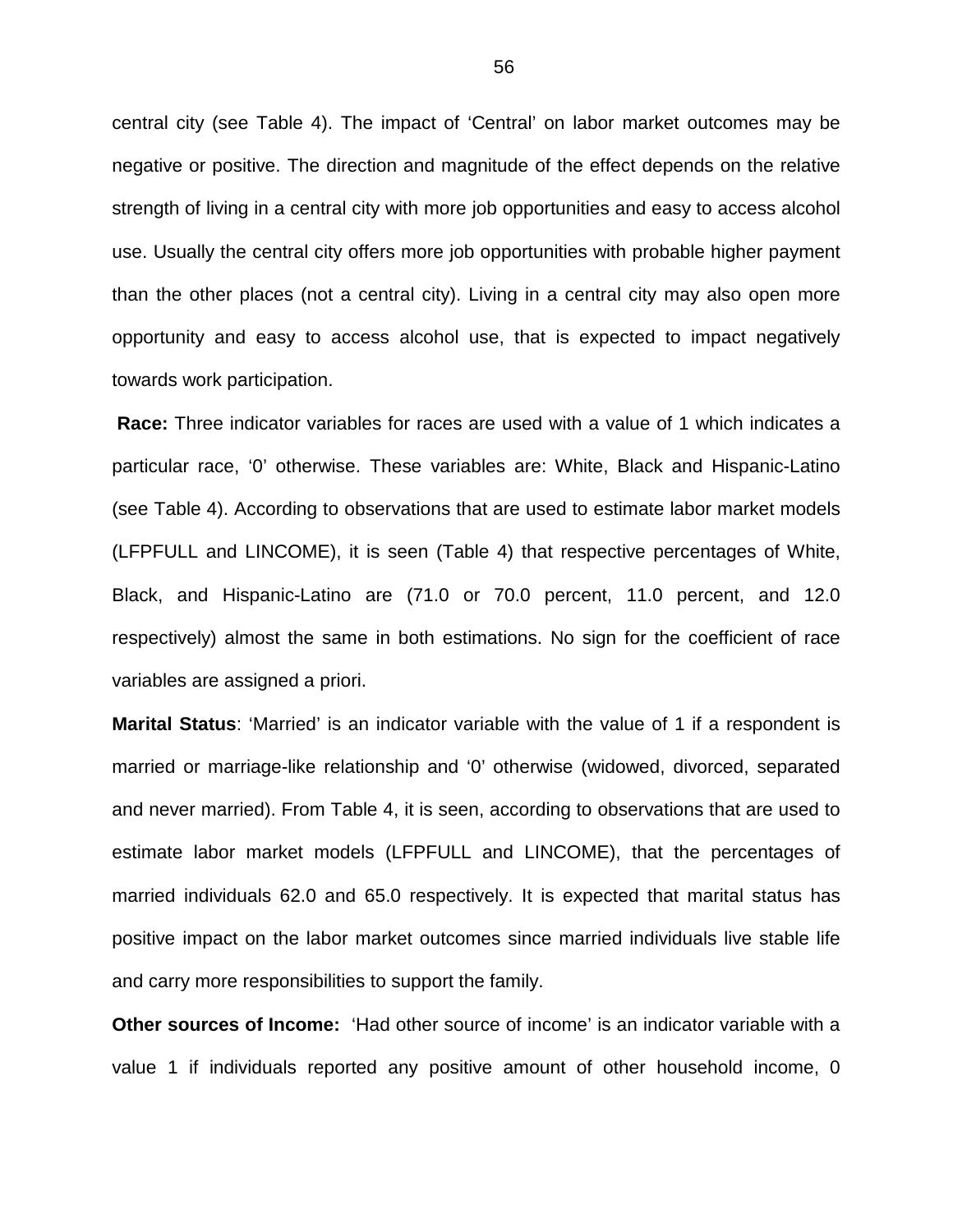otherwise. According to observations that are used to estimate labor market models (LFPFULL and LINCOME), it is seen that 81.0 and 64.0 percent of respondents had other source of income'. This variable is expected to have negative effect on labor market variables since other source of income discourages individuals from working more.

**Education:** Five indicators for education levels are used with value 1 which indicates a level of education, '0' otherwise. These are: Post-graduate, Graduate, Technical, Highschool, and Some high school (see Table 4). According to observations that are used to estimate LFPFULL equation, it is seen that 8.0, 17.0, 9.0, 51.0, and 9.0 percent of respondents had education level of Post-graduate, Graduate, Technical, Highschool, and Some high school. In the context of LINCOME these are 10.0, 21.0, 10.0, 49.0, and 7.0 respectively. It is generally expected that individuals with higher education will have a higher probability of participation in the labor force, and earn higher income, other things being equal.

**Health Status:** 'Excellent health status' is an indicator variable with a value of 1 if a respondent reported health status as excellent and very good, and 'Good health status' is an indicator variable with a value of 1 if a respondent reported health status as good or fairly good and 0 otherwise. The positive effects on labor market variables are expected for both of these variables compared to poor health status (base category). According to observations that are used to estimate LFPFULL equation, it is seen (Table 4) that 60.0 and 24.0 percent of respondents had 'Excellent health status' and 'Good health status' respectively. These are respectively 71.0 and 22.0 percent in the context of observations that are used to estimate LINCOME equation.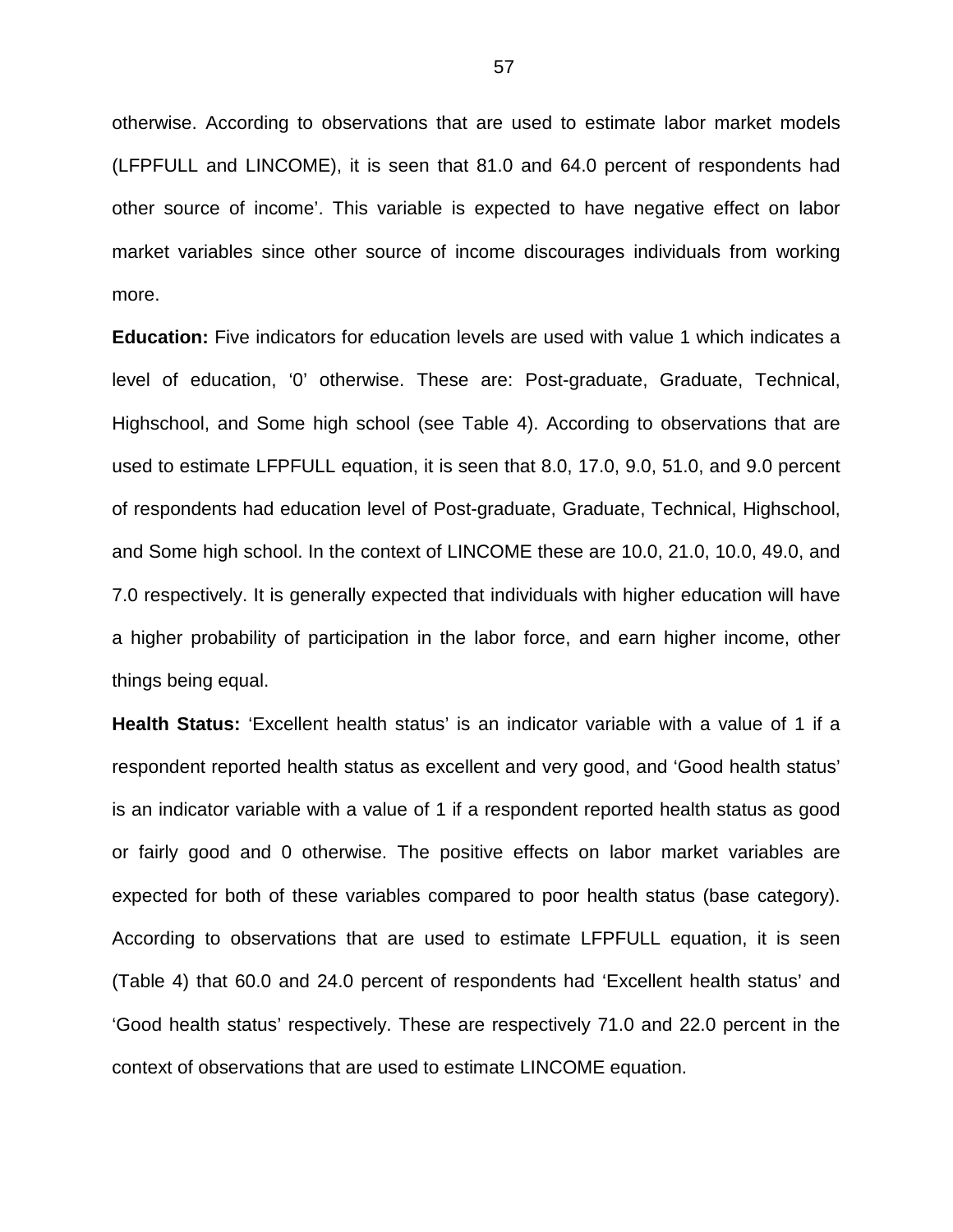**Industry type**: Thirteen industry or business categories are indicated by thirteen indicator variables with a value 1 which indicates a particular industry where an individual worked, '0' otherwise. These are (see Table 4): Agriculture, Mining, Construction, Manufacturing, Transportation, Wholesale Trade, Retail Trade, Finance/Insurance, Business, Personal Service, Entertainment, Professional and Related Services, and Public Administration. According to observations that are used to estimate LFPFULL and LINCOME equations, it is seen that majority of individuals worked in only four industries: Manufacturing, Retail Trade, Personal Service, Professional and Related services. No sign for the coefficient of industry variables are assigned a priori.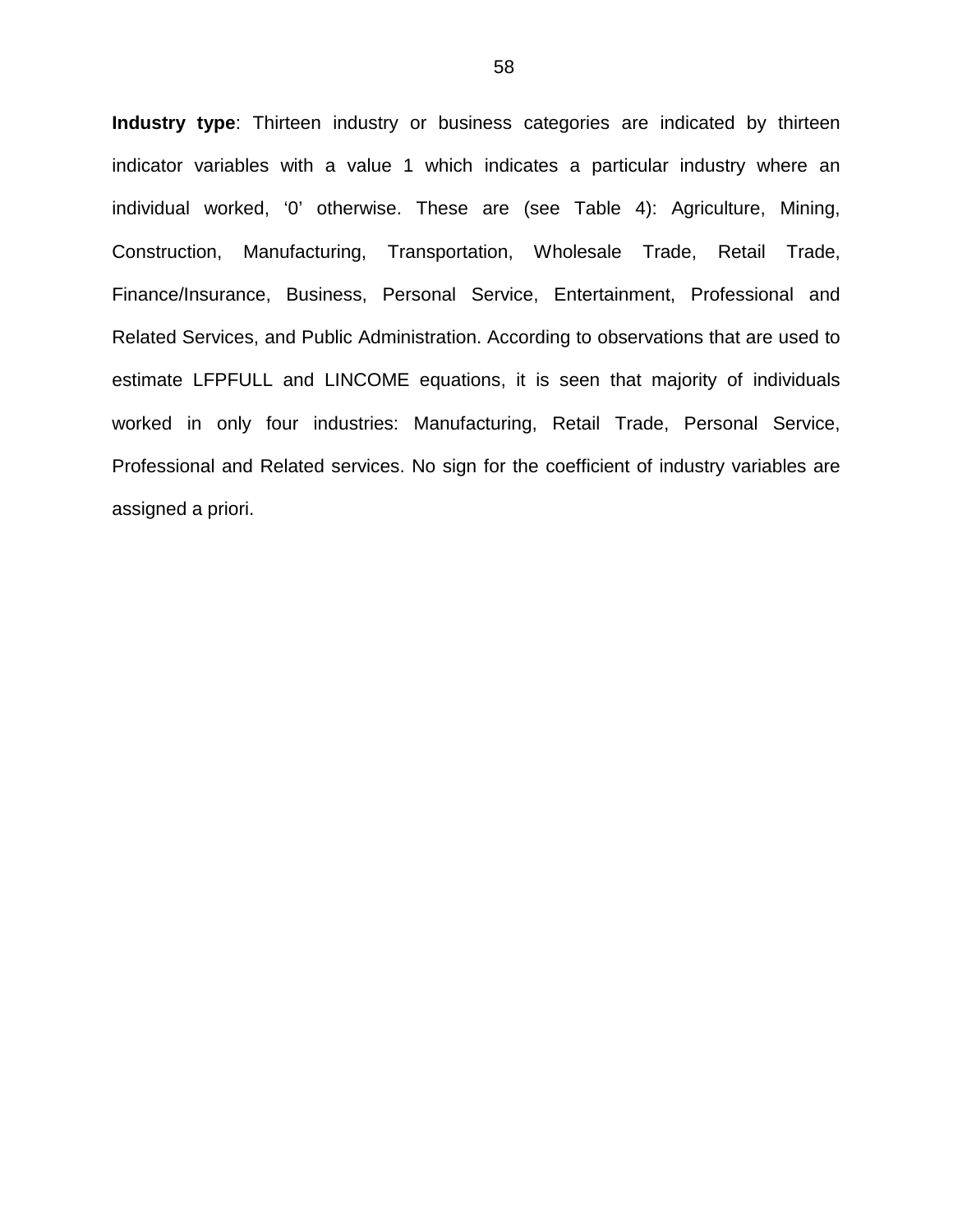### **CHAPTER 5**

# **EMPIRICAL RESULTS**

The main focus of this research is to obtain the consistent estimates of the impact of alcohol use disorders on labor market outcomes. The estimation strategies are as follows. First, using the NESARC 2001-02 survey sample of 43093, I estimate a Logit model by the Maximum Likelihood Estimation (MLE) method where the dependent variable is an indicator variable for full-time labor force participation (Chapter 3, Section 3.1). Second, using a sample of 21406 (the observations for individuals who had job), I estimate a model with the logarithm of annual earnings by the Ordinary Least Square (OLS) method. In these estimations, I include a set of explanatory variables: six binary variables to indicate alcohol use status (see Tables 2A and 2B), and other binary variables for other personal and socio-demographic characteristics (see Table 4), such as individual's age, gender, race, marital status, education level, health status, location (whether individual lived in a central city or not), other source of income, and work related characteristics (industry type). Third, I perform formal tests to detect the existence of potential problems in estimations, the endogeneity and heteroscedasticity in the sample. As mentioned earlier, many prior empirical works indicated that alcohol consumption or alcohol use related right hand side (RHS) variables are potentially endogenous, and estimations without accounting endogeneity are biased and inconsistent. The estimation strategy (appropriate estimation method) to address endogeneity is required to consider the potential presence of heteroscedasticity in the sample since the sample set is cross-sectional (see details in Chapter 3, section 3.2). Fourth, as the statistical tests confirmed the existence of both problems (endogeneity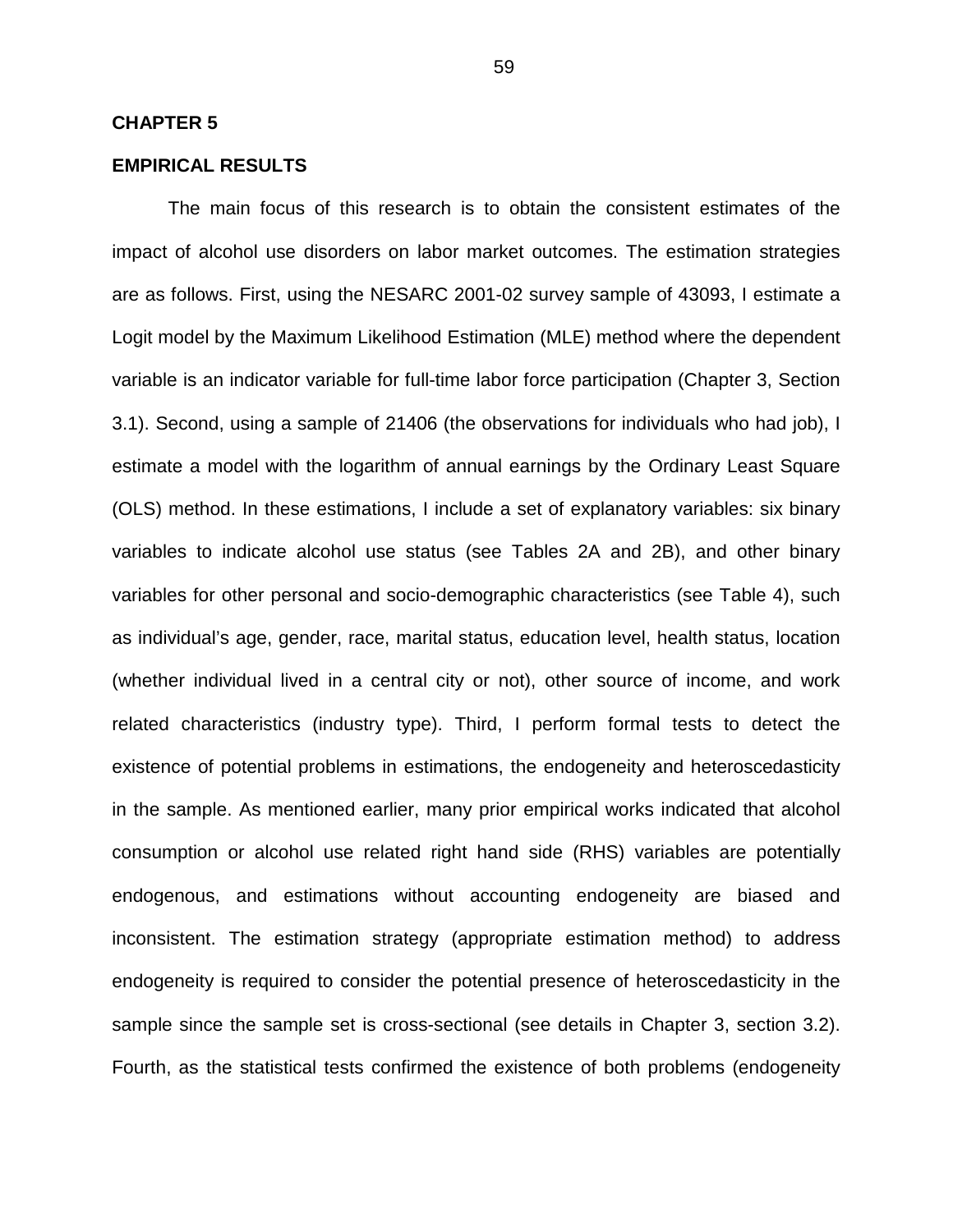and heteroscedasticity) in current estimation, I re-estimate labor market outcome equations by addressing endogeneity and heteroscedasticity using GMM-IV method (proposed by Baum et al: 2003, Amemiya: 1985 and Foster: 1997).

I begin analysis<sup>49</sup> by presenting the results of formal tests of endogeneity and heteroscedasticity. Though initially I estimated labor market equations by MLE and OLS methods, I present these results as baseline estimation results<sup>50</sup> along with the estimation results of the second stage of GMM-IV regression of the probability of full time labor force participation (See Table 8) and log annual income (See Table 9). The baseline results are used to evaluate relative contribution achieved by GMM-IV for addressing endogeneity and heteroscedasticity problems.

### **5.1 Results: the test for endogeneity: the Durbin-Wu-Hausman (DWH) test.**

The endogeneity of each alcohol use variable (represent by a binary variable) is tested by the DWH test (following the procedure suggested by Davidson and Mackinnon: 1993, Wooldridge: 2002). The DWH test statistic is derived in two steps. In step one, I saved residuals from the regressions of alcohol use variables (each represent by a binary variable) on nine selected instrumental variables (see Table 5 for details) such as Beer Tax (cents per ounce), Squared Beer Tax, Numbers of Children, Squared Numbers of Children, Parental Problem Drink, Spousal Problem Drink, Current-smoker, Ex-smoker, and all others exogenous variables of the model (see Table 4 for details). In step two, I estimate auxiliary regression of each structural equation (equations 3.1.1 and 3.1.2) by including all variables of the structural model as

 $\overline{a}$ 

 $49$  All analyses were conducted in SAS 9.1

 $50$  These are weighted estimation results.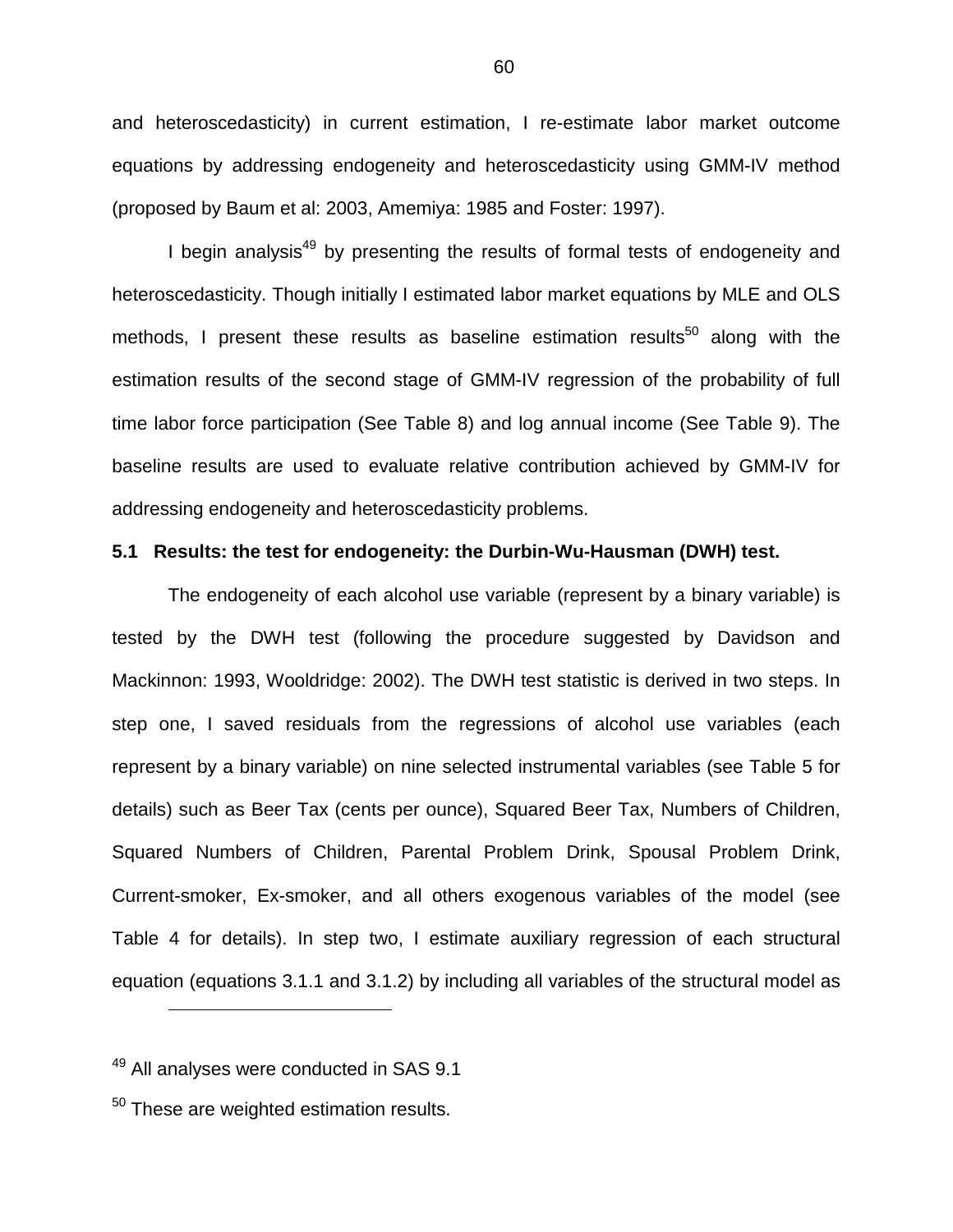well as six residual variables obtained from step one. Exogeneity (i.e., no endogeneity) of each alcohol use variable (represent by a binary variable) is then tested by the DWH test statistic. The null hypothesis (Ho) is that the residuals (saved from the first stage regressions of alcohol use variables) are excluded jointly from the auxiliary regression of structural equation.

The DWH test results are presented in Table 6A. For the equation of the probability of full time labor force participation (LFPFULL), the DWH statistic is a chisquare value of Wald-test<sup>51</sup> (25.34 with p-value 0.003), and for the equation of log annual income (LINCOME), the DWH statistic is F-test value (8.04 with p-value less than 0.0001). These results clearly reject the null hypothesis of joint exclusion of residuals from the auxiliary regression of structural equations (equations 3.1.1 and 3.1.2). Though the estimated parameter of each residual variable (to be in perspective, the estimated coefficients of other exogenous variables are not presented in Table 6A) is not statistically significant individually in the auxiliary regressions of labor market outcomes, the rejection of the null hypothesis (i.e., joint exclusion of residuals) by the DWH test establishes joint significance of residuals and the endogeneity for alcohol use variable (represent by a binary variable). It also confirms that there is correlation between the potential endogenous variables and errors of the structural model (i.e. the evidence of endogeneity).

1

<sup>&</sup>lt;sup>51</sup> Wooldridge (2002) indicated that the Wald chi-square value is appropriate for testing joint exclusion of variables in the probit or logistic model which is similar to the F-test value used for testing joint exclusion of variables in the linear regression model.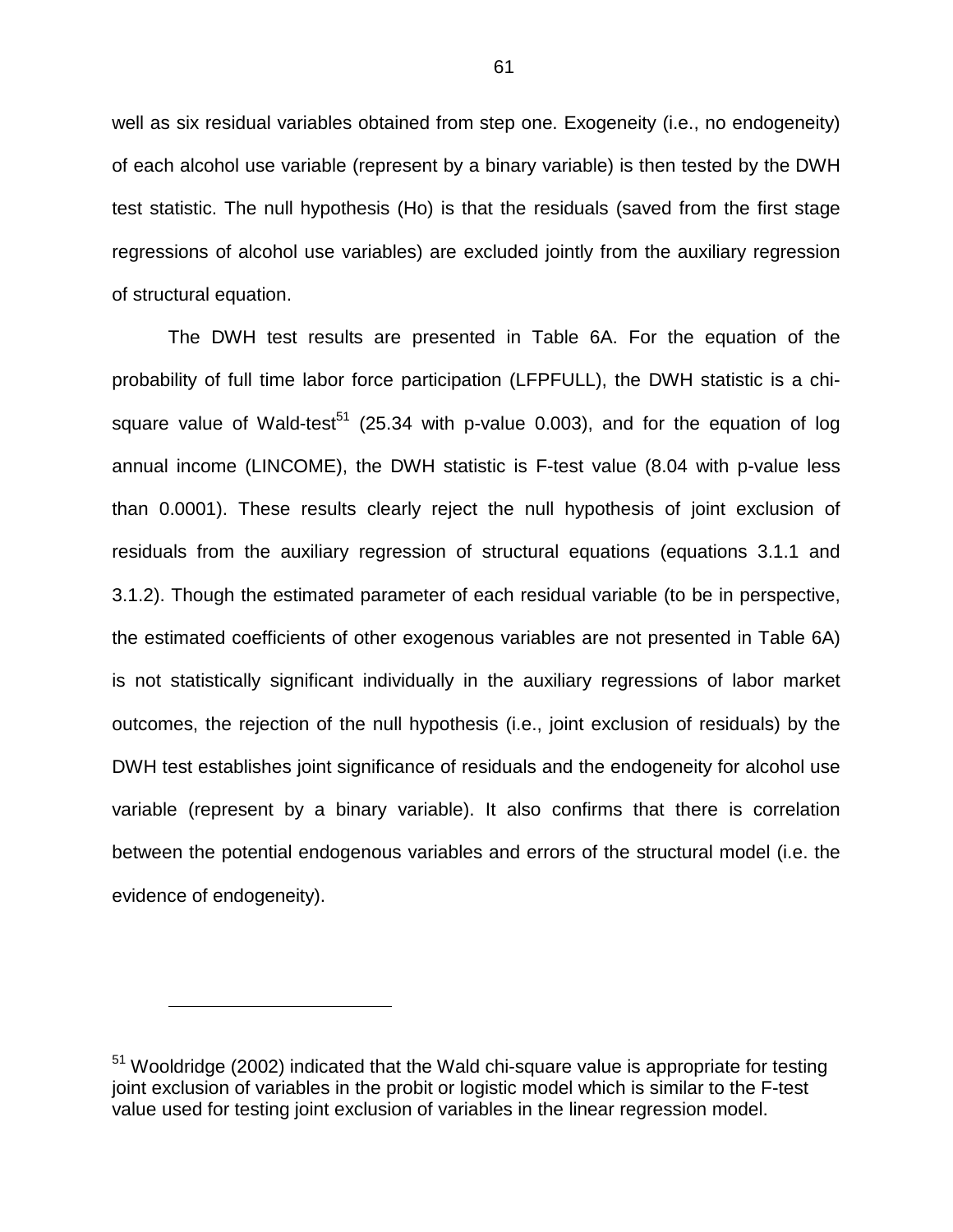These results justify the necessity of using any of the IV regression methods (2SLS or GMM or LIML) instead of using the standard MLE and OLS methods to address endogeneity issue (see detail in Chapter 3, section 3.2).

#### **5.2 Results: the test of heteroscedasticity (the Pagan-Hall test).**

Considering the possibility of the presence of unknown form of heteroscedasticity in the sample (See Chapter 3, section 3.2), I conduct the Pagan-Hall (1983) test for heteroscedasticity. This test is chosen as it is described as a more appropriate test (Baum et al: 2003) for checking the existence of heteroscedasticity while dealing with endogenous explanatory variable in the model and choosing appropriate IV estimation method (considering the presence of heteroscedasticity in the system). The Pagan-Hall test (1983) is used for testing the null (Ho) hypothesis that there is no heteroscedasticity in the equation. This test statistic is calculated based on the results obtained from the auxiliary regression of squared residuals on the fitted values of dependent variable and squared fitted values of dependent variable that were saved from the second stage of IV regression.

The Pagan-Hall's test results are presented in Table 6B. The Pagan-Hall test statistic has chi-square distribution with degrees of freedom (equals the numbers of exogenous variables included in auxiliary regression) and p-values. The critical value of chi-square is 10.60 (with p-value of 0.005 and 2 degrees of freedom). It is seen that the Pagan-Hall test statistic for two labor market equations are 37142 and 21407 respectively. These exceed the critical value, and thus strongly reject the null hypothesis (Ho) of no heteroscedasticity. Since the Pagan-Hall test confirms the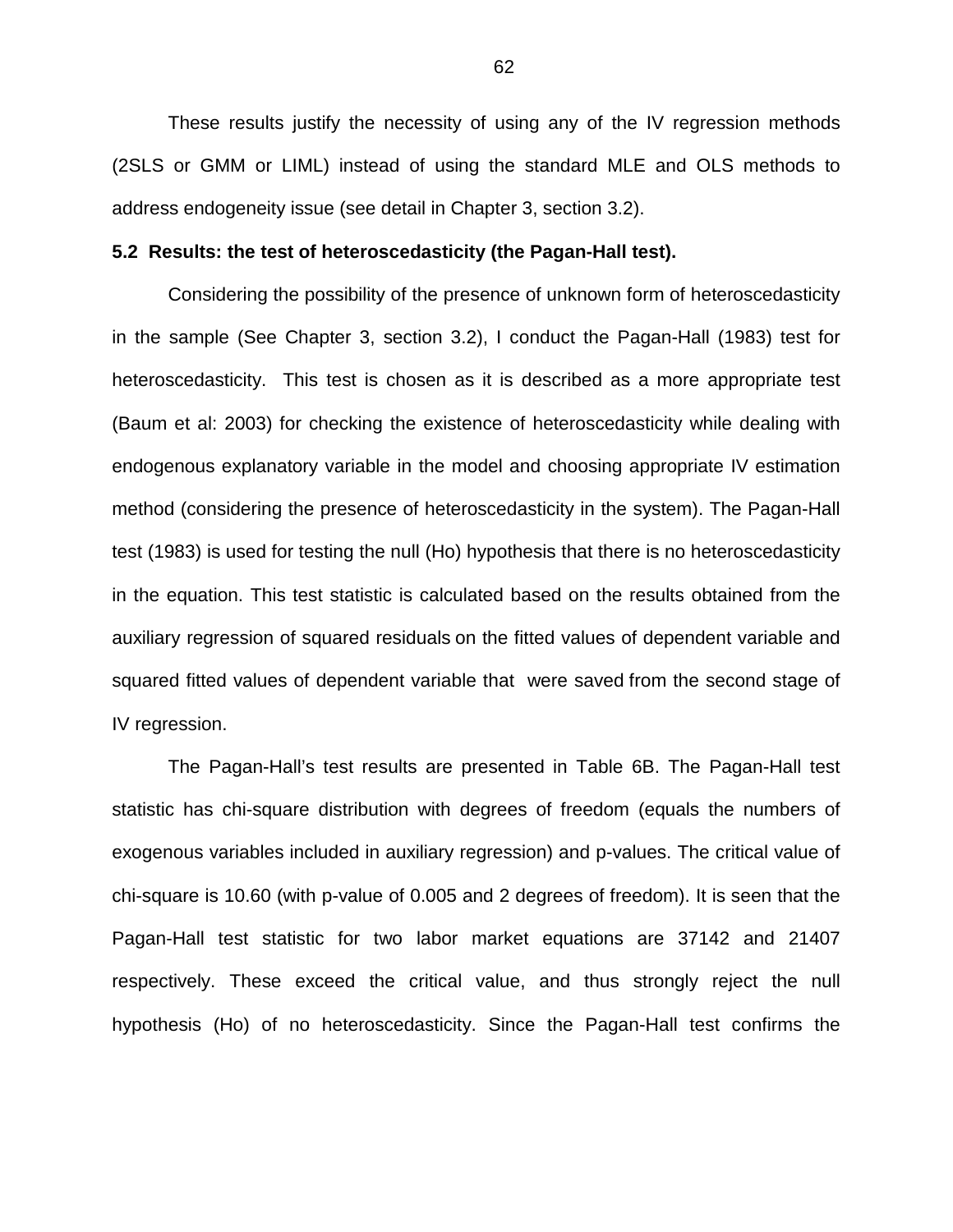presence of heteroscedasticity in the model, this research chooses the GMM approach of IV estimation instead of 2SLS (see detail in Chapter 3, section 3.2).

**5.3 Results: The GMM-IV estimation results.** 

As the statistical tests results confirmed that there exist endogeneity and heteroscedasticity problems in current model, I apply GMM-IV method (see Chapter 3, section 3.2) to estimate labor market outcome equations that address both issues. The analyses of the estimated results of GMM-IV are presented in two steps: the analysis of the results of the first stage regressions of GMM-IV and the second stage regressions of GMM-IV.

5.3.1 Results: the first stage regression of GMM-IV

The performance of the estimated results of the first stage regressions of GMM-IV (See Table 7A and 7B) is analyzed by assessing the strength of included identifying instrumental variables (IV strength).

A. Selection of identifying instrumental variables.

I select a set of nine instrumental variables for the GMM-IV estimation (see Table 5 for definition and descriptions): Beer tax, Squared Beer Tax, Numbers of Children, Squared Numbers of Children, Parent problem drinker, Try to stop drinking, Spouse problem drinker, Smoker, and Ex-smoker. These identifying instrumental variables are used in the first stage regression of each potential endogenous alcohol use variable (represent by a binary variable) but not in the second stage labor market equations. I started with a larger set of instrumental variables based on the reviews of previous empirical works, and applied formal testing for these variables using trial and error method (adding or dropping one by one) and finally select the set of instrumental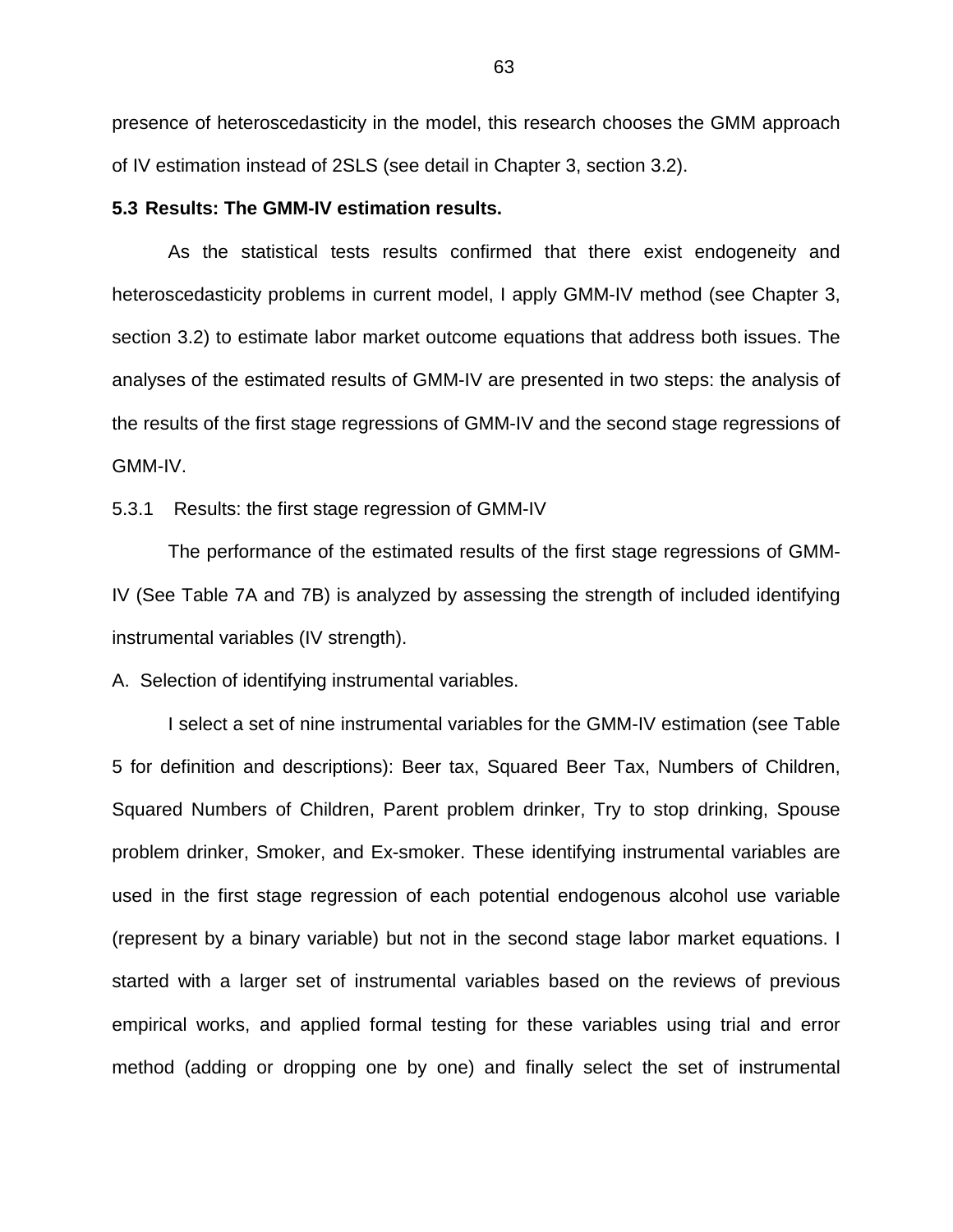variables that satisfy at least one assessment criterion (of instrumental relevancy) for all of the RHS endogenous variables in the estimation of both labor market equations by GMM-IV. Second, it is also seen (see Table 7A and 7B) that most of the estimated coefficients of individual instrument in the first stage regressions of GMM-IV are statistically significant.

## B. Tests for IV Strength (instruments relevancy)

1

To check the strength of the included instruments (see details in Chapter 3, section 3.3.2) in the first stage regression of GMM-IV method (i.e., each RHS endogenous variable is regressed on instruments, and all other exogenous variables of the model) I apply two simple diagnostic tests (as suggested by Baum et al: 2003): the Wald test<sup>52</sup> for testing exclusion of instruments jointly from the first stage of GMM-IV regression, and the Shea's partial- $R^2$  (since multiple endogenous variables are included in the model). The tests results for the regression of LFPFULL and LINCOME are presented in Table 7A and 7B respectively. The Wald test statistics indicate strong relevance of included instruments since all of the Wald test statistics (see Table 7A and 7B) are much larger than the comparable F-value of 10 (the F-value of lower than 10 is considered as a flag of weak instruments by Staiger and Stock: 1997). In context of the estimation of LFPFULL equation by GMM-IV, the Shea's partial- $R^2$  showed higher values than the standard partial- $R^2$  in almost all of the first stage regressions of RHS endogenous variables except alcohol abuser case (see Table 7A). These results

<sup>52</sup> Wooldridge (2002) and Davidson and Mackinnon (1993) indicated that it is appropriate using the Wald-chi-square value for testing exclusion restrictions or significance of variables in the probit or logistic model. It is comparable to joint F-test for testing exclusion restrictions or significance of variables in the linear equation.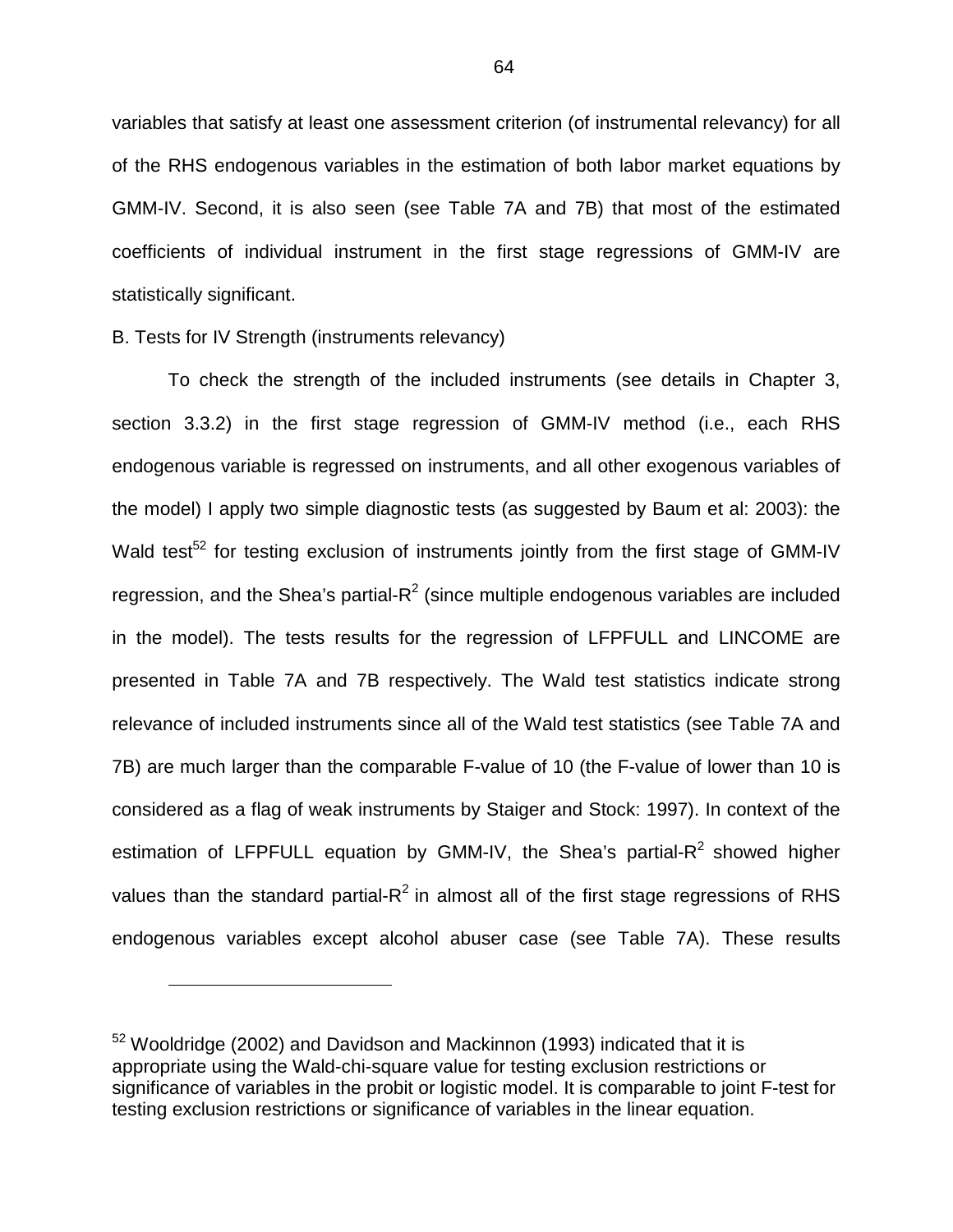indicate strong relevance of included instruments. In context of the estimation of LINCOME equation by GMM-IV, the Shea's (1997) partial-R<sup>2</sup> is higher than the standard partial-R<sup>2</sup> for two RHS endogenous variables (ex-abusers/dependent and alcohol dependent) in the first stage regressions (see Table 7B), indicating strong relevance of instruments. The Shea's partial- $R^2$  showed lower value than the standard partial-R<sup>2</sup> for other four RHS endogenous variables (ex-drinkers, new-drinkers, new-exdrinkers, alcohol-abusers) in the first stage regressions of LINCOME (see Table 7B), indicating weak relevance.

5.3.2 Results: the second stage regressions results of GMM-IV estimation

To analyze the performance of the estimated results of the second stage regressions of GMM-IV (See Tables 8 and 9), first, I present the test results of overidentifying restrictions and second, comparison of the GMM-IV estimates with baseline estimates of MLE and OLS.

5.3.2A Results: the test of overidentifying restrictions (validity of instruments)

This is a way to test the validity of included identifying instruments in the model (see details in Chapter 3, section 3.3.4). It is a test<sup>53</sup> of the null hypothesis (Ho) that the exclusions of extra instruments are valid (it also indicates true exogeneity of instruments i.e., instruments are uncorrelated with the error process of structural model). Considering the presence of heteroscedasticity in the sample (see section 5.2 of this

 $\overline{a}$ 

<sup>&</sup>lt;sup>53</sup> Davidson and Mackinnon (1993): It is required to apply the test of overidentifying restrictions if the numbers of instruments excluded from the equation (second stage structural equation) exceeds the number of included potential RHS endogenous variables.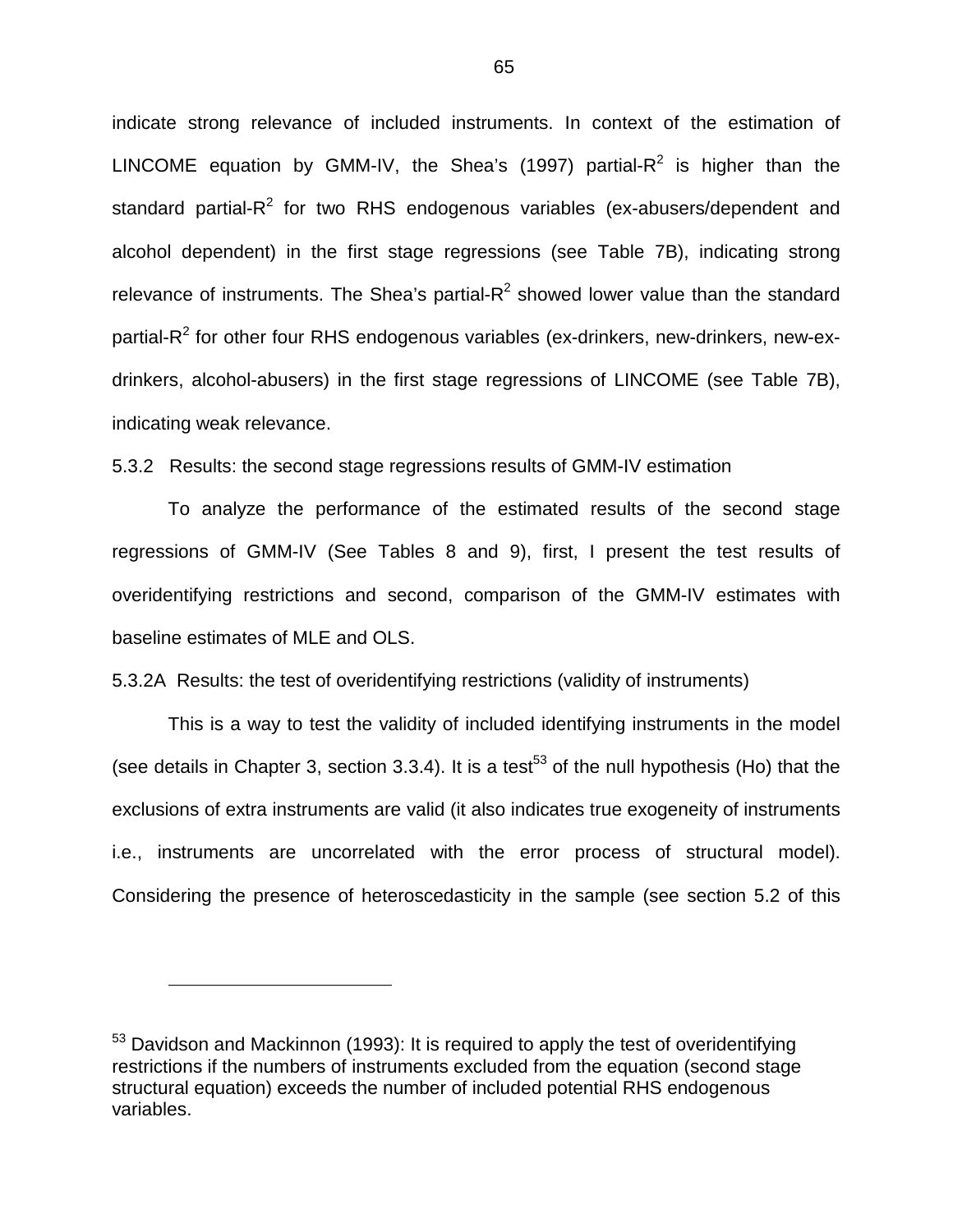Chapter and Table 6B), I choose the Hansen-J test (1982) for testing the overidentifying restrictions (as suggested by Baum et al: 2003).

Table 6B presents the Hansen-J test statistics for overidentifying restrictions which are used to test the validity of nine identifying instruments included in the model. The Hansen-J test statistics<sup>54</sup> from the GMM-IV regressions (before heteroscedasticity correction) of LFPFULL and LINCOME are 5.37 (with p-value of 0.15) and 5.11 (with pvalue of 0.16) respectively. Clearly, the null hypothesis is not rejected since the Hansen-J test statistics are lower (with higher p-value) than the critical chi-square value. The critical chi-square value is 6.25 (with 3 degrees of freedom for 3 excluded restrictions) at p-value of 0.10. These results confirmed that all instruments included in the model are truly exogenous. After correcting heteroscedasticity, the Hansen-J test statistics are 5.41 (with p-value of 0.14) and 5.16 (with p-value of 0.16) for respective GMM-IV regressions of LFPFULL and LINCOME. It also failed to reject the null hypothesis and thus verify the validity and exogeneity of included instruments.

5.3.2B The baseline estimations results by MLE and OLS vs. the second stage

regressions results of GMM-IV

1

To allow comparison between the results of estimation before and after addressing estimation problems, I present the baseline estimations results along with the estimation results of the second stage of regression of GMM-IV (See Table 8 and 9).

<sup>&</sup>lt;sup>54</sup> The Hansen-J test statistics has chi-square distribution with degrees of freedom equals the numbers of excluded restrictions (Baum et al. 2003).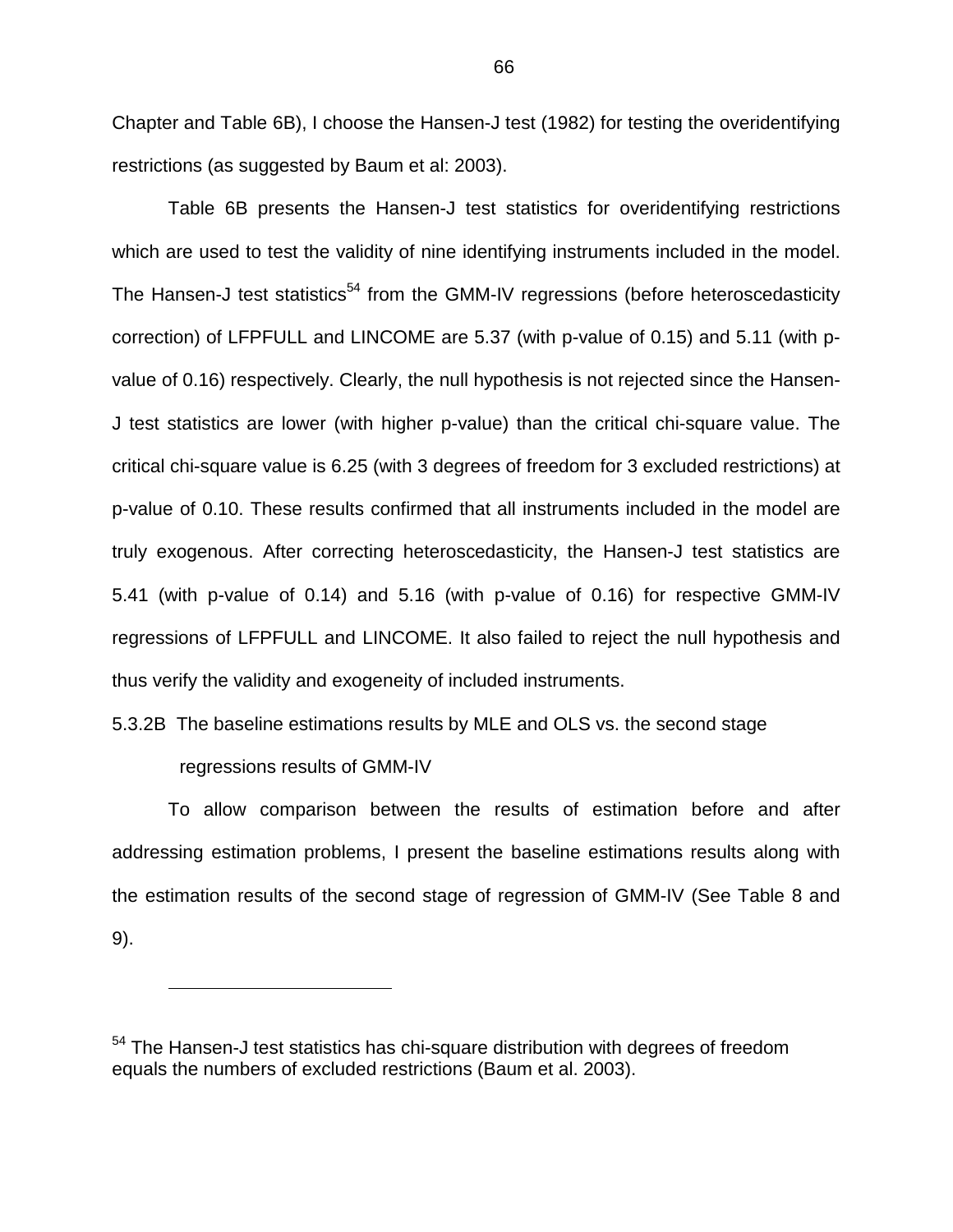5.3.2B.i. The baseline MLE results vs. the second stage results of GMM-IV of the probability of full time labor force participation (LFPFULL)

#### The baseline MLE results for LFPFULL

The estimated results of LFPFULL equation by the MLE and the second stage of regression by GMM-IV are presented in Table 8 (column 2-4) and Table 8 (column 5-7) respectively. I report estimated parameters, standard errors and marginal effects. It can be noted here that for an indicator variable in LFPFULL equation, the marginal effect is interpreted as the percentage point change in the probability of full time labor force participation resulting from a discrete change in binary explanatory variable.

Surprisingly, the estimated coefficients of all explanatory variables from the MLE of the probability of full time labor force participation (LFPFULL) are found statistically significant. According to main focus of this research, first I look at the estimated effects of alcohol use status indicating binary variables on LFPFULL. The key result from the baseline MLE is that the marginal effect of being alcohol dependent is -0.06 (significant at 1 percent level), indicating that alcohol dependents have a 6 percent less probability of being fully employed than lifetime abstainers (base category).This result is consistent with expectation. The positive significant marginal effects are found for ex-new- drinkers and alcohol abusers (0.04 and 0.07 respectively). The effect of alcohol abuser is not consistent with prior expectation. The indicator variables of being ex-abuser/dependents and new-drinkers showed significant (at 1 percent level) negative marginal effect on LFPFULL (-0.05 and -0.04 respectively). The marginal effect of being ex-drinkers on the probability of being employed full-time is 0.00, and it indicates that ex-drinkers have the same probability of being employed full-time as life-time abstainers (base category).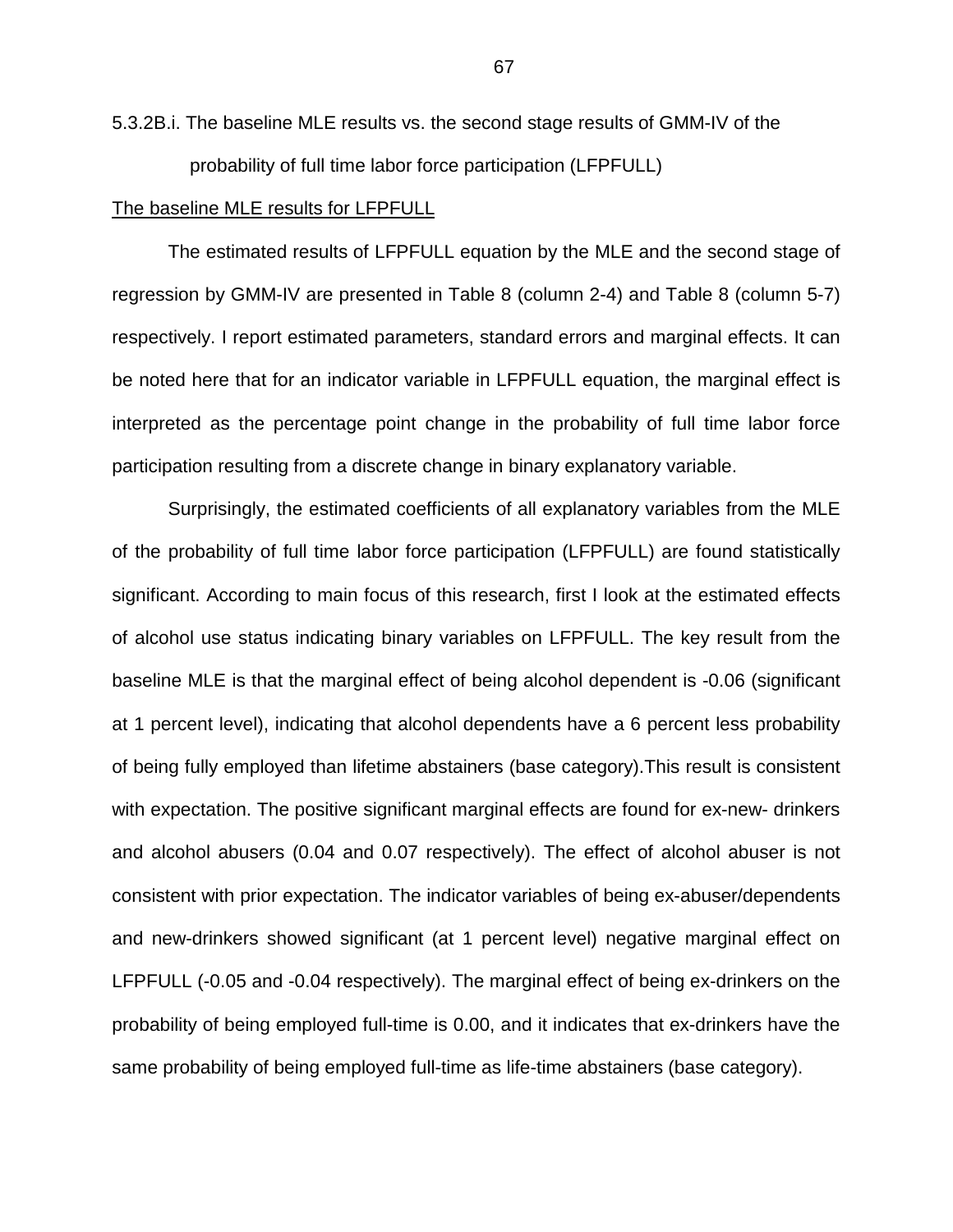The estimated marginal effects of other personal and socio-demographic variables have shown expected impact on LFPFULL (see Table 8, column 4). The positive marginal effect of Male is 0.21 indicating male have a 21 percent higher probability of being employed fulltime than its female counterpart (base category). As expected, both younger age group (age 18-29) and middle age group (age 30-59) are found to have higher probability (in terms of marginal effect of 37 percent and 39 percent respectively) of being employed full-time than senior age group (age 60-98). Individuals who lived in central city have a 1 percent higher probability of being employed fulltime. The marginal effects are found to be positive for belonging to a particular race (White, Black, and Hispanic-Latino). The positive marginal effect of marital status (21 percent) on LFPFULL suggest that married individuals have higher probability of being employed full-time compared to their unmarried counterpart. The estimated marginal effects of different level of education on LFPFULL suggest that higher the level of education, higher the probability of being employed fulltime. Individuals who have other sources of income have a lower probability of being employed full-time. It is seen that the marginal effect of 'excellent health status' and 'good health status' on LFPFULL are 25 percent and 21 percent respectively. Interestingly, the marginal effects of all indicator variables representing industry type are almost the same (vary from 42 to 45 percent), indicating that the probability of being employed full-time in these industries (Agriculture, Mining, Construction, Manufacturing, Transportation, Whole Sale, Retail Trade, Finance or Insurance, Business, Personal Service, Entertainment, Professional, and Public Administration) is 42 to 45 percent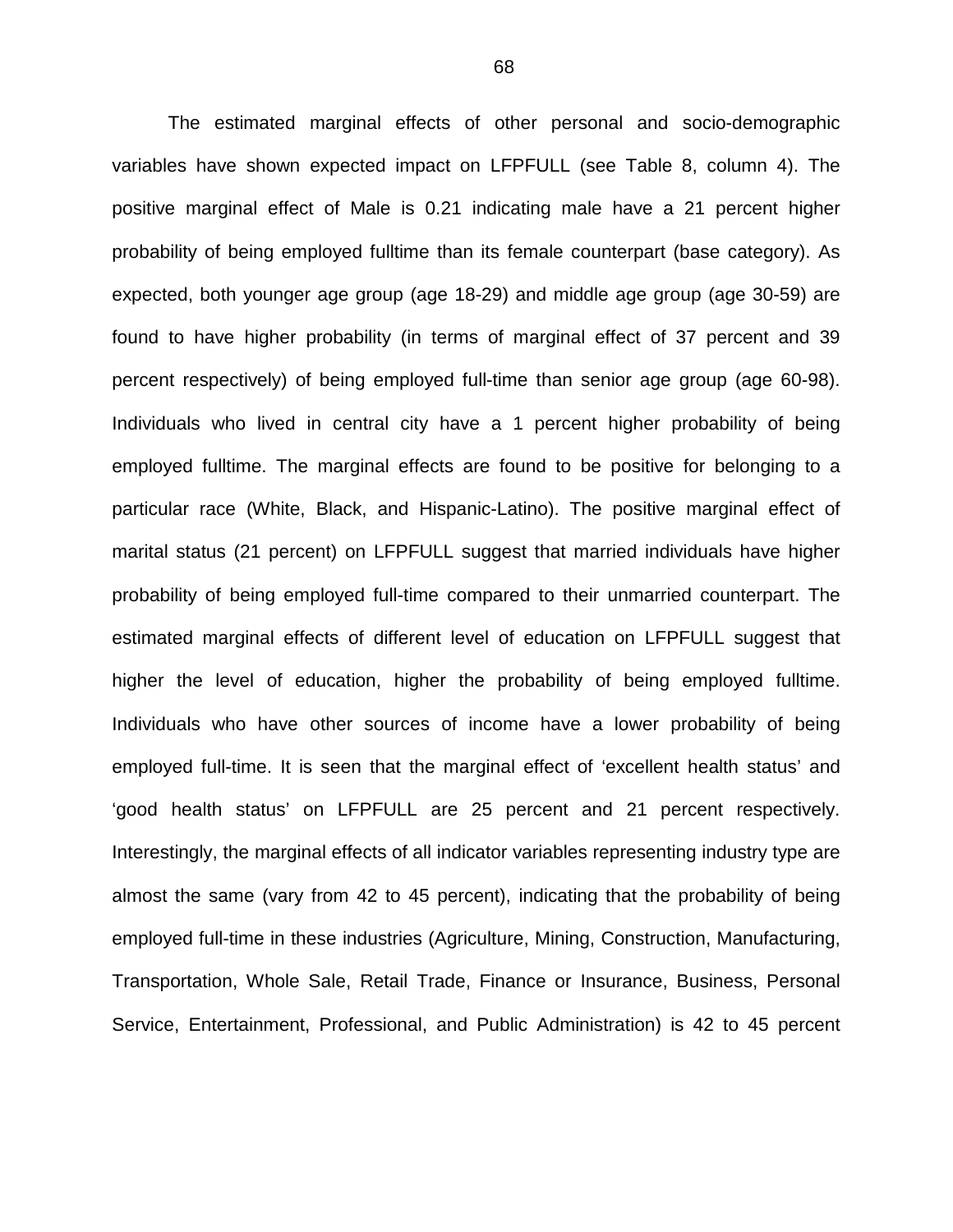higher compared to being employed full-time by Armed Force and Other Miscellaneous industries.

### The second stage estimates of GMM-IV for LFPFULL

The second stage of regression results of GMM-IV for LFPFULL is presented in Table 8 (column 5-7). As compared to the MLE results, the marginal effects of alcohol use variables (represent by binary variables) on LFPFULL are found much larger in magnitude. The key result is that the marginal effects for alcohol abuse and alcohol dependent are -0.38 and -0.04 respectively (though not significant). It indicates that alcohol abusers and alcohol dependents have 38 percent and 4 percent less probability of being employed full-time respectively than life-time abstainers (base category), holding all other variables constant. The marginal effect of being ex-drinker on LFPFULL is negative and statistically significant. Ex-drinkers have 43 percent less probability of being employed full-time than life-time abstainers (base category). The positive marginal effects of being ex-abuser/dependents, new drinkers and ex-newdrinkers on LFPFULL (not significant) are 11 percent, 45 percent and 2 percent respectively though not significant.

The analysis of the estimated impacts of other exogenous variables on LFPFULL by GMM-IV indicates that the marginal effects of other socio-demographic variables on LFPFULL are much smaller in magnitude as opposed to MLE estimates. The estimated effects of other personal and socio-demographic variables on LFPFULL are mostly consistent with expectations and observed in many prior empirical works. The marginal effect of Male is 0.0 (not significant), and it indicates that the probability of being employed fulltime for a male is the same as for a female. As expected, it is found that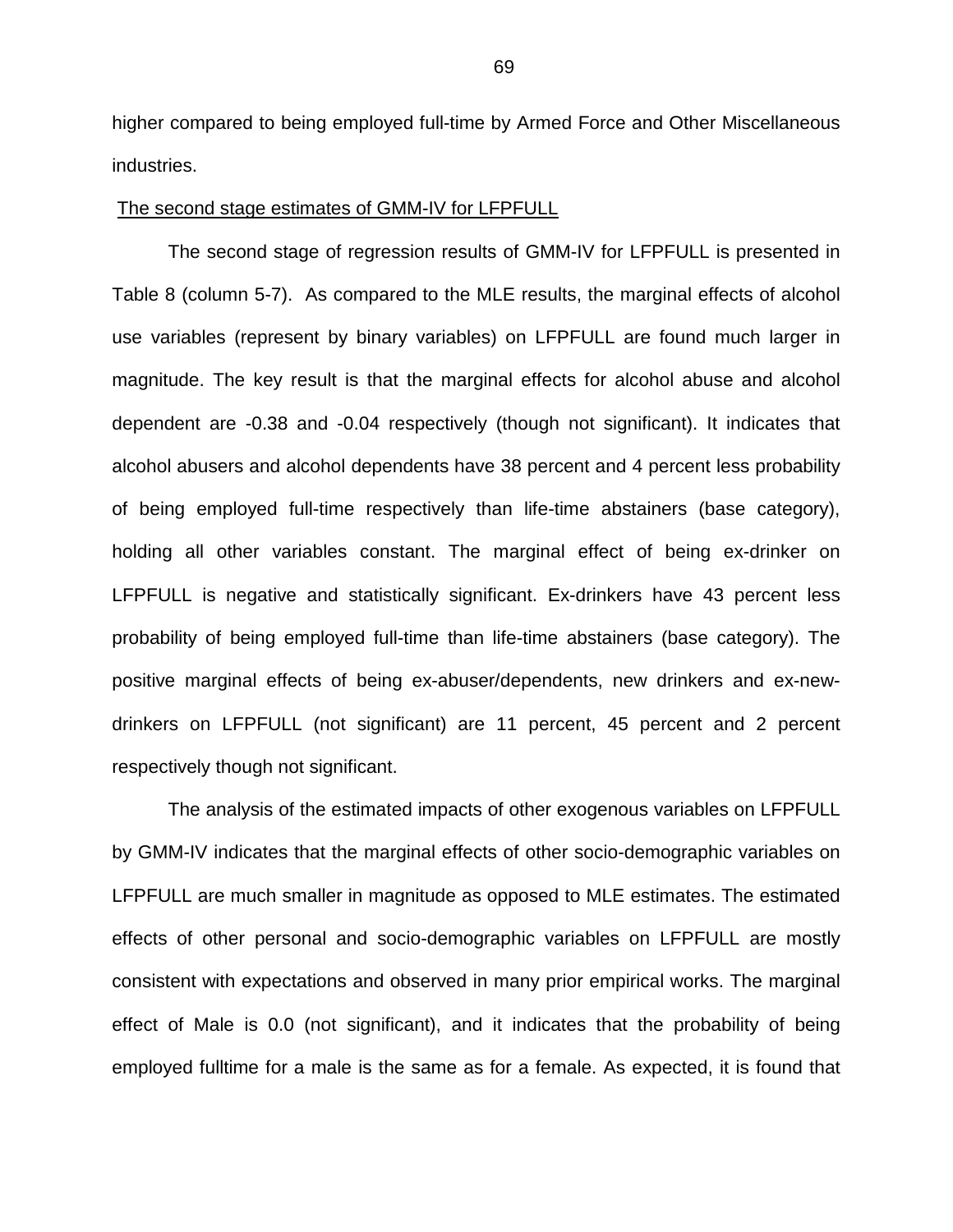middle age group (Age 30-59) has slightly higher (2 percent higher, but not significant) and younger age group (age 18-29) has lower (8 percent lower, but not significant) probability of being employed compared to age group 60-98 (base category). No difference was observed in the probability of being employed full-time for living or not in a central city.

The marginal effects of being White and Black are found positive (only significant for Black) whereas it is negative (not significant) for Hispanic-Latino. The positive (significant) marginal effect of marital status on LFPFULL suggests that married individuals have higher (4 percent) probability of being employed full-time than their unmarried counterparts. Surprisingly, binary variables indicating the levels of education are found to have inconsistent marginal effects on LFPFULL whereas the MLE estimations indicated consistent impacts. In MLE estimates, the estimated impacts of education variables indicate that individuals with higher level of education have a higher probability of being employed fulltime. It is found as expected that individuals having other sources of income have 14 percent (significant) less probability of being employed full-time compared to individuals without other sources of income. Health status indicator variables did not show any consistent or expected impact on LFPFULL.

Interestingly, the marginal effects of all indicator variables representing industry types vary from 3 to 8 percent (all are significant). It indicates that the probability of being employed full-time in certain industries (Agriculture, Mining, Construction, Manufacturing, Transportation, Whole Sale, Retail Trade, Finance or Insurance, Business, Personal Service, Entertainment, Professional, and Public Administration) are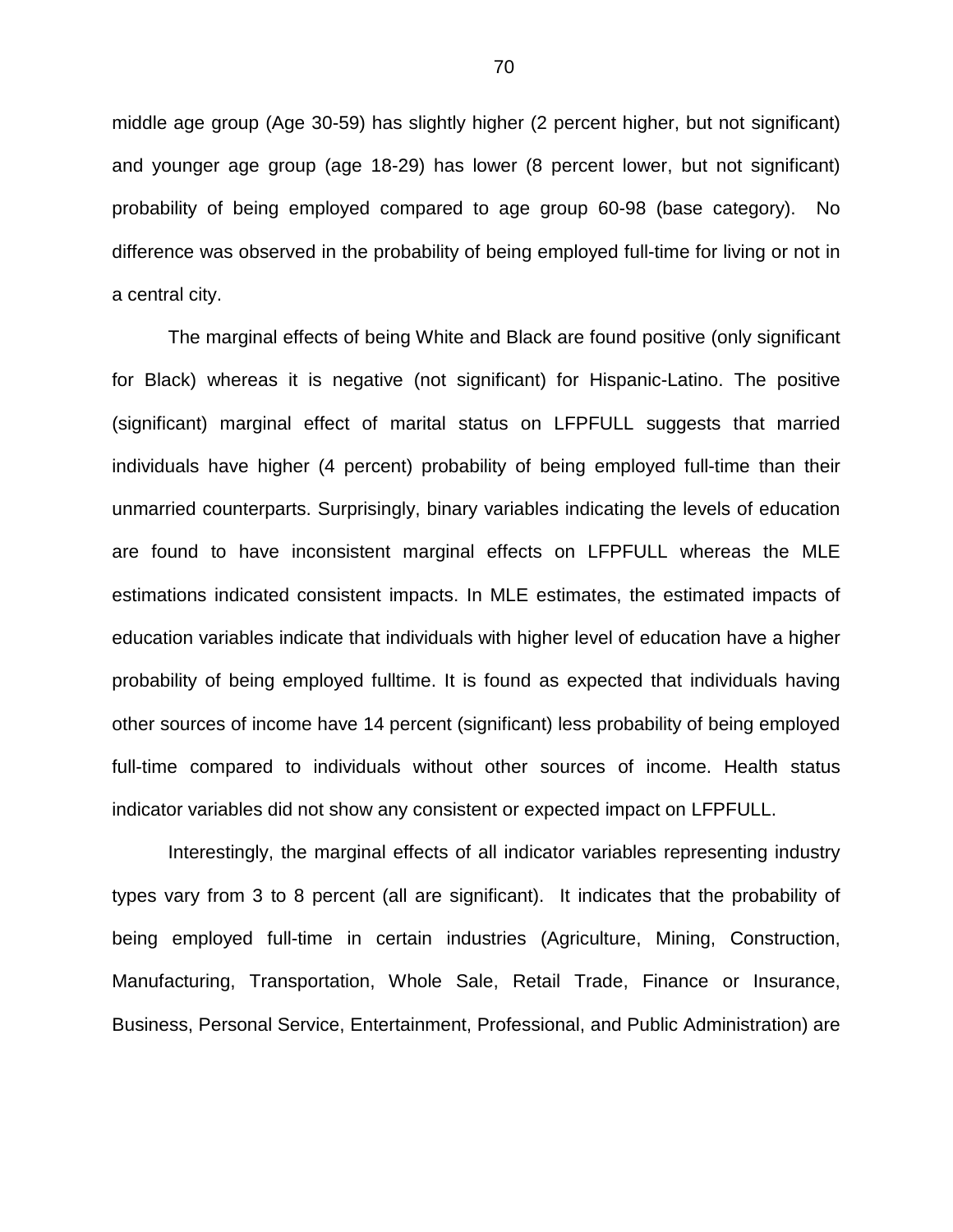3 to 8 percent higher than being employed in Armed Force or other miscellaneous industries (base category).

5.3.2B.ii. The baseline OLS results vs. the second-stage GMM-IV estimation of log of income (LINCOME)

The estimated results for the log annual income equation by the OLS and GMM-IV are presented in Table 9 (column 2-4) and Table 9 (column 5-7) respectively.

#### The baseline OLS estimates for LINCOME

Similar to the analysis of estimated results of LFPFULL equation, I first focus on the analysis of marginal effects of alcohol use variables (represent by binary variables) on annual income. The marginal effects of these variables (ex-drinkers, exabuser/dependents, ex-new drinkers, alcohol abusers, alcohol dependents) on annual income are found positive (statistically significant) except for the new-drinkers. In terms of marginal effect (not significant), new-drinkers have lower incomes than lifetime abstainers. In terms of affects of alcohol use variables on annual income, the estimated results are not consistent with prior expectation (except the impact of new-drinkers). Particularly, the marginal effects of indicators variables of being alcohol abuser and dependents on annual income are positive, indicating that individuals who have alcohol use disorders have higher annual income than life-time abstainers. Considering the reminiscent effect of drinking as mentioned by Johansson and et al. (2004), it was expected (holding all other variables constant) that ex-drinkers and exabuser/dependents would have lower probability of being employed full-time and lower income compared to lifetime abstainers (base category). Also, I expected that individuals who drank for longer period (drank in the past years and also a current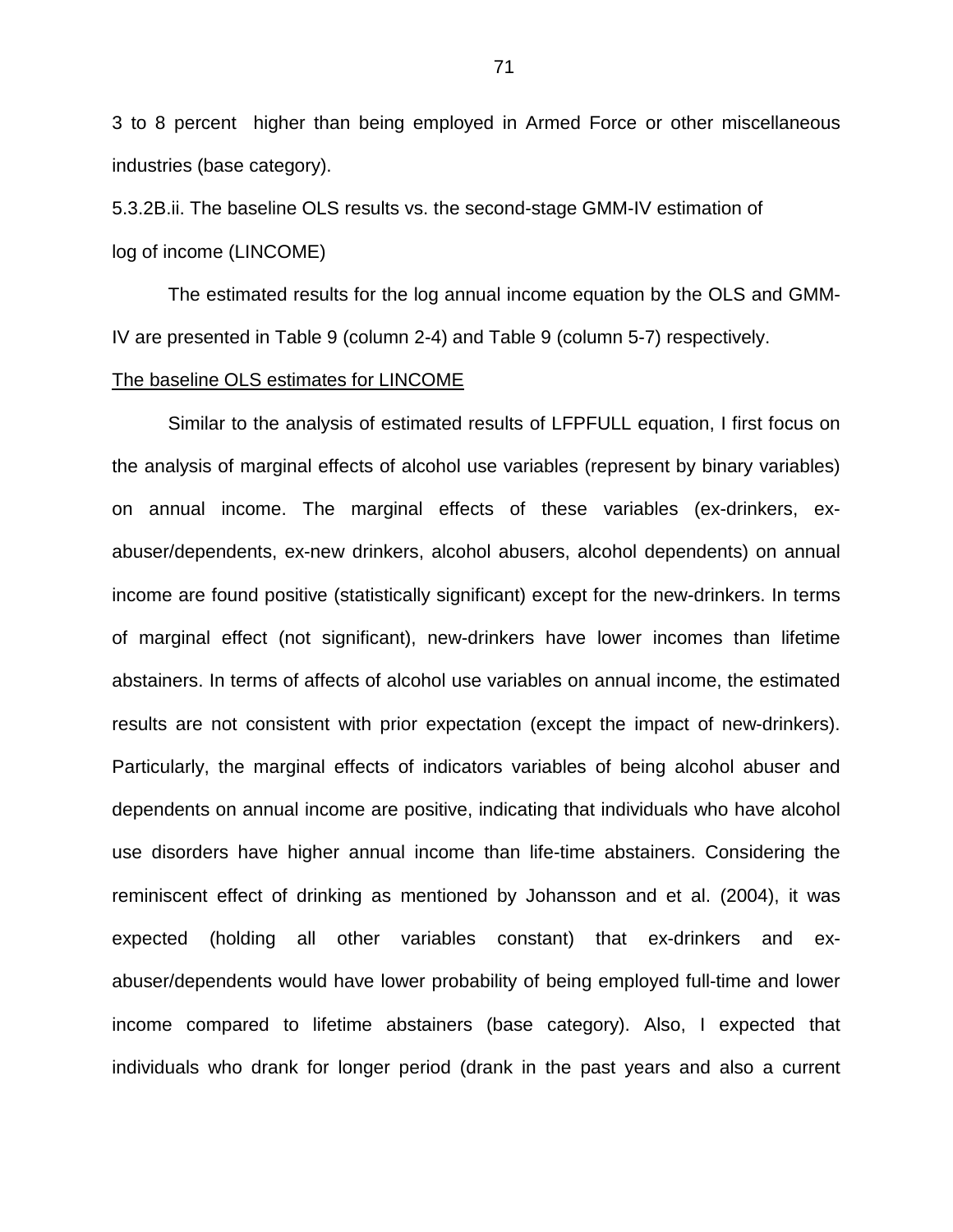drinker, i.e., drank in 2000-01) would have lower probability of being employed full-time and lower income than lifetime abstainers (base category).

The marginal effects of most of the other explanatory variables are found as expected. For example, being male is associated with an increase in annual income. Being married is also associated with an increase in income. Other sources of income are found to have negative impacts on income. In terms of education, it is found that higher the level of education, higher the annual income. In terms of health status, it is found that better health status is associated with higher income as compared to poor health status. In terms of race, the marginal effect of being White is positive (significant) whereas the marginal effect of being Black and Hispanic-Latino are negative (but only significant for Hispanic-Latino). The marginal effect of being lived in a central city on income is positive but not significant. In terms of age, the impact of both age groups on income is somewhat inconsistent. The marginal effects of age group 18-29 and age group 30-59 on income are negative (the effect of age group 18-29 is only statistically significant). Positive (significant) effects on income are observed for the binary variables indicating industries of Mining, Manufacturing, Transportation, Finance or Insurance and Public Administration whereas negative (significant) impacts are observed for the industries of Agriculture, Retail Trade and Personal Service.

#### The second-stage GMM-IV estimates for LINCOME

The second stage of regression results of GMM-IV for LINCOME is presented in Table 9 (column 5-7). Compared to OLS estimates, the estimated parameters, standard errors and marginal effects of all explanatory variables are found much larger in magnitude. The key result is that the marginal effect for alcohol abuse on annual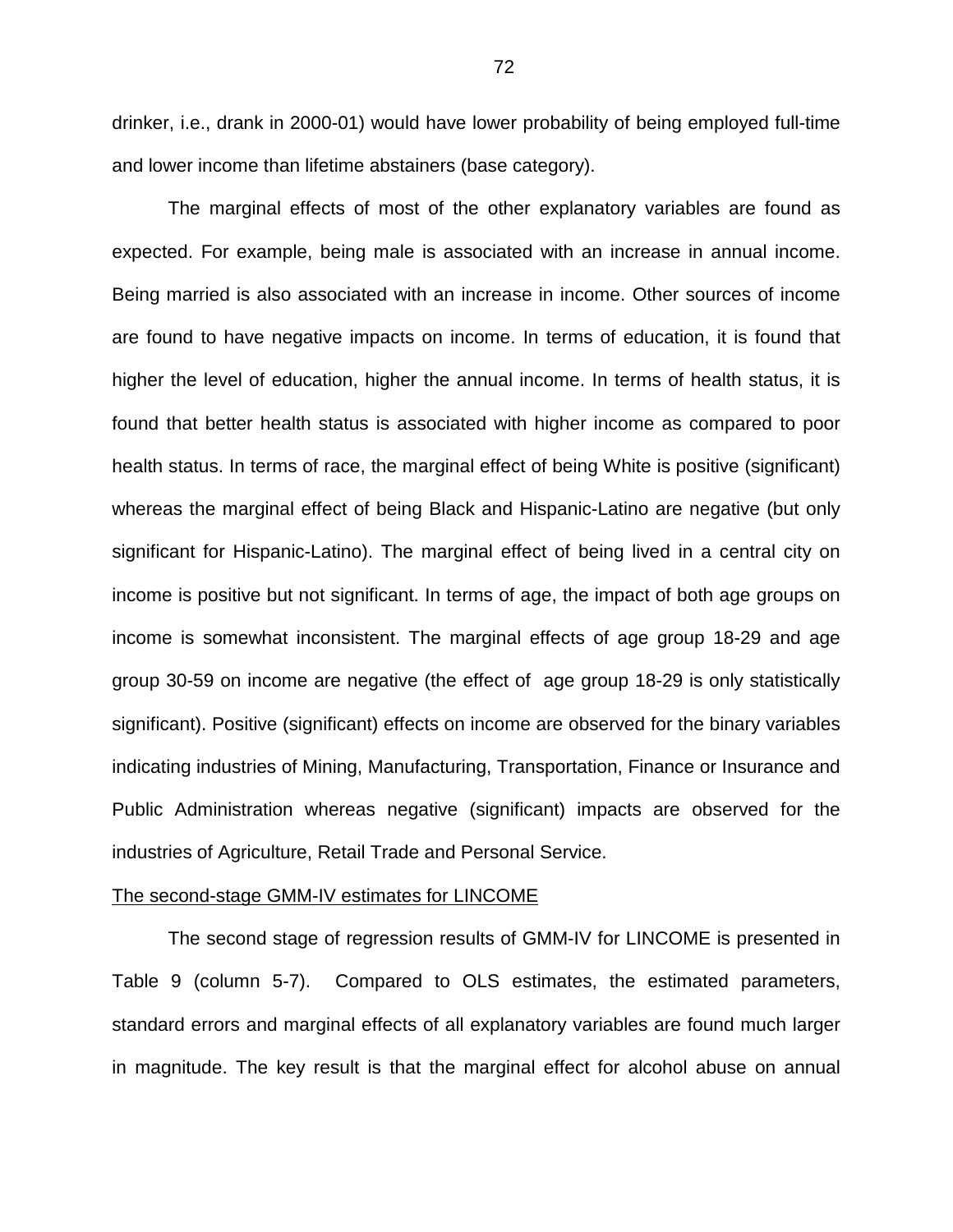income is -112057 (though not significant). It indicates that alcohol abusers earned \$112057 less than life-time abstainers (base category), holding all other variables constant. The marginal effects of all other alcohol use status indicating binary variables (ex-drinker, ex-abuser/dependent, new-drinker, ex-new-drinker and alcohol dependents) are found to have positive impacts on annual income (statistically significant for exdrinkers and new-ex drinkers). The positive impact on annual income for being alcohol dependent is inconsistent with expectation.

Compared to OLS estimates, the analysis of the estimated impacts of other exogenous variables on LINCOME by GMM-IV indicates that the marginal effects of other socio-demographic variables on LINCOME are mostly similar but much larger in magnitude. Similar to OLS estimates, the estimates of the most socio-demographic variables from the second stage of GMM-IV are found consistent with expectation. Both variables being 'male' (significant effect) and 'married' (not significant) have positive effects on annual income. The indicator variable representing 'other sources of income' has a significant negative impact on income. The following indicator variables such as Post-graduate, Graduate, Technical, High school, and Some High School (represent different level of education) have marginal effects of \$39879, \$33500, \$22927, \$16659 and \$1425 on annual income (all are statistically significant except 'Some high School'). This result suggests that higher the level of education, higher the annual income. Both health status indicator variables (Excellent health status and Good health status) show positive impacts on annual income (though only significant for 'Excellent health status'). In terms of race, the marginal effects of being White, Black and Hispanic-Latino are negative (but only significant for Black). The marginal effect of being lived in a central

73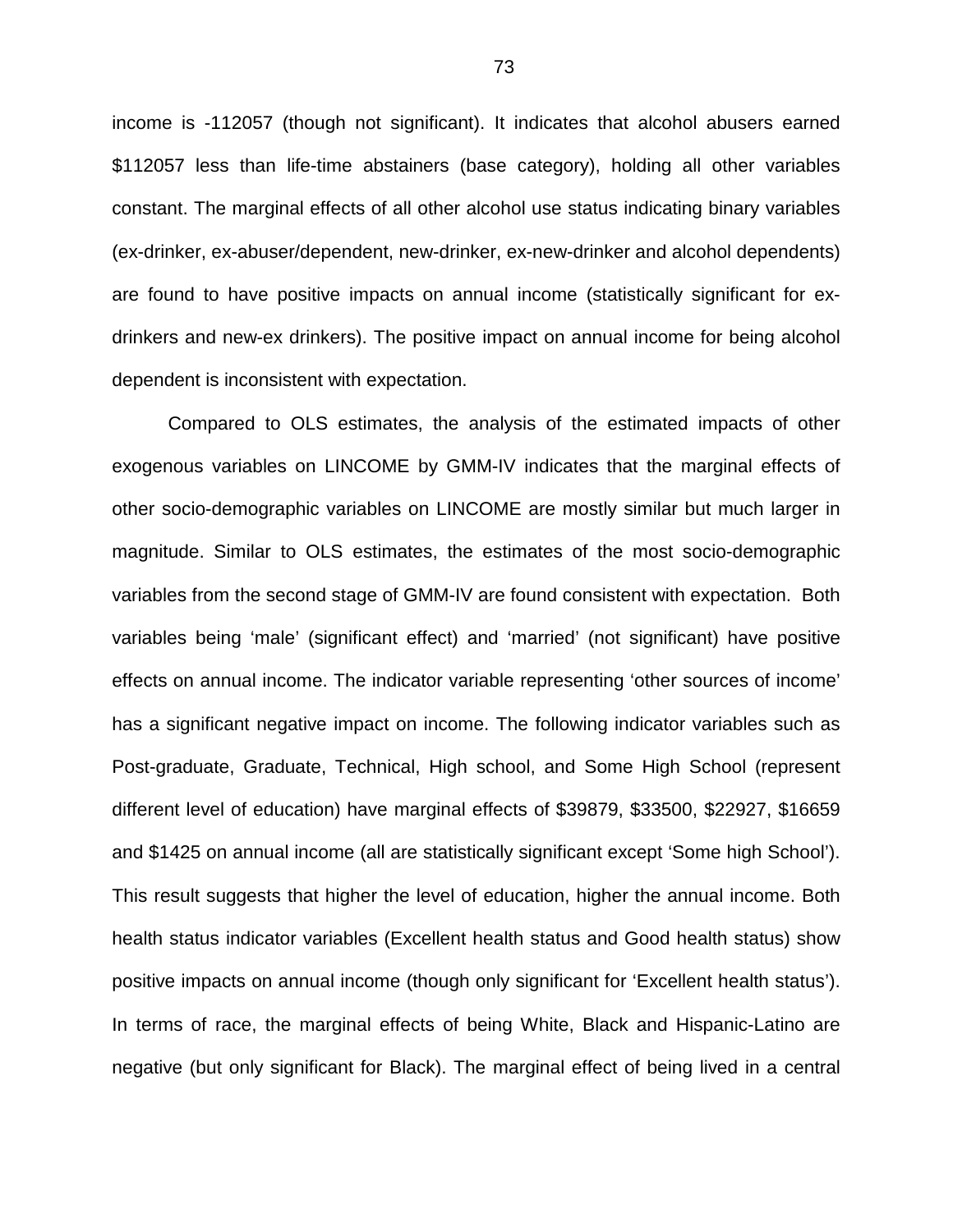city on income is found positive but not significant. In GMM-IV estimations, the impact of both age groups on income is found consistent with expectation as opposed to OLS results. The marginal effects of age group 18-29 and age group 30-59 are -\$19530 and \$1983 respectively on income though not statistically significant. None of the binary variables indicating industry types has significant effect on annual income.

In sum, differences in the estimated results mainly arise due to the differences of estimation strategy between two procedures. In the estimation of LFPFULL by GMM-IV, the estimated coefficients of indicator variables represent alcohol use status become larger but the estimated coefficients of other variables become smaller compared to the MLE estimates. The estimated coefficients of all variables in LINCOME equation from the GMM-IV estimation are also found larger in magnitude than the OLS estimation. The standard errors of the estimated coefficients of all variables are larger in the GMM-IV estimations of both labor market equations compared to the results obtained by the baseline MLE and OLS. This result is also consistent with the findings of previous empirical works that found larger effects from the estimation accounting endogeneity compared to the baseline estimates that did not account endogeneity.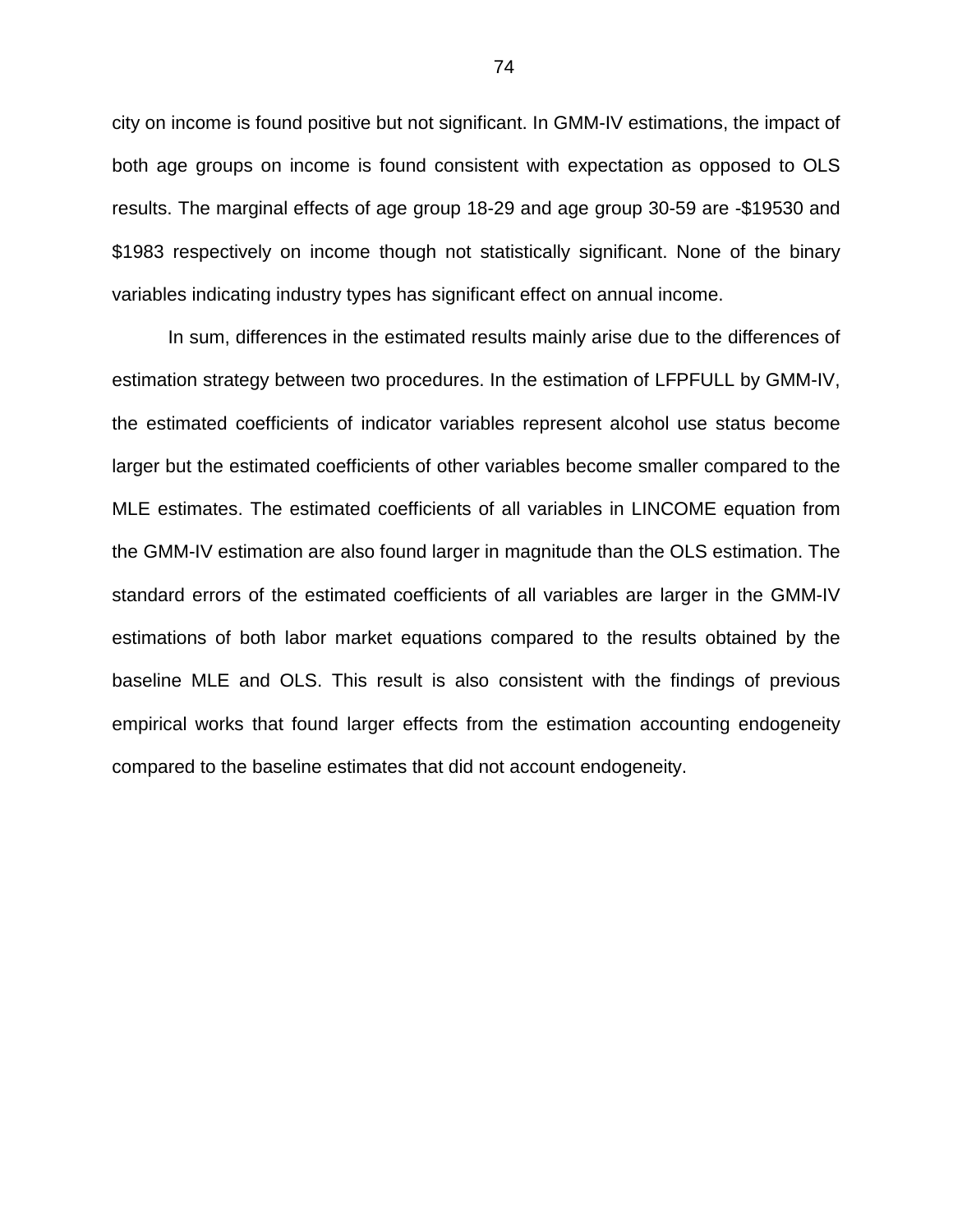#### **CHAPTER 6**

### **CONCLUSIONS**

### **6.1 Summary**

A. A couple of important existing facts motivated this research to re-examine to what extent performance of individuals who had alcohol use disorders (alcohol abuse and alcohol dependence) differ from individuals who had no alcohol use disorders (lifetime abstainers, ex-drinkers, ex-abuser/dependents, new-drinkers, and ex-newdrinkers) in terms two labor market outcomes: the probability of full time work participation and annual personal income. First, based on most recent survey on alcohol and alcohol related conditions the NIAAA (2004) reported that alcohol use disorders (alcohol abuse and dependency) became more prevalent in the working age population and its effects on employment and productivity were likely to become more detrimental for the society. Second, findings of a large literature on the nature and extent of relationship between alcohol use and labor market outcomes remained debatable, heterogeneous and often counterintuitive. Explanations for differences have included, types of alcohol use measures (self reported or clinical), various labor market variables (employment, hours of work, productivity, wage or income), different statistical method of estimations (particularly to address the endogeneity problem), and quality of data sets.

B. The main focus of this research is to explore to what extent alcohol use disorders affects labor market outcomes. This research uses a typical specification (see details in Chapter 3, section 3.1) of labor market outcomes (French and Zarkin: 1995) with some modifications guided by the theoretical framework of human capital described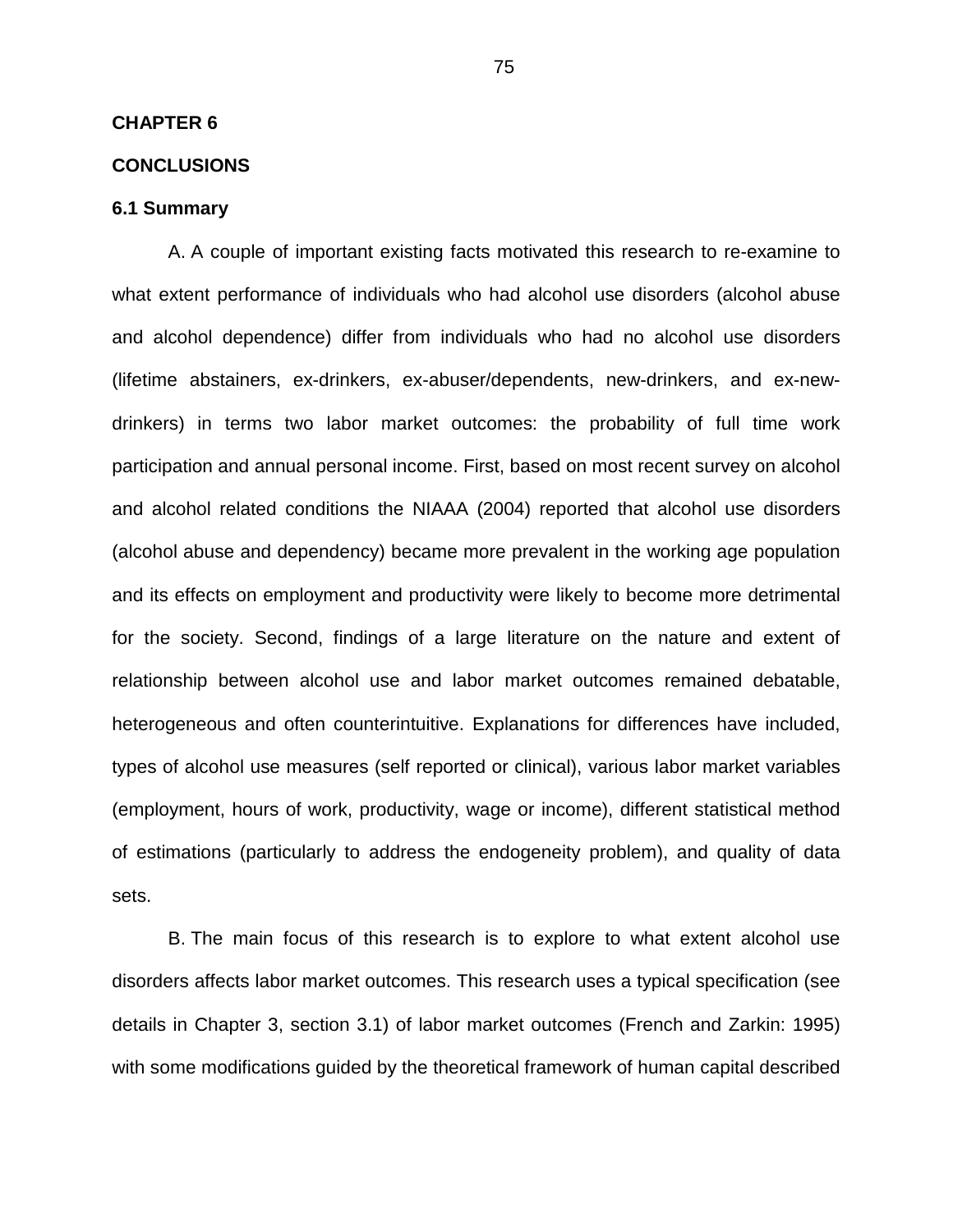in literature (Becker: 1965, Grossman: 1972, 1991, and Mincer: 1974) and the empirical model specifications of prior studies (Chatterji et al: 2007, French and Zarkin: 1995, Mullahy and Sindelar: 1993). The estimation strategies are as follows.

First, using the NESARC 2001-02 survey sample of 43093, I estimate a Logit model by the maximum likelihood estimation (MLE) method where the dependent variable is an indicator variable for full-time labor force participation (Chapter 3, Section 3.1). Using a sample of 21406 (the observations for individuals who had full-time job), I estimate a model with the logarithm of annual earnings by the ordinary least square (OLS) method. In these estimations, I include a set of explanatory variables: six binary variables to indicate alcohol use status (see Tables 2A and 2B), and other binary variables for other personal and socio-demographic characteristics (see Table 4), such as individual's age, gender, race, marital status, education level, health status, location (whether individual lived in a central city or not), other sources of income, and work related characteristic (industry type).

Second, since reviews of previous empirical work on the relationship between labor market outcomes and alcohol use measures indicated that the 'endogeneity' problem (due to simultaneity and unobserved heterogeneity) complicated standard estimation procedure and the estimation without addressing this issue resulted in biased and inconsistent estimates, I apply the formal tests to detect the presence of endogeneity. After detecting the presence of endogeneity, I consider to use the IV method of estimation to address this issue. In order to choose appropriate IV method of estimations (2SLS or GMM or LIML, see details in Chapter 3, Section 3.2), I also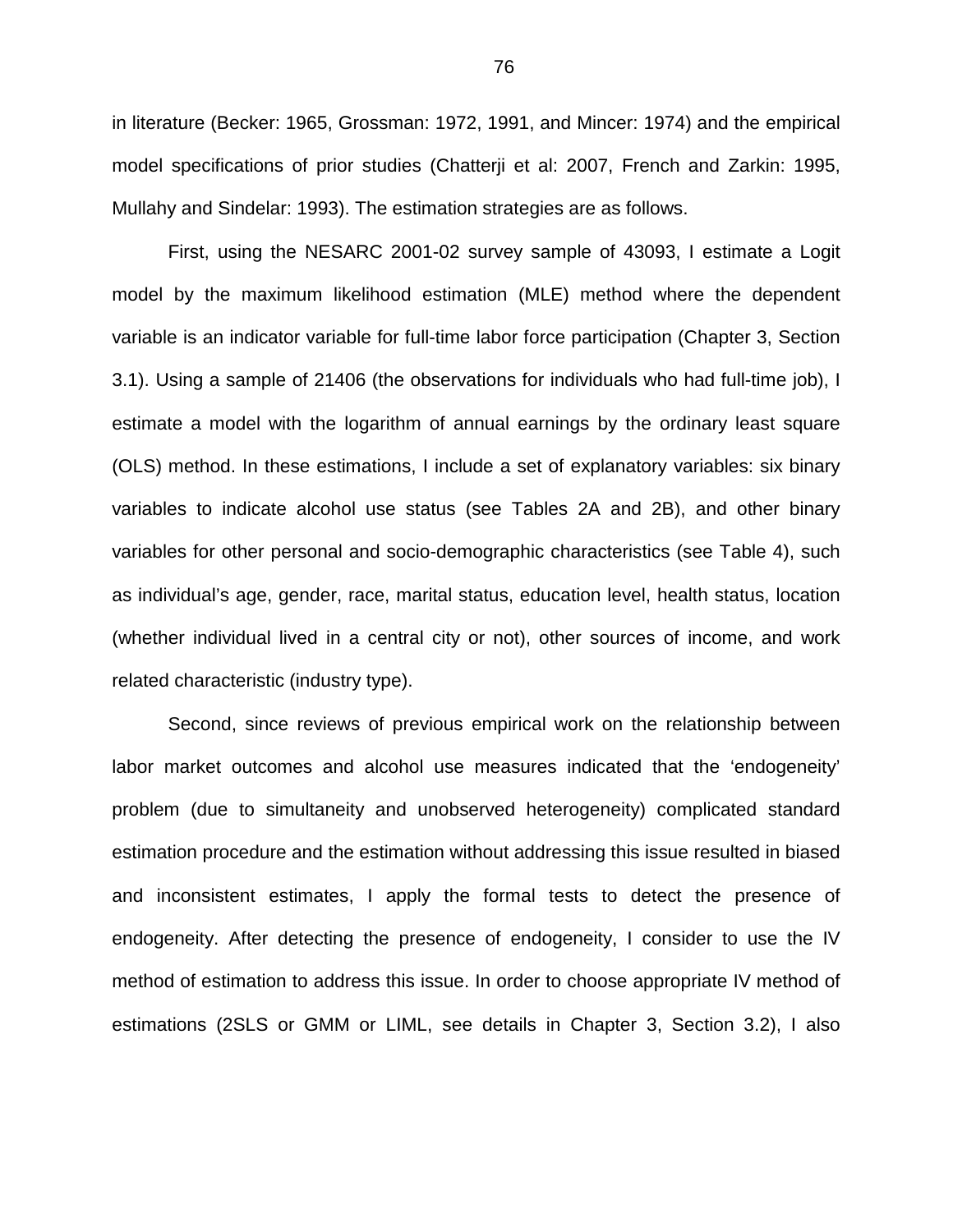perform the required test (as suggested by Baum et al.: 2003) for possible presence of heteroscedasticity (which is most common in cross-sectional data).

Third, as the diagnostic tests results (see Chapter 5, sections 5.1 and 5.2) confirmed the presence of endogeneity and heteroscedasticity in the current model, I reestimate labor market outcome equations by addressing endogeneity and heteroscedasticity using GMM-IV method (as proposed by Baum et al: 2003, Amemiya: 1985 and Foster: 1997).

C. This research contributes to the existing literature in several ways.

 First, the results can be considered as nationally representative since it used a large nationally representative survey data set of the United States population (NESARC: the first wave data sets, 2001-2002) .This data set not only provided rich information of socioeconomic, demographic and work specific variables but also provided more reliable measures of alcohol use disorders (diagnosed by clinical criteria as described in DSM-IV).

Second, besides using the rich and reliable data sets, this research indicates the importance of exclusive classification of observations based on individual's past (before 2000) and present (2000-2001) alcohol use record and clinical diagnosis to identify someone as regular or casual drinker or alcohol abuser or alcohol dependent. Individuals were either abstainers (who never drank) or alcohol drinkers. Based on individual's drinking record of current (2000-01) and prior years, three categories of alcohol drinkers are considered, such as ex-drinkers (did not drink during the year 2000- 01, but drank prior to that), new-drinkers (drank only during 2000-01) and ex-newdrinkers (drank during 2000-01, and also drank prior to 2000-01). Each category again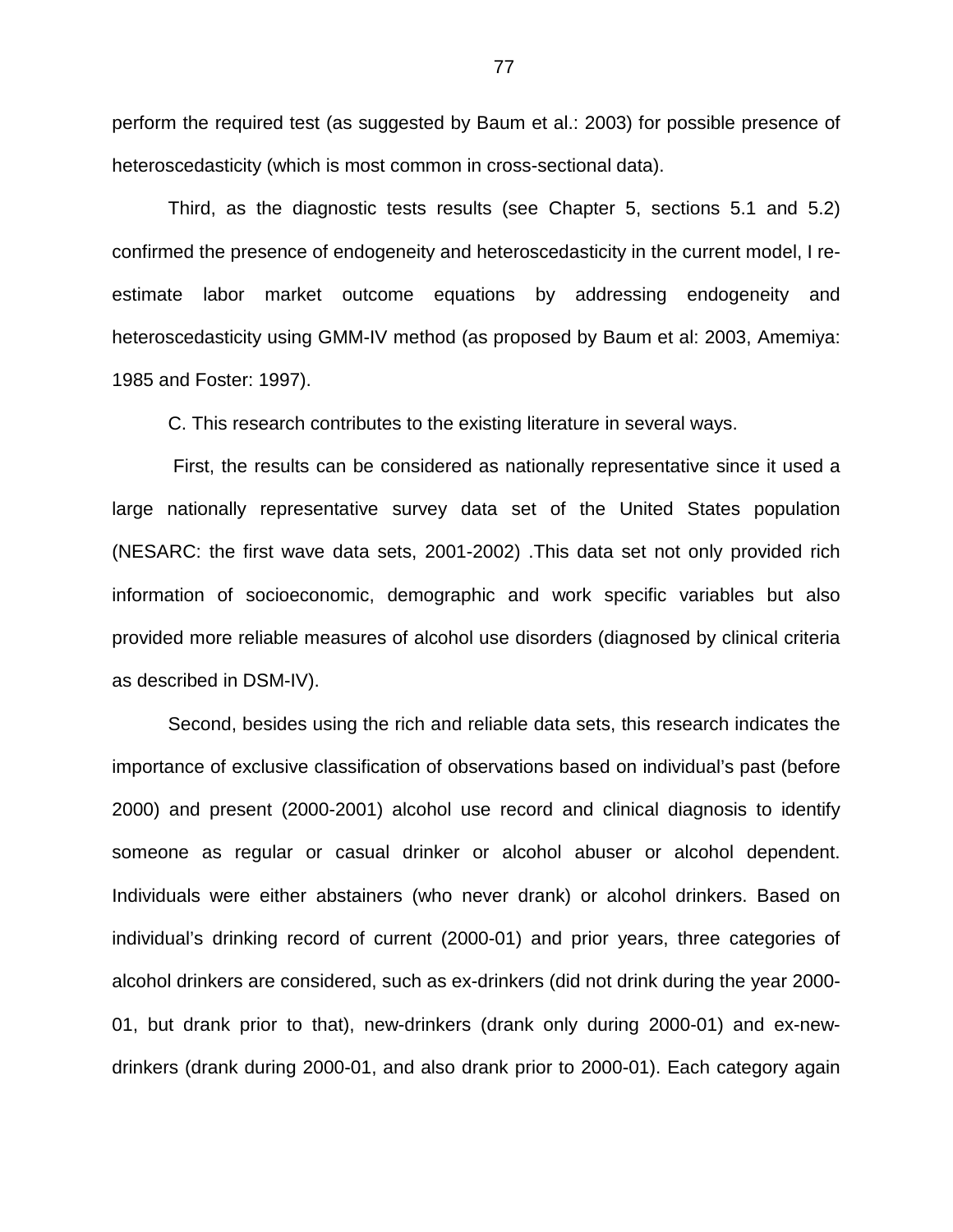classified for the diagnosis of alcohol abuse or dependents. Ex-drinkers, exabusers/dependents, new-drinkers, and ex-new-drinkers are the individuals who did not have any alcohol use disorders whereas alcohol abusers and dependents are the individuals who had alcohol use disorders.

Observed difference in the estimated results of labor market variables, the probabilities of full time work participation (LFPFULL) and annual income (INCOME), largely relates to the following questions: i) were the individuals abstainers or alcohol drinkers? ii) did individuals use to drink last year or years before that or in both periods? iii) were the individuals' alcohol abusers or dependents or neither?

Third, differences in the estimated results also arise due to different estimation strategies that are used before and after addressing endogeneity and heteroscedasticity. Though the estimated results by MLE and OLS methods are biased and not reliable (because these do not address endogeneity and heteroscedasticity), these baseline results are used to evaluate relative contribution achieved by GMM-IV for addressing endogeneity and heteroscedasticity problems. The followings are the key results.

1. The baseline MLE and OLS estimations of labor outcome models treat observed alcohol use related indicator variables as exogenous. After detecting the presence of endogeneity and heteroscedasticity in the model by the statistical tests (Chapter 5, sections 5.1 and 5.2), labor market equations are estimated by GMM-IV method (as described Chapter 3, section 3.2). The estimations of GMM-IV are performed in two stages. In the first stage, the predicted or fitted values are derived from the estimation of each alcohol use variable (represented by a binary variable, see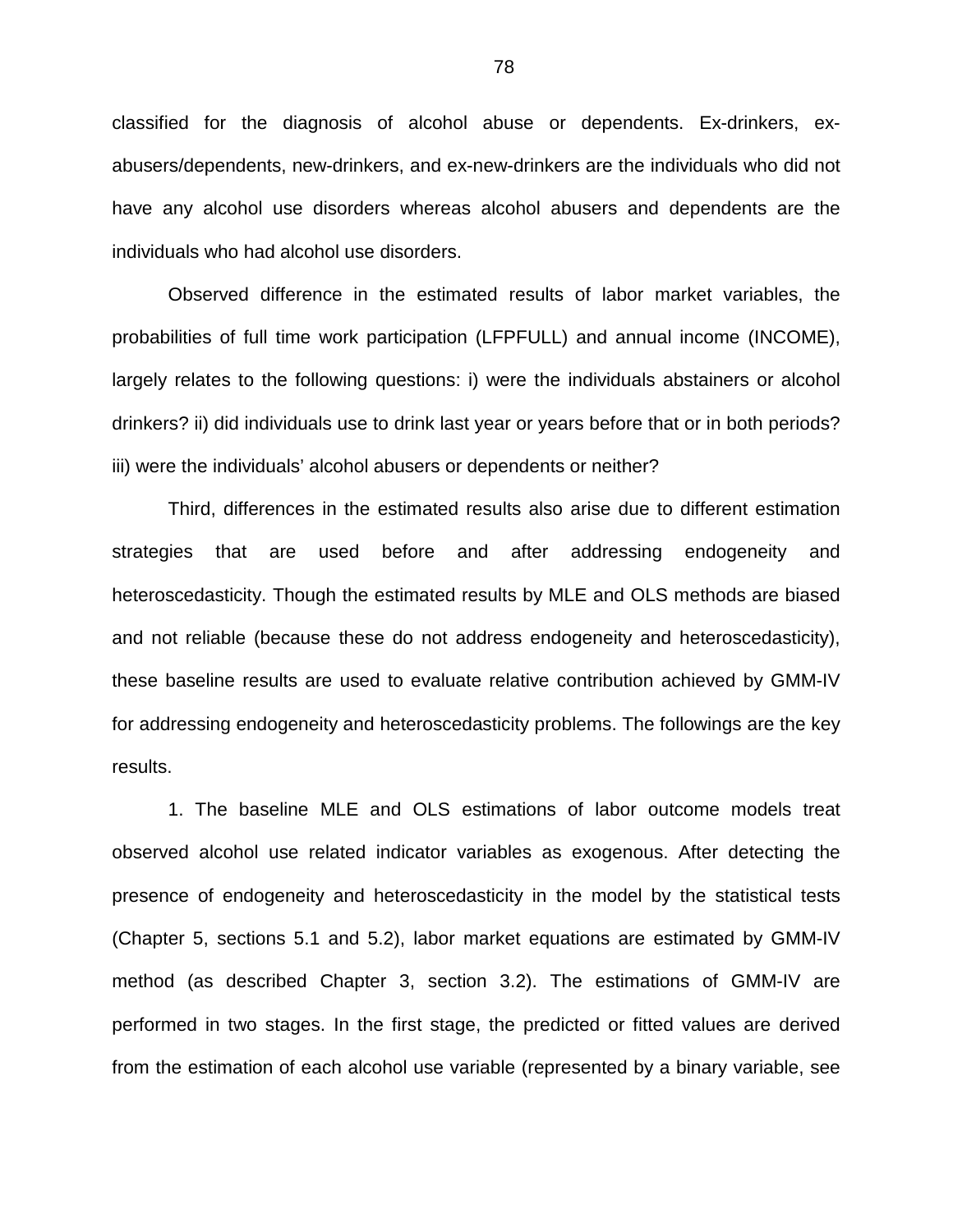Tables 2A and 2B) using identifying instruments and all other exogenous variables of the structural model (Chapter 3, section 3.1). The predicted values of alcohol use related indicator variables are used (instead of observed values of alcohol use related indicator variables) in the second stage of GMM-IV estimations of labor outcome models.

2. The results of the first stage regressions of GMM-IV are assessed by the strength of the included instrumental variables (see details in Chapter 3, section 3.3.2) since each RHS endogenous variable (each alcohol use status indicating variable) is regressed on instruments, and all other exogenous variables of the model. To check the strength of the included instruments, two diagnostic tests (as suggested by Baum et al: 2003) are used: the Wald test for testing exclusion of instruments jointly from the first stage of GMM-IV regression, and the Shea's partial-R<sup>2</sup> (since multiple endogenous variables are included in the model). For both labor market equations, the Wald test statistics indicate strong relevance of included instruments (see Table 7A and 7B). According to the Shea's partial-R<sup>2</sup>, strong relevance of included instruments is found in the first stage GMM-IV of LFPFULL whereas weak relevance is found in the first stage GMM-IV of LINCOME (see details in Chapter 5, section 5.3.1).

3. The estimated results of the second stage regressions of GMM-IV (See Tables 8 and 9) are assessed by the test results of overidentifying restrictions and the performance of explanatory variables (as compared to expectation and prior empirical findings) in second stage regressions of GMM-IV. To perform the test of overidentifying restrictions (for establishing the validity of instruments), I apply the Hansen-J test (1982), considering the presence of heteroscedasticity in the sample (as suggested by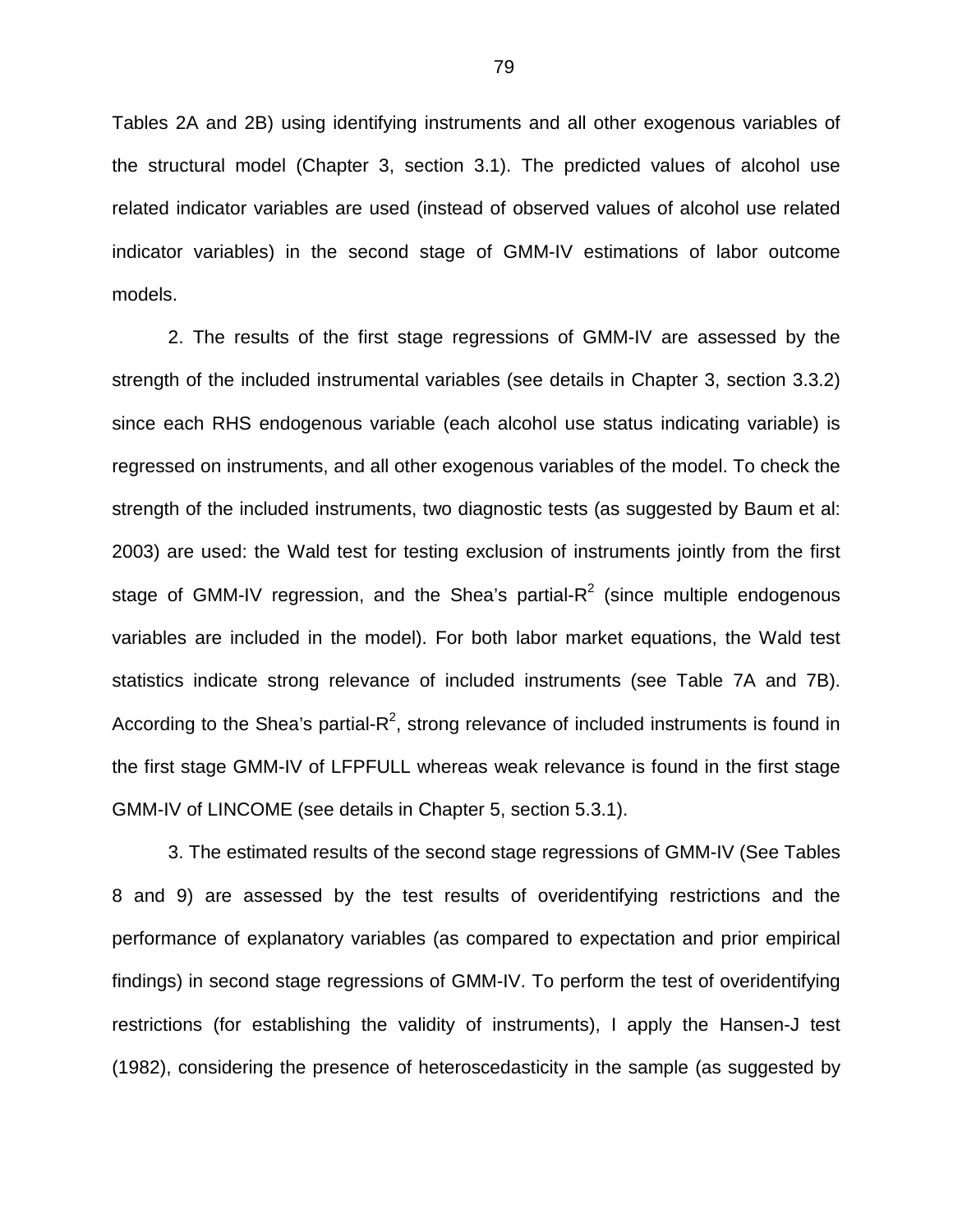Baum et al: 2003). After correcting heteroscedasticity, the Hansen-J test statistics (Table 6B) are 5.41 (with p-value of 0.14) and 5.16 (with p-value of 0.16) for respective GMM-IV regressions of LFPFULL and LINCOME. Since the Hansen-J test statistics are lower (with higher p-value) than the critical chi-square value of 6.25 (with 3 degrees of freedom and p-value of 0.10), they failed to reject the null hypothesis of the validity of the exclusions of extra instruments. This result suggests the true exogeneity of included instruments i.e., instruments are uncorrelated with the error process of structural model.

4. According to main focus of this research, first I look at the estimated effects of alcohol use variables (each represent by a binary variable) on the probability of full time labor force participation (LFPFULL). Surprisingly, the estimated coefficients of all explanatory variables from the MLE of LFPFULL are found statistically significant. The key result from the baseline MLE is that the marginal effect of being alcohol dependent is -0.06 (significant at 1 percent level), indicating that alcohol dependents have a 6 percent less probability of being fully employed than lifetime abstainers (base category).This result is consistent with expectation. The positive significant marginal effects are found for ex-new- drinkers and alcohol abusers (0.04 and 0.07 respectively). The effect of alcohol abuser is not consistent with prior expectation though the effect of ex-new- drinkers is consistent with prior empirical finding. The indicator variables of being ex-abuser/dependents and new-drinkers showed significant (at 1 percent level) negative marginal effect on LFPFULL (-0.05 and -0.04 respectively). The impact of exabuser/dependents indicates the reminiscent effect of prior drinking as described in previous empirical work (Johansson and et al.: 2004) The marginal effect of being exdrinkers on the probability of being employed full-time is 0.00, indicating that ex-drinkers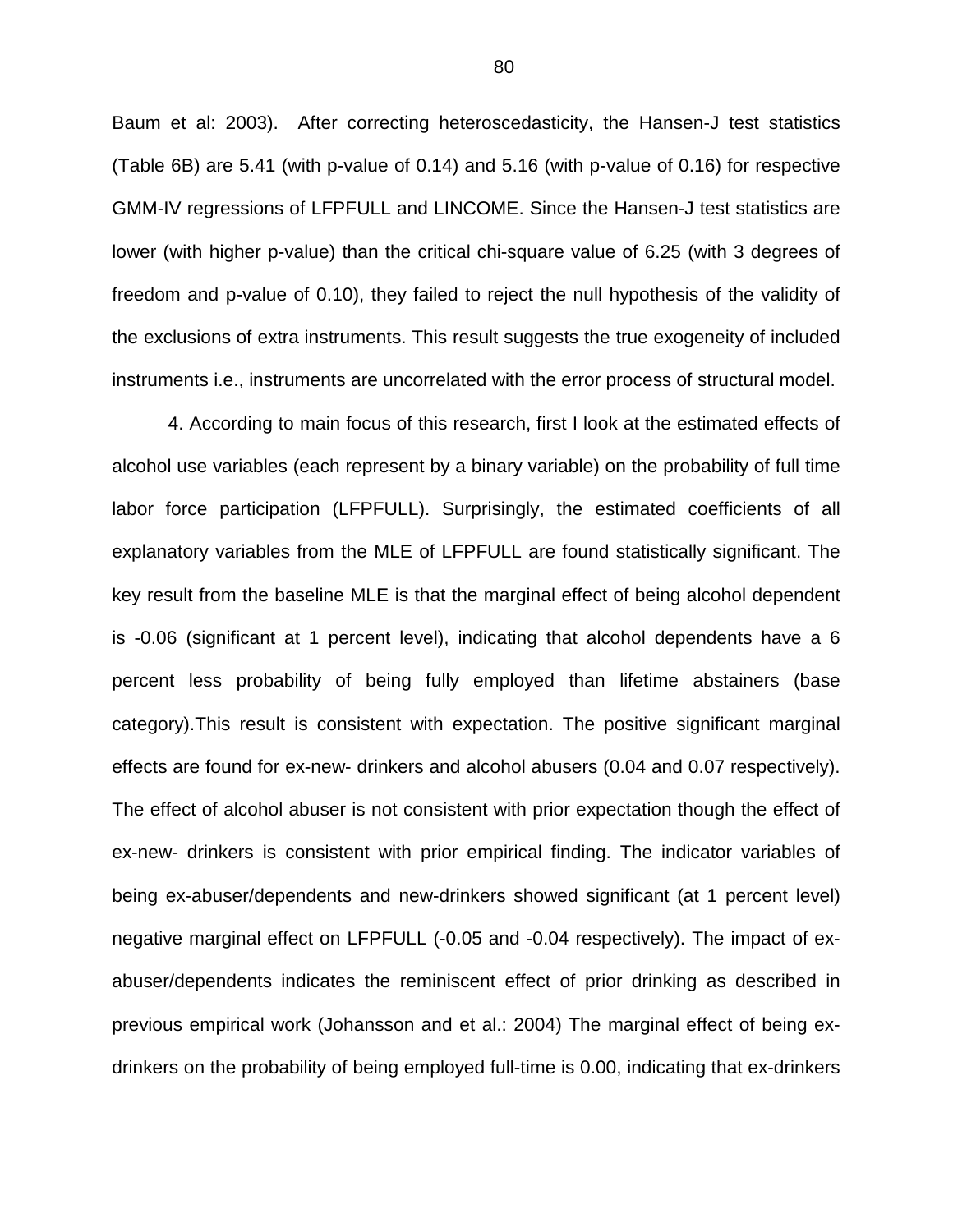have the same probability of being employed full-time as life-time abstainers (base category).

 In second stage GMM-IV regression of LFPFULL, the marginal effects of alcohol use variables (represent by binary variables) on LFPFULL are found much larger in magnitude as compared to the MLE results. The key result of GMM-IV regression of LFPFULL is that the marginal effects for alcohol abuser and alcohol dependent are - 0.38 and -0.04 respectively (though not significant). indicating that alcohol abusers and alcohol dependents have 38 percent and 4 percent less probability of being employed full-time respectively than life-time abstainers (base category), holding all other variables constant. The marginal effect of being ex-drinker on LFPFULL is negative (statistically significant) and consistent with expectation. Ex-drinkers have 43 percent less probability of being employed full-time than life-time abstainers (base category). The positive marginal effects of being ex-abuser/dependents, new drinkers and ex-newdrinkers on LFPFULL (not significant) are 11 percent, 45 percent and 2 percent respectively though not significant. The results for ex-abuser/dependents and new drinkers are not consistent with prior expectation though the result for ex-new-drinkers in consistent with previous empirical findings.

5. According to the estimated results of log annual income (LINCOME) by the OLS, the marginal effects of being ex-drinkers, ex-abuser/dependents, ex-new drinkers, alcohol abusers, alcohol dependents on annual income are found positive (statistically significant) except for the new-drinkers. In terms of marginal effects (not significant), new-drinkers have lower earning than lifetime abstainers. In terms of effects of alcohol use variables (represent by binary variables as described in Tables 2A and 2B) on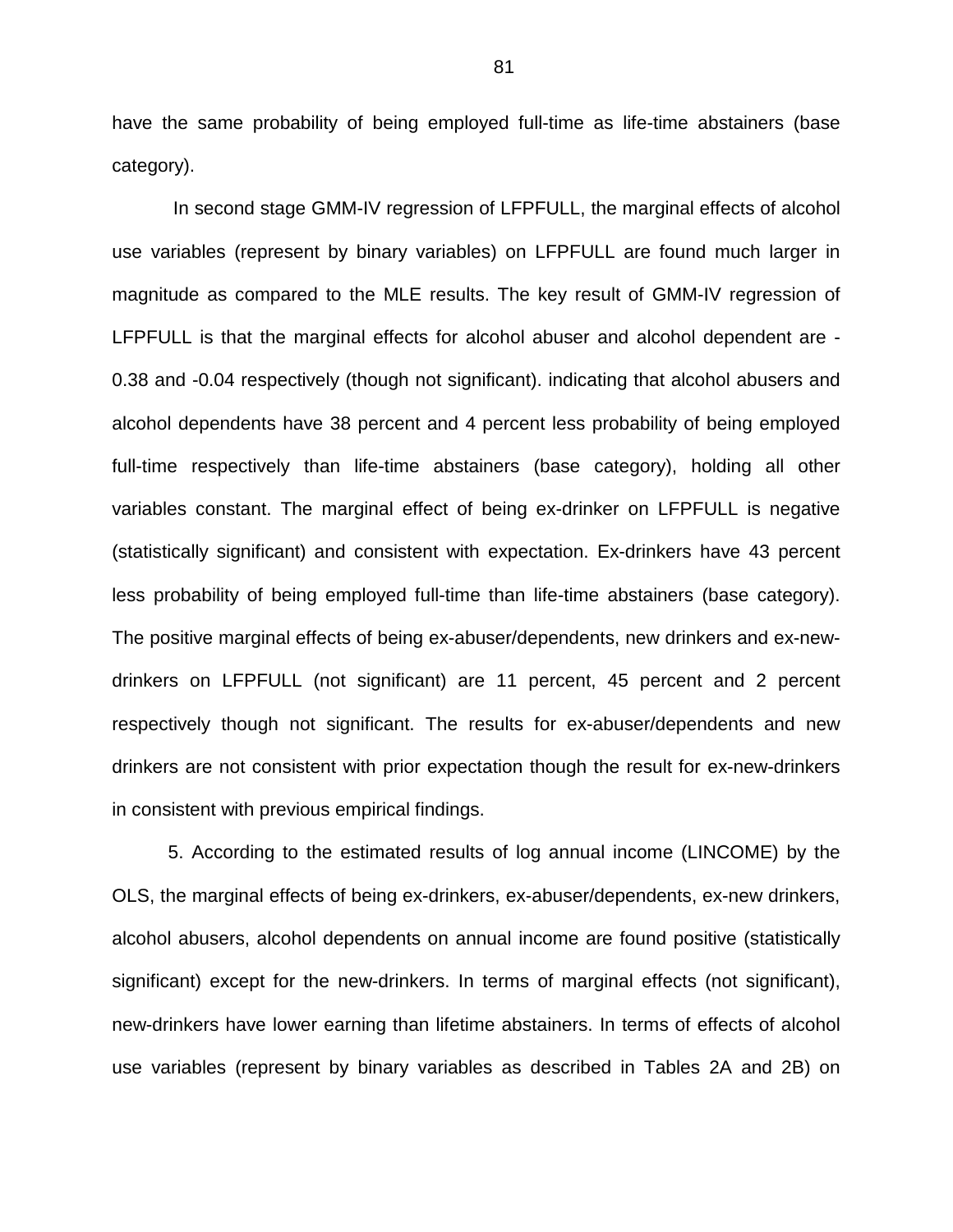annual income, the estimated results are mostly inconsistent with prior expectation and previous empirical findings. This could be the result of estimation without addressing endogeneity and heteroscedasticity.

In second stage GMM-IV regression results of LINCOME compared to OLS estimates, the estimated parameters, standard errors and marginal effects of all explanatory variables are found much larger in magnitude. The key result of the GMM-IV regression of LINCOME is that the marginal effect for alcohol abuse on annual income is -112057 (though not significant). It indicates that alcohol abusers earned \$112057 less than life-time abstainers (base category), holding all other variables constant. The marginal effects of all other alcohol use status indicating binary variables (ex-drinker, ex-abuser/dependent, new-drinker, ex-new-drinker and alcohol dependents) are found to have positive impacts on annual income (statistically significant for exdrinkers and new-ex drinkers). The positive impact on annual income for being alcohol dependent is inconsistent with expectation.

6. To be concise in reporting the reliable (addressed endogeneity and heteroscedasticity) estimates of the effects of other socio-demographic variables on labor market equations, I focus mainly on the analysis of estimated effects in the GMM-IV regressions of LFPFULL and LINCOME as compared to MLE and OLS regression.

6a. In the GMM-IV regressions of LFPFULL, the marginal effects of other sociodemographic variables on LFPFULL are found much smaller in magnitude as opposed to MLE estimates. The marginal effect of Gender (Male) is 0.0 (not significant) indicating that the probability of being employed fulltime for a male is the same as for a female. As expected, it is found that middle age group (Age 30-59) has slightly higher (2 percent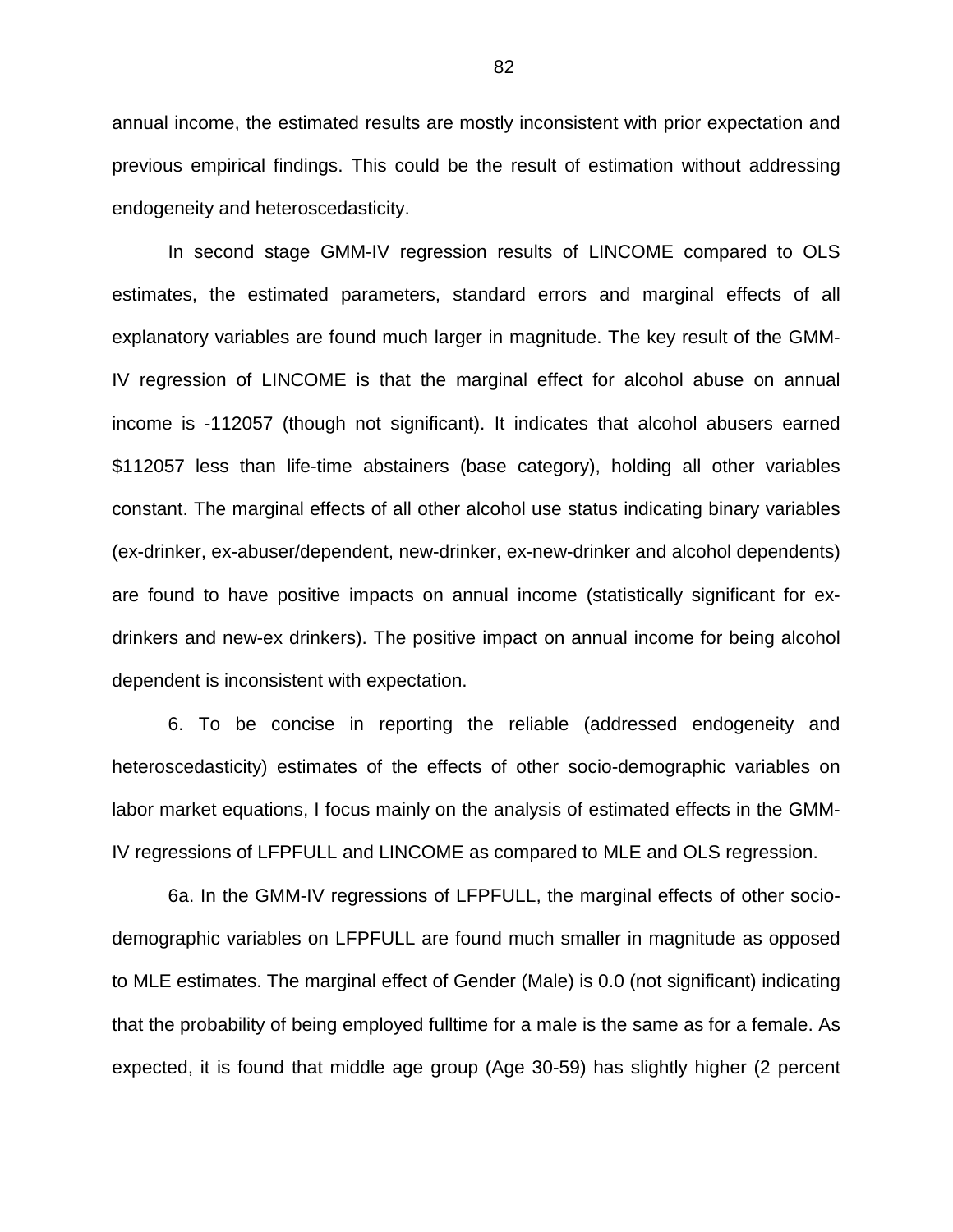higher, but not significant) and younger age group (age 18-29) has lower (8 percent lower, but not significant) probability of being employed compared to age group 60-98 (base category). No difference was observed in the probability of being employed fulltime for living or not in a central city. The marginal effects of being White and Black are found positive (only significant for Black) whereas it is negative (not significant) for Hispanic-Latino. The positive (significant) marginal effect of marital status ('Married') on LFPFULL suggests that married individuals have higher (4 percent) probability of being employed full-time than their unmarried counterparts. Surprisingly, in GMM-IV regression of LFPFULL, the estimated effects of education variables and health status variables did not show any consistent or expected impact on LFPFULL. In this context, the MLE estimates show consistent impacts: individuals with higher level of education have a higher probability of being employed fulltime, and individuals with better health have a higher probability of being employed full-time. Interestingly, the marginal effects of all indicator variables representing industry types vary from 3 to 8 percent (all are significant), and indicates that the probability of being employed full-time in certain industries (Agriculture, Mining, Construction, Manufacturing, Transportation, Whole Sale, Retail Trade, Finance or Insurance, Business, Personal Service, Entertainment, Professional, and Public Administration) are 3 to 8 percent higher than being employed in Armed Force or other miscellaneous industries (base category). In MLE estimates, it is seen that the impacts of all indicator variables representing industry type on LFPFULL are much larger (vary from 42 to 45 percent) in magnitude.

6b. Comparison of OLS estimates of LINCOME and GMM-IV estimates of LINCOME in terms of the effects of other exogenous variables (besides alcohol use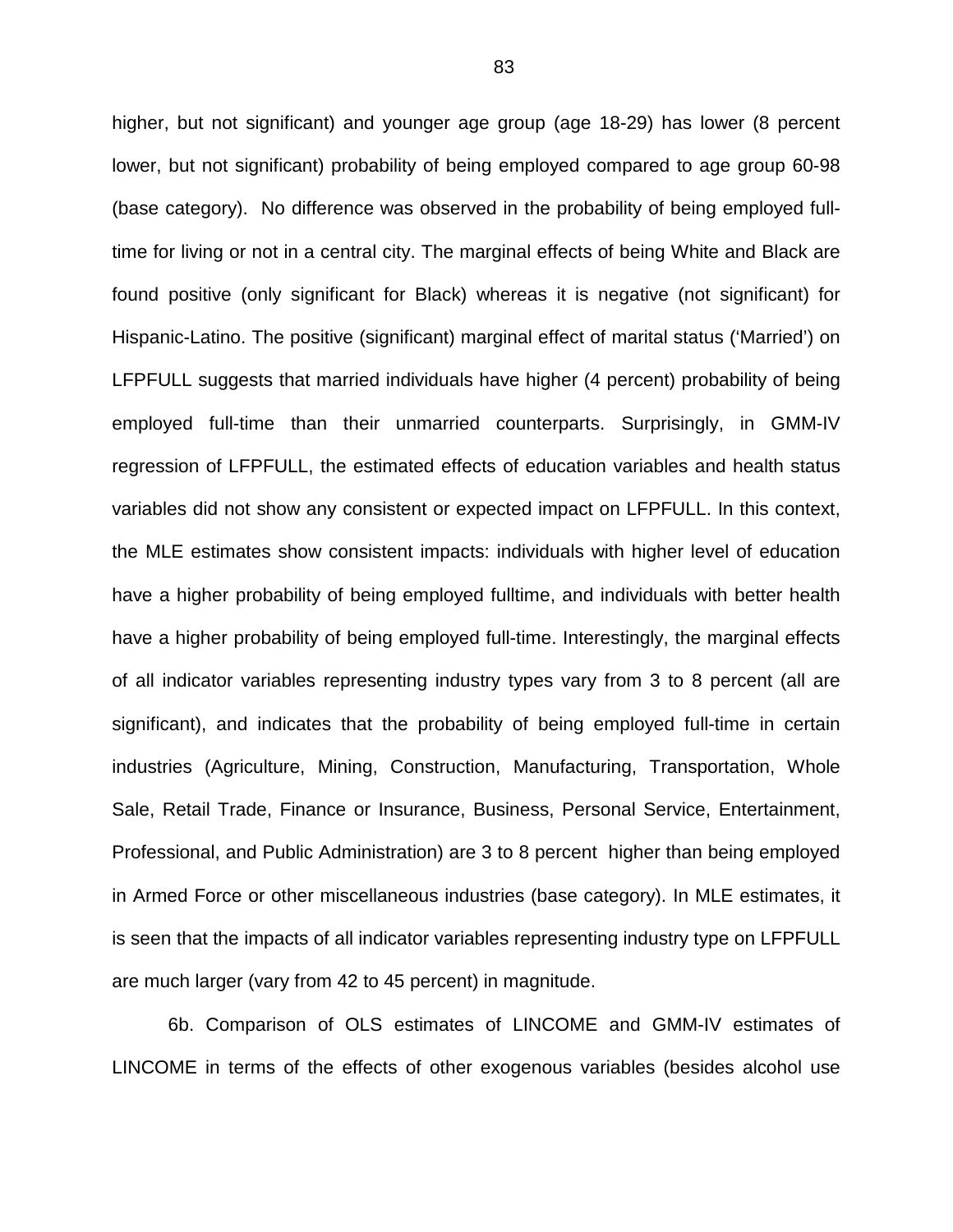variables) on LINCOME indicates that in GMM-IV regression of LINCOME, the marginal effects of other socio-demographic variables on LINCOME are mostly similar but much larger in magnitude. As expected, both variables, Gender (significant) and 'Married' (not significant) are found to have positive effects on annual income. The indicator variable representing 'other sources of income' has a significant negative impact on income. Different levels of education such as Post-graduate, Graduate, Technical, High school, and Some High School (represent different level of education) have marginal effects of \$39879, \$33500, \$22927, \$16659 and \$1425 on annual income (all are statistically significant except 'Some high School'). This result suggests that higher the level of education, higher the annual income. Both health status indicator variables (Excellent health status and Good health status) show positive impacts on annual income (though only significant for 'Excellent Health Status'). In terms of race, the marginal effects of being White, Black and Hispanic-Latino are negative (but only significant for Black). The marginal effect of being lived in a central city on income is found positive but not significant. Compared to OLS results, the marginal effects of age group 18-29 and age group 30-59 are -\$19530 and \$1983 respectively on income (though not statistically significant) as expected. None of the binary variables (indicating industry type) has significant effect on annual income.

7. In brief, the estimated results of LFPFULL by GMM-IV compared to the MLE estimation results indicates that the estimated parameters and marginal effects of alcohol use variable (represent by binary variables) are larger whereas the estimated parameters and marginal effects of other variables are smaller. The estimated result of LINCOME by GMM-IV compared to the OLS estimation indicates that the estimated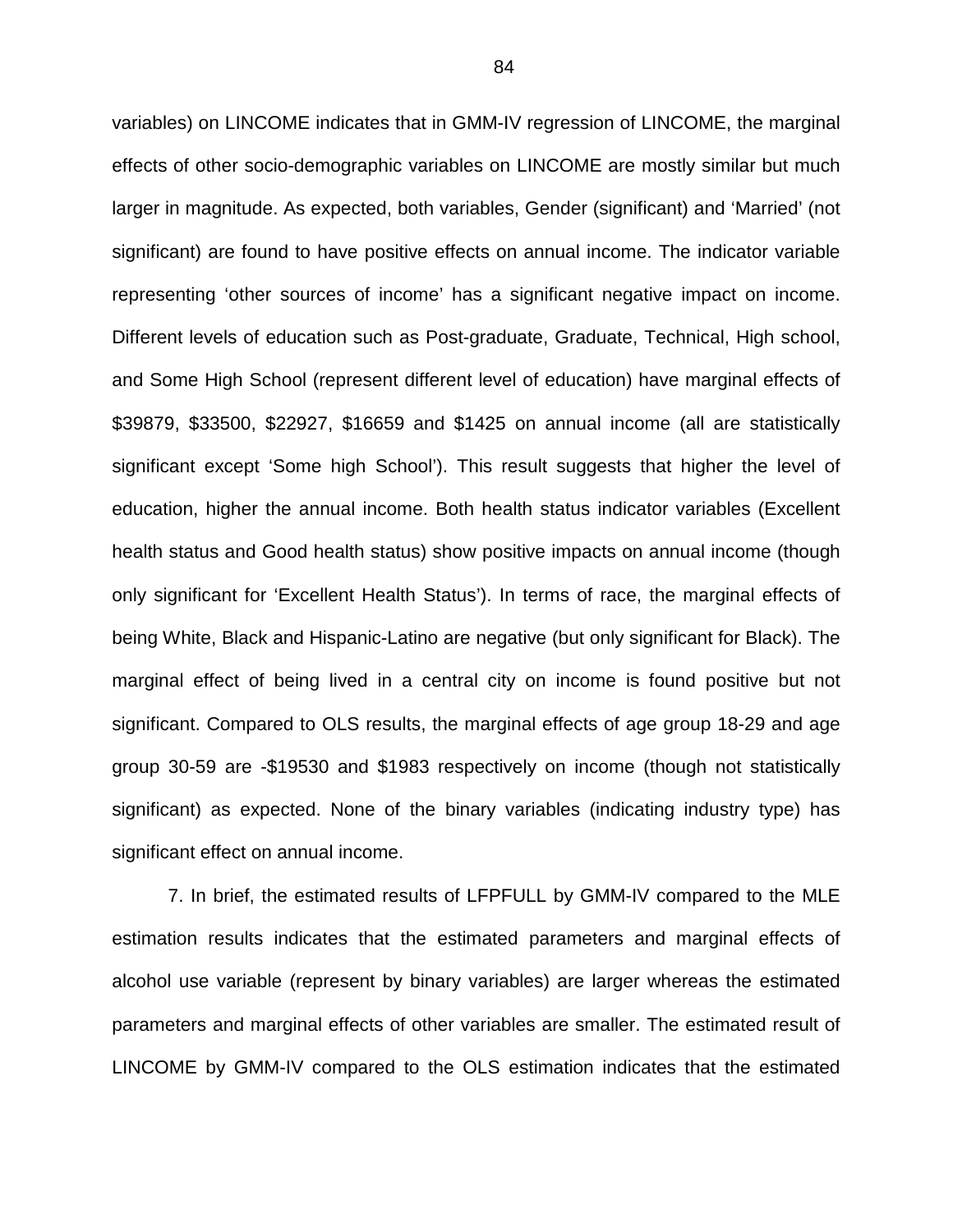parameters and marginal effects of all variables became larger in magnitude. The standard errors of the estimated parameters of all variables are found to be larger in GMM-IV estimations of both labor market equations compared to the results obtained by the baseline MLE and OLS. This result is also consistent with the findings of previous empirical works that found larger effects from the estimation accounting endogeneity as compared to the baseline estimations without addressing endogeneity. Compared to GMM-IV estimates, the MLE (without addressing endogeneity and heteroscedasticity) underestimates the effects of alcohol use variables (represent by binary variables) and overestimates the effects of other socio-demographic variables on labor market variables, and the OLS (without addressing endogeneity and heteroscedasticity) underestimates the effects of all explanatory variables on labor market outcomes.

8. As the statistical tests confirmed the endogeneity of alcohol use related variables and the presence of heteroscedasticity in the sample, the estimation by applying GMM-IV are expected to produce consistent and efficient estimates compared to baseline estimates without addressing the endogeneity and heteroscedasticity. Based on present data set, the efficiency gain by GMM-IV estimations is observed only in the following contexts. First, alcohol abusers and dependents have lower probability of being employed fulltime (though not significant) compared to lifetime abstainers. Alcohol abusers earn \$112057 less annually than lifetime abstainers. According to current data set, the similar evidence was not found for alcohol dependents though it was expected. Second, the GMM-IV results of LFPFULL also indicates that individuals with alcohol disorders (abusers and dependents) perform worse in labor market (in terms of the probability of full-time employment) than individuals who with no alcohol

85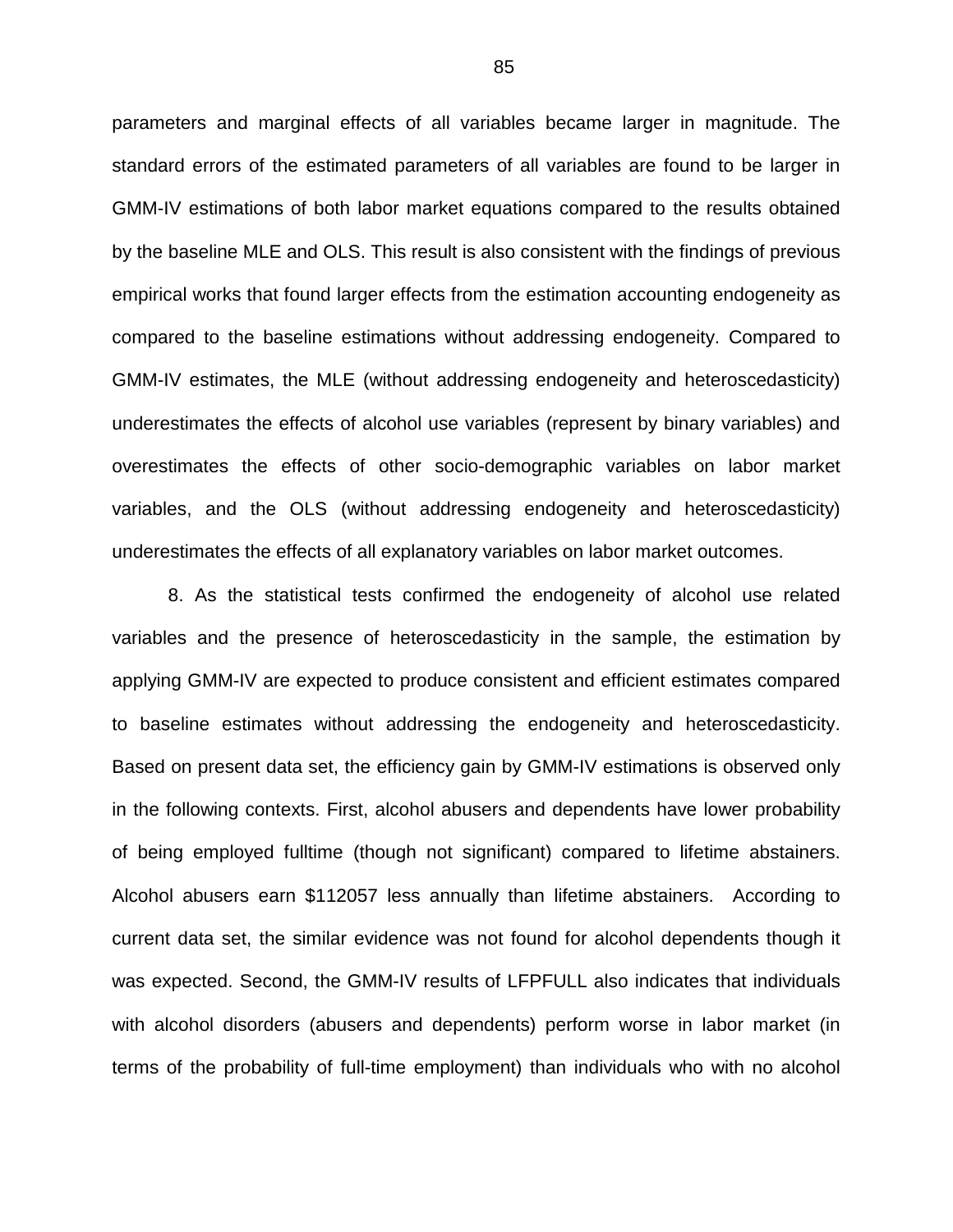use disorders (abstainers, ex-drinker, ex-abuser/dependents, new-drinker, and ex-newdrinker). The evidence found from the estimation of log of annual income equation by GMM-IV is not similar.

#### **6.2 Limitations of the research**

The current research is restricted by the following limitations.

First, although the NESARC provided the largest data sets ever available on alcohol use and related conditions, and this research used weighted estimation method to maintain that national representation of the original data sets, it is possible that results might be underestimated or overestimated since only 13 percent of individuals had alcohol use disorders (among the ex-new-drinkers) compared to 87 percent of individuals who had no alcohol use disorders.

Second, this research used lifetime measures only for abstainers since the data set did not provide lifetime measures for the drinker categories. Lifetime alcohol measures could further minimize potential endogeneity bias in estimation.

Third, as mentioned earlier, wage rate or hours of work could be the best labor market variable to reflect earning capacity or productivity but the NESARC did not include any information on wage or hours of work. For this reason, this research used annual personal income (if respondents worked full time) as a proxy measure for earnings (this procedure used by Buchmueller and Zuvekas: 1998, Marcotte: 2000, and Farahati: 2002). Still, there exists a possibility of arising measurement errors for using the proxy measure.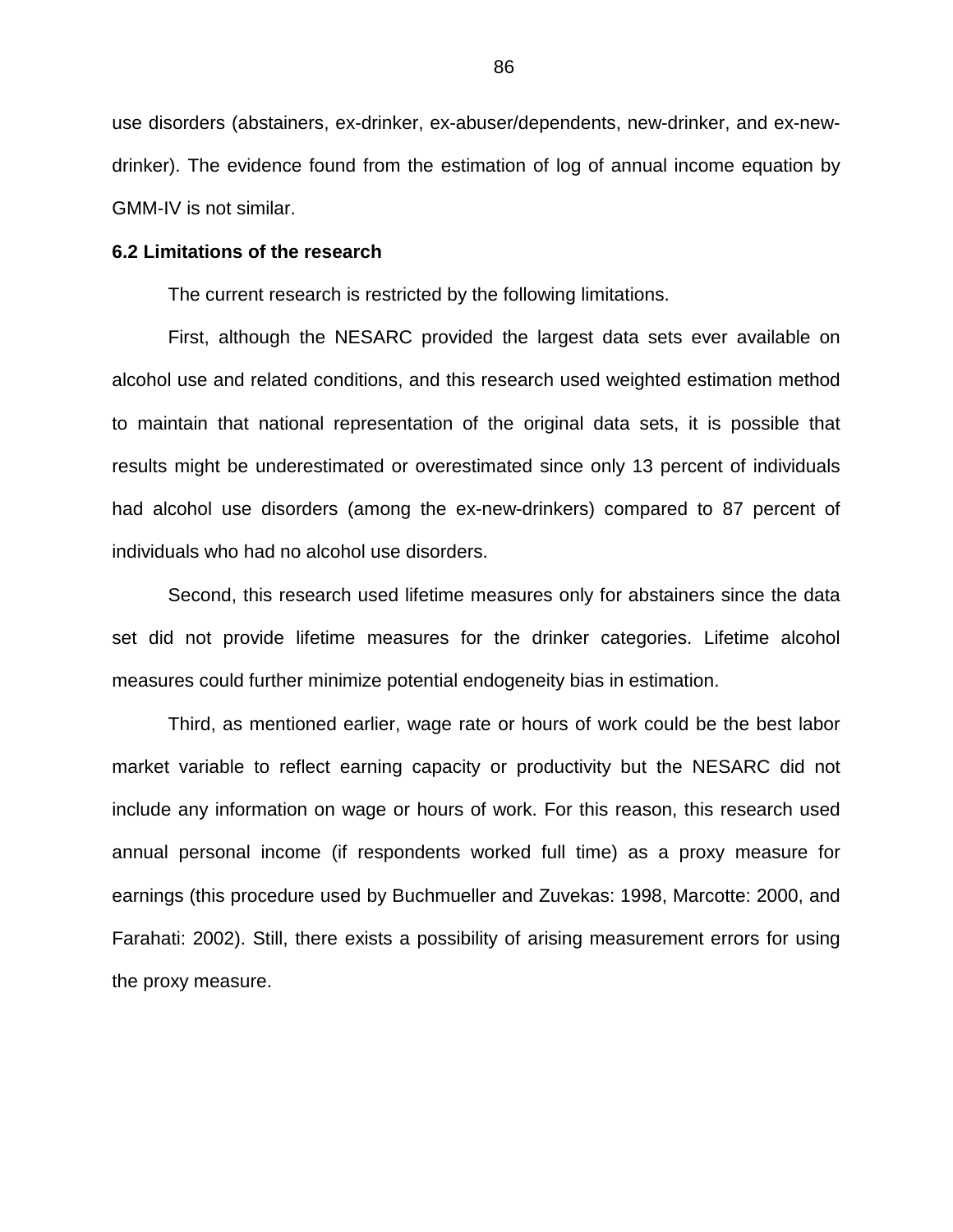### 6.3 **Implications**

Besides the limitations, the estimated results are largely consistent with results found in parallel health and labor economics literature. The results can be considered representative because this research used the rich and nationally representative NESARC data source. This research suggests that results can be useful for further research by addressing the limitations of this study and for the employers and respective authorities to face the challenges of having and maintaining productive and healthy work force. Since it is observed that major proportions of the alcohol abusers or dependents were in the full time job in the current year (2000-2001), this might imply that alcohol use disorders contribute to work loss through absence from work or fewer hours of work and health-related work limitations (though it did not provide any explicit measure because of the lack of data on absence from work or hours of work). To minimize the adverse impacts of alcohol use and misuse (alcohol use disorders), it requires clear and well communicated policies concerning recruitment, monitoring, early prevention, access to effective treatment, and maintaining positive work environment.

## **6.4 Future Research Questions**

The current research used the data from the first wave (2001-2002) of the NESARC study. Further research or a comparative study on same issue can be carried out using upcoming second wave data. Besides this, more research can be conducted to address the following highlighted issues.

First, this research estimated the probability of work participation and income equation using the data of full time work (individuals who worked at least 35 hours a week in last year). As alcohol use disorders can limit the working hours to the extent of

87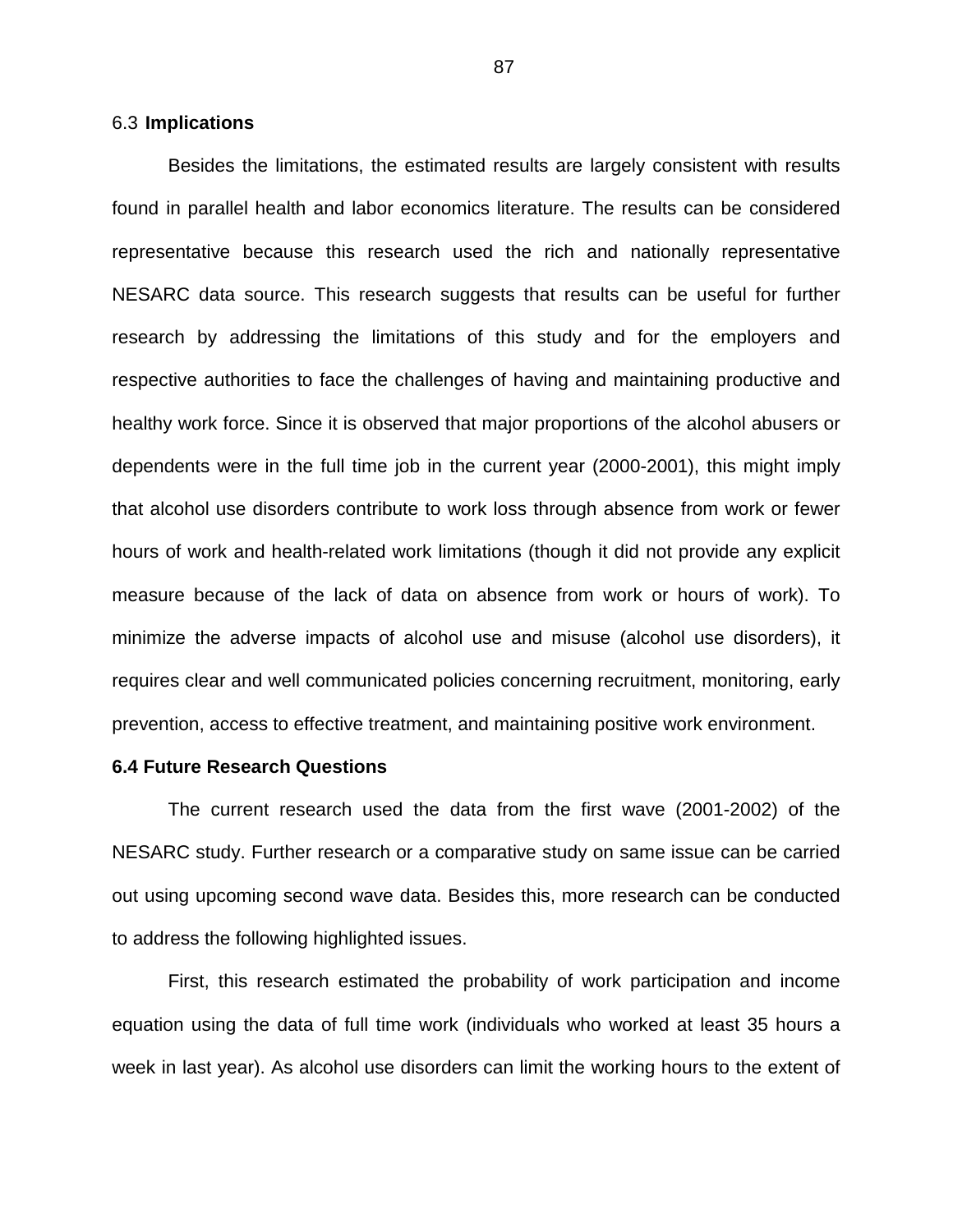drop out or job loss. Obviously, there exists scope to investigate the relation of drop out or job loss with alcohol use disorders.

Second, prior research indicated that female reaction to the amount of alcohol consumption is different than that of males. Further research on the relationship of labor market variables and different amount of alcohol consumption (light, moderate and heavy) are expected to clarify more.

Third, alcohol use disorders may contribute to work loss and productivity through absent from the job, or less working hours, force to choose part-time job, and healthrelated work limitations. These can be explored in future research in order to quantify the actual loss due to alcohol use.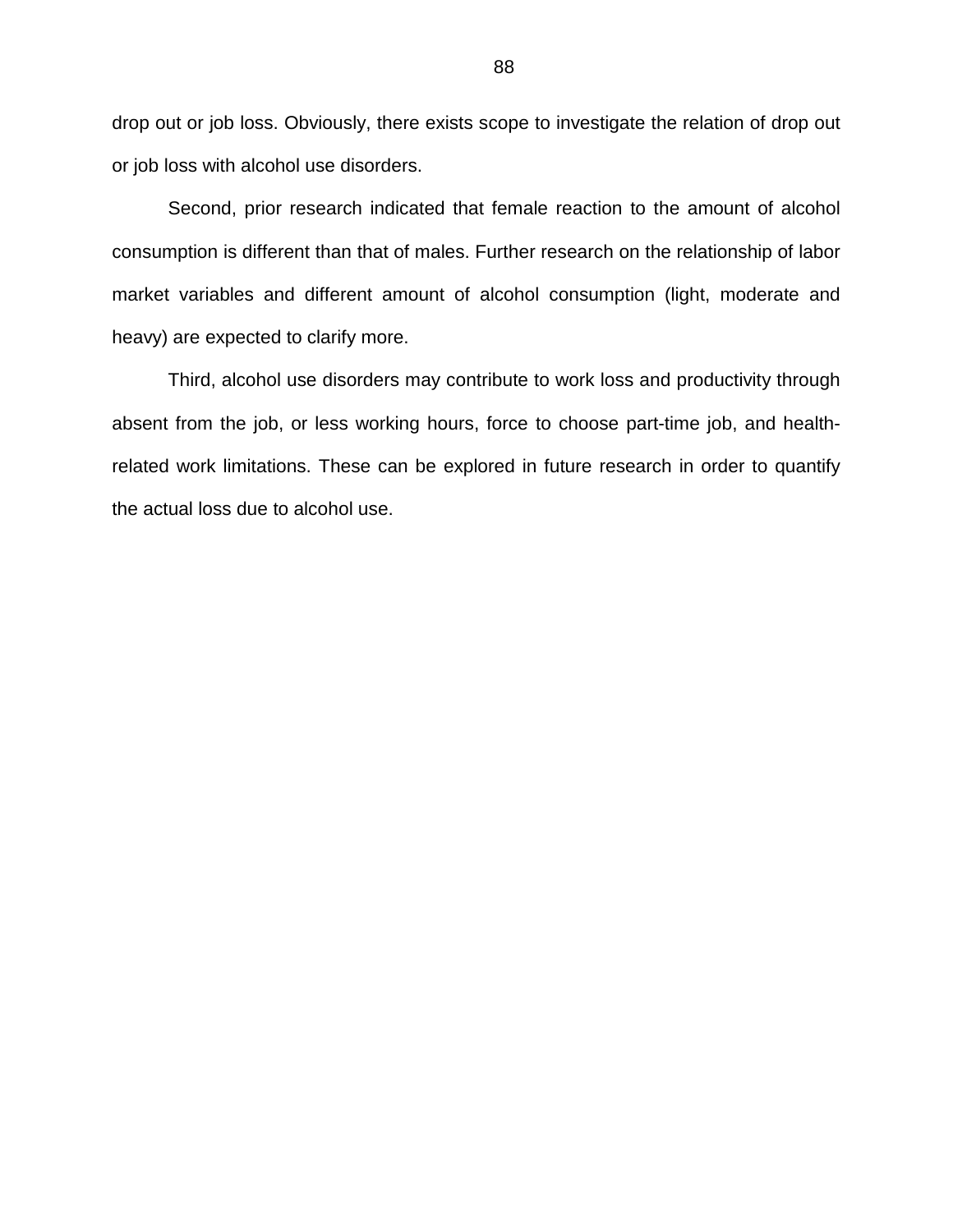|                                                   |                                                                                                                                              |       |       | (Weighted Mean) |
|---------------------------------------------------|----------------------------------------------------------------------------------------------------------------------------------------------|-------|-------|-----------------|
| Dependent<br>Variables (Labor<br>Market Outcomes) | <b>Definition</b>                                                                                                                            | Ν     | Mean  | <b>SD</b>       |
| <b>LFPFULL</b>                                    | $=1$ if respondents worked full<br>time (worked at least 35 hours in<br>a week) during the year 2000-<br>2001 $\frac{a}{b}$ , '0' otherwise. | 43093 | 53.0  | 34.64           |
| <b>INCOME</b>                                     | Annual Income (US\$) during the<br>year 2000-2001 $\frac{a}{b}$ , if LFPFULL=1                                                               | 21406 | 39337 | 1354784.1       |

### **Table 1: Definition and Descriptive Statistics of Dependent Variables (Labor Market Outcomes)**

Notes: N= the number of observations. SD=Standard Deviation.

a/ The preceding year of the sample collection year 2001-2002.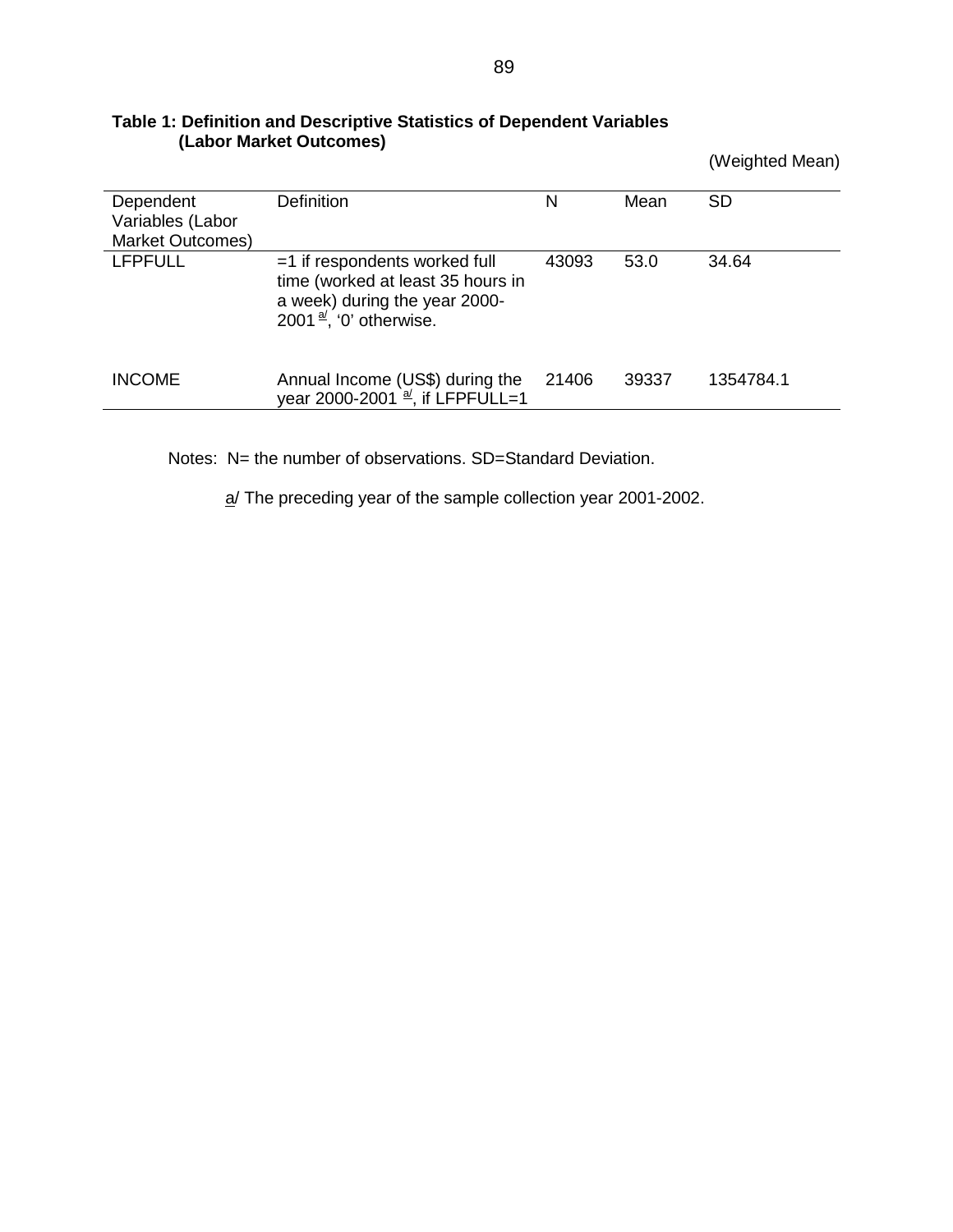|                                                          |                                                                                                                            |       | (Weighted Mean) |           |
|----------------------------------------------------------|----------------------------------------------------------------------------------------------------------------------------|-------|-----------------|-----------|
| Variable Name                                            | <b>Definition</b>                                                                                                          | N     | Percent         | <b>SD</b> |
| <b>Lifetime Abstainers</b><br>(used as base<br>category) | $=$ 1 if respondent did not drink in<br>lifetime                                                                           | 8266  | 17.0            | 26.26     |
| Ex-drinkers <sup>4/</sup>                                | $=$ 1 if respondent drank prior to last<br>years, but did not drink during the<br>last year $(2000-01)^{\frac{al}{}}$      | 5645  | 12.0            | 22.54     |
| Ex-abuser/dependent <sup>d/</sup>                        | $=$ 1 if respondent drank prior to last<br>year, but did not drink during the last<br>year (2000-01) $\frac{a}{2}$         | 2236  | 5.0             | 15.58     |
| New-drinkers <sup>d/</sup>                               | $=$ 1 if respondent did not drink prior<br>to last year, but drank during the last<br>year (2000-01) $\frac{a}{2}$         | 973   | 2.0             | 10.51     |
| Ex-New drinkers <sup>-d/</sup>                           | $=$ 1 if respondent drank both during<br>the last year (2000-01) $\frac{a}{2}$ and prior to<br>last years                  | 22646 | 55.0            | 34.58     |
| <b>Alcohol Abuser</b>                                    | =1 if respondent diagnosed for<br>alcohol abuse (who drank in last<br>year and also prior to last year) $\frac{b}{2}$      | 1843  | 5.0             | 14.63     |
| <b>Alcohol Dependent</b>                                 | $=$ 1 if respondent drank diagnosed<br>for alcohol dependence (who drank<br>in last year and also prior to last<br>year) d | 1484  | 4.0             | 13.29     |
| <b>Total Observations:</b>                               |                                                                                                                            | 43093 | 100.0           |           |

## **Table 2A: Definition and Descriptive Statistics of Different Drinkers Categories used as Key Independent Variables in Full-time Work Participation (LFPFULL) Equation**

Notes:

a/ The preceding year of the sample collection year 2001-2002.

 $b$ / Includes observations of 28 alcohol abusers who started drinking only in last year (2001-02).

c/ Includes observations of 62 alcohol dependents who started drinking only in last year (2001-02).

d/ Individuals who did not have any alcohol use disorder for alcohol abuse or dependence during the last year (2000-01).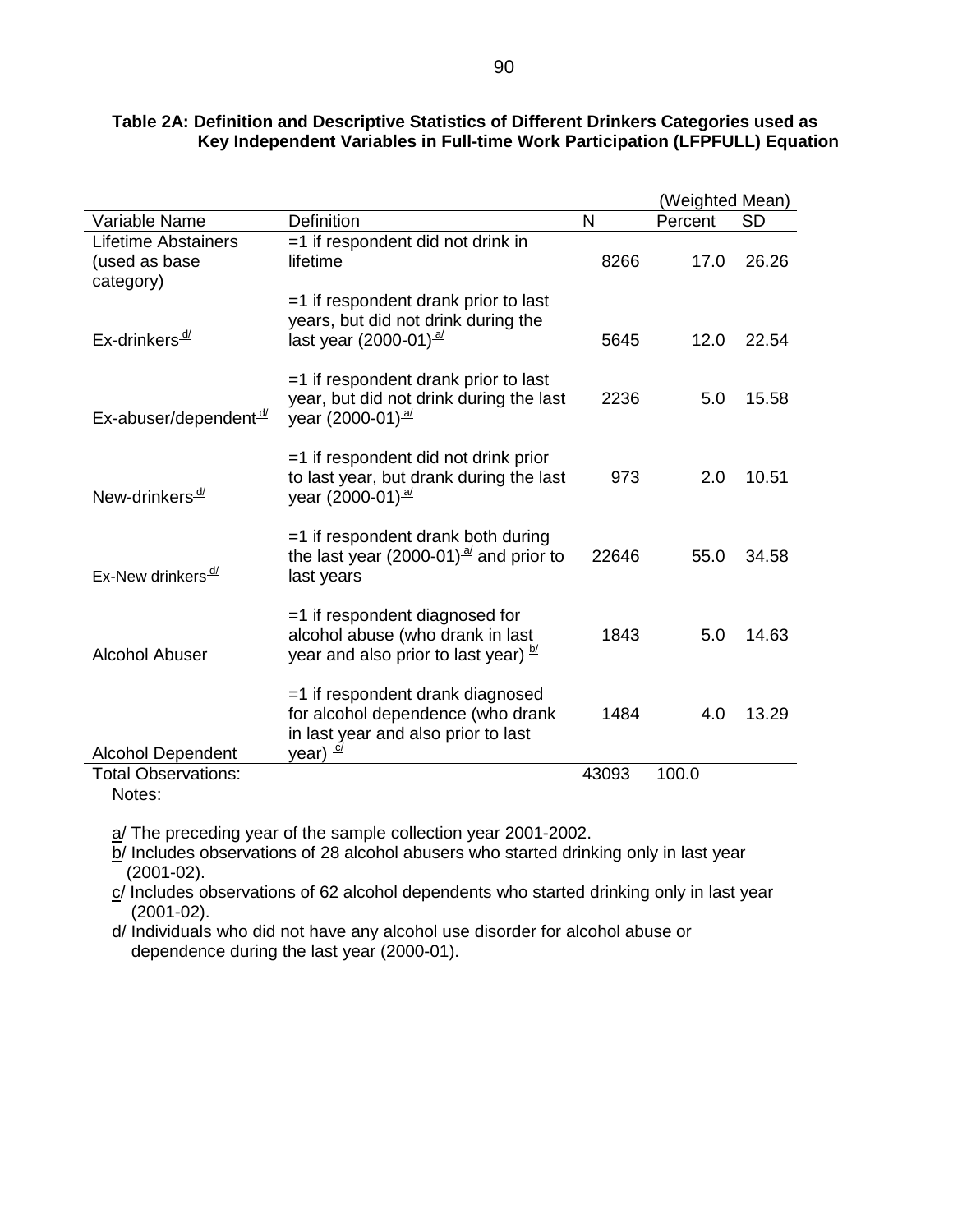|                                                   |                                                                                                                                  |       | (Weighted Mean) |           |  |  |
|---------------------------------------------------|----------------------------------------------------------------------------------------------------------------------------------|-------|-----------------|-----------|--|--|
| Variable Name                                     | <b>Definition</b>                                                                                                                | N     | Perc            | <b>SD</b> |  |  |
|                                                   |                                                                                                                                  |       | ent             |           |  |  |
| Lifetime Abstainers<br>(used as base<br>category) | =1 if respondent did not drink in lifetime                                                                                       | 2901  | 12.0            | 16.41     |  |  |
| Ex-drinkers $\frac{d}{ }$                         | =1 if respondent drank prior to last years,<br>but did not drink during the last year<br>$(2000-01)^{\frac{al}{}}$               | 1990  | 9.0             | 14.06     |  |  |
| Ex-abuser/dependent <sup>d/</sup>                 | =1 if respondent drank prior to last year,<br>but did not drink during the last year<br>$(2000-01)^{\frac{a}{c}}$                | 998   | 5.0             | 10.71     |  |  |
| New-drinkers <sup>d/</sup>                        | =1 if respondent did not drink prior to last<br>year, but drank during the last year (2000-<br>01) $\frac{a}{c}$                 | 376   | 2.0             | 6.39      |  |  |
| Ex-New drinkers <sup>_d/</sup>                    | $=$ 1 if respondent drank both during the last<br>year (2000-01) $\frac{a}{2}$ and prior to last years                           | 13055 | 62.0            | 24.15     |  |  |
| <b>Alcohol Abuser</b>                             | =1 if respondent diagnosed for alcohol<br>abuse (who drank in last year and also<br>prior to last year) b                        | 1271  | 6.0             | 12.13     |  |  |
| <b>Alcohol Dependent</b>                          | =1 if respondent drank diagnosed for<br>alcohol dependence (who drank in last<br>year and also prior to last year) $\frac{c}{c}$ | 815   | 4.0             | 9.71      |  |  |
| <b>Total Observations:</b>                        |                                                                                                                                  | 21406 | 100.0           |           |  |  |

### **Table 2B: Definition and Descriptive Statistics of Different Drinkers Categories used as Key Independent Variables in Income Equation (if LFPFULL=1)**

Notes:

a/ The preceding year of the sample collection year 2001-2002.

b/ Includes observations of 28 alcohol abusers who started drinking only in last year (2001-02).

c/ Includes observations of 62 alcohol dependents who started drinking only in last year (2001-02).

d/ Individuals who did not have any alcohol use disorder for alcohol abuse or dependence during the last year (2000-01).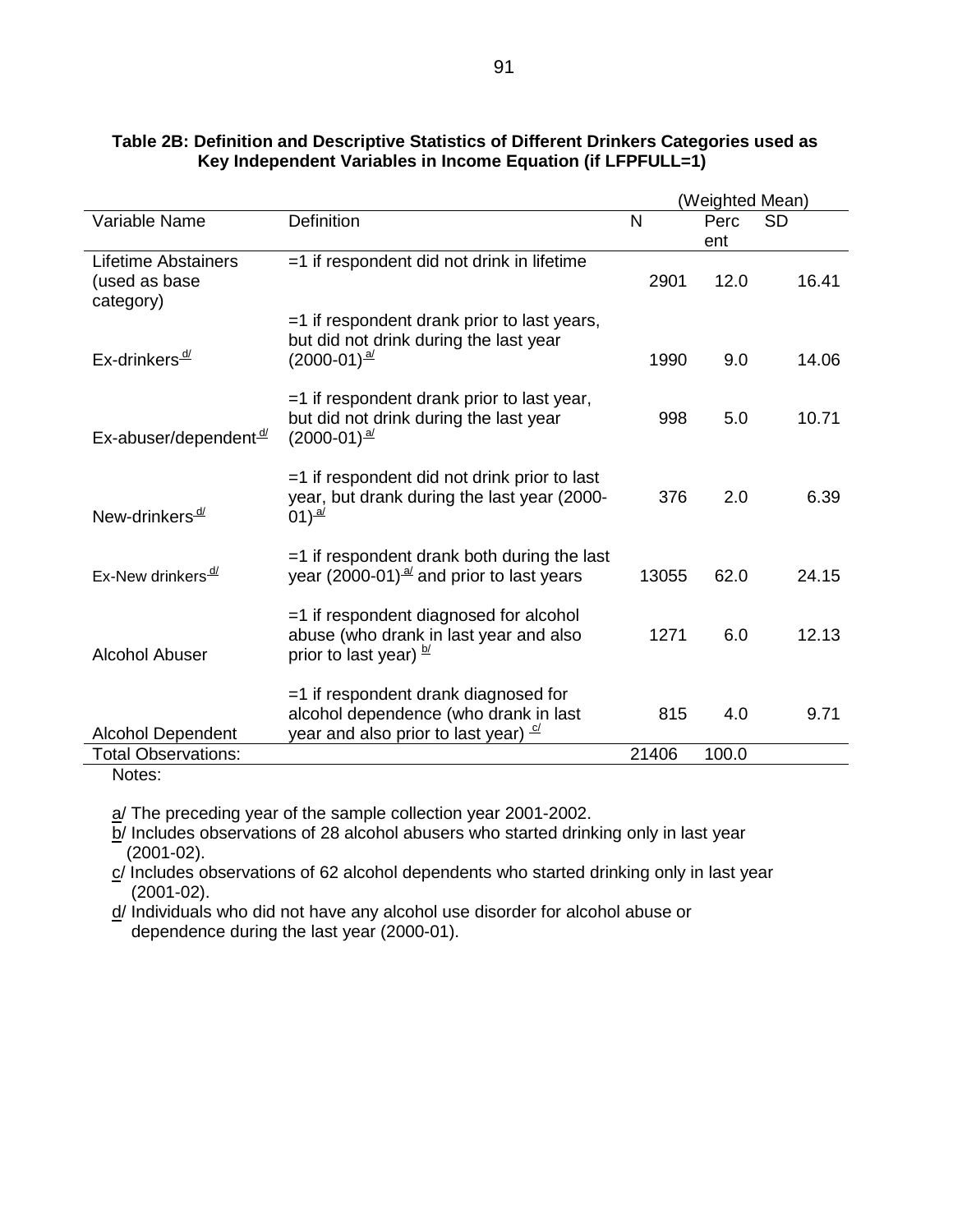| (Weighted Mean)                           |                |       |                                     |           |  |
|-------------------------------------------|----------------|-------|-------------------------------------|-----------|--|
|                                           |                |       | Labor Market Outcomes <sup>a/</sup> |           |  |
|                                           | <b>LFPFULL</b> |       | INCOME (US\$)<br>$N = 21406$        |           |  |
| Drinkers Category <sup>b/</sup>           | $N = 43093$    |       |                                     |           |  |
|                                           | Percent        | SD    | Mean                                | <b>SD</b> |  |
| Lifetime Abstainers (used                 |                |       |                                     |           |  |
| as reference category)                    | 39.0           | 32.20 | 32884                               | 1119850   |  |
|                                           |                |       |                                     |           |  |
| Ex-drinkers $\frac{6}{7}$                 | 39.0           | 32.39 | 33410                               | 1058600   |  |
|                                           |                |       |                                     |           |  |
| $Ex$ -abuser/dependent <sup>9</sup> /     | 48.0           | 35.13 | 37304                               | 126865    |  |
|                                           |                |       |                                     |           |  |
| New-drinkers <sup>c/</sup>                | 41.0           | 34.83 | 21023                               | 726053    |  |
|                                           |                |       |                                     |           |  |
| Ex-New drinkers <sup><math>C</math></sup> | 60.0           | 34.63 | 42366                               | 1431442   |  |
|                                           |                |       |                                     |           |  |
| Alcohol Abuser                            | 72.0           | 32.41 | 41193                               | 1425084   |  |
|                                           |                |       |                                     |           |  |
| Alcohol dependent                         | 56.0           | 36.28 | 32587                               | 1182442   |  |
| Total:                                    | 53.0           | 34.64 | 39337                               | 1354784   |  |

# **Table 3: Mean Measures of Labor Market Outcomes by Drinkers Category**

Note:

a/ Please see Table 1 for details.

b/ Please see Table 2A or 2B for details.

c/ Individuals who did not have any alcohol use disorder for alcohol abuse or

dependence during the last year (2000-01).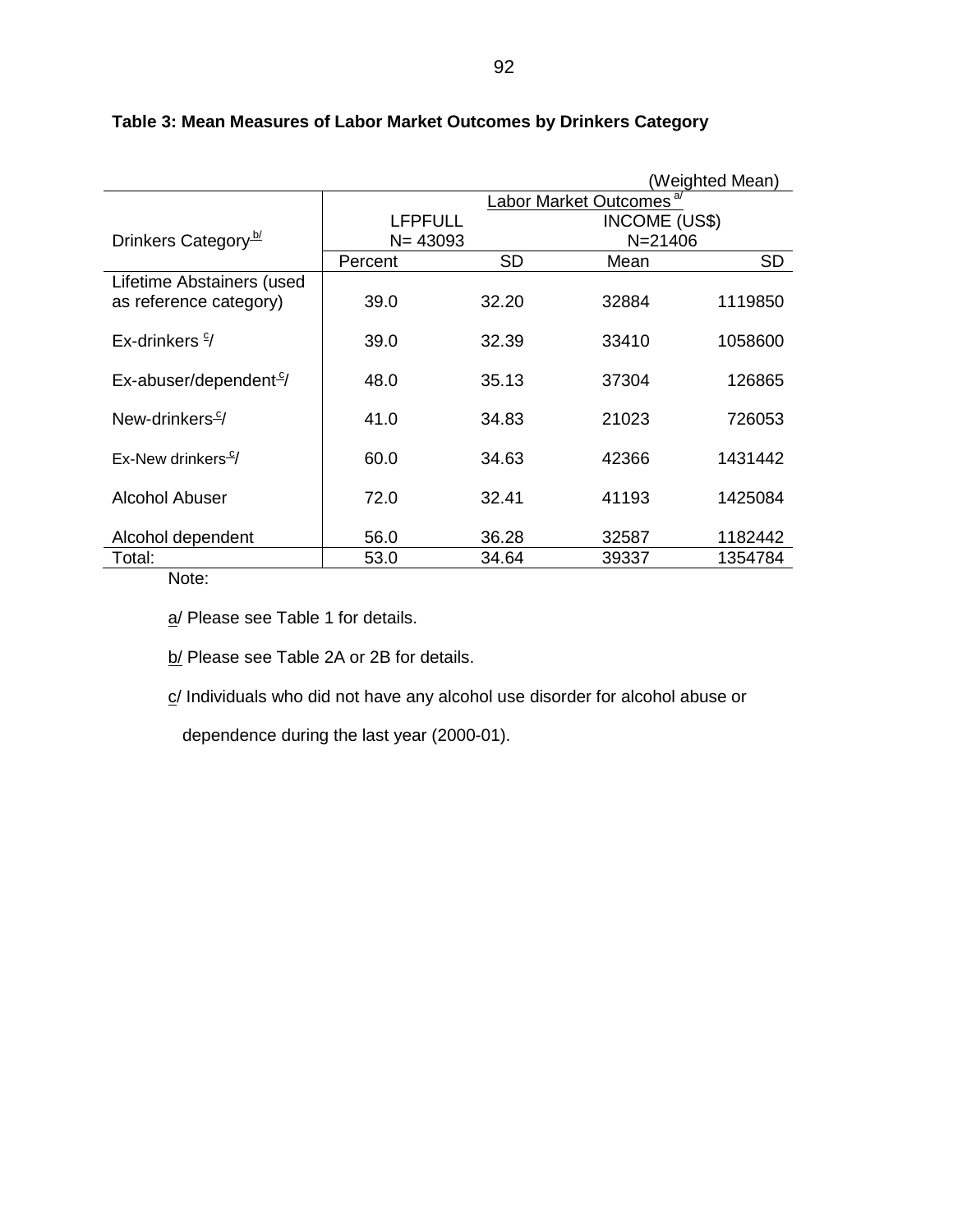|                                                |                                                               | (Weighted Mean)              |           |               |           |
|------------------------------------------------|---------------------------------------------------------------|------------------------------|-----------|---------------|-----------|
|                                                |                                                               | <b>Labor Market Outcomes</b> |           |               |           |
| <b>Control Variables</b>                       |                                                               | <b>LFPFULL</b>               |           | <b>INCOME</b> |           |
| (base category)                                | <b>Definition</b>                                             |                              | N=43093   | $N = 21406$   |           |
|                                                |                                                               | %                            | <b>SD</b> | %             | <b>SD</b> |
| Age-group (age                                 |                                                               |                              |           |               |           |
| $60-98$ ):                                     |                                                               |                              |           |               |           |
| AGE18-29                                       | =1 if respondents are in age group 18-29                      | 22.0                         | 28.68     | 22.0          | 20.47     |
| AGE30-59                                       | $=1$ if respondents are in age group 30-59                    | 57.0                         | 34.43     | 73.0          | 22.04     |
| Location (not in                               |                                                               |                              |           |               |           |
| central city):                                 |                                                               |                              |           |               |           |
| Central                                        | $=$ 1 if respondents from the central city                    | 30.0                         | 31.69     | 30.0          | 22.76     |
| Gender(Female):                                |                                                               |                              |           |               |           |
| Male                                           | =1 if respondents are Male                                    | 48.0                         | 34.70     | 58.0          | 24.53     |
| Race (other                                    |                                                               |                              |           |               |           |
| races):                                        |                                                               |                              |           |               |           |
|                                                | $=1$ if respondents are White, not                            |                              |           |               |           |
| White                                          | Hispanic/ Latino<br>=1 if respondents are Black, not Hispanic | 71.0                         | 31.55     | 70.0          | 22.77     |
| <b>Black</b>                                   | or Latino                                                     | 11.0                         | 21.79     | 11.0          | 15.76     |
|                                                |                                                               |                              |           |               |           |
| Hispanic-Latino                                | =1 if respondents are Hispanic or Latino                      | 12.0                         | 22.21     | 12.0          | 16.42     |
| <b>Marital status</b>                          |                                                               |                              |           |               |           |
| (other):                                       |                                                               |                              |           |               |           |
| Married                                        | =1 if respondents reported married                            | 62.0                         | 33.78     | 65.0          | 23.67     |
| <b>Other Income</b>                            |                                                               |                              |           |               |           |
| ( none):                                       |                                                               |                              |           |               |           |
| Had other                                      |                                                               |                              |           |               |           |
| source                                         | =1 if respondents reported any source of                      |                              |           |               |           |
| of income                                      | other income                                                  | 81.0                         | 27.19     | 64.0          | 23.81     |
| <b>Education level</b><br>(below $9th$ grade): |                                                               |                              |           |               |           |
|                                                |                                                               |                              |           |               |           |
|                                                | $=$ 1 if respondents reported Master's /                      |                              |           |               |           |
| Post-graduate                                  | Higher                                                        | 8.0                          | 18.92     | 10.0          | 14.95     |
|                                                | $=$ 1 if respondents reported Bachelor                        |                              |           |               |           |
| Graduate                                       | degree                                                        | 17.0                         | 25.97     | 21.0          | 20.15     |
|                                                | $=$ 1 if respondents reported Asst.                           |                              |           |               |           |
| Technical                                      | technical degree                                              | 9.0                          | 19.84     | 10.0          | 15.17     |
|                                                | = 1 if respondents reported Completed                         |                              |           |               |           |
| <b>High School</b>                             | High School or GED                                            | 51.0                         | 34.73     | 49.0          | 24.87     |
| Some High                                      | $=$ 1 if respondents reported Some High                       | 9.0                          |           |               |           |
| School<br><b>Health Status</b>                 | School                                                        |                              | 20.32     | 7.0           | 12.37     |
| (Poor):                                        |                                                               |                              |           |               |           |
| <b>Excellent health</b>                        | =1 if respondents reported excellent or                       |                              |           |               |           |
| status                                         | very good health status                                       | 60.0                         | 33.95     | 71.0          | 22.62     |
| Good health                                    | =1 if respondents reported good or fair                       |                              |           |               |           |
| status                                         | health status                                                 | 24.0                         | 29.60     | 22.0          | 20.64     |

### **Table 4: Definitions and Descriptive Statistics of Other Control Variables used in Two Labor Market Outcome Equations**

Table 4 continues…….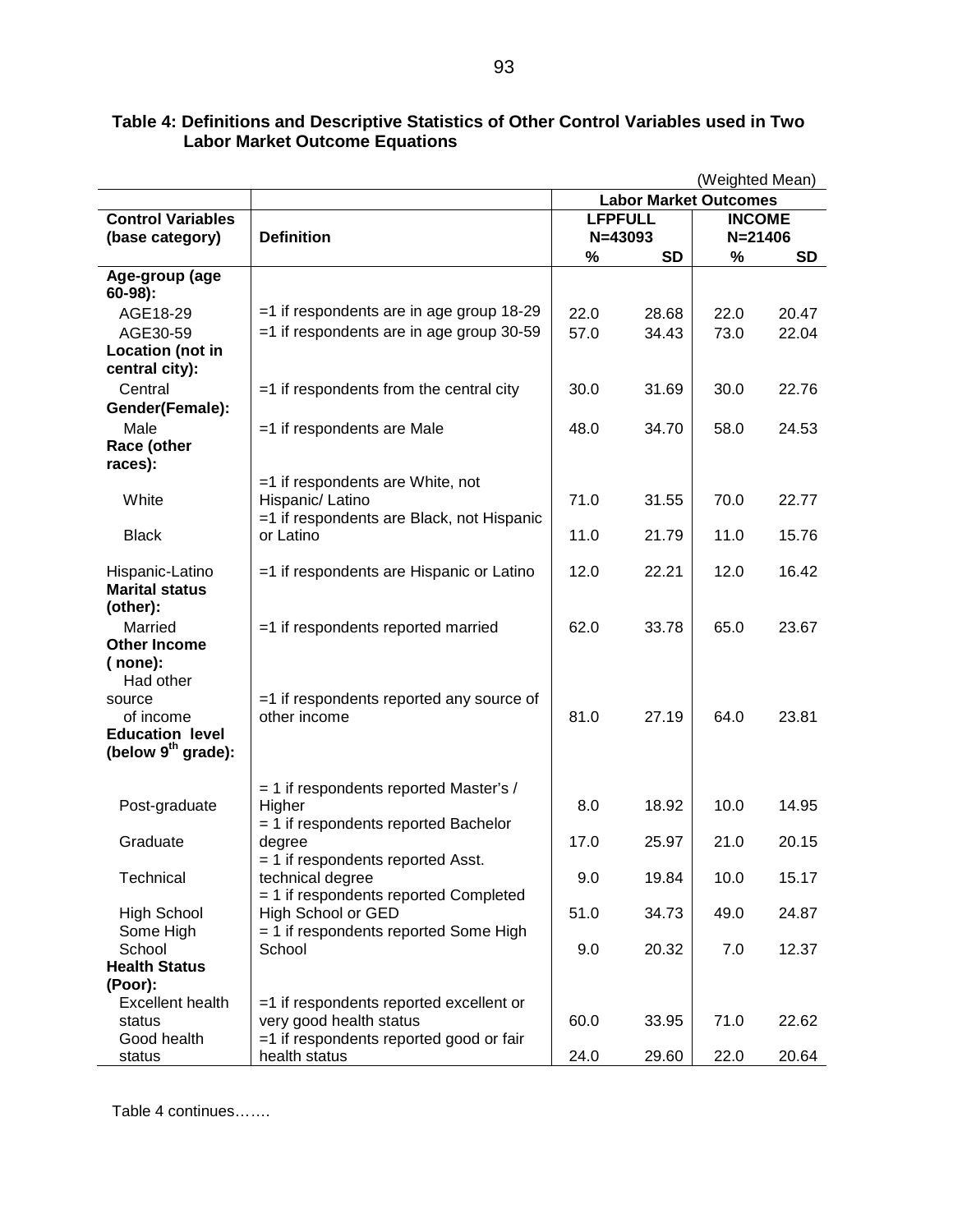| <b>Control Variables</b> |                                    | <b>LFPFULL</b> |           | <b>INCOME</b> |           |
|--------------------------|------------------------------------|----------------|-----------|---------------|-----------|
| (base category)          | Definition                         | N=43093        |           | $N = 21406$   |           |
| Industry type            |                                    |                |           |               |           |
| (Armed Services or       |                                    |                |           |               |           |
| other)                   |                                    | $\frac{0}{0}$  | <b>SD</b> | %             | <b>SD</b> |
|                          | $=$ 1 if respondents industry type |                |           |               |           |
| Agriculture              | was Agriculture                    | 3.0            | 11.80     | 3.0           | 8.54      |
|                          | $= 1$ if respondents industry type |                |           |               |           |
| Mining                   | was Mining                         | 0.1            | 4.43      | 1.0           | 3.70      |
|                          | $= 1$ if respondents industry type |                |           |               |           |
| Construction             | was Construction                   | 6.0            | 16.01     | 8.0           | 13.27     |
|                          | $=$ 1 if respondents industry type |                |           |               |           |
| Manufacturing            | was Manufacturing                  | 10.0           | 20.64     | 14.0          | 17.06     |
|                          | $= 1$ if respondents industry type |                |           |               |           |
|                          | was                                |                |           |               |           |
| Transportation           | Transportation/Communication       | 6.0            | 16.18     | 8.0           | 13.62     |
|                          | $= 1$ if respondents industry type |                |           |               |           |
| Wholesale                | was Wholesale Trade                | 2.0            | 9.00      | 2.0           | 7.35      |
|                          | $=$ 1 if respondents industry type |                |           |               |           |
| <b>Retail Trade</b>      | was Retail Trade                   | 12.0           | 22.23     | 11.0          | 15.64     |
|                          | $= 1$ if respondents industry type |                |           |               |           |
|                          | was Finance/ Insurance/ Real       |                |           |               |           |
| Finance/Insurance        | Estate                             | 5.0            | 14.60     | 6.0           | 12.09     |
|                          | $=$ 1 if respondents industry type |                |           |               |           |
| <b>Business</b>          | was Business repair service        | 3.0            | 12.11     | 4.0           | 10.01     |
|                          | $= 1$ if respondents industry type |                |           |               |           |
| Personal service         | was Personal service               | 9.0            | 19.79     | 9.0           | 13.97     |
|                          | $= 1$ if respondents industry type |                |           |               |           |
| Entertainment            | was Entertainment/ Rec. service    | 2.0            | 10.65     | 2.0           | 7.48      |
|                          | $=$ 1 if respondents industry type |                |           |               |           |
| Professional             | was Professional service           | 19.0           | 27.43     | 25.0          | 21.47     |
| Public                   | $= 1$ if respondents industry type |                |           |               |           |
| Administration           | was Public Administration          | 4.0            | 13.96     | 6.0           | 11.77     |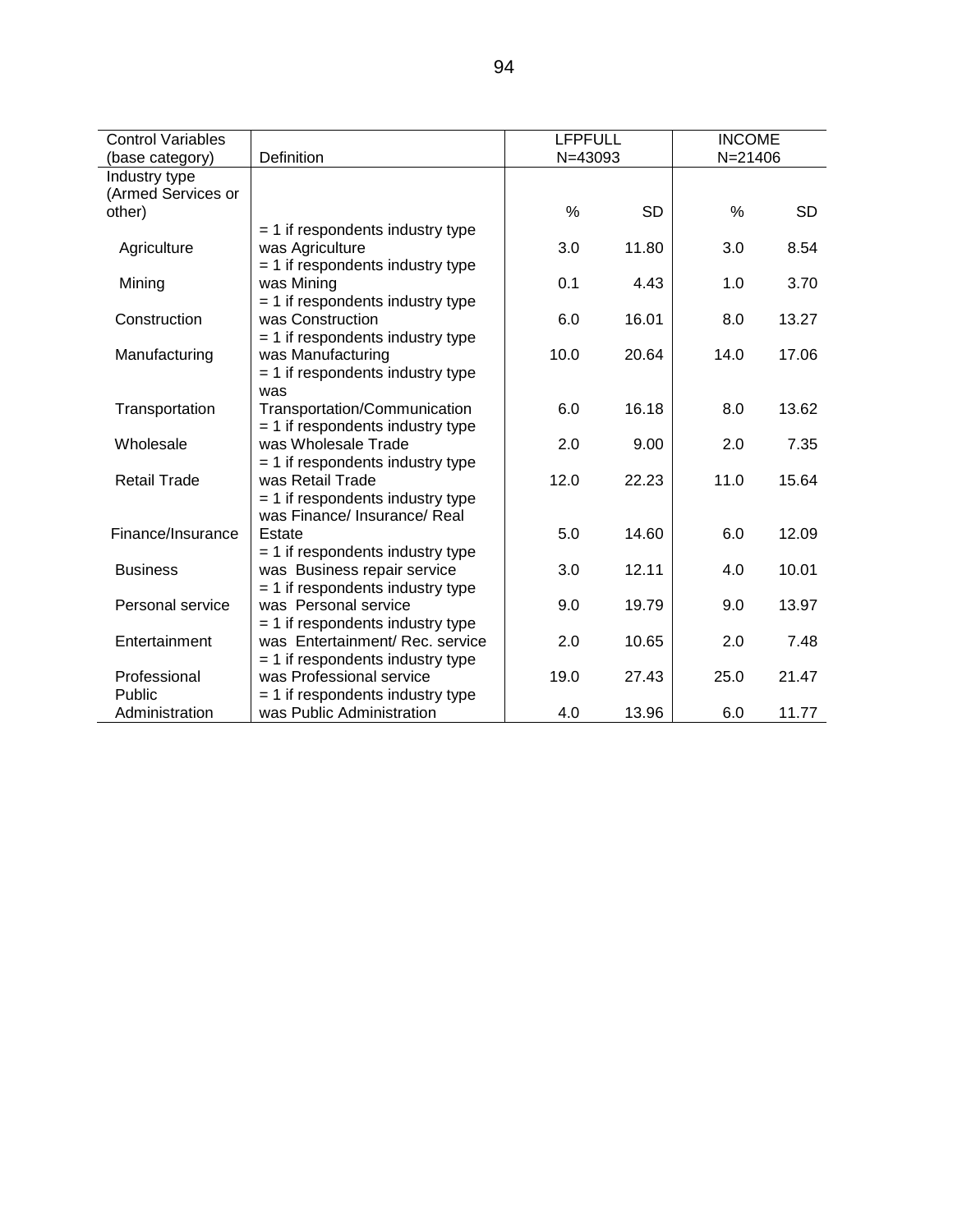|                               |                                                               | (Weighted mean)                     |           |               |             |
|-------------------------------|---------------------------------------------------------------|-------------------------------------|-----------|---------------|-------------|
|                               |                                                               | Labor Market Outcomes <sup>b/</sup> |           |               |             |
|                               |                                                               | <b>LFPFULL</b>                      |           | <b>INCOME</b> |             |
| <b>Identified Instruments</b> | <b>Definition</b>                                             |                                     | N=43093   |               | $N = 21406$ |
|                               |                                                               | %                                   | <b>SD</b> | %             | <b>SD</b>   |
| <b>Beer Tax</b>               | State level Excise Tax on Beer<br>(Cents per Ounce)           | 19.0                                | 9.34      | 18.0          | 6.54        |
| <b>Squared Beer Tax</b>       | (Beer tax) $2$                                                | 5.0                                 | 6.74      | 5.0           | 4.65        |
| <b>Numbers of Children</b>    | <b>Numbers of Children</b>                                    | 74.0                                | 77.81     | 84.0          | 55.83       |
| <b>Squared Numbers of</b>     |                                                               |                                     |           |               |             |
| Children                      | (Numbers of Children) $2$                                     | 180.0                               | 299.89    | 197.0         | 203.66      |
|                               | =1 if respondent's Biological<br>Mother/ Father was problem   |                                     |           |               |             |
| Parent problem drinker        | drinker                                                       | 22.0                                | 28.71     | 25.0          | 21.55       |
|                               | $=$ 1 if respondents tried to cut<br>down or stop drinking    |                                     |           |               |             |
| Tried to stop drinking        |                                                               | 21.0                                | 28.46     | 22.0          | 20.69       |
| Spouse problem                | $=1$ if respondents reported<br>married or lived with problem |                                     |           |               |             |
| drinker                       | drinker                                                       | 10.0                                | 21.17     | 10.0          | 14.95       |
| <b>Current Smoker</b>         | $=1$ if respondents were<br>smoker in last year               | 28.0                                | 31.07     | 31.0          | 22.94       |
| Ex-smoker<br>$N = 1$          | $=1$ if respondents were<br>smoker prior to last year         | 0.19                                | 27.35     | 16.0          | 18.41       |

# **Table 5: Definitions and Descriptive Statistics of Identified Variables that are**  Instrumenting RHS endogenous variables (drinkers' categories)<sup>a/</sup> used in  **Two Labor Market Outcome Equations**

Notes:

a/ See Table 2A or 2B for definition of drinkers' categories.

b/ See Table 1 for definition of labor market outcomes.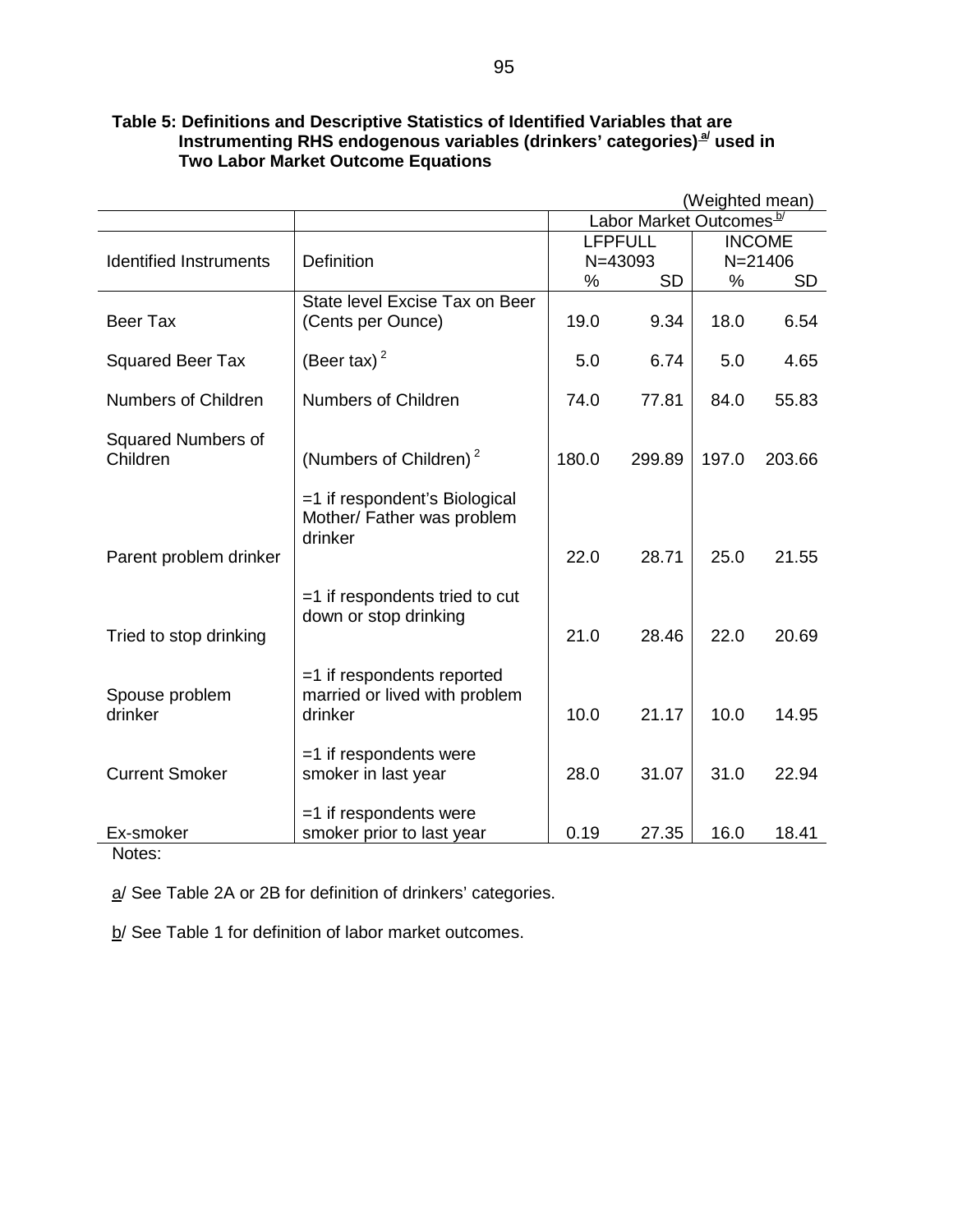| Independent variables <sup>c/</sup> :          | Auxiliary Regression of Labor Market Outcomes |                                              |
|------------------------------------------------|-----------------------------------------------|----------------------------------------------|
| Residuals saved from separate                  |                                               |                                              |
| regression of each potential RHS               | Maximum Likelihood Estimates <sup>b/</sup>    | Least Square Estimates <sup>b/</sup> of      |
| endogenous variables (different                | of LFPFULL                                    | Log of INCOME                                |
| drinker categories <sup><math>a</math></sup> ) |                                               |                                              |
|                                                | <b>Estimated Parameter</b>                    | <b>Estimated Parameter</b>                   |
|                                                | (Wald-Chi Square value) <sup>©/</sup>         | $(t$ -value) $\frac{d}{dt}$                  |
| Residual_Ex-drinkers                           | $0.49***$ (3.47)                              | $-0.23$ * $(-4.12)$                          |
|                                                |                                               |                                              |
| Residual_Ex-abuser/dependent                   | $0.20***$ (3.38)                              | $-0.07$ * ( $-2.80$ )                        |
|                                                |                                               |                                              |
| Residual_New-drinkers                          | $0.66*$ (13.57)                               | $-0.001(-0.02)$                              |
| Residual Ex-New drinkers                       | $0.48*(9.28)$                                 | $-0.14$ ( $-3.32$ )                          |
|                                                |                                               |                                              |
| Residual_Alcohol Abuser                        | $-0.41(1.84)$                                 | 0.05(0.75)                                   |
|                                                |                                               |                                              |
| Residual_Alcohol dependent                     | $0.39* (7.43)$                                | 0.05(1.28)                                   |
|                                                |                                               |                                              |
| <b>Test of Endogeneity</b>                     |                                               |                                              |
| (The Durbin-Wu-Hausman Test)                   | $25.34* \frac{e}{2}$ (p-value: 0.003)         | $8.04 \times \frac{1}{1}$ (p-value: <0.0001) |
|                                                |                                               |                                              |
| Observations:                                  | 43093                                         | 21406                                        |
|                                                |                                               |                                              |

#### **Table 6A: Results of Test of Endogeneity: the Durbin-Wu-Hausman (DWH) Test**

Notes: '\*' and '\*\*' indicate statistical significance at 1% and 5% level.

 $a/2$  See Table 2A or 2B for detail definition.

 $\mathbb{D}$  The estimated coefficients of all other exogenous variables are not reported here since the key interest is to test the statistical significance of residuals in the auxiliary regression, and also to obtain the Durbin-Wu-Hausman test statistic.

 $\degree$  The critical value of Wald chi-square (with 1 degrees of freedom for excluding individual coefficient) is 6.63 and 2.70 at 1% and 10% level respectively.

 $d$  The critical t-value (with N-K=21363 degrees of freedom, where N=Observations, K=# of estimated parameters including intercept) is 2.58 (approximate) at 1% level.

 $\epsilon$  The critical value of Wald chi-square (with 6 degrees of freedom for excluding 6 residuals variables) is 16.81 at p-value of 0.01.

 $\frac{f}{f}$  The critical F-value (with degrees of freedom in numerator=6 and in denominator=21364) at 1% level is 2.80 (approximate).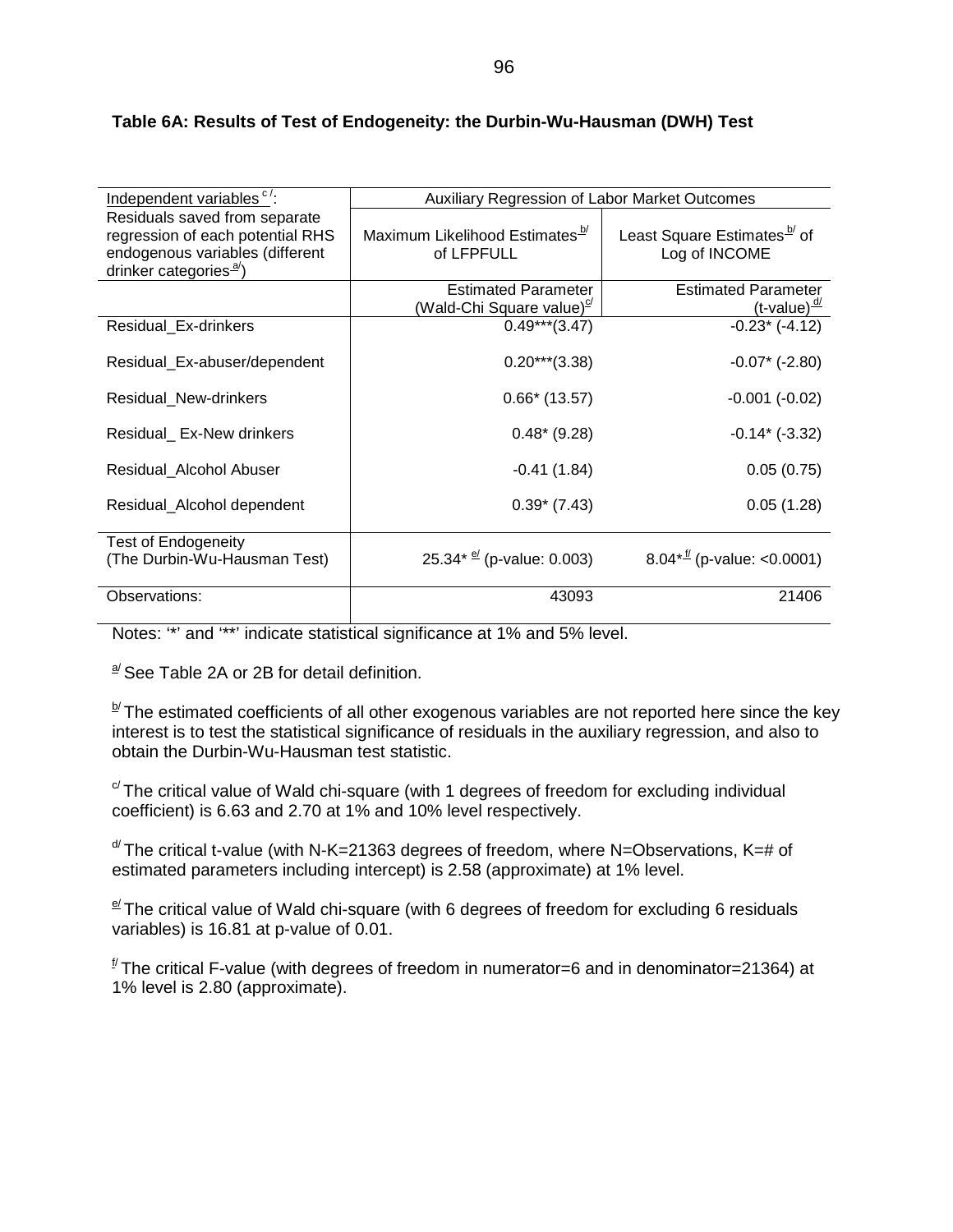#### **Table 6B: Results of Test of Heteroscedasticity (the Pagan-Hall test), and Results of Overidentifying Restrictions (the Hansen-J test)**

|                                               | Tests results obtained from the IV regressions of two<br><b>Labor Market Outcomes</b> |                        |  |  |
|-----------------------------------------------|---------------------------------------------------------------------------------------|------------------------|--|--|
| Tests                                         | <b>LFPFULL</b>                                                                        | Log of INCOME          |  |  |
| Test of Heteroscedasticity:                   |                                                                                       |                        |  |  |
| The Pagan-Hall's Test Statistic <sup>a/</sup> | 37142*                                                                                | 21407*                 |  |  |
| Test of Overidentifying Restrictions:         |                                                                                       |                        |  |  |
| The Hansen-J Test Statistic <sup>b/</sup>     |                                                                                       |                        |  |  |
| Before Heteroscedasticity correction:         | 5.37 (p-value=0.15)                                                                   | $5.11(p-value = 0.16)$ |  |  |
|                                               |                                                                                       |                        |  |  |
| After Heteroscedasticity correction:          | 5.41 (p-value=0.14)                                                                   | $5.16$ (p-value=0.16)  |  |  |
| Observations:                                 | 43093                                                                                 | 21406                  |  |  |

Notes: Figures in parentheses are the p-values. '\*' indicates statistical significance at 1% level

with given p-value.

 $\frac{a}{b}$ . The critical value of chi-square (with p-value of 0.005 and 2 degrees of freedom) is 10.60

 $\frac{b}{r}$  The critical chi-square value is 6.25 (with 3 degrees of freedom for 3 excluded restrictions) at p-value of 0.10.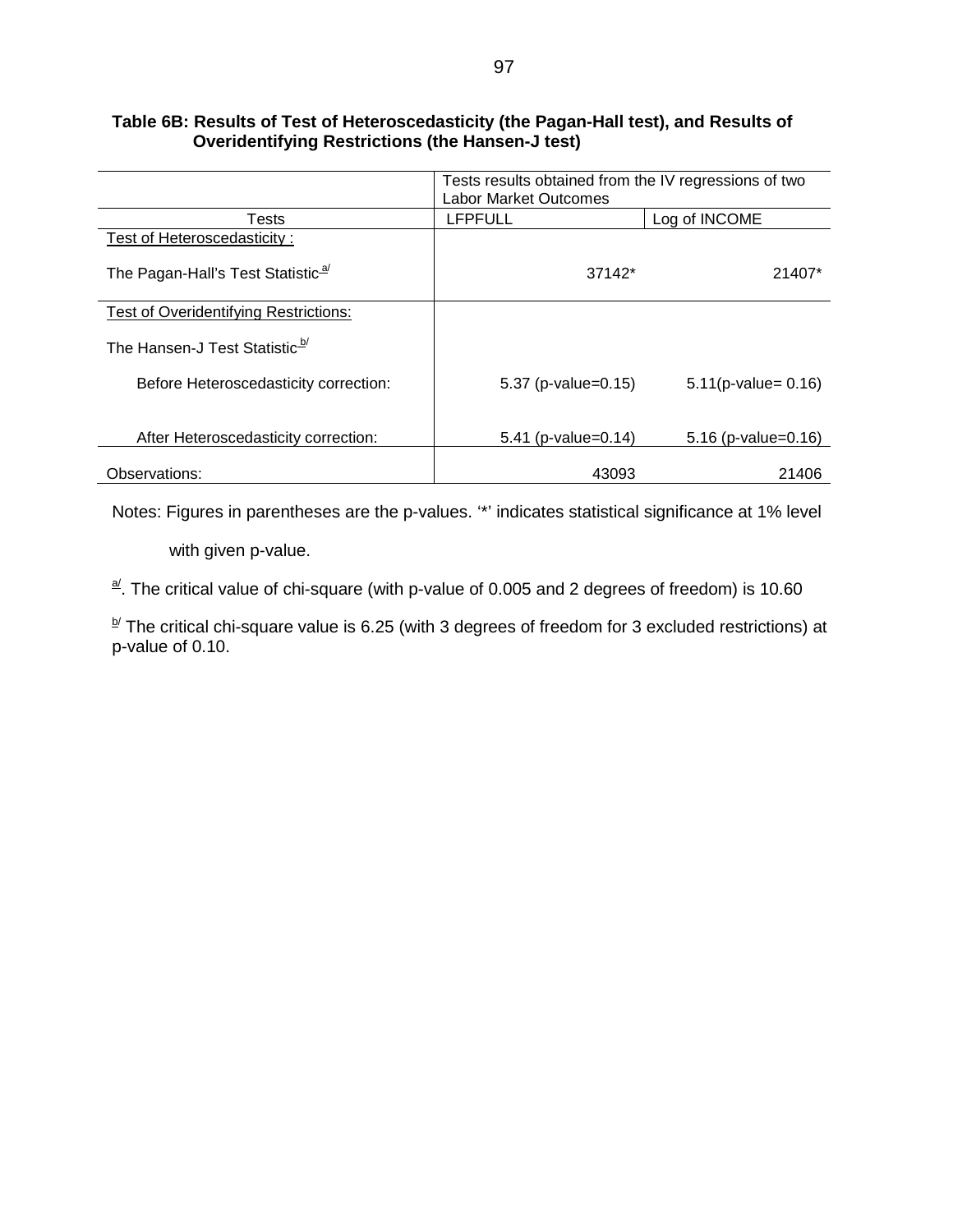| First Stage Regression <sup>a</sup> / Results of RHS Endogenous Variables (Drinkers Categories) by GMM-IV |             |                   |                           |        |                          |       |                   |       |                           |       |                           |       |
|-----------------------------------------------------------------------------------------------------------|-------------|-------------------|---------------------------|--------|--------------------------|-------|-------------------|-------|---------------------------|-------|---------------------------|-------|
|                                                                                                           |             |                   | Ex-abuser/                |        |                          |       |                   |       |                           |       |                           |       |
|                                                                                                           | Ex-drinkers |                   | dependent                 |        | New-drinkers             |       | Ex-New drinkers   |       | Alcohol Abuser            |       | Alcohol dependent         |       |
|                                                                                                           |             |                   |                           | Std    |                          | Std   |                   | Std   |                           | Std   |                           | Std   |
| <b>Instruments</b>                                                                                        | Coefficient | Std err           | Coefficient               | err    | Coefficient              | err   | Coefficient       | err   | Coefficient               | err   | Coefficient               | err   |
| Beer Tax                                                                                                  | $-0.065**$  | 0.031             | $0.068*$                  | 0.021  | $-0.040*$                | 0.013 | $-0.270*$         | 0.045 | $-0.043**$                | 0.019 | $-0.029***$               | 0.016 |
|                                                                                                           |             |                   |                           |        |                          |       |                   |       |                           |       |                           |       |
| Squared Beer Tax                                                                                          | $0.085**$   | 0.040             | $-0.070*$                 | 0.028  | $0.053*$                 | 0.018 | $0.139**$         | 0.061 | 0.029                     | 0.024 | $0.039***$                | 0.022 |
| Numbers of Children                                                                                       | $-0.005$    | 0.003             | 0.002                     | 0.002  | $0.003***$               | 0.002 | $0.016*$          | 0.006 | $-0.001$                  | 0.002 | $-0.010*$                 | 0.002 |
| Squared Numbers of                                                                                        |             |                   |                           |        |                          |       |                   |       |                           |       |                           |       |
| Children                                                                                                  | $0.002**$   | 0.001             | $-0.001$                  | 0.000  | $-0.001*$                | 0.000 | $-0.003***$       | 0.001 | 0.000                     | 0.000 | $0.002*$                  | 0.000 |
| Parent problem drinker                                                                                    | $-0.045*$   | 0.004             | $0.126*$                  | 0.004  | $-0.019*$                | 0.001 | $-0.057*$         | 0.006 | $0.032*$                  | 0.003 | $0.114*$                  | 0.004 |
| Tried to stop drinking                                                                                    | $-0.008*$   | 0.003             | $0.026*$                  | 0.003  | $-0.003***$              | 0.002 | 0.004             | 0.006 | $0.011*$                  | 0.003 | $0.014*$                  | 0.003 |
| Spouse problem drinker                                                                                    | $-0.002$    | 0.004             | $0.046*$                  | 0.004  | $-0.004*$                | 0.001 | $-0.002$          | 0.007 | 0.004                     | 0.003 | $0.008*$                  | 0.003 |
| <b>Current Smoker</b>                                                                                     | $-0.040*$   | 0.004             | $0.010*$                  | 0.003  | $-0.011*$                | 0.002 | $0.138*$          | 0.006 | $0.033*$                  | 0.003 | $0.029*$                  | 0.003 |
| Ex-smoker                                                                                                 | $0.011**$   | 0.005             | $0.054*$                  | 0.003  | $-0.006*$                | 0.001 | $0.127*$          | 0.006 | $0.006**$                 | 0.003 | $-0.011*$                 | 0.002 |
| <b>Observations</b>                                                                                       | 43093       |                   | 43093                     |        | 43093                    |       | 43093             |       | 43093                     |       | 43093                     |       |
|                                                                                                           |             |                   |                           |        |                          |       |                   |       |                           |       |                           |       |
| Test for IV Strength:                                                                                     |             |                   |                           |        |                          |       |                   |       |                           |       |                           |       |
| Instrument Relevance <sup>b/</sup>                                                                        |             | $436.9^*(<.0001)$ | $1635.4^{\ast} (< .0001)$ |        | $379.3^{\ast} (< .0001)$ |       | $908.6^*(<.0001)$ |       | $377.94^{\ast} (< .0001)$ |       | $1296.0^{\ast} (< .0001)$ |       |
| Shea's Partial-R <sup>2 el</sup>                                                                          |             |                   |                           |        |                          |       |                   |       |                           |       |                           |       |
|                                                                                                           |             | 0.004             |                           | 0.164  |                          | 0.003 |                   | 0.02  |                           | 0.001 |                           | 0.014 |
| Standard Partial-R <sup>2</sup>                                                                           |             | 0.001             |                           | 0.0002 |                          | 0.002 |                   | 0.004 |                           | 0.002 | 2.102749E-7               |       |

98

# Table 7A: First Stage Regression Result to Predict Six Drinker Categories<sup> a/</sup> that are used in the  **Second Stage GMM Estimation of LFPFULL Equation**

Note: '\*' '\*\*' and '\*\*\*'indicate statistical significance level at 1%, 5% and 10% respectively. Figures in parentheses are p-values.

a/ Each drinker category is regressed on nine instruments and other exogenous variables (different education levels, marital status, gender, age

groups, health status, race, other income, and industry types). The coefficients of other variables are not reported here.

b/ The critical value of Wald Chi-square (with 9 degrees of freedom for excluding 9 instruments) is 23.59 at p-value =0.005

c/ Following the procedures suggested by Godfrey (1999) and Baum et al (2003): see footnote 47 (in Chapter 3, section 3.3.3 ).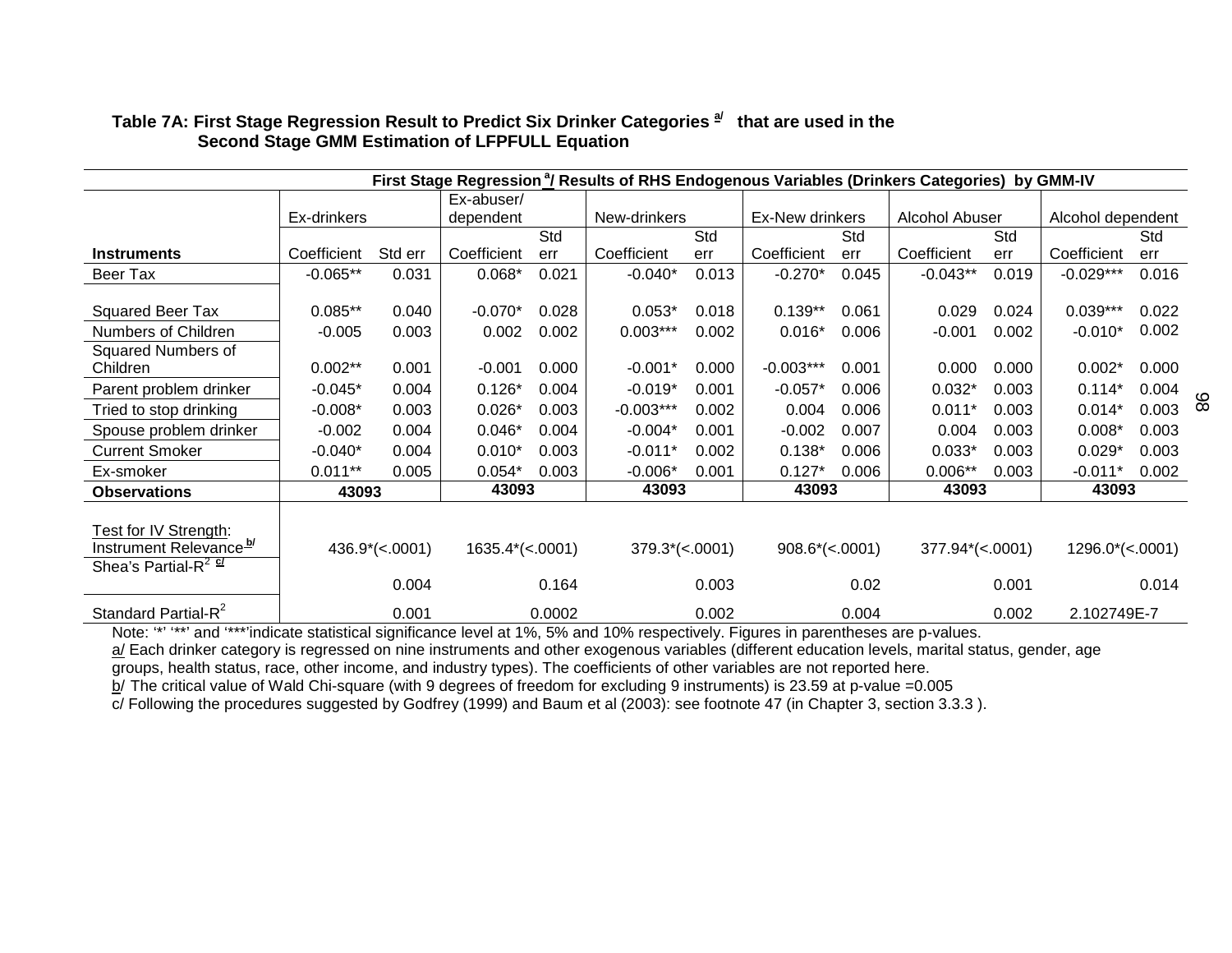| First Stage Regression Results of RHS Endogenous Variables (Drinkers Categories) <sup>a</sup> / by GMM-IV |                   |        |             |                     |                    |              |                     |                 |                     |                |                     |         |
|-----------------------------------------------------------------------------------------------------------|-------------------|--------|-------------|---------------------|--------------------|--------------|---------------------|-----------------|---------------------|----------------|---------------------|---------|
|                                                                                                           |                   |        | Ex-abuser/  |                     |                    |              |                     |                 |                     |                |                     |         |
|                                                                                                           | Ex-drinkers       |        | dependent   |                     |                    | New-drinkers |                     | Ex-New drinkers |                     | Alcohol Abuser | Alcohol dependent   |         |
|                                                                                                           |                   | Std    |             |                     |                    | Std          |                     | Std             |                     |                |                     |         |
| Instruments <sup>b/</sup>                                                                                 | Coefficient       | err    | Coefficient | Std err             | Coefficient        | err          | Coefficient         | err             | Coefficient         | Std err        | Coefficient         | Std err |
| Beer Tax                                                                                                  | 0.004             | 0.041  | $0.102*$    | 0.029               | $-0.018$           | 0.018        | $-0.313*$           | 0.067           | $-0.104*$           | 0.030          | $-0.026$            | 0.025   |
|                                                                                                           |                   |        |             |                     |                    |              |                     |                 |                     |                |                     |         |
| <b>Squared Beer Tax</b>                                                                                   | 0.009             | 0.057  | $-0.108*$   | 0.039               | 0.016              | 0.025        | $0.159***$          | 0.092           | $0.111*$            | 0.039          | 0.042               | 0.034   |
| Numbers of Children                                                                                       | $-0.005$          | 0.004  | 0.001       | 0.003               | $0.004***$         | 0.002        | $0.026*$            | 0.007           | $-0.0001$           | 0.003          | $-0.011*$           | 0.003   |
| Squared Numbers of                                                                                        |                   |        |             |                     |                    |              |                     |                 |                     |                |                     |         |
| Children                                                                                                  | 0.001             | 0.001  | 0.000       | 0.001               | $-0.001***$        | 0.001        | $-0.006*$           | 0.002           | $-0.0001$           | 0.001          | $0.002**$           | 0.001   |
| Parent problem drinker                                                                                    | $-0.034*$         | 0.004  | $0.102*$    | 0.005               | $-0.015*$          | 0.002        | $-0.083*$           | 0.008           | $0.042*$            | 0.005          | $0.111*$            | 0.005   |
| Tried to stop drinking                                                                                    | $-0.007$          | 0.005  | $0.027*$    | 0.004               | $-0.003$           | 0.002        | $-0.004$            | 0.008           | $0.010*$            | 0.004          | $0.014*$            | 0.004   |
| Spouse problem drinker                                                                                    | $-0.009$          | 0.006  | $0.050*$    | 0.006               | $-0.003*$          | 0.002        | $-0.005$            | 0.011           | 0.004               | 0.005          | $0.010**$           | 0.005   |
| <b>Current Smoker</b>                                                                                     | $-0.049*$         | 0.004  | 0.004       | 0.003               | $-0.009*$          | 0.002        | $0.111*$            | 0.008           | $0.037*$            | 0.004          | $0.029*$            | 0.004   |
| Ex-smoker                                                                                                 | $-0.010***$       | 0.006  | $0.050*$    | 0.005               | $-0.007$           | 0.002        | $0.096*$            | 0.009           | 0.006               | 0.004          | $-0.010*$           | 0.003   |
| <b>Observations</b>                                                                                       | 21406             |        | 21406       |                     | 21406              |              | 21406               |                 | 21406               |                | 21406               |         |
| Tests for IV Strength:                                                                                    |                   |        |             |                     |                    |              |                     |                 |                     |                |                     |         |
| Instrument Relevance <sup>b/</sup>                                                                        | $265.20*(<.0001)$ |        |             | $700.60^*$ (<.0001) | $171.04*$ (<.0001) |              | $383.97^*$ (<.0001) |                 | $233.47^*$ (<.0001) |                | $700.39^*$ (<.0001) |         |
| Shea's Partial-R <sup>2 <math>\frac{\alpha}{2}</math></sup>                                               |                   | 0.0007 |             | 0.016               |                    | 0.0002       |                     | 0.001           |                     | $9.21E-05$     |                     | 0.0003  |
| Standard Partial-R <sup>2</sup>                                                                           |                   | 0.004  |             | 0.0002              |                    | 0.014        |                     | 0.018           |                     | 0.009          |                     | 0.00007 |

99

### Table 7B: First Stage Regression Result to Predict Six Drinker Categories  $\frac{a}{2}$  that are used in the  **Second Stage GMM Estimation of log of INCOME (LINCOME) Equation**

Notes: '\*' '\*\*' and '\*\*\*'indicate statistical significance level at 1%, 5% and 10% respectively. Figures in parentheses are p-values.

a/ Each drinker category is regressed on nine instruments and other exogenous variables (different education levels, marital status, gender, age

groups, health status, race, other income, and industry types). The coefficients of other variables are not reported here.

b/ The critical value of Wald Chi-square (with 9 degrees of freedom for excluding 9 instruments) is 23.59 at p-value =0.005.

c/ Following the procedures suggested by Godfrey (1999) and Baum et al (2003): see footnote 47 (in Chapter 3, section 3.3.3 ).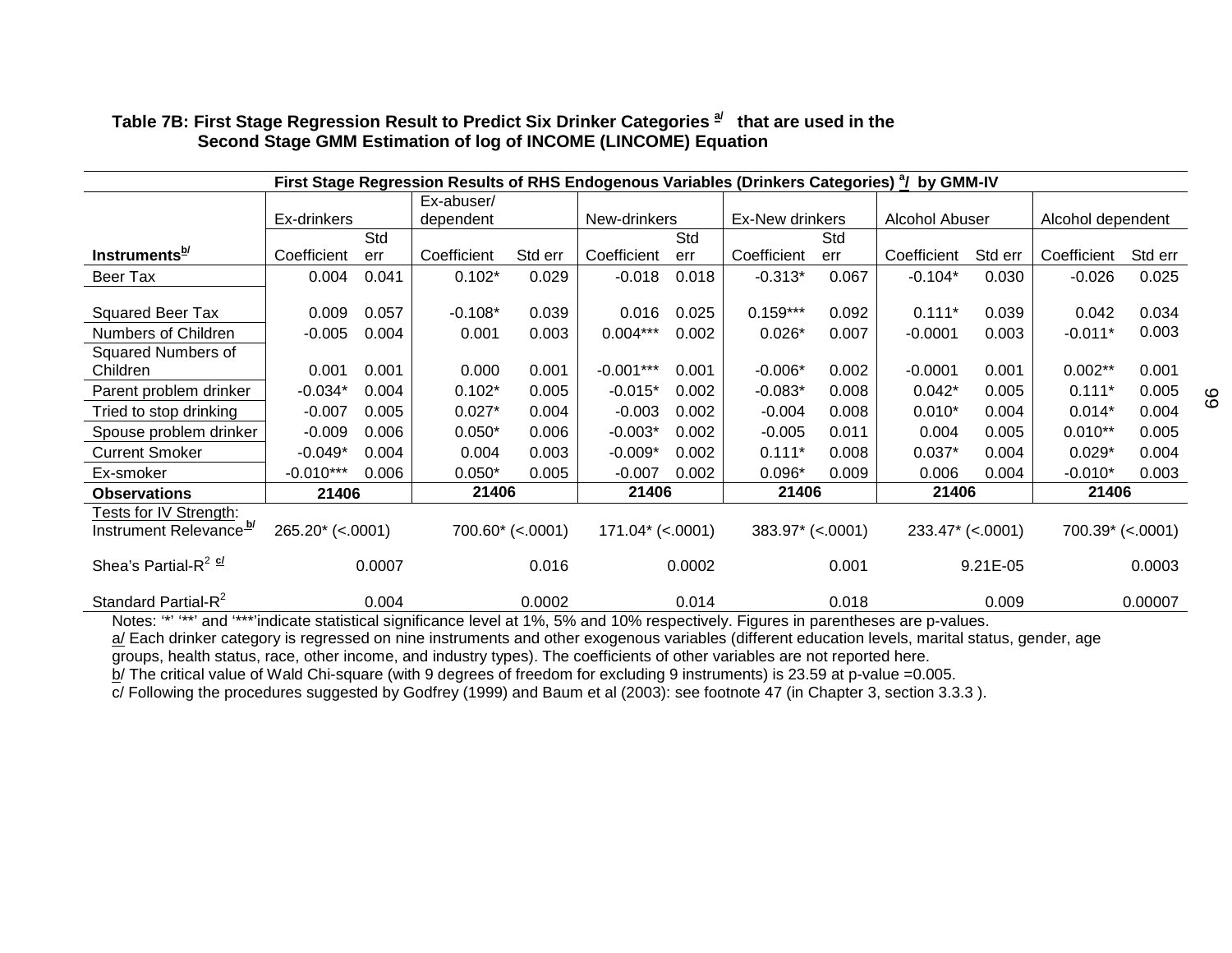| (Weighted)<br>(Heteroscedasticity Corrected)<br>Variable<br>Marginal<br>Std.<br>Approx<br>Marginal<br>Effect $\frac{a}{ }$<br>Std Err<br>Effect $\frac{a}{ }$<br>Error<br>(Base category)<br>Parameter<br>Parameter<br>11.05<br>$0.918*$<br>0.35<br>1.31<br>0.47<br>0.21<br>Intercept<br><b>Drinker category</b><br>(Life-time abstainers):<br>0.003<br>0.001<br>0.00<br>1.35<br>Ex-drinkers<br>$-2.360**$<br>$-0.43$<br>$-0.19*$<br>0.001<br>$-0.05$<br>0.30<br>0.11<br>Ex-abuser/dependent<br>0.461<br>New-drinkers<br>$-0.16*$<br>0.001<br>$-0.04$<br>2.62<br>0.45<br>4.063<br>Ex-New drinkers<br>0.001<br>0.02<br>$0.15*$<br>0.04<br>0.098<br>0.42<br>$0.30*$<br>0.001<br>0.07<br>3.28<br>$-0.38$<br><b>Alcohol Abusers</b><br>$-1.885$<br>$-0.23*$<br>0.001<br>Alcohol dependent<br>$-0.06$<br>$-0.171$<br>1.03<br>$-0.04$ | <b>Baseline MLE Estimates</b> |  | <b>GMM-IV Estimates</b> |  |  |
|---------------------------------------------------------------------------------------------------------------------------------------------------------------------------------------------------------------------------------------------------------------------------------------------------------------------------------------------------------------------------------------------------------------------------------------------------------------------------------------------------------------------------------------------------------------------------------------------------------------------------------------------------------------------------------------------------------------------------------------------------------------------------------------------------------------------------------|-------------------------------|--|-------------------------|--|--|
|                                                                                                                                                                                                                                                                                                                                                                                                                                                                                                                                                                                                                                                                                                                                                                                                                                 |                               |  |                         |  |  |
|                                                                                                                                                                                                                                                                                                                                                                                                                                                                                                                                                                                                                                                                                                                                                                                                                                 |                               |  |                         |  |  |
|                                                                                                                                                                                                                                                                                                                                                                                                                                                                                                                                                                                                                                                                                                                                                                                                                                 |                               |  |                         |  |  |
|                                                                                                                                                                                                                                                                                                                                                                                                                                                                                                                                                                                                                                                                                                                                                                                                                                 |                               |  |                         |  |  |
|                                                                                                                                                                                                                                                                                                                                                                                                                                                                                                                                                                                                                                                                                                                                                                                                                                 |                               |  |                         |  |  |
|                                                                                                                                                                                                                                                                                                                                                                                                                                                                                                                                                                                                                                                                                                                                                                                                                                 |                               |  |                         |  |  |
|                                                                                                                                                                                                                                                                                                                                                                                                                                                                                                                                                                                                                                                                                                                                                                                                                                 |                               |  |                         |  |  |
|                                                                                                                                                                                                                                                                                                                                                                                                                                                                                                                                                                                                                                                                                                                                                                                                                                 |                               |  |                         |  |  |
|                                                                                                                                                                                                                                                                                                                                                                                                                                                                                                                                                                                                                                                                                                                                                                                                                                 |                               |  |                         |  |  |
|                                                                                                                                                                                                                                                                                                                                                                                                                                                                                                                                                                                                                                                                                                                                                                                                                                 |                               |  |                         |  |  |
|                                                                                                                                                                                                                                                                                                                                                                                                                                                                                                                                                                                                                                                                                                                                                                                                                                 |                               |  |                         |  |  |
|                                                                                                                                                                                                                                                                                                                                                                                                                                                                                                                                                                                                                                                                                                                                                                                                                                 |                               |  |                         |  |  |
|                                                                                                                                                                                                                                                                                                                                                                                                                                                                                                                                                                                                                                                                                                                                                                                                                                 |                               |  |                         |  |  |
| Gender (Female):                                                                                                                                                                                                                                                                                                                                                                                                                                                                                                                                                                                                                                                                                                                                                                                                                |                               |  |                         |  |  |
| $0.92*$<br>0.21<br>Male<br>0.0005<br>0.016<br>0.04<br>0.00                                                                                                                                                                                                                                                                                                                                                                                                                                                                                                                                                                                                                                                                                                                                                                      |                               |  |                         |  |  |
|                                                                                                                                                                                                                                                                                                                                                                                                                                                                                                                                                                                                                                                                                                                                                                                                                                 |                               |  |                         |  |  |
| Age-group (age 60~98)                                                                                                                                                                                                                                                                                                                                                                                                                                                                                                                                                                                                                                                                                                                                                                                                           |                               |  |                         |  |  |
| AGE18~29<br>$2.08*$<br>0.001<br>0.37<br>0.29<br>$-0.08$<br>$-0.309$                                                                                                                                                                                                                                                                                                                                                                                                                                                                                                                                                                                                                                                                                                                                                             |                               |  |                         |  |  |
| AGE30~59<br>$2.37*$<br>0.001<br>0.39<br>0.078<br>0.09<br>0.02                                                                                                                                                                                                                                                                                                                                                                                                                                                                                                                                                                                                                                                                                                                                                                   |                               |  |                         |  |  |
| <b>Location (not in central</b>                                                                                                                                                                                                                                                                                                                                                                                                                                                                                                                                                                                                                                                                                                                                                                                                 |                               |  |                         |  |  |
| city):                                                                                                                                                                                                                                                                                                                                                                                                                                                                                                                                                                                                                                                                                                                                                                                                                          |                               |  |                         |  |  |
| $0.03*$<br>0.001<br>0.01<br>0.01<br>Central<br>$-0.002$<br>0.00                                                                                                                                                                                                                                                                                                                                                                                                                                                                                                                                                                                                                                                                                                                                                                 |                               |  |                         |  |  |
|                                                                                                                                                                                                                                                                                                                                                                                                                                                                                                                                                                                                                                                                                                                                                                                                                                 |                               |  |                         |  |  |
| Race (other races):                                                                                                                                                                                                                                                                                                                                                                                                                                                                                                                                                                                                                                                                                                                                                                                                             |                               |  |                         |  |  |
| White<br>$0.04*$<br>0.001<br>0.01<br>0.00<br>$-0.001$<br>0.04                                                                                                                                                                                                                                                                                                                                                                                                                                                                                                                                                                                                                                                                                                                                                                   |                               |  |                         |  |  |
| $0.30*$<br>0.001<br>0.07<br>$0.131*$<br>0.05<br>0.03<br><b>Black</b>                                                                                                                                                                                                                                                                                                                                                                                                                                                                                                                                                                                                                                                                                                                                                            |                               |  |                         |  |  |
| $0.32*$<br>0.001<br>0.08<br>$-0.035$<br>0.07<br>$-0.01$<br>Hispanic-Latino                                                                                                                                                                                                                                                                                                                                                                                                                                                                                                                                                                                                                                                                                                                                                      |                               |  |                         |  |  |
|                                                                                                                                                                                                                                                                                                                                                                                                                                                                                                                                                                                                                                                                                                                                                                                                                                 |                               |  |                         |  |  |
| Marital status (other):                                                                                                                                                                                                                                                                                                                                                                                                                                                                                                                                                                                                                                                                                                                                                                                                         |                               |  |                         |  |  |
| Married<br>$0.95*$<br>0.21<br>0.0004<br>$0.174*$<br>0.05<br>0.04                                                                                                                                                                                                                                                                                                                                                                                                                                                                                                                                                                                                                                                                                                                                                                |                               |  |                         |  |  |
|                                                                                                                                                                                                                                                                                                                                                                                                                                                                                                                                                                                                                                                                                                                                                                                                                                 |                               |  |                         |  |  |
| Other Income (none):                                                                                                                                                                                                                                                                                                                                                                                                                                                                                                                                                                                                                                                                                                                                                                                                            |                               |  |                         |  |  |
| Had other source of income<br>1.307<br>$-18.61*$<br>$-0.53$<br>$-0.562*$<br>0.06<br>$-0.14$                                                                                                                                                                                                                                                                                                                                                                                                                                                                                                                                                                                                                                                                                                                                     |                               |  |                         |  |  |
| <b>Education level</b>                                                                                                                                                                                                                                                                                                                                                                                                                                                                                                                                                                                                                                                                                                                                                                                                          |                               |  |                         |  |  |
| (below $9th$ grade):                                                                                                                                                                                                                                                                                                                                                                                                                                                                                                                                                                                                                                                                                                                                                                                                            |                               |  |                         |  |  |
| Post-graduate<br>0.001<br>0.13<br>0.15<br>$0.55*$<br>$-0.072$<br>$-0.02$                                                                                                                                                                                                                                                                                                                                                                                                                                                                                                                                                                                                                                                                                                                                                        |                               |  |                         |  |  |
| Graduate<br>$0.44*$<br>0.001<br>0.11<br>0.011<br>0.08<br>0.00                                                                                                                                                                                                                                                                                                                                                                                                                                                                                                                                                                                                                                                                                                                                                                   |                               |  |                         |  |  |
| Technical<br>0.06<br>0.00<br>$0.35*$<br>0.001<br>0.09<br>0.015                                                                                                                                                                                                                                                                                                                                                                                                                                                                                                                                                                                                                                                                                                                                                                  |                               |  |                         |  |  |
| <b>High School</b><br>$0.26*$<br>0.06<br>$-0.01$<br>0.001<br>0.06<br>$-0.042$                                                                                                                                                                                                                                                                                                                                                                                                                                                                                                                                                                                                                                                                                                                                                   |                               |  |                         |  |  |
| Some High School<br>$-0.12*$<br>0.001<br>0.04<br>$-0.03$<br>$-0.033$<br>$-0.01$                                                                                                                                                                                                                                                                                                                                                                                                                                                                                                                                                                                                                                                                                                                                                 |                               |  |                         |  |  |

# **Table 8: Estimated Results of Full Time Labor Force Participation (LFPFULL)**

(Continue in next page………..)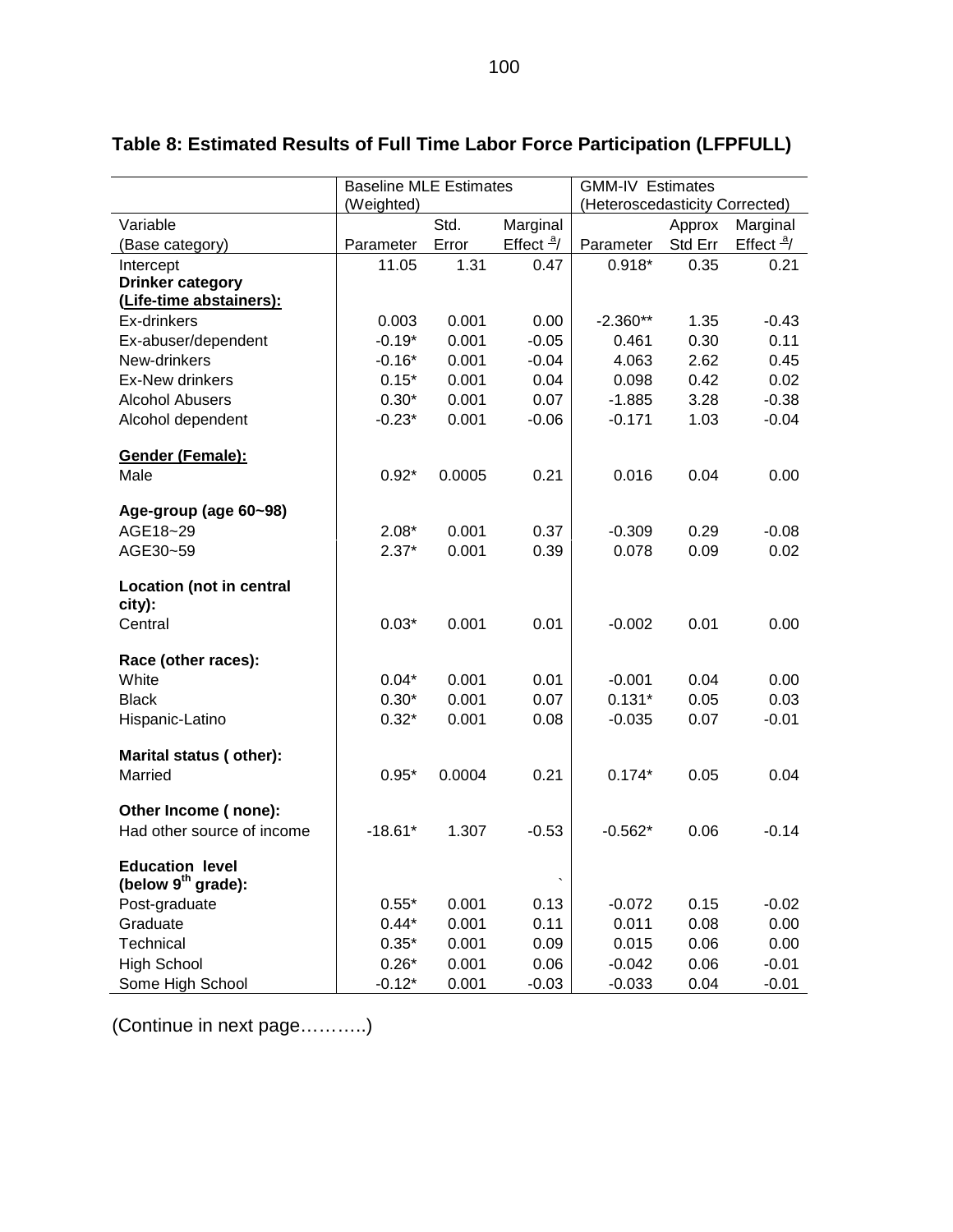(Table 8 continues……….)

|                                | <b>Baseline MLE Estimates</b> |       |                      | <b>GMM-IV Estimates</b>        |         |                      |
|--------------------------------|-------------------------------|-------|----------------------|--------------------------------|---------|----------------------|
|                                | (Weighted)                    |       |                      | (Heteroscedasticity Corrected) |         |                      |
| Variable                       |                               | Std.  | Marginal             |                                | Approx  | Marginal             |
| (Base category)                | Parameter                     | Error | Effect $\frac{a}{ }$ | Parameter                      | Std Err | Effect $\frac{a}{ }$ |
| <b>Health Status (Poor)</b>    |                               |       |                      |                                |         |                      |
| <b>Excellent Health status</b> | $1.15*$                       | 0.001 | 0.25                 | $-0.027$                       | 0.10    | $-0.01$              |
| Good Health status             | $0.92*$                       | 0.001 | 0.21                 | $-0.009$                       | 0.07    | 0.00                 |
| <b>Industry type (Armed</b>    |                               |       |                      |                                |         |                      |
| Services or other)             |                               |       |                      |                                |         |                      |
| Agriculture                    | $3.06*$                       | 0.002 | 0.43                 | $0.228*$                       | 0.04    | 0.06                 |
| Mining                         | $3.12*$                       | 0.003 | 0.43                 | 0.268                          | 0.18    | 0.07                 |
| Construction                   | $3.26*$                       | 0.001 | 0.44                 | $0.288*$                       | 0.03    | 0.07                 |
| Manufacturing                  | $3.76*$                       | 0.001 | 0.45                 | $0.332*$                       | 0.03    | 0.08                 |
| Transportation                 | $3.49*$                       | 0.001 | 0.44                 | $0.279*$                       | 0.05    | 0.07                 |
| Wholesale                      | $3.46*$                       | 0.002 | 0.44                 | $0.275*$                       | 0.07    | 0.07                 |
| <b>Retail Trade</b>            | $2.96*$                       | 0.001 | 0.43                 | $0.152*$                       | 0.08    | 0.04                 |
| Finance/Insurance              | $3.73*$                       | 0.001 | 0.45                 | $0.309*$                       | 0.06    | 0.08                 |
| <b>Business</b>                | $3.40*$                       | 0.001 | 0.44                 | $0.242*$                       | 0.08    | 0.06                 |
| Personal service               | $2.95*$                       | 0.001 | 0.43                 | $0.227*$                       | 0.05    | 0.06                 |
| Entertainment                  | $2.83*$                       | 0.002 | 0.42                 | $0.134*$                       | 0.08    | 0.03                 |
| Professional                   | $3.34*$                       | 0.001 | 0.44                 | $0.289*$                       | 0.04    | 0.07                 |
| <b>Public Administration</b>   | $3.69*$                       | 0.001 | 0.45                 | $0.329*$                       | 0.06    | 0.08                 |

Notes: '\*', and '\*\*' indicates statistical significance level at 1% and 5% respectively.

a/ Since the dependent variable (LFPFULL) and explanatory variables all are binary variables, the marginal effect is interpreted as the percentage point change in the probability of full time labor force participation resulting from a discrete change in binary explanatory variable.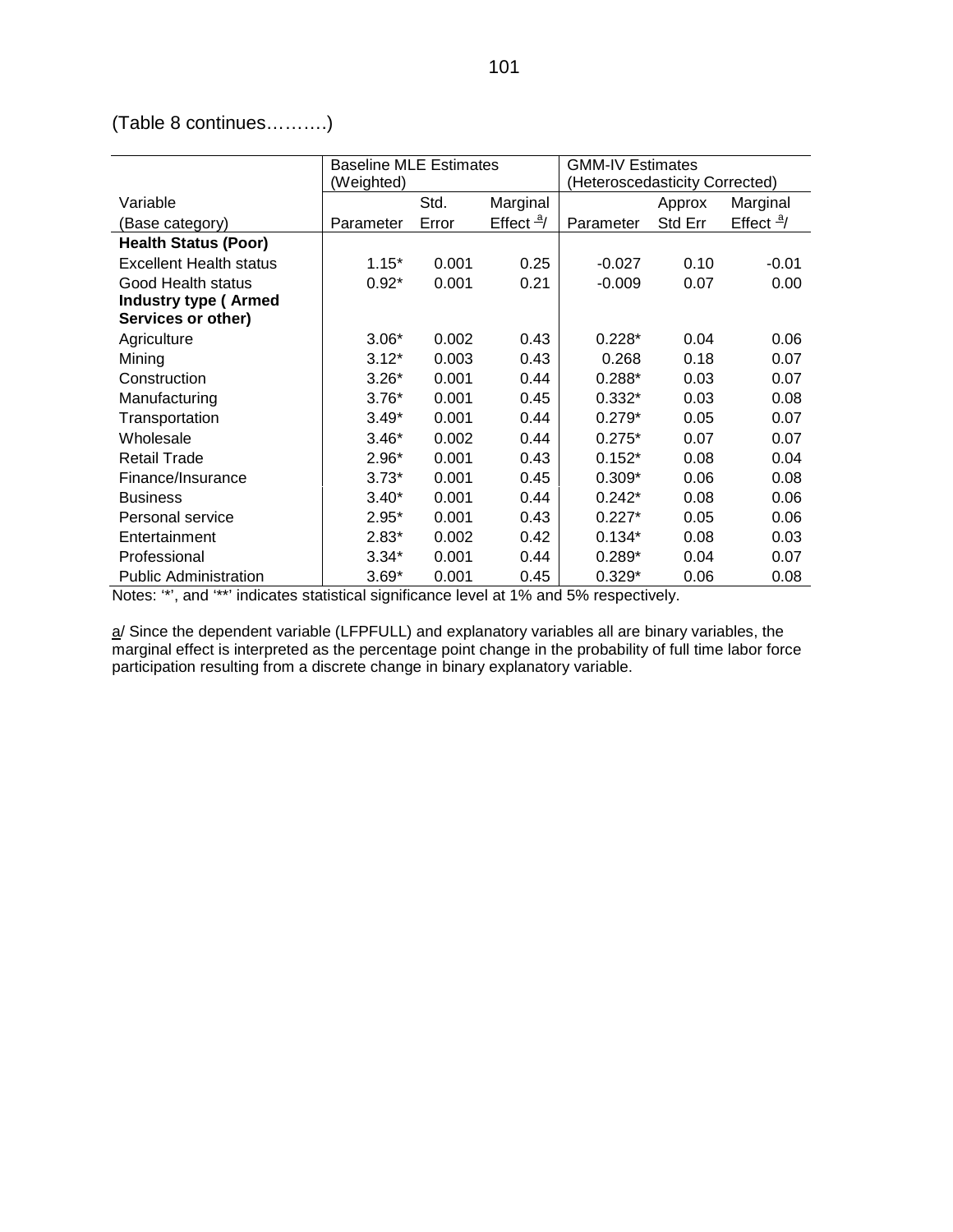|                         | Dependent Variable: LINCOME (log of Annual Income) |      |                             |                                |         |                             |
|-------------------------|----------------------------------------------------|------|-----------------------------|--------------------------------|---------|-----------------------------|
|                         | <b>Baseline OLS Estimates</b>                      |      |                             | <b>GMM-IV Estimates</b>        |         |                             |
|                         | (Weighted)                                         |      |                             | (Heteroscedasticity Corrected) |         |                             |
| Variable (Base          |                                                    | Std  | Marginal                    |                                |         | Marginal                    |
| category)               | Parameter                                          | Err  | Effect $\frac{a}{\sqrt{a}}$ | Parameter                      | Std Err | Effect $\frac{a}{\sqrt{a}}$ |
| Intercept               | 9.53                                               | 0.04 |                             | 8.00                           | 0.75    |                             |
| <b>Drinker category</b> |                                                    |      |                             |                                |         |                             |
| (Life-time abstainers): |                                                    |      |                             |                                |         |                             |
| Ex-drinkers             | 0.01                                               | 0.02 | 411.47                      | $3.42**$                       | 1.71    | 134546.82                   |
| Ex-abuser/dependent     | $0.04***$                                          | 0.02 | 1538.08                     | 0.41<br>5.48                   | 0.48    | 16037.26                    |
| New-drinkers            | $-0.01$                                            | 0.03 | $-583.76$                   |                                | 6.37    | 215675.09                   |
| <b>Ex-New drinkers</b>  | $0.12*$                                            | 0.01 | 4810.52                     | $1.75***$                      | 1.04    | 68715.21                    |
| <b>Alcohol Abusers</b>  | $0.13*$                                            | 0.02 | 5094.14                     | $-2.85$                        | 5.75    | -112056.95                  |
| Alcohol dependent       | $0.06***$                                          | 0.02 | 2306.33                     | 3.79                           | 3.54    | 148976.58                   |
| Gender (Female):        |                                                    |      |                             |                                |         |                             |
| Male                    | $0.27*$                                            | 0.01 | 9558.50                     | $0.41*$                        | 0.16    | 16173.80                    |
|                         |                                                    |      |                             |                                |         |                             |
| Age-group (age          |                                                    |      |                             |                                |         |                             |
| $60 - 98$               |                                                    |      |                             |                                |         |                             |
| AGE18~29                | $-0.37*$                                           | 0.02 | $-14482.70$                 | $-0.50$                        | 0.42    | -19529.64                   |
| AGE30~59                | $-0.03$                                            | 0.02 | $-1064.07$                  | 0.05                           | 0.07    | 1983.73                     |
|                         |                                                    |      |                             |                                |         |                             |
| Location (not in        |                                                    |      |                             |                                |         |                             |
| central city):          |                                                    |      |                             |                                |         |                             |
| Central                 | $-0.01$                                            | 0.01 | 439.77                      | 0.01                           | 0.03    | 321.03                      |
|                         |                                                    |      |                             |                                |         |                             |
| Race (other races):     | $0.07*$                                            |      |                             |                                | 0.06    |                             |
| White                   |                                                    | 0.02 | 2795.68                     | $-0.03$                        |         | $-1071.93$                  |
| <b>Black</b>            | $-0.01$                                            | 0.02 | $-510.20$                   | $-0.19**$                      | 0.09    | $-7625.08$                  |
| Hispanic-Latino         | $-0.09*$                                           | 0.02 | $-3489.59$                  | $-0.14$                        | 0.10    | $-5355.73$                  |
| Marital status (other): |                                                    |      |                             |                                |         |                             |
| Married                 | $0.17*$                                            | 0.01 | 6670.77                     | 0.11                           | 0.10    | 4369.28                     |
|                         |                                                    |      |                             |                                |         |                             |
| Other Income (none):    |                                                    |      |                             |                                |         |                             |
| Had other source of     |                                                    |      |                             |                                |         |                             |
| income                  | $-0.14*$                                           | 0.01 | -5862.79                    | $-0.21***$                     | 0.12    | $-8136.47$                  |
|                         |                                                    |      |                             |                                |         |                             |
| <b>Education level</b>  |                                                    |      |                             |                                |         |                             |
| (below $9th$ grade):    |                                                    |      |                             |                                |         |                             |
| Post-graduate           | $0.97*$                                            | 0.02 | 38339.81                    | $1.01*$                        | 0.12    | 39879.18                    |
| Graduate                | $0.78*$                                            | 0.02 | 30704.89                    | $0.85*$                        | 0.10    | 33499.82                    |
| Technical               | $0.53*$                                            | 0.02 | 20797.87                    | $0.58*$                        | 0.09    | 22926.94                    |
| <b>High School</b>      | $0.38*$                                            | 0.02 | 15123.11                    | $0.42*$                        | 0.07    | 16659.22                    |
| Some High School        | $0.16*$                                            | 0.02 | 6271.50                     | 0.04                           | 0.10    | 1424.71                     |

# **Table 9: Estimated Results of Income Equation**

(Table 9 Continue in next page………..)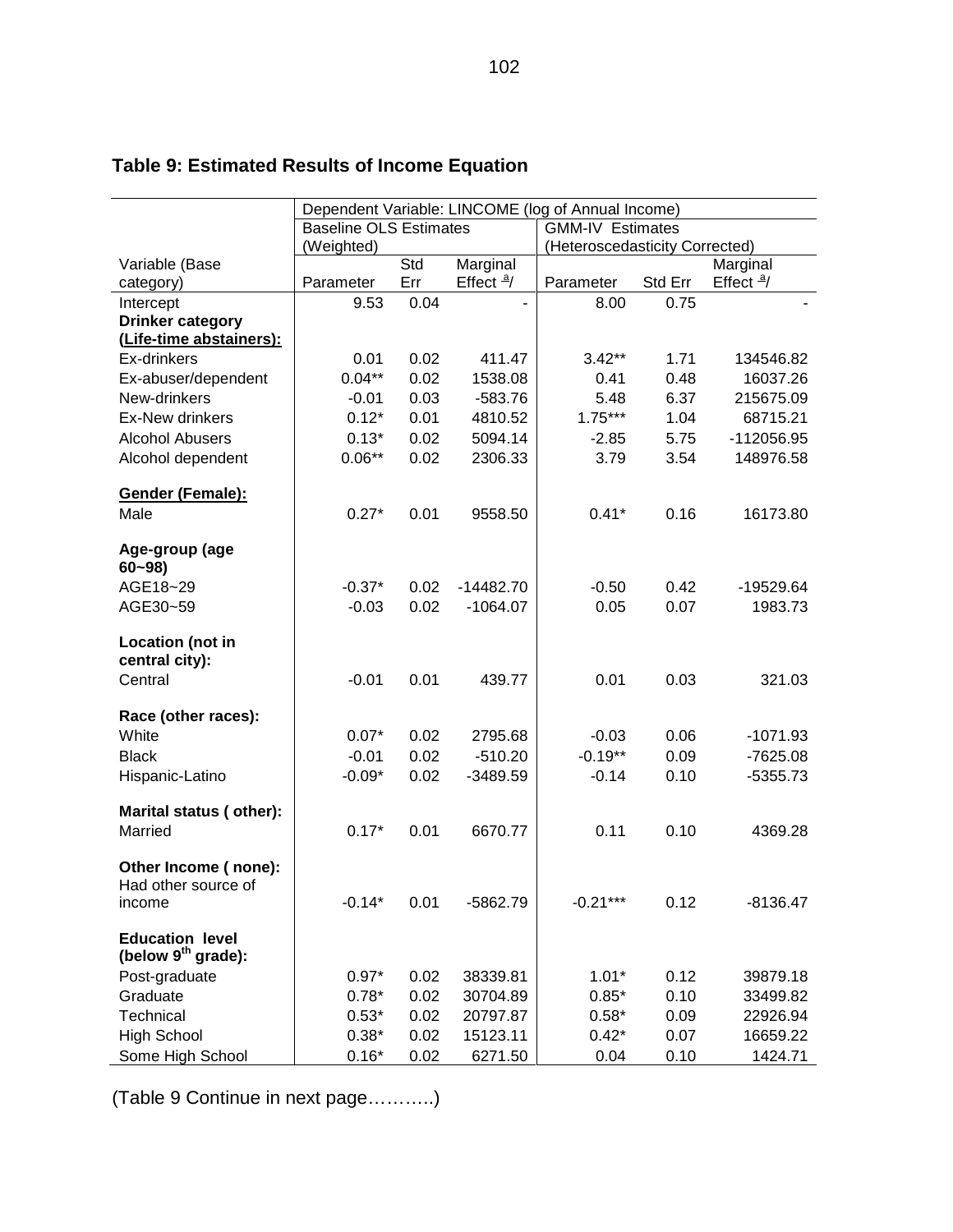(Table 9 continues……….)

|                                |                               |      |                      | <b>GMM-IV Estimates</b>        |         |                      |
|--------------------------------|-------------------------------|------|----------------------|--------------------------------|---------|----------------------|
| Variable (Base category)       | <b>Baseline OLS Estimates</b> |      |                      | (Heteroscedasticity Corrected) |         |                      |
|                                |                               | Std  | Marginal             |                                |         | Marginal             |
|                                | Parameter                     | Err  | Effect $\frac{a}{ }$ | Parameter                      | Std Err | Effect $\frac{a}{ }$ |
| <b>Health Status (Poor)</b>    |                               |      |                      |                                |         |                      |
| <b>Excellent Health status</b> | $0.14*$                       | 0.01 | 5518.19              | $0.19*$                        | 0.05    | 7284.11              |
| Good Health status             | $0.05*$                       | 0.02 | 2056.93              | 0.07                           | 0.05    | 2646.55              |
| <b>Industry type (Armed</b>    |                               |      |                      |                                |         |                      |
| Services or other)             |                               |      |                      |                                |         |                      |
| Agriculture                    | $-0.15*$                      | 0.04 | $-6044.13$           | $-0.03$                        | 0.26    | $-1246.59$           |
| Mining                         | $0.21*$                       | 0.06 | 8164.39              | 0.73                           | 0.68    | 28858.33             |
| Construction                   | 0.004                         | 0.03 | $-154.59$            | 0.20                           | 0.30    | 7826.73              |
| Manufacturing                  | $0.07**$                      | 0.03 | 2766.18              | 0.25                           | 0.33    | 9857.46              |
| Transportation                 | $0.14*$                       | 0.03 | 5350.23              | 0.28                           | 0.28    | 11035.52             |
| Wholesale                      | 0.04                          | 0.04 | 1637.99              | 0.17                           | 0.29    | 6754.16              |
| <b>Retail Trade</b>            | $-0.12*$                      | 0.03 | -4833.73             | $-0.03$                        | 0.23    | $-1168.70$           |
| Finance/Insurance              | $0.16*$                       | 0.03 | 6443.79              | 0.27                           | 0.22    | 10497.43             |
| <b>Business</b>                | 0.03                          | 0.03 | 1248.56              | 0.20                           | 0.26    | 7777.28              |
| Personal service               | $-0.14*$                      | 0.03 | $-5552.02$           | 0.01                           | 0.28    | 284.68               |
| Entertainment                  | $-0.05$                       | 0.04 | $-2142.69$           | 0.08                           | 0.26    | 2983.08              |
| Professional                   | 0.04                          | 0.03 | 1482.22              | 0.17                           | 0.28    | 6868.12              |
| <b>Public Administration</b>   | 0.08                          | 0.03 | 3036.03              | 0.23                           | 0.27    | 8991.14              |

Note: '\*', '\*\*' and '\*\*\*' indicate statistical significance level at 1% and 5% respectively.

a/ Marginal effects are evaluated at dependent mean.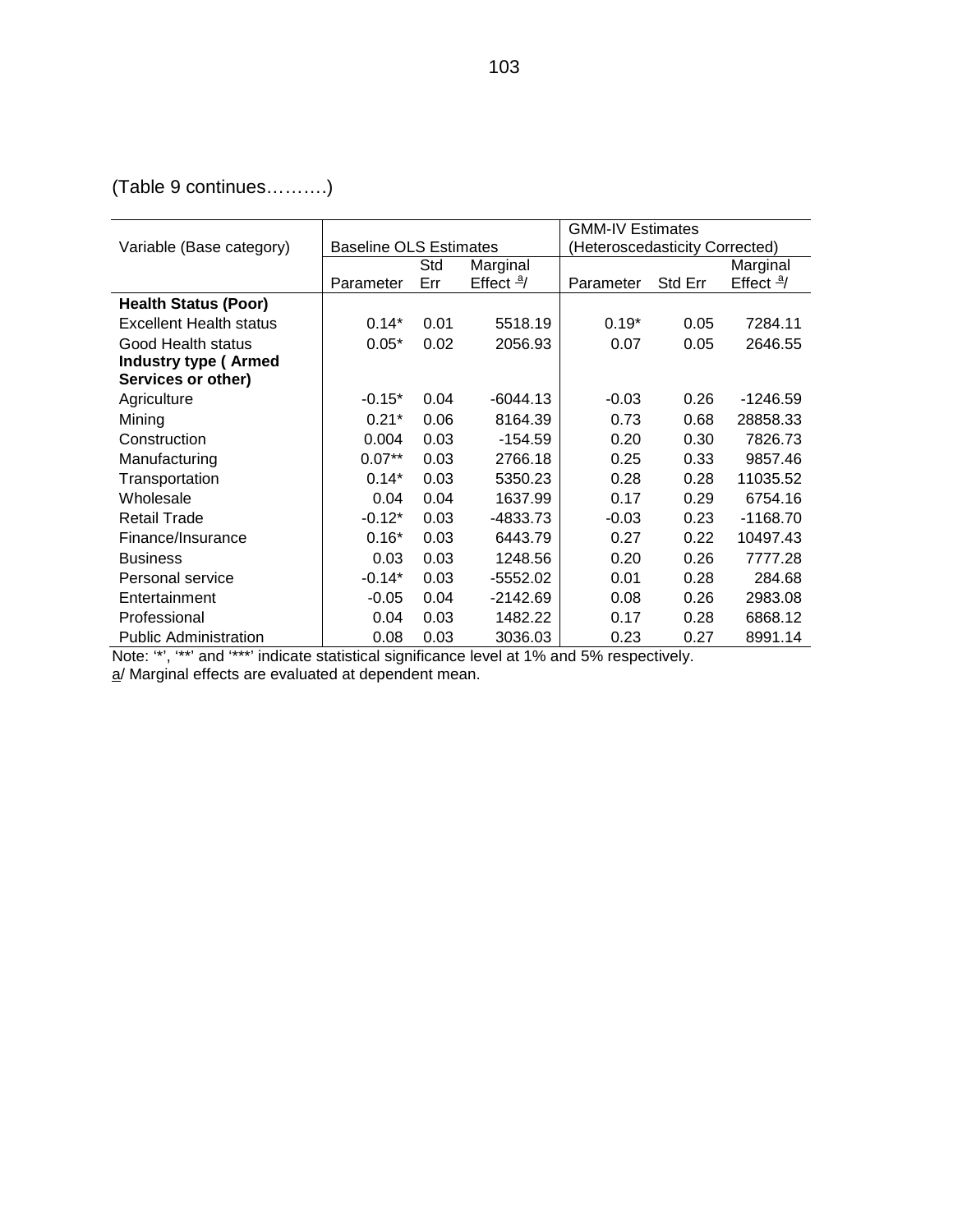| Drinking measures                                                                | Definition                                                                                                                                                                                                                                                                                                                                                                                                                                                   |
|----------------------------------------------------------------------------------|--------------------------------------------------------------------------------------------------------------------------------------------------------------------------------------------------------------------------------------------------------------------------------------------------------------------------------------------------------------------------------------------------------------------------------------------------------------|
| Level/stages of drinking                                                         | 1. Heavy drinking' for consumption of at<br>least 100 alcoholic beverages per month,<br>2. 'Light drinking' for 1-10 or 1-20 drinks<br>per month and<br>3. Moderate drinking for the consumption<br>of 21-59 alcohol beverages per month.<br>(Ruhm and Black: 2002).                                                                                                                                                                                         |
| <b>Moderate Drinking</b>                                                         | 1. Moderate drinking, particularly red wine<br>appears to offer health benefits.<br>Moderate drinking is defined as equal to or<br>less than two drinks a day for men and<br>equal to or less than one drink a day for<br>women. $@$<br>2. Moderate drinkers use approximately 2<br>or 2.5 drinks per day on average. French et<br>al (1995)                                                                                                                 |
| Heavy drinking @                                                                 | Hazardous drinking puts people at risk for<br>adverse health events. People who are<br>heavy drinkers consume the following:<br>-More than 14 drinks per week or four to<br>five drinks at one sitting, for men.<br>-More than seven drinks per week or three<br>drinks at one sitting, for women.<br>-Frequent intoxication.                                                                                                                                |
| Binge drinking@                                                                  | Binge drinking is seen as drinking that<br>occurs at a hazardous level- five or more<br>drinks for men, and three or more drinks for<br>women. It is defined as at least three times<br>the rate of drinking that would keep an<br>individual within a 0.05 blood alcohol<br>content. Two drinks for the first hour and<br>one drink thereafter for males, and one<br>drink per hour for females, would roughly<br>maintain a blood alcohol content of 0.05. |
| Alcohol abuse and dependence @<br>(See Clinical diagnostic Criteria in Annex 2). | American Psychiatric Association<br>(APA), 1994, considered alcohol abuse and<br>dependence as two severe alcohol-use<br>disorders.                                                                                                                                                                                                                                                                                                                          |

# **Annex 1: Alcohol Use Measures**

Source: @ http://www.healthandage.com/html/well\_connected/pdf/doc56.pdf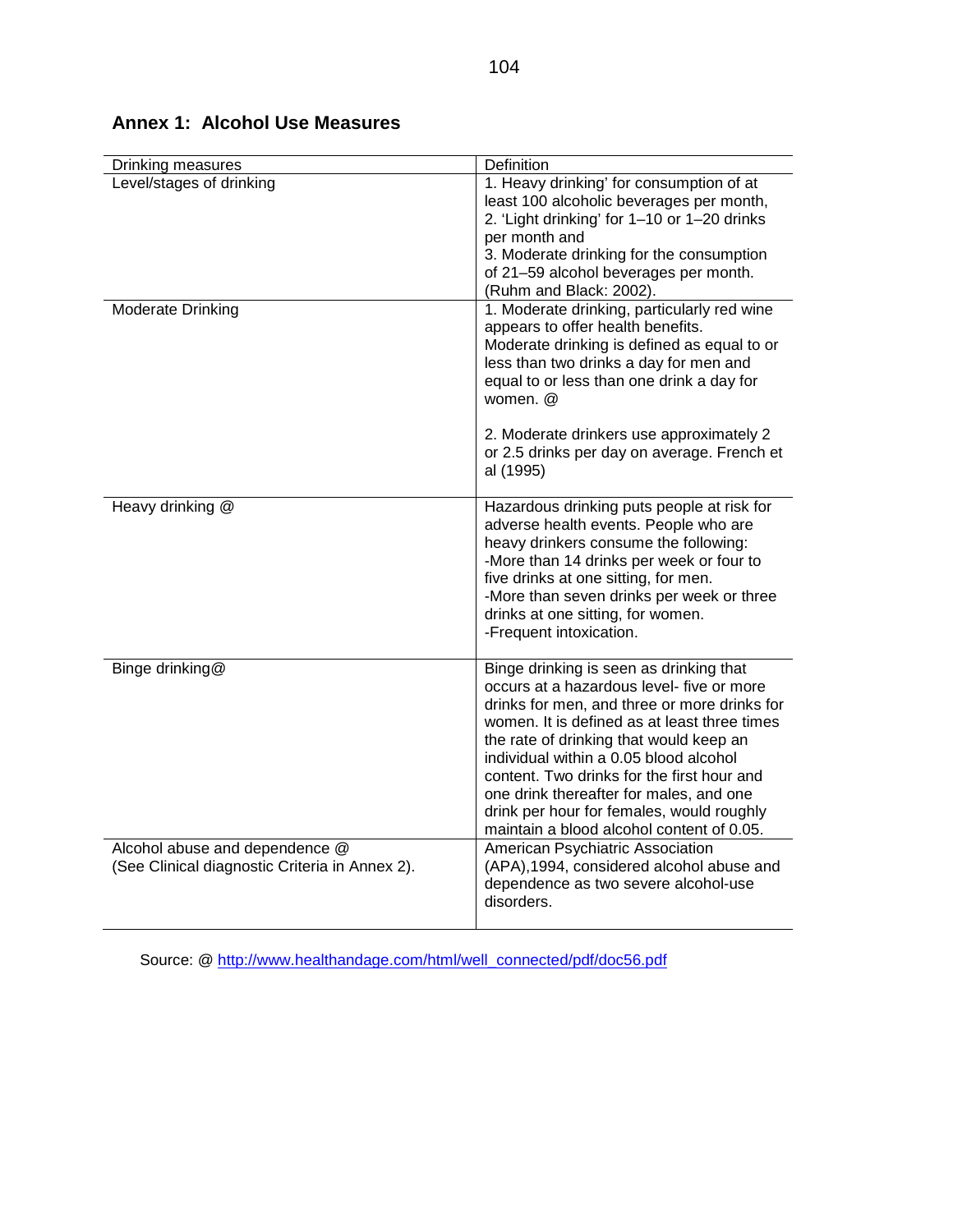| Abuse                                                                                                                                                                                                                                                                                                                                                                                                                                                                                                                                                                                                                                                                                            | Dependence                                                                                                                                                                                                                                                                                                                                                                                                                                                                                                                                                                                                                                                                                                                                            |
|--------------------------------------------------------------------------------------------------------------------------------------------------------------------------------------------------------------------------------------------------------------------------------------------------------------------------------------------------------------------------------------------------------------------------------------------------------------------------------------------------------------------------------------------------------------------------------------------------------------------------------------------------------------------------------------------------|-------------------------------------------------------------------------------------------------------------------------------------------------------------------------------------------------------------------------------------------------------------------------------------------------------------------------------------------------------------------------------------------------------------------------------------------------------------------------------------------------------------------------------------------------------------------------------------------------------------------------------------------------------------------------------------------------------------------------------------------------------|
| (A) A maladaptive pattern of substance use<br>leading to clinically significant impairment or<br>distress, as manifested by one (or more) of the<br>following, occurring within a 12-month-period                                                                                                                                                                                                                                                                                                                                                                                                                                                                                                | A maladaptive pattern of substance use,<br>leading to clinically significant impairment or<br>distress, as manifested by three (or more) of<br>the following, occurring at any time in the same<br>12-month-period                                                                                                                                                                                                                                                                                                                                                                                                                                                                                                                                    |
| (1) Recurrent substance use resulting in a<br>failure to fulfill major role obligations at work,<br>school, or home (e.g. repeated absences or<br>poor work performance related to substance<br>use; substance-related absences,<br>suspensions, or expulsions from school;<br>neglect of children or household)                                                                                                                                                                                                                                                                                                                                                                                 | (1) Tolerance, as defined by either of the<br>following:<br>(a) A need for markedly increased amounts of<br>the substance to achieve intoxication or<br>desired effect, (b) Markedly diminished effect<br>with continued use of the same amount of the<br>substance.                                                                                                                                                                                                                                                                                                                                                                                                                                                                                  |
| (2) Recurrent substance use in situations<br>in which it is physically hazardous (e.g.<br>driving an automobile or operating a<br>machine when impaired by substance use)<br>(3) Recurrent substance-related legal<br>problems (e.g. arrests for substance-related<br>disorderly conduct)<br>(4) Continued substance use despite having<br>persistent or recurrent social or interpersonal<br>problems caused or exacerbated by the effects<br>of the substance (e.g. arguments with spouse<br>about consequences of intoxication, physical<br>fights)<br>(B) The symptoms have never met the<br>criteria for Substance Dependence for (the<br>particular substance of concern, e.g.<br>alcohol) | (2) Withdrawal, as manifested by either of the<br>following: (a) The characteristic withdrawal<br>syndrome for the substance (defined<br>elsewhere in DSM-IV) (b) The same (or a<br>closely related) substance is taken to relieve or<br>avoid withdrawal symptoms.<br>(3) The substance is often taken in larger<br>amounts or over a longer period than was<br>intended.<br>(4) There is a persistent desire or unsuccessful<br>efforts to cut down or control substance use.<br>(5) A great deal of time is spent in activities<br>necessary to obtain the substance, use the<br>substance, or recover from its effects.<br>(6) Important social, occupational, or<br>recreational activities are given up or reduced<br>because of substance use. |
|                                                                                                                                                                                                                                                                                                                                                                                                                                                                                                                                                                                                                                                                                                  | (7) The substance use is continued despite<br>knowledge of having a persistent or recurrent<br>physical or psychological problem that is likely<br>to have been caused or exacerbated by the<br>substance (continued drinking despite<br>recognition that an ulcer was made worse by<br>alcohol consumption)                                                                                                                                                                                                                                                                                                                                                                                                                                          |

# **Annex 2: Diagnostic Criteria for Substance (includes Alcohol) Abuse and Dependence**

Source: APA (1994).

i) A diagnosis of *current* alcohol abuse requires meeting at least one of the four abuse criteria in the past 12 months (and never having met the criteria for alcohol dependence).

ii) A diagnosis of *current* alcohol dependence requires meeting at least three of the seven dependence criteria in the past 12 months.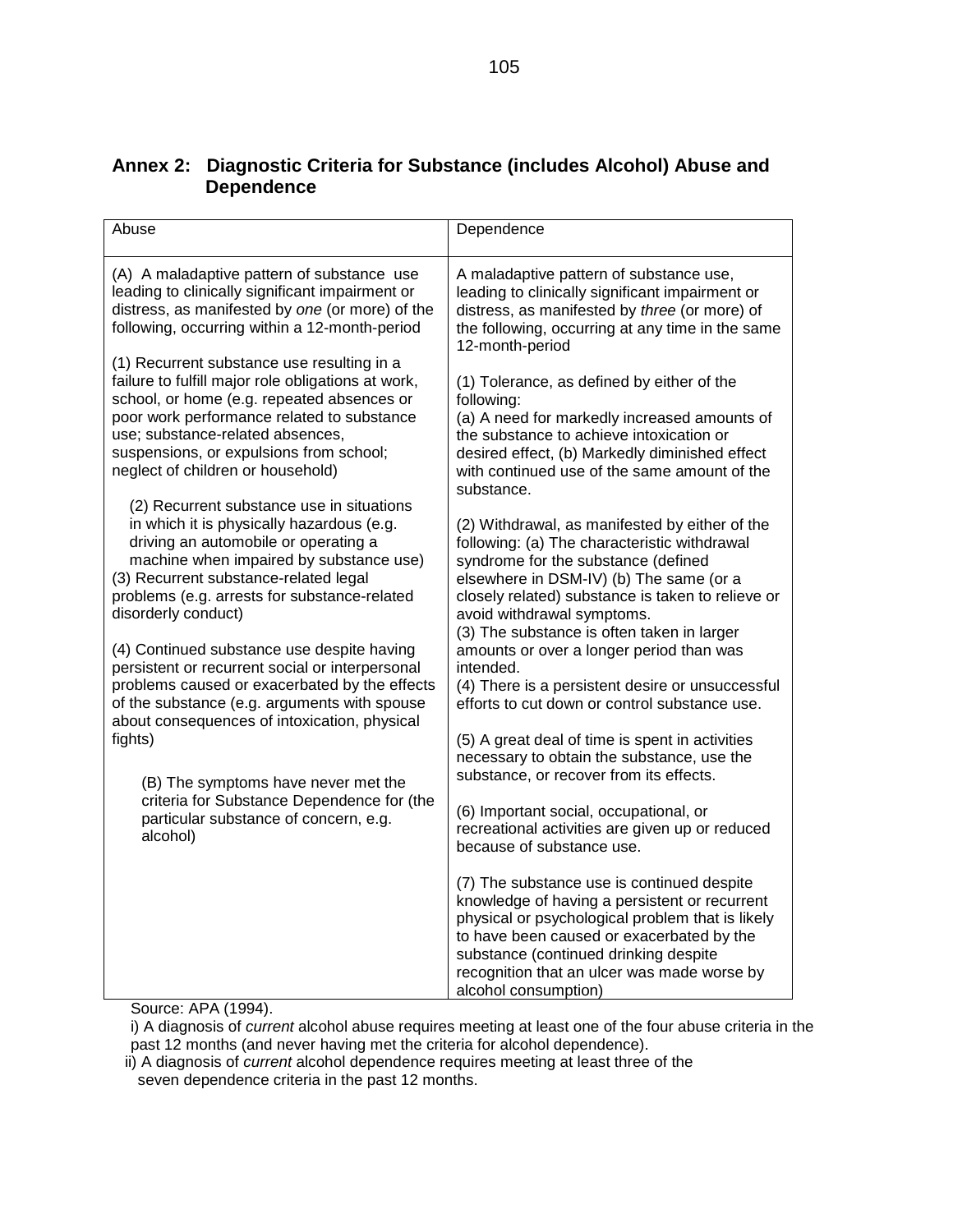#### **REFERENCES**

- Amemiya, T., 1985. Advanced Econometrics. Cambridge, MA: Harvard University Press.
- American Psychiatric Association, 1994. Diagnostic and statistical manual of mental disorders, Fourth Edition. Washington, DC: American Psychiatric Association.
- Alcohol Epidemiology Program, 2000. Alcohol policies in the United States: highlights from the 50 States. University of Minnesota, School of Public Health.
- Apgar, K.R., Burgess, A.G., 2001. Alcohol use to alcohol abuse: the economic burden, health consequences and impact on the workplace. The Washington Business Group.
- Auld, M.C., 2005. Smoking, drinking, and income. The Journal of Human Resources XL 2, pp. 505-517.
- Baker, D.E., 1985. The study of stress at work. Annual Review of Public Health 6, pp. 367-381.
- Barrett, G.F., 2002. The effect of alcohol consumption on earnings. Economic Record, Vol. 78, pp. 79-96.
- Baum-Baicker, C.,1985. The psychological benefits of moderate alcohol consumption: A review of the literature. Drug and Alcohol Dependence 15, pp. 305-322.
- Baum, C.F., Schaffer, M.E., Stillman, S., 2003. Instrumental variables and GMM: estimation and testing. Working Paper No. 545, Boston, MA: Boston College.
- Beaglehole, R., Jackson, R., 1992. Alcohol, cardiovascular diseases and all causes of mortality: A review of the epidemiological evidence. Drug and Alcohol Review II (1992), pp. 275-290.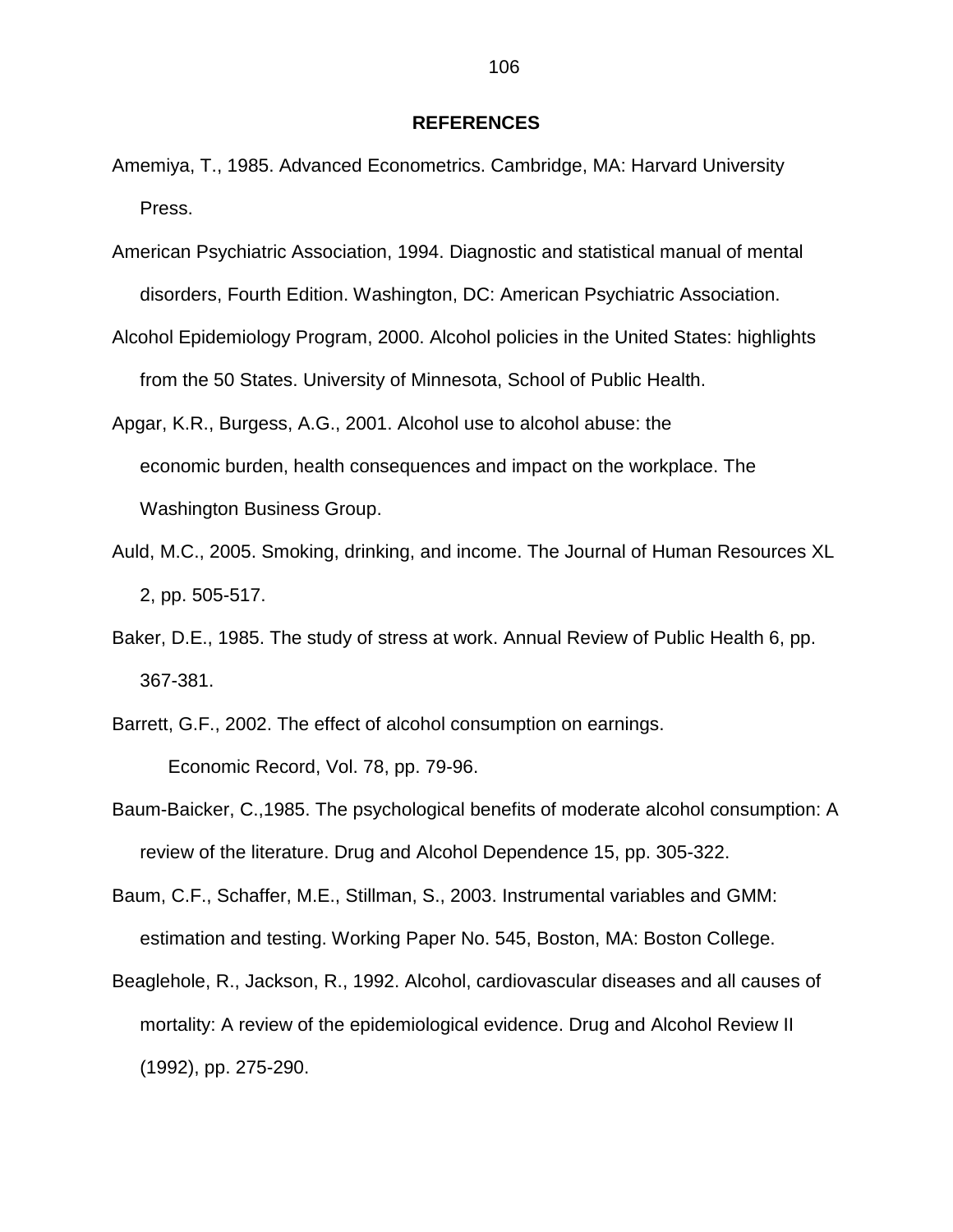Becker, G., 1965. A theory of the allocation of time. Economic Journal 75, pp. 493-517.

Becker, G. S., 1964., Human Capital. Chicago: University of Chicago Press,

- Becker, G.S., Murphy K.M., 1988. A theory of rational addiction. Journal of Political Economy 96:675-700.
- Benham, L., Benham, A., 1982. Employment, earnings, and psychiatric diagnosis, Economics Aspects of Health, Fuchs V. (Ed.) University of Chicago Press, Chicago.
- Berger, M., Leigh, J.,1988. The Effect of alcohol use on wages. Applied Economics, 20, pp. 1343-1351.
- Berry Jr., R.E., Boland, J.P., and Smart, C.N., 1977. The economic cost of alcohol abuse-1975. Report prepared for the National Institute on Alcohol Abuse and Alcoholism, U.S. Department of Health, Education, and Welfare. Brookline, MA: Policy Analysis, Inc., 1977.
- Bound, J., Jaegar, D. A., and Baker, R. M., 1995. "Problems with instrumental variables estimation when the correlation between the instruments and the endogenous explanatory variable is weak." Journal of the American Statistical Association 90 (June 1995), pp. 443-50.
- Bound, J., Waidmann, T.A., Schoenbaum, M., Bingenheimer, J., 2003. The labor market consequences of race differences in health. Milbank Quarterly, 81(3), pp. 441-473.
- Bray, J.W., Zarkin G.A., Dennis, M.L., French, M.T. 2000. Symptoms of dependence, multiple substance use, and labor market outcomes. The American Journal of Drug and Alcohol Abuse, 2000 Vol. 26 No. 1, pp. 77-95.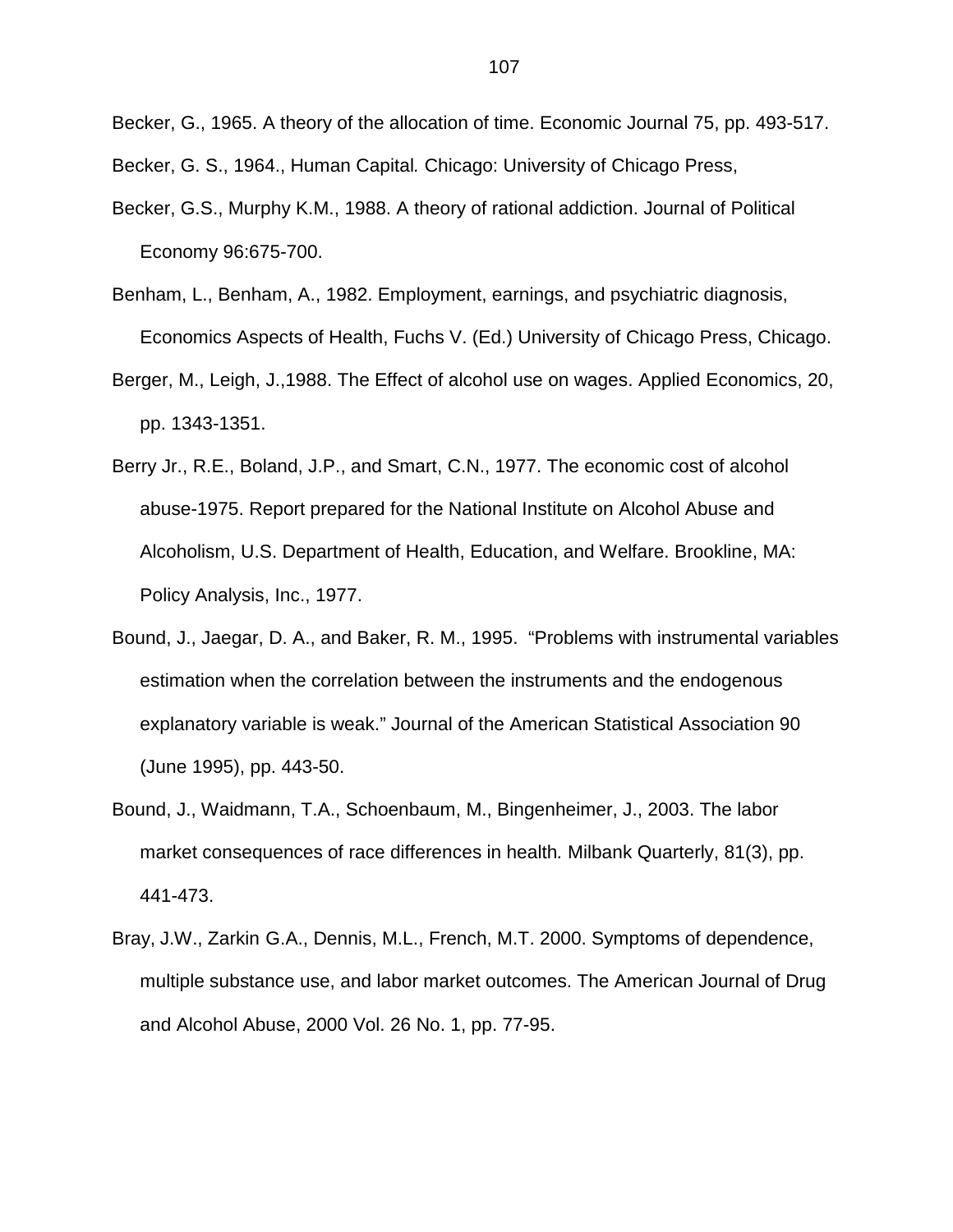- Breusch, T. S., and Pagan, A. R. (1979). A simple test for heteroscedasticity and random coefficient variation. Econometrica, 47, 1287-1293.
- Bryant, R., Samaranayake, V., Wilhite, A., 1992. Alcohol use and the wages of young men: whites vs. non-whites. International Review of Applied Economics 1,  $6(2)$ , pp. 184-202.
- Bryant, R., Samaranayake, V., Wilhite, A.,1993. The influence of current and past alcohol use on earnings: three approaches to estimation. Journal of Applied Behavioral Science, 29, pp. 9–31.
- Bryant, R., Samaranayake, V., Wilhite, A.,1996. The Impact of alcohol and drug use on employment: A Labor Market Study Using the National Longitudinal Survey of Youth. Institute for Research on Poverty**,** Discussion Paper no. 1092-1096.
- Buchmueller, T. C., Zuvekas., S. H., 1998. "Drug use, drug abuse, and labour market outcomes." Health Economics 7: 229-245.
- Burgess, S.M., Propper, C., 1998. Early health-related behaviours and their impact on later life chances: evidence from the US. Health Economics 7**,** pp. 381-399.
- Chatterji, P., 1998. Does use of alcohol and illicit drugs during adolescence affect educational attainment?: results from three estimation methods," Johns Hopkins University School of Hygiene and Public Health Working paper.
- Chatterji P., Markowitz S., 2001. The impact of maternal alcohol and illicit drug use on children's behavior problems: evidence from the children of the National Longitudinal Survey of Youth, Journal of Health Economics 12, pp. 411-429.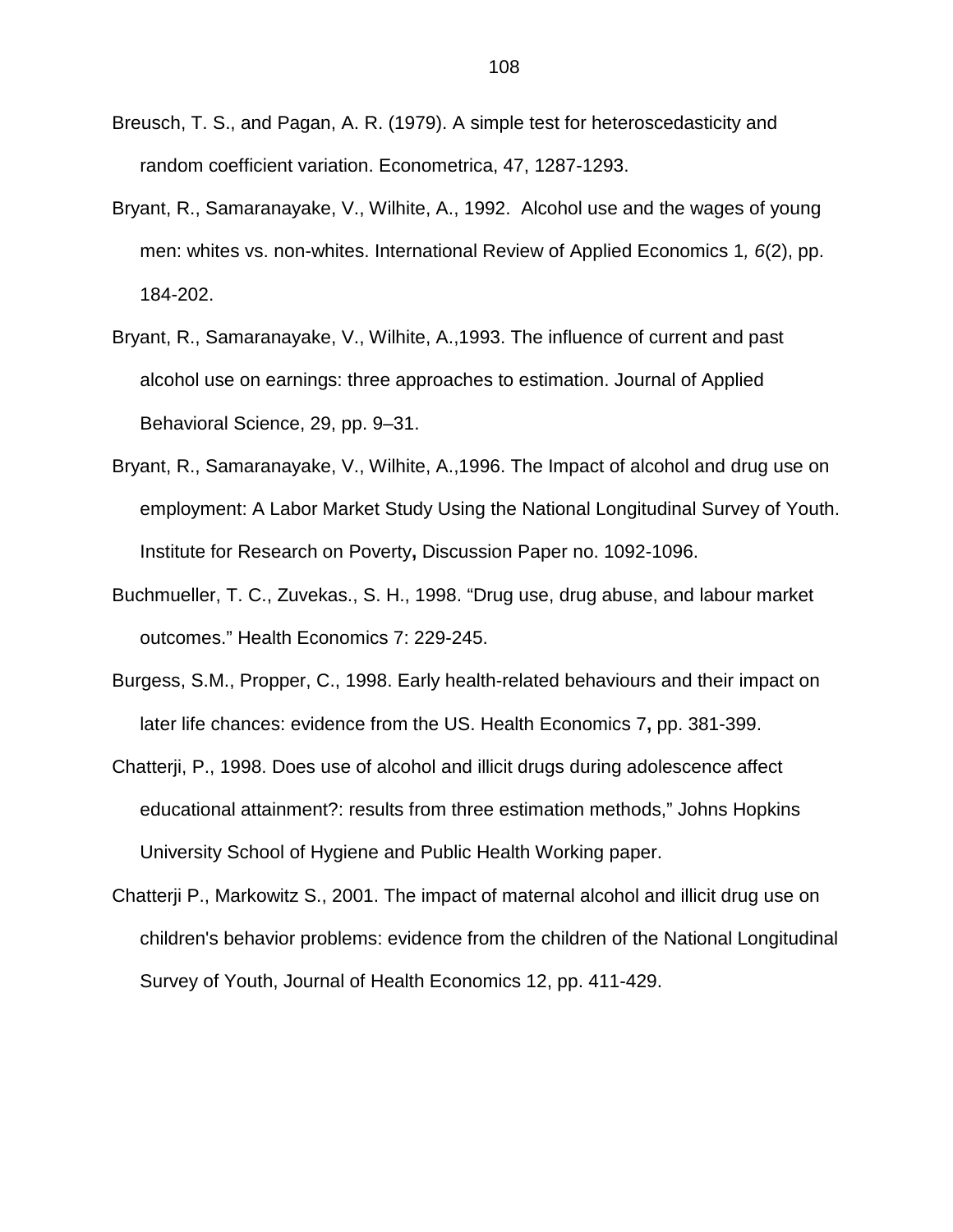- Chatterji, P., Alegria, M., Lu, M., Takeuchi, D., 2007. Psychiatric disorders and labor market outcomes: evidence from the national Latino and Asian American Study. Health Economics. (in press, Accepted 2006), John and Wiley Sons Ltd. 2007.
- Coate, D.,1993. Moderate drinking and coronary heart disease mortality: evidence from NHANES I and the NHANES I follow-up. American Journal of Public Health 83 (1993), pp. 888-890.
- Cook, P.J., 1991. The social costs of drinking, in expert meeting on negative social consequences of alcohol use, Oslo: Norwegian Ministry of Health and Social Affairs.
- Cook P.J., Moore, M.J., 1993. Drinking and schooling. Journal of Health Economics 12 (1993), pp. 411-429.
- Cruze, A., Harwood, H., Kristiansen, P., Collins, J., Jones, D., 1981. Economic costs to society of alcohol and drug abuse and mental illness, 1977. Report prepared for the Alcohol, Drug Abuse, and Mental Health Administration, U.S. Department of Health and Human Services. DHHS Pub. No. (ADM)81-1179. Rockville, MD: Alcohol, Drug Abuse, and Mental Health Administration, 1981
- Culyer A, 1973. Should social policy concern itself with drug abuse? Public Finance Quarterly 1, pp. 449-456.
- Currie, J., Madrian, B.C., 1999. Health, health insurance and the labor market, Handbook of Labor Economics, Vol. 3c (edited by Ashenfelter, O., Card, D.), pp. 3309-3416.
- Dave, D., and Kaestner, R., 2002. Alcohol taxes and labor market outcomes, Journal of Health Economics 21, pp. 357-371.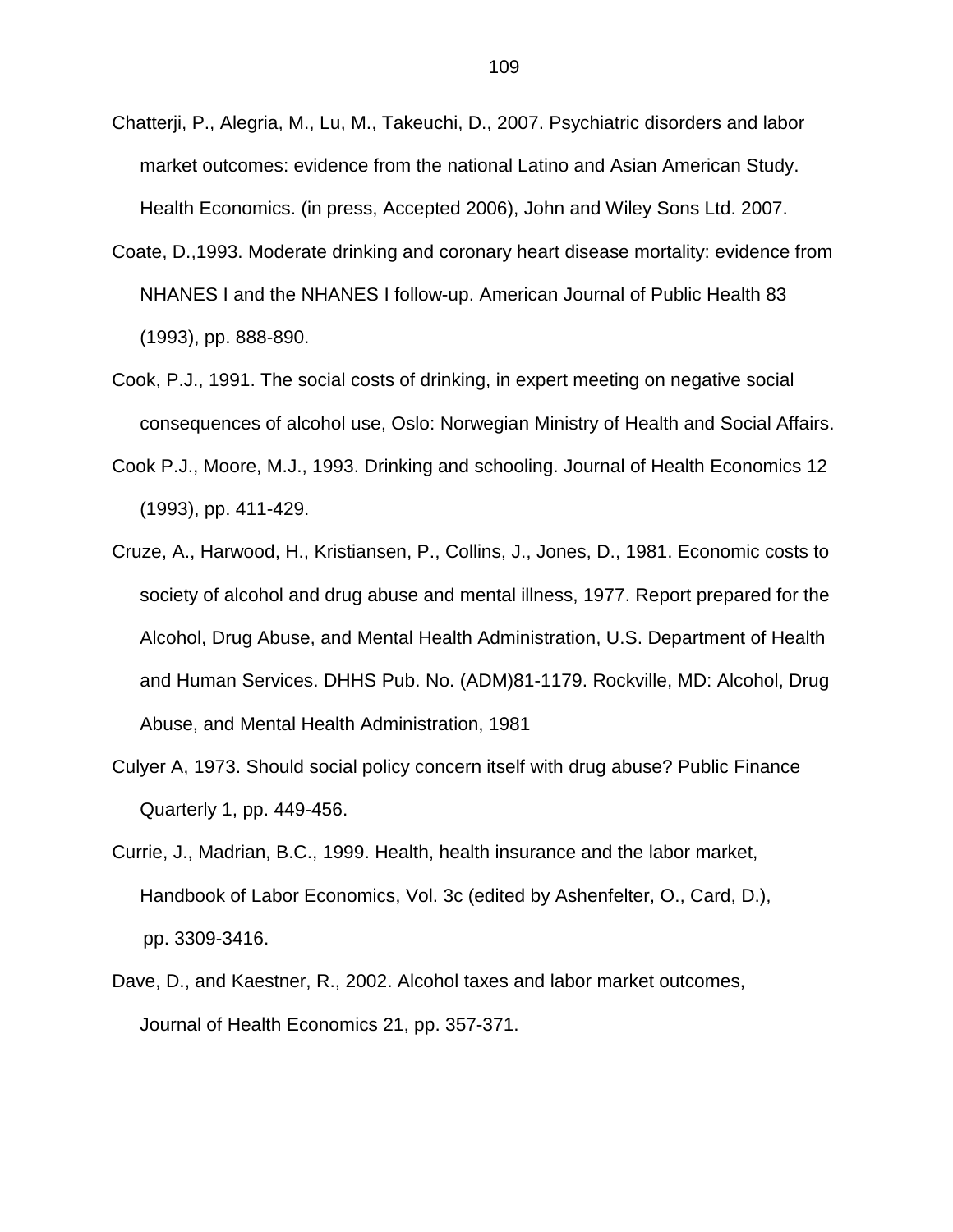- Davidson, R., Mackinnon, J.G., 1993. Estimation and inference in econometrics, New York: Oxford University Press.
- Dee, T.S., 2001. Alcohol abuse and economic conditions: evidence from repeated cross sections of individual-level data. Health Economics 103 (2001), pp. 257-270.
- Dee, T.S., Evans, W.N., 2003. Teen drinking and educational attainment: evidence from Two-Sample Instrumental Variables (TSIV) estimates. Journal of Labor Economics 21(1), January 2003, pp. 178-209.
- DeSimone, J., 2002. Illegal drug use and employment, Journal of Labor Economics, University of Chaicago Press, Vol 20(4), pp. 952-977.
- DeSimone, J., Wolaver A.M., 2005. Drinking and academic performance in high school. NBER Working Papers 11035, National Bureau of Economic Research, Inc.
- Doll R, Peto, E., Hall, W. K., and Gray, R., 1994. Mortality in relationship to consumption of alcohol: 13 years' observations on male British doctors. British Medical Journal 309, pp. 911-918.
- Dollar, D., Kraay A., 2003. Institutions, trade and growth, Journal of Monetary Economics, 50 (1), pp. 133-162.
- Ettner, S.L.,1996. New evidence on the relationship between income and health. Journal of Health Economics 15(1), pp. 67-85.
- Ettner, S.L.,1997. Measuring the human cost of a weak economy: does unemployment lead to alcohol abuse? Social Science Medicine 44 2 (1997), pp. 251-260.
- Ezzati, M., A.D. Lopez, A., Rodgers, S. Vanderhoorn, and. Murray, C.J.L., 2002. Selected major risk factors and global and regional burden of disease", The Lancet, Vol. 360, pp.1347-1360.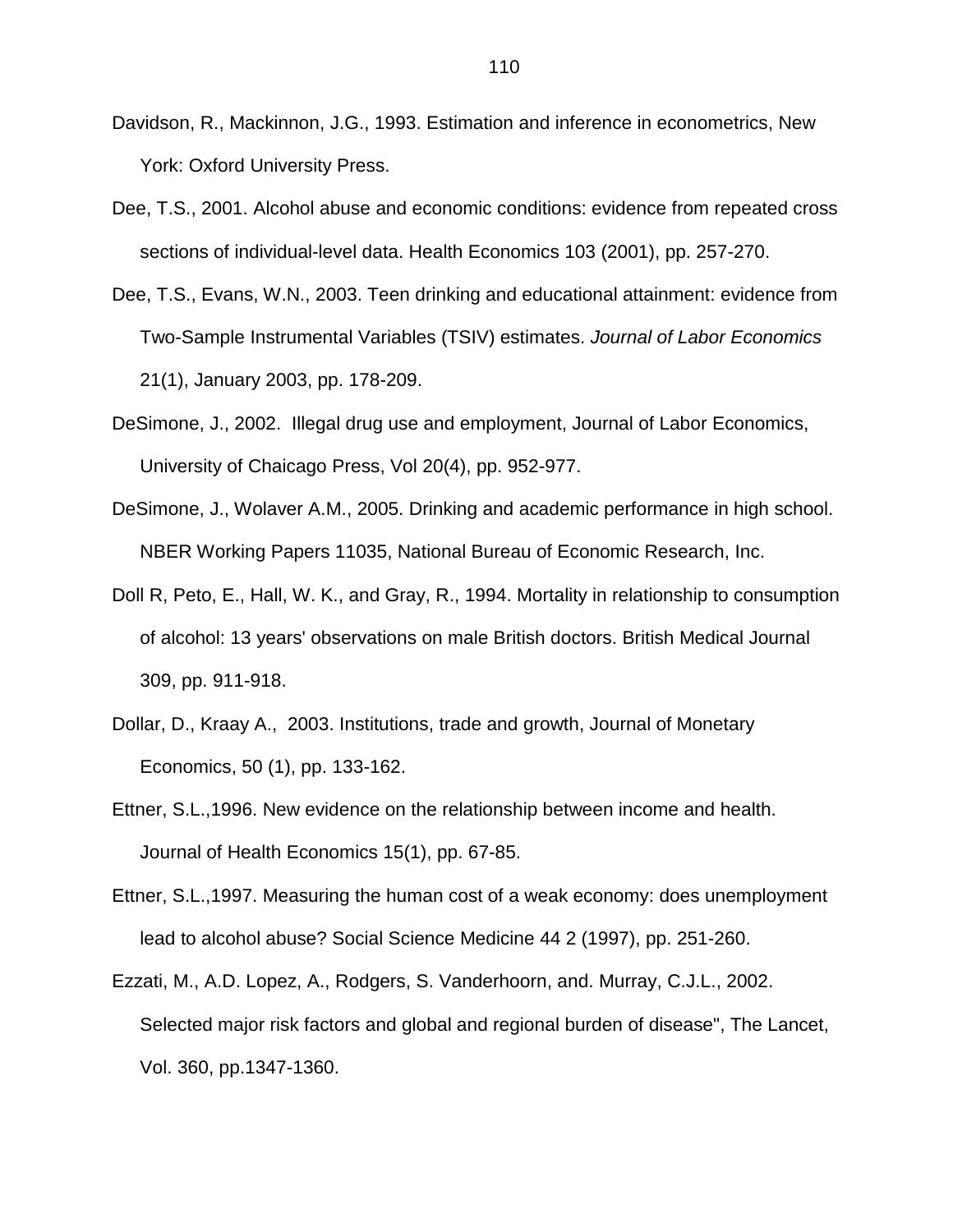- Farahati, F., Marcotte, D.E., Wilcox-Gök, V., 2003. Gender differences of psychiatric disorders: effects on labor market outcomes. Working paper Centers for Mental Healthcare and Outcomes Research, University of Arkansas for Medical Sciences.
- Farrell S., Manning W., and Finch M., 2003. Alcohol dependence and the price of alcoholic beverages. Journal of Health Economics 22, pp. 117-147.
- Feng, W., Zhou, W., Butler, J., Booth, B., and French, M., 2001. The impact of problem drinking on employment. Health Economics 10(6), 509-21.
- Fenwick, R., and Tausig M.,1994. The macroeconomic context of job stress. Journal of Health and Social Behavior, 3S3, pp. 266-282.
- Fisher, I.,1927. Prohibition at its worst, Alcohol Information Committee. New York.
- Folland, S., Goodman, A.C., Stano, M., 2001. The economics of health and health Care, Third edition, Prentice-Hall, New Jersey.
- Foster, E.M., 1997. Instrumental variables for logistic regression: an illustration. Social Science Research 26, pp. 487-504.
- French, M.T., Zarkin, G.A., Bray, J.W., Hartwell, T.D., 1994. Costs of Employee Assistance Programs: Findings from a National Survey. Research Triangle Institute. Research Triangle Park, NC.
- French, M., and Zarkin, G., 1995. Is moderate alcohol use related to wages? Evidence from four worksites. Journal of Health Economics,14(3), pp. 319-344.
- French, M.T., Zarkin, G.A., & Dunlap, J.L., 1998. Illicit drug use, absenteeism, and earnings at six U.S. worksites. Contemporary Economic Policy 16(3), 334-346.
- Frone, M., R., 2006. Prevalence and distribution of alcohol use and impairment in the workplace: a U.S. National Survey. Journal of Studies of Alcohol 76, pp.147-156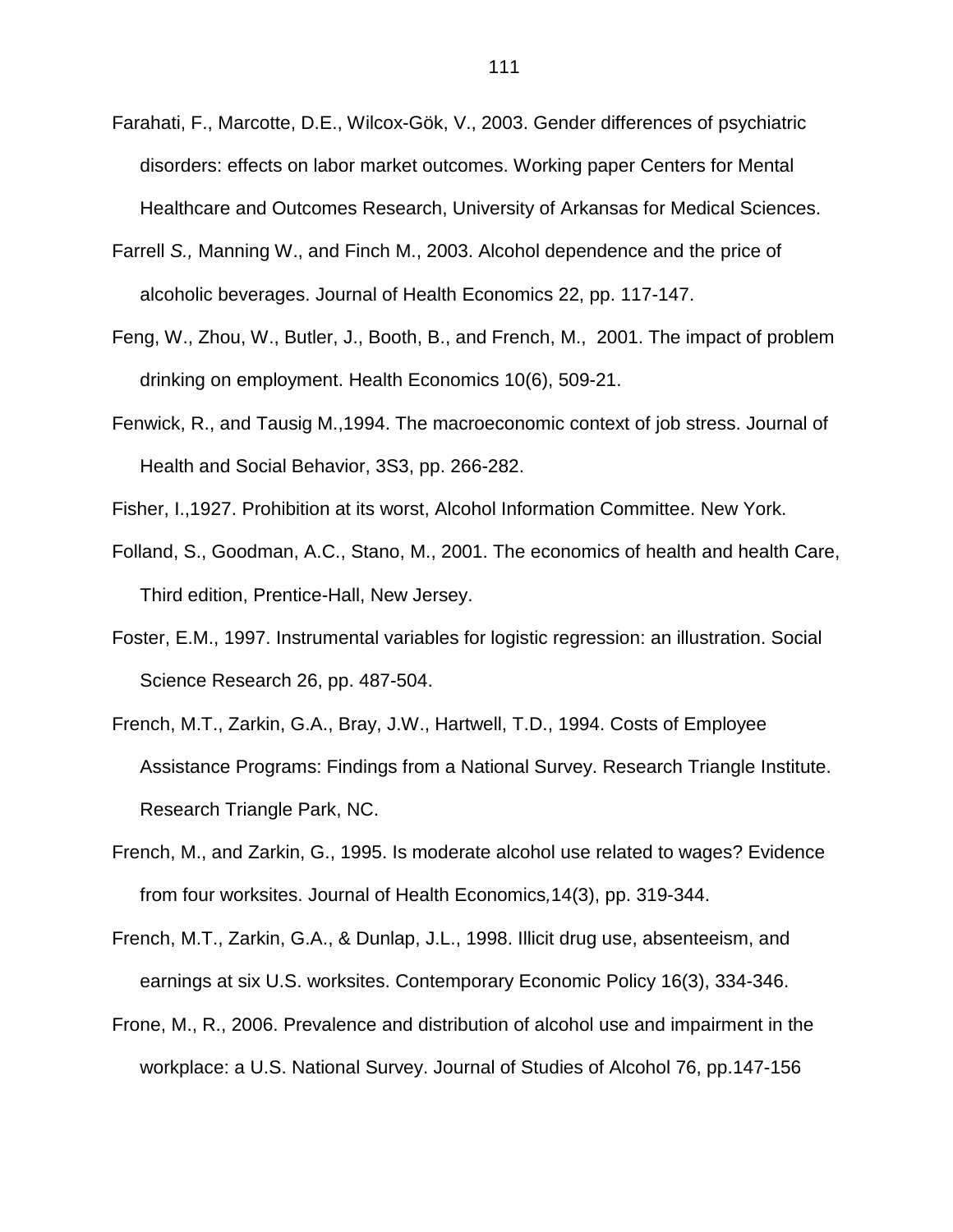- Fuchs, C. S., Stampfer, M. J., Colditz, G. A., 1995. Alcohol consumption and mortality among women. New England Journal of Medicine 332, pp. 1245–1250.
- Fuchs, V.R., 2004. The future of health economics. Journal of Health Economics 19(2), pp.141–157.
- Fuchs, V.R., 2004. Reflections on the socio-economic correlates of health, Journal of Health Economics 23, pp. 653-661.
- Godfrey, L.G., 1978. Testing for multiplicative heteroscedasticity, Journal of Econometrics 8, pp. 227-236.
- Godfrey, L.G., 1999. Instrument relevance in multivariate linear models, Review of Economics and Statistics 81(3), pp. 550-552.
- Gill, A., Michaels, R., 1992. Does drug use lower wages? Industrial and Labor Relations Review 45, pp. 419-434.

Gujarati, Damodar N. Basic Econometrics. New York: McGraw-Hill, 1995.

Greene, W. H., 2000: Econometric Analysis; Prentice Hall, (4th edition).

- Gronbaek, M., Deis, A, Sorensen, T.I.A., Becker, U., Schnohr, P., and Jensen G., 1995. Mortality associated with moderate intakes of wine, beer and spirits. British Medical JournaI 310, pp.1165-1169.
- Grossman, M., 1972. The demand for health: A theoretical and empirical investigation. Columbia University Press for the National Bureau of Economic Research, New York.
- Grossman, M., 1991.The demand for health: A theoretical and empirical investigation, The National Bureau of Economic Research, Reproduced in ''The Economics of Health", edited by Culyer, AJ. (1991), Vol.1.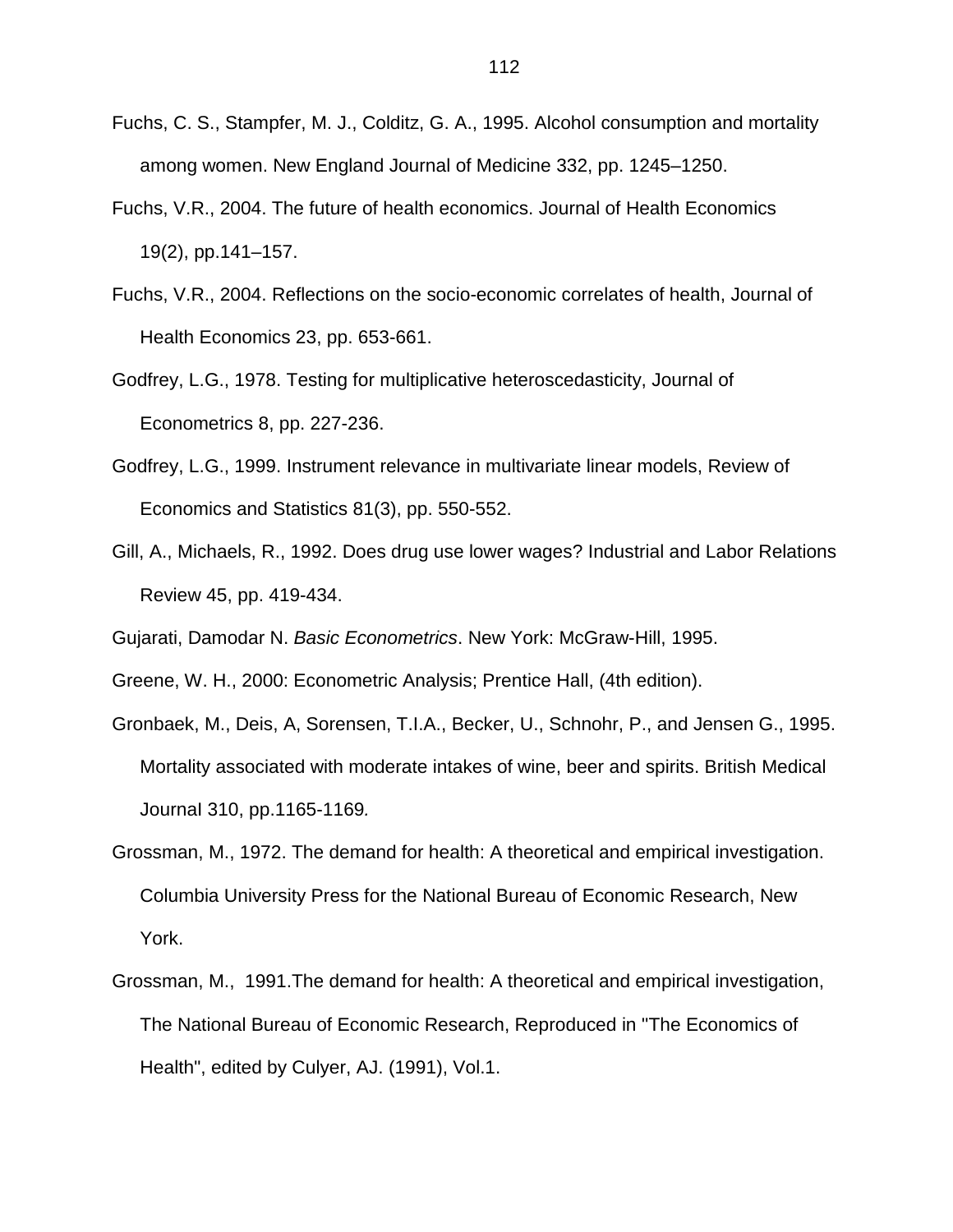- Hamilton, V and Hamilton, B., 1997. Alcohol and earnings: does drinking yield a wage premium? Canadian Journal of Economics, 30, pp. 135-151.
- Hahn, J., Hausman, J., 2002. Notes on bias in estimators for simultaneous equation models. Economics Letters 75 (2), pp. 237-41.
- Hansen, L. P., 1982. Large sample properties of generalized method of moments estimators. Econometrica 50, pp.1029-1084.
- Harwood, H.J., Napolitano, D.M., Kristiansen, P.L., and Collins, J.J., 1984. Economic Costs to Society of Alcohol and Drug Abuse and Mental Illness: 1980. Report prepared for the Alcohol, Drug Abuse, and Mental Health Administration, U.S. Department of Health and Human Services.
- Harwood, H., Fountain, D., Livennore, G., 1998. The economic costs of alcohol and drug abuse in the United States 1992. NIH Publication No. 98-4327, The Lewin Group, Fairfax ,V A.
- Harwood, H., 2000 Updating Estimates of the Economic Costs of Alcohol Abuse in the United States: Estimates, Update Methods and Data. Report prepared by the Lewin Group for the National Institute on Alcohol Abuse and Alcoholism, 2000.
- Hausman, J., 1978. Specification tests in econometrics, Econometrica 46, pp.1251- 1271.
- Heather N, 2001. Pleasures and pains of our favourite drug in Heather N, Peters T and Stockwell T (eds), International Handbook of Alcohol Dependence and Problems , John Wiley and Sons, Chichester, p 6.

Heien, D., 1996. Do drinkers earn less? Southern Economic Journal, 63, pp. 60-60.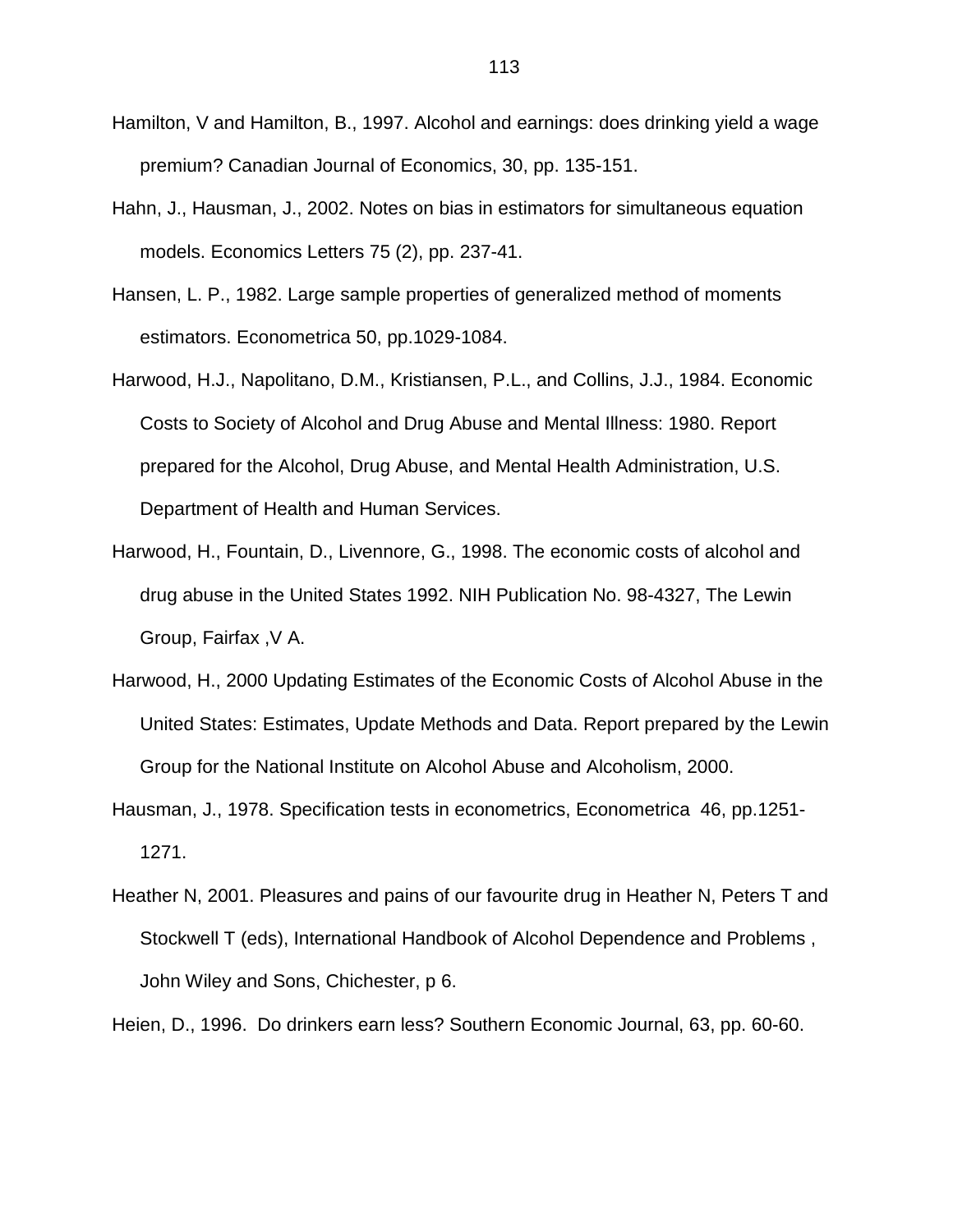- Horgan, C., Skwara, K.C., Strickler G., 2001. Substance abuse: The nation's number one health problem, Schneider Institute for Health Policy, Brandeis University.
- Hutcheson, G.D., Hemderson, M.M., and Davies, J. B., 1995. Alcohol in the workplace: costs and responses, Department for Education and Employment Research Series No 59, London.
- Johansson, E., Alho, H., Kiiskinen, U., and Poikolainen, K. (2004). Abstaining from alcohol and labor market underperformance – have we forgotten the "dry" alcoholics? The Research Institute of the Finnish Economy, Discussion Papers, ISSN 0781-6847; No. 931.
- Karasek, R. A., Theorell, T., 1990. Healthy work: stress, productivity, and the reconstruction of working life. Basic Books, New York.
- Kaestner, R., 1991. The effect of illicit drug use on the wages of young adults. Journal of Labor Economics, 9(4): 381–412.
- Kaestner, R., 1994. The effect of illicit drug Use on the labour supply of young adults. Journal of Human Resources 29**,** pp. 126-155.
- Kenkel, D. and Ribar, D. 1994. Alcohol consumption and young adults' socio-economic status. Brookings Papers on Economic Activity, June 1994 (Micro), pp. 119-161.
- Marcotte, D.E., Wilcox-Gök, V., and Redmon, D.P., 2000. The labor market effects of mental illness: The case of affective disorders. In the Economics of Disability, D. Salkever & A. Sorkin, eds. (Greenwich, CT: JAI Press), 181-210.
- McDonald, Z. and Pudney, S., 2000. Illicit drug use, unemployment, and occupational attainment. Journal of Health Economics 19, pp. 1089-1115.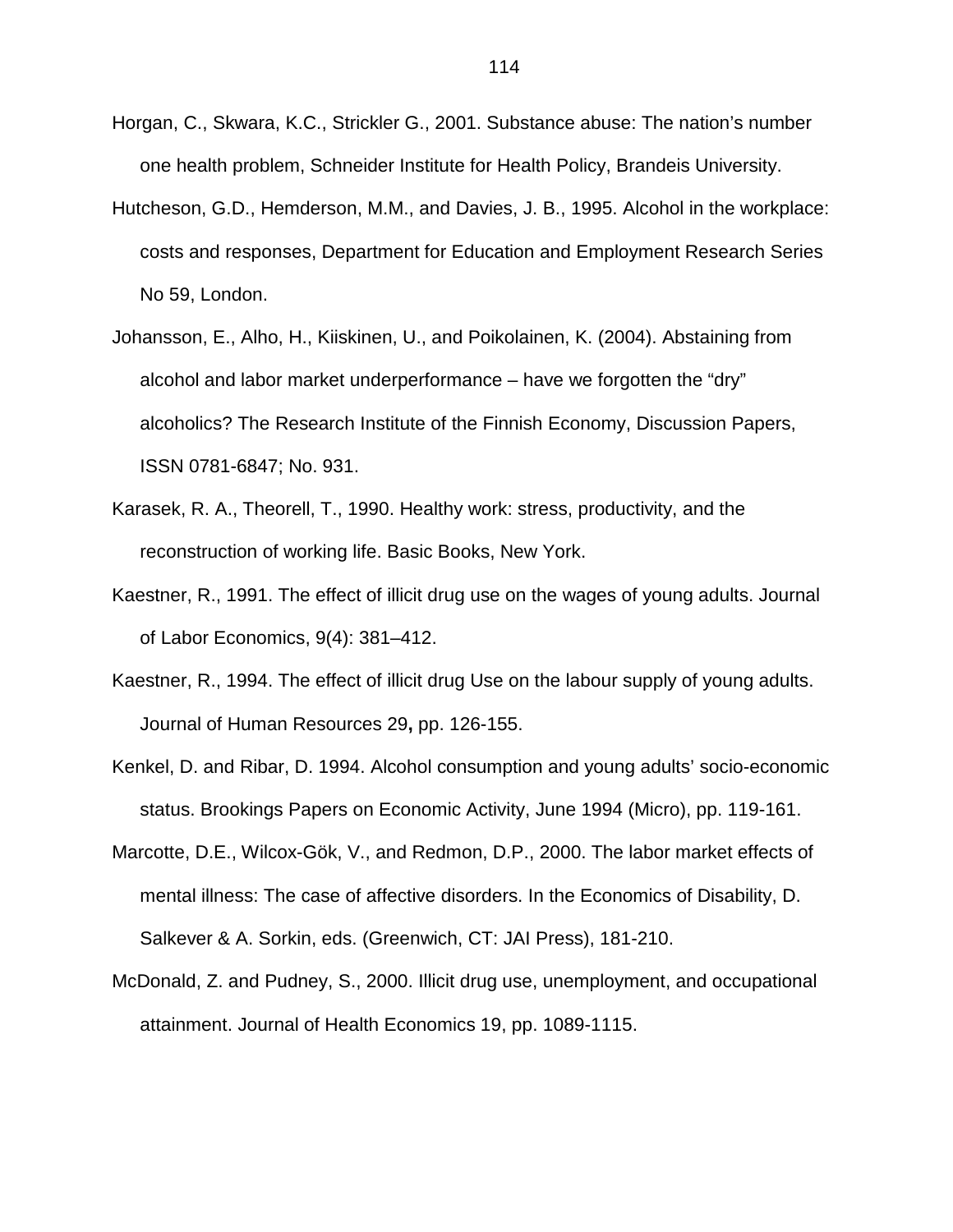- McDonald, Z., and Pudney, S., Shields, M., 2001. The impact of alcohol consumption on occupational attainment in England. Economica 68, pp. 427-454.
- MacDonald, Z and Shileds, M. A., 2004. Does problem drinking affect employment? Evidence from England, Health Economics.
- MacDonald, Z and Shileds, M. A., 2004. Does drinking affect employment? Evidence from England. Health Economics, 13, pp. 139-155.

Mincer, J., 1974 Schooling, experience, and earnings. Columbia University Press.

- Marmot M., and Brunner E., 1991. Alcohol and cardiovascular disease: The status of the U-shaped curve. British Medical Journal 303, pp. 565-568.
- Mirowsky, J., Ross, C.B., Reynolds, J., 2000. Links between social status and health status, in Handbook of Medical Sociology (ed. By Bird, C.E., Conrad, P., and Fremont, A.M.), Prentice-Hall Inc., New Jersey, USA.
- Mokdad, A.H., Marks, J.S., Stroup, D.F. Gerberding, J.L., 2004. Actual causes of death in the United States, 2000, Journal of the American Medical Association 2004:291(10), pp. 1238-1245.
- Murray, M.P., 2005. Econometrics: A Modern Introduction, Publisher: Prentice Hall
- Mullahy, J., Sindelar, J.L., 1989. Lifecycle effects of alcoholism on education, earnings, and occupation. Inquiry 26 (Summer 1989), pp. 272-282.
- Mullahy, J., Sindelar, J.L., 1991. Gender differences in labor market effects of alcoholism. American Economic Review 81, pp. 161-165.
- Mullahy, J., Sindelar, J.L.,1993. Alcoholism, work, and income. Journal of Labor Economics 11 (1993), pp. 494-520.

Mullahy, J., Sindelar, J.L.,1993. Alcohol and the labor market. In: M. Hilton and G.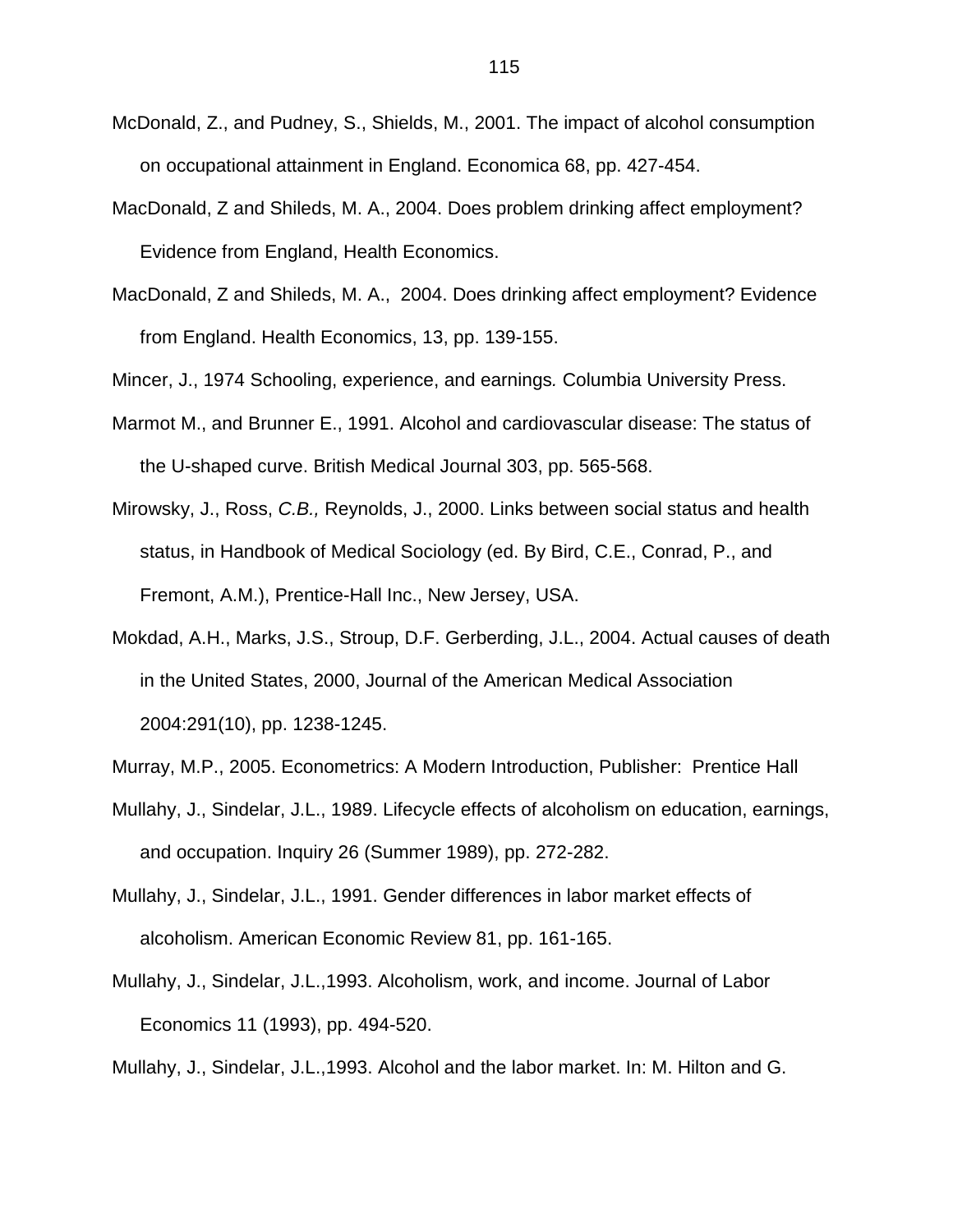Bloss, Editors, Economic and socioeconomic issues in the prevention of alcoholrelated problems, National Institute on Alcohol Abuse and Alcoholism, Washington, DC.

- Mullahy, J., Sindelar, J.L.,1994. Alcoholism and income: The role of indirect effects. The Milbank Quarterly 72, pp. 359-375.
- Mullahy, J., Sindelar, J.L., 1995. Employment, unemployment, and problem drinking. The NBER Working Paper No. 5123.
- Mullahy, J., Sindelar, J.L.,1996. Employment, unemployment, and problem drinking. Journal of Health Economics 15, pp. 409-434.
- National Household Survey on Drug Abuse, Substance Abuse and Mental Health Services Administration (SAMHSA), 1999. Worker Drug Use and Workplace Policies and Programs.
- National Institute on Alcohol Abuse and Alcoholism (NIAAA), 1993. Eight Special Report to Congress on Alcohol and Health, U.S. Department of Health and Human Services, Washington, DC.
- National Institute on Alcohol Addiction and Abuse (NIAAA), 2000. In: Proceedings of the 10th Special Report to Congress on Alcohol and Health, NIH Publication No. 00- 1583.
- National Institute on Alcohol Abuse and Alcoholism (NIAAA), 2001. Alcohol Alert No. 51, Reports on NIAAA Strategic Plan, 2001-2005.
- National Institute on Alcohol Addiction and Abuse (NIAAA) Newsletter, 2004. Spring/Summer No. 4, Department of Health and Human Service, National Institute of Health.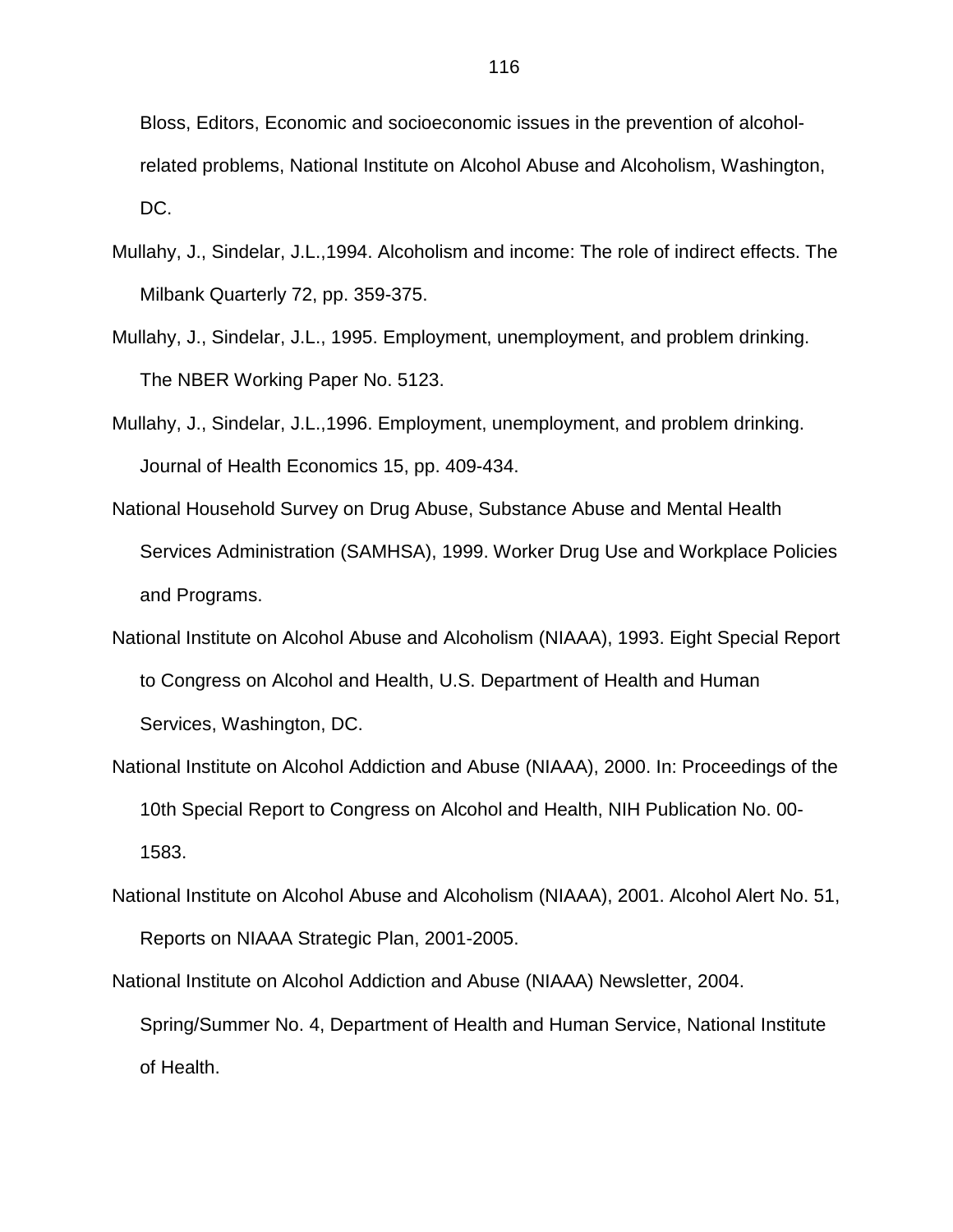- Organization for Economic Co-operation and Development (OECD) Health at a glance: OECD indicators 2003, Volume 434.
- Pagan. A.R., Hall, D., 1983. Diagnostic tests as residual analysis. Econometric Reviews 2(2), pp. 159-281.
- Peters, B. l., 2004. Is there a wage bonus from drinking? unobserved heterogeneity examined. Applied Economics, November vol. 36(20), pp 2299-2315,
- Pittman, D. J., Heien, D. M., 1989 "The economic costs of alcohol abuse: an assessment of current methods and estimates." J. Stud. Alcohol, 1989, 50(4): pp.567-579.
- Ramanathan, R., 1998. Introductory econometrics with applications, 4th edition. 1998.
- Rice, D.P. , Kelman, S., Miller L.S., Dunmeyer, S., 1990. The economic costs of alcohol and drug abuse and mental illness: 1985. , Institute for Health and Aging, University of California, San Francisco, California.
- Ruhm, C. J., and W. Black, W., 2002. Does drinking really decrease in bad times?, Journal of Health Economics 21, pp. 659-678.
- Russo, D., Purohit, V., Foudin, L., Salin, M. 2004. Workshop on alcohol use and health disparities 2002: a call to arms, Alcohol 32, pp.37-43.
- Sargan, J., 1958. The estimation of economic relationships using instrumental variables, Econometrica 26(3), pp. 393-415.
- Schuckit, M.A., 2000. Drug and Alcohol Abuse: A clinical guide to diagnosis and treatment, Fifth Edition, New York. Kluwer Academic/Plenum Publisher.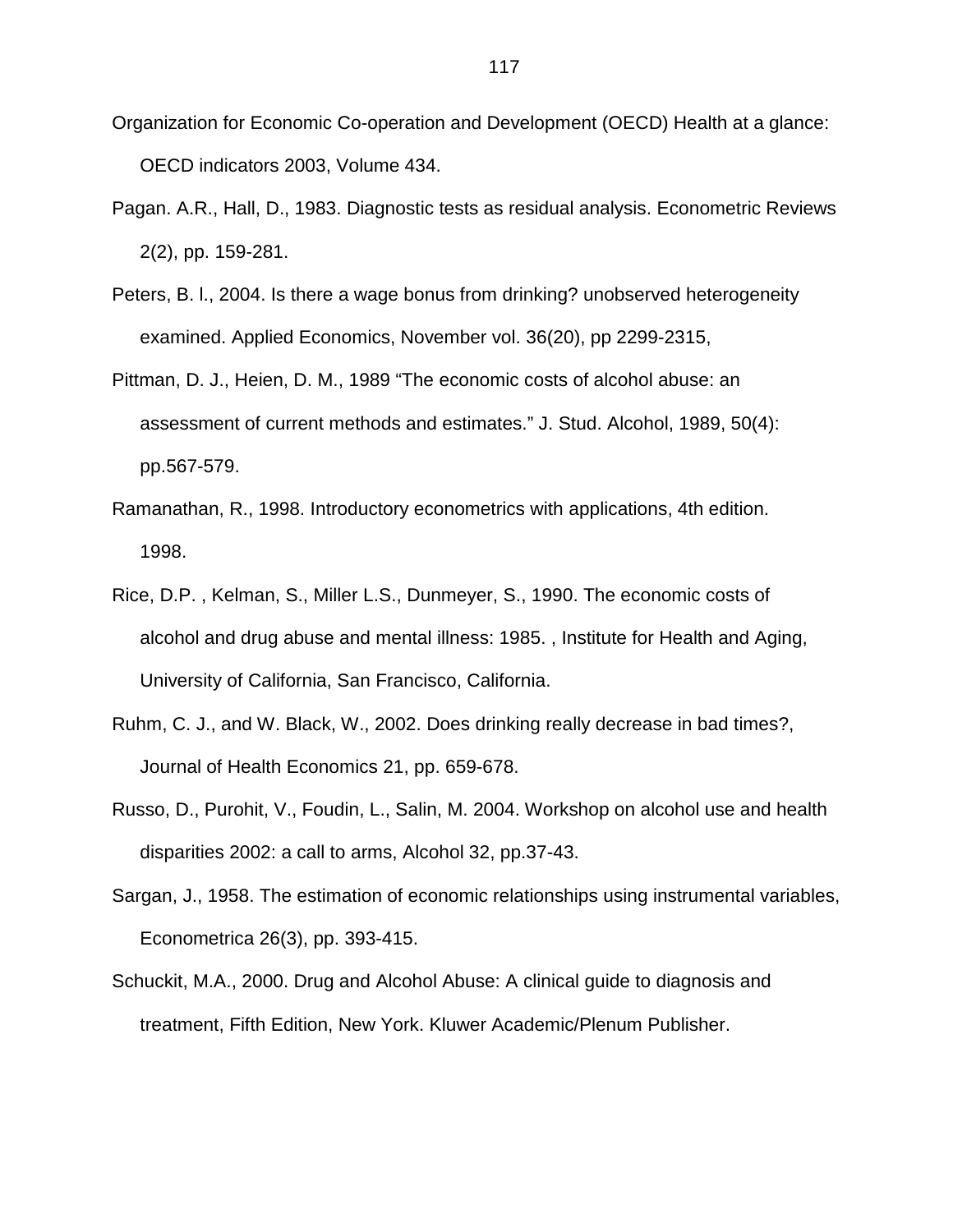- Sesso, H.D., 2001. Alcohol and cardiovascular health: recent findings. American Journal of Cardiovascular Drugs.1(3), pp. 167-72.
- Shaper, A., G., 1988. Alcohol and mortality in British men: explaining the U-Shaped Curve. Lancet (December 3), pp. 267-273.
- Shaper, A., G., 1990. Alcohol and mortality: A review of prospective studies. British Journal of Addiction 85 (1990), pp. 837-847.
- Shea, J. 1997. Instrument relevance in multivariate linear models: a simple measure. Review of Economics and Statistics, 79 (2). pp. 348-352.
- Sokejima, S., Kagamimori, S., 1998. Working hours as a risk factor for acute myocardial infarction in Japan: a case-control study. The British Medical Journal 317 19 (1998), pp.775-780.
- Staiger, D., Stock, J.,1997. Instrumental variables regression with weak instruments." Econometrica, Vol. 65(3), pp. 557-586.
- Swift, R.M., 2001. The pharmacotherapy of alcohol dependence: clinical and economic aspects. TEN, 2001 3(12), pp. 62-66.
- Terza, J. V., 2002. Alcohol abuse and employment: a second look. Journal of Applied Econometrics, 17, pp. 393-404.
- Thun, M.J., Peto, R., Lopez, A.D., Monaco, J.H., Henley, S.J., Heath, C.W., and Doll , R., 1997. Alcohol consumption and mortality among middle aged and elderly US adults. New England Journal of Medicine 337 (1997), pp. 705-714.
- Walitzer, K, Conners, G, 1999. Treating problem drinking, Alcohol Research & Health, 23: PP.138-143.
- Wallentin, B., Agren, A., 2002. Test of heteroscedasticity in a regression model in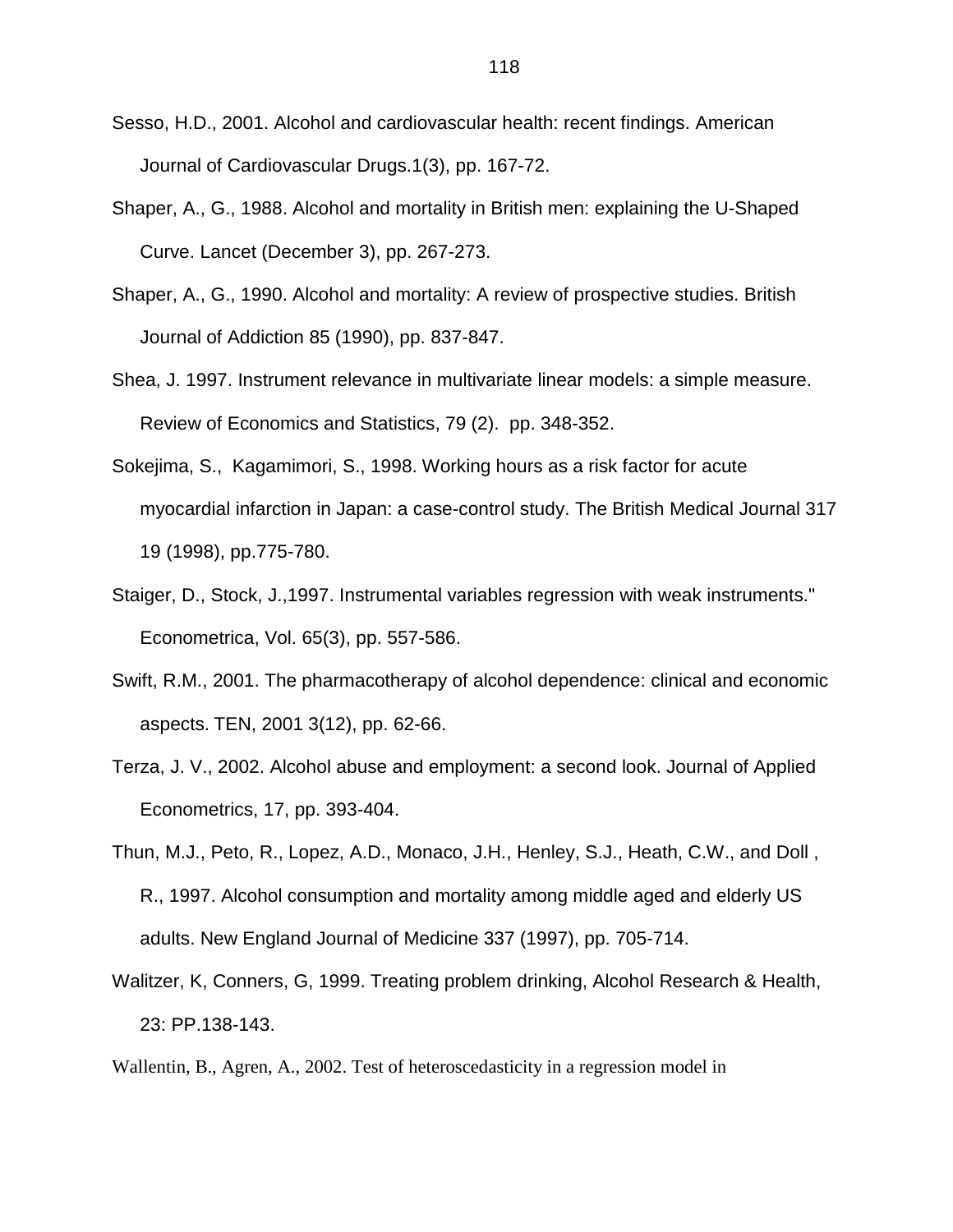the presence of measurement errors. Economics Letters, 76, pp. 205-211.

- Ware, J. E., 1986. The assessment of health status, in Applications of social science to clinical medicine and health policy, edited by Aiken, L.H., and Mechanic, D., New Brunswick, NJ: Rutgers University Press.
- Weiss, G.L., Lonnquist, L.E., 1997, The Sociology of Health, Healing and Illness, 2<sup>nd</sup> edition, Prentice Hall, New Jersey, USA.
- White, H., 1980. A heteroskedasticity consistent covariance matrix and a direct test for heteroskedasticity. Econometrica 48, pp. 817-838.
- Wooldridge, J.M., 2002. Econometric analysis of cross section and panel data. Cambridge, Massachusetts.
- World Health Organization (WHO), 1986. Ottawa Charter for Health Promotion, Health Promotion, pp iii-v.
- World Health Organization (WHO), 2002. The World Health Report 2002 Reducing Risks, Promoting Healthy Life. Geneva, World Health Organization.
- World Health Organization (WHO), 2004. Global status report on alcohol. Geneva, Switzerland: World Health Organization, Department of Mental Health and Substance Use.
- Yamada, T., Kendix, M., Yamada, T. 1996. "The impact of alcohol consumption and marijuana use on high school graduation," Health Economics, 5: 77-92
- Zabel, J. E. 1993. "The relationship between hours of work and labor force participation in four models of labor supply behavior." Journal of Labor Economics, 11(2): 387– 416.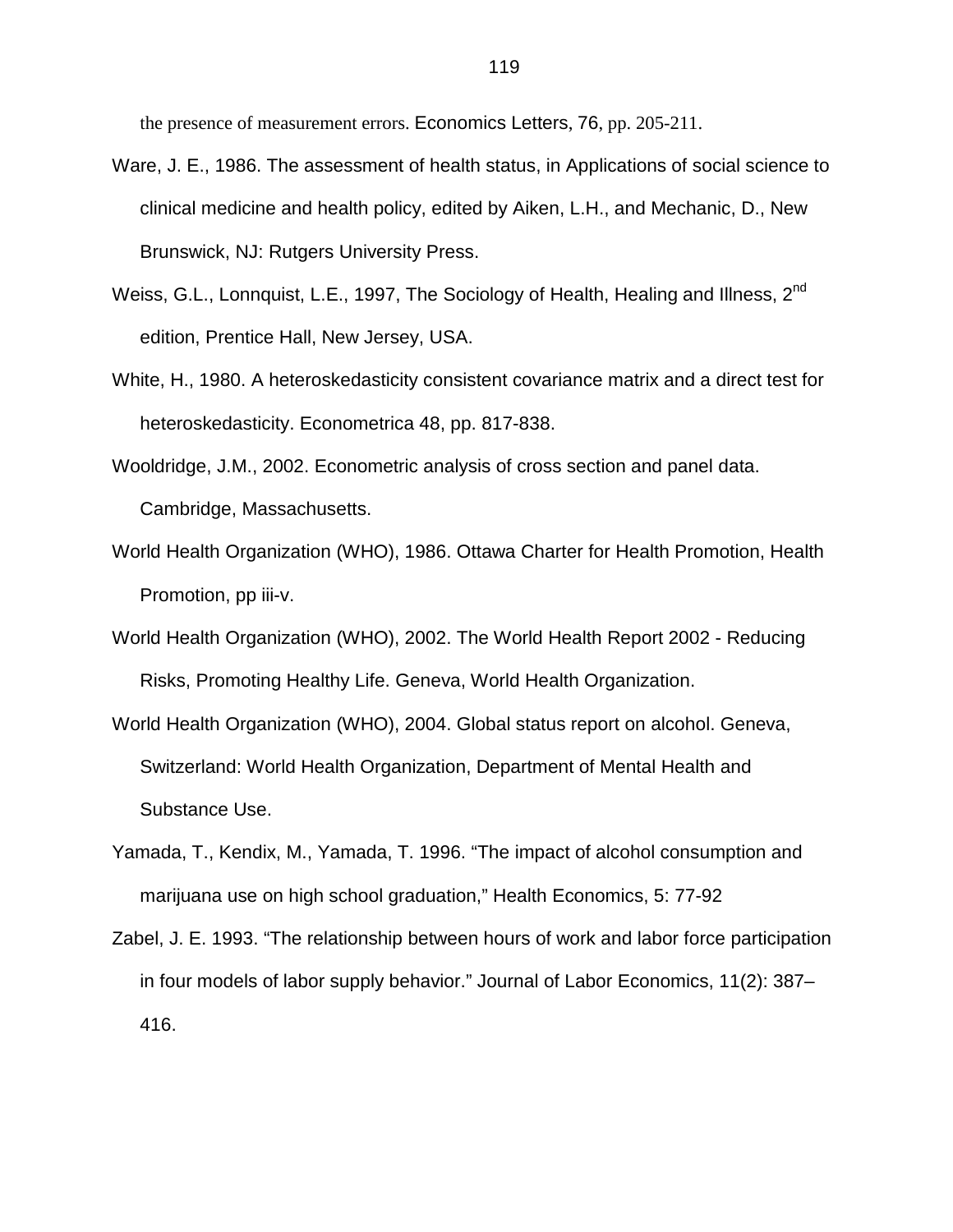Zarkin, G., French, M., Mroz, T., Bray, J., 1998. Alcohol use and wages: new results from the National Household Survey on Drug Abuse. Journal of Health Economics 17, pp. 53-68.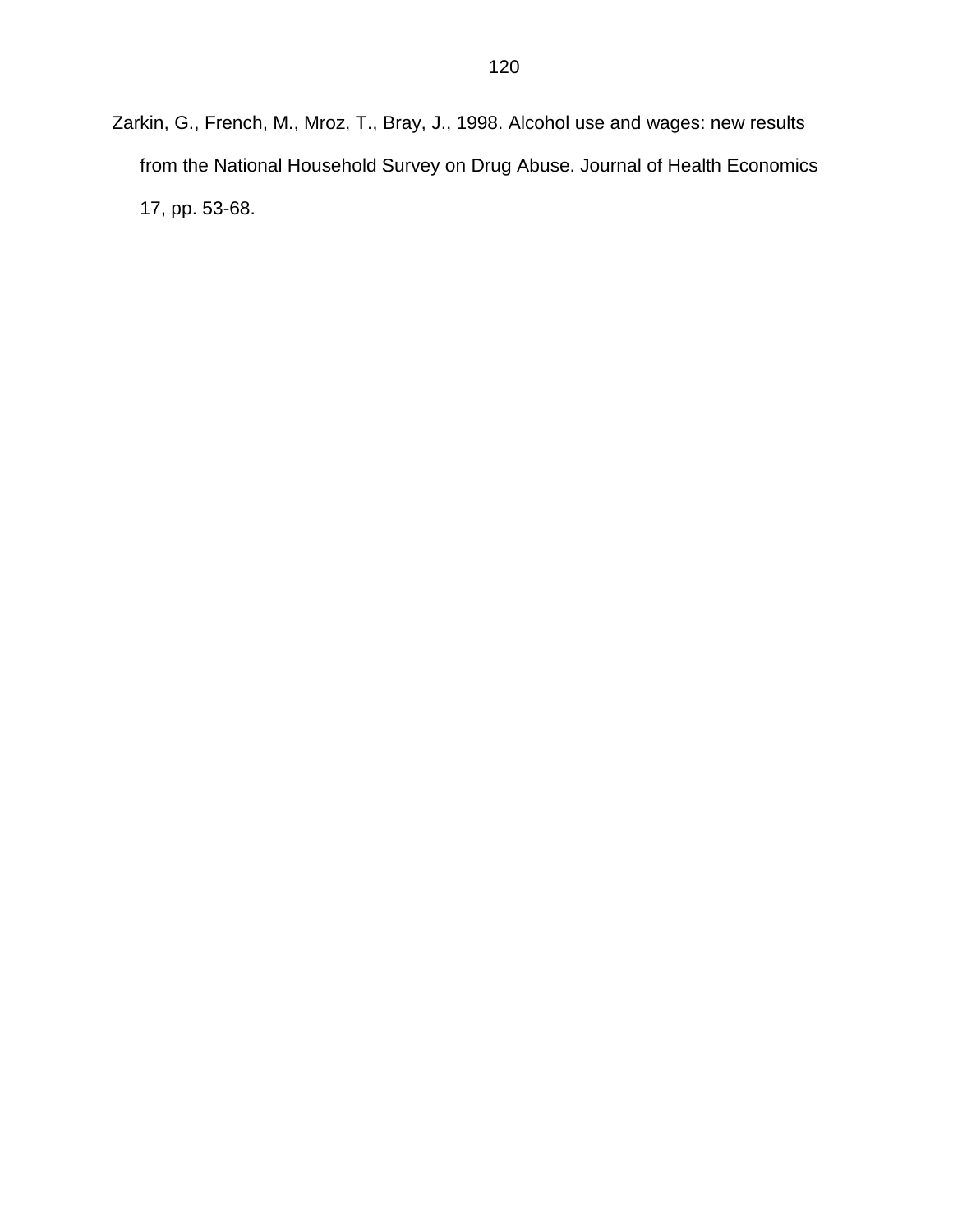#### **ABSTRACT**

#### **ALCOHOL USE DISORDERS AND LABOR MARKET OUTCOMES: AN ANALYSIS USING 2001-02 NATIONAL EPIDEMIOLOGY SURVEY ON ALCOHOL AND RELATED CONDITIONS**

#### by

#### **SHAMMIMA JESMIN**

#### **May 2010**

**Advisor:** Dr. Allen Goodman

**Major:** Economics

**Degree:** Doctor of Philosophy

#### **BACKGROUND**

Attempt of this research to explore the impact of alcohol use disorders on labor market outcomes is justified on the following grounds. First, alcohol use disorders (alcohol abuse and dependence) became more prevalent among the working age population over the decades (NIAAA: 2004). Second, existence of a large body of research on the nature and extent of relationship between alcohol use and labor market outcomes remained debatable, heterogeneous and counterintuitive with various explanations although it is generally agreed that harmful effects attributed by alcohol consumption may results in short-run and long-run physical and mental impairments, and it may entail enormous economic and non-economic costs to the society.

#### **OBJECTIVE**

The main focus of this research is to obtain the consistent estimates of the impact of alcohol use disorders on labor market outcomes. This also examines to what extent performance of individuals with alcohol use disorders (alcohol abuse and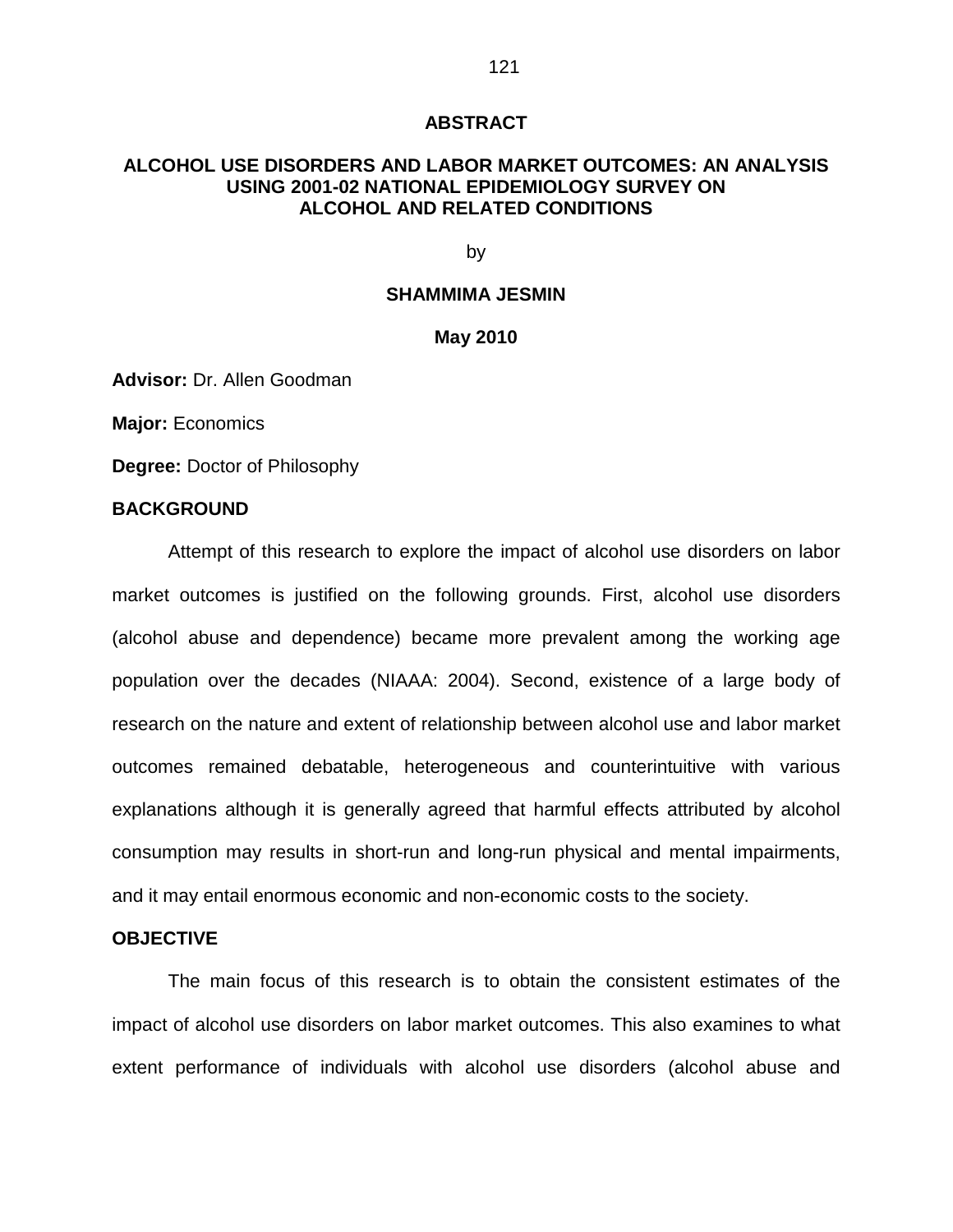dependence) differ from abstainers and individuals who had no alcohol use disorders (ex-drinkers, ex-abuser/dependents, new-drinkers, and ex-new-drinkers) in terms two labor market outcomes: the probability of full time work participation and annual earnings (annual personal income).

#### **RESEARCH DESIGN AND METHODS**

The estimation strategies are as follows. First, using the NESARC 2001-02 survey sample of 43,093, I estimate a Logit model by the Maximum Likelihood Estimation (MLE) method where the dependent variable is an indicator variable (LFPFULL) for full-time labor force participation (Chapter 3, Section 3.1). Second, using a sample of 21406 (the observations for individuals who had job), I estimate a model with the logarithm of annual earnings (LINCOME) by the Ordinary Least Square (OLS) method. In these estimations, I include a set of explanatory variables: six binary variables to indicate alcohol use status (see Tables 2A and 2B), and other binary variables for other personal and socio-demographic characteristics (see Table 4), such as individual's age, gender, race, marital status, education level, health status, location (whether individual lived in a central city or not), other source of income, and work related characteristics (industry type). Third, I perform formal tests to detect the existence of potential problems in estimations, the endogeneity and heteroscedasticity in the sample. The estimation strategy (appropriate estimation method) to address endogeneity is required to consider the potential presence of heteroscedasticity in the sample since the sample set is cross-sectional (see details in Chapter 3, section 3.2). Fourth, as the statistical tests confirmed the existence of both problems (endogeneity and heteroscedasticity) in current estimation, I re-estimate labor market outcome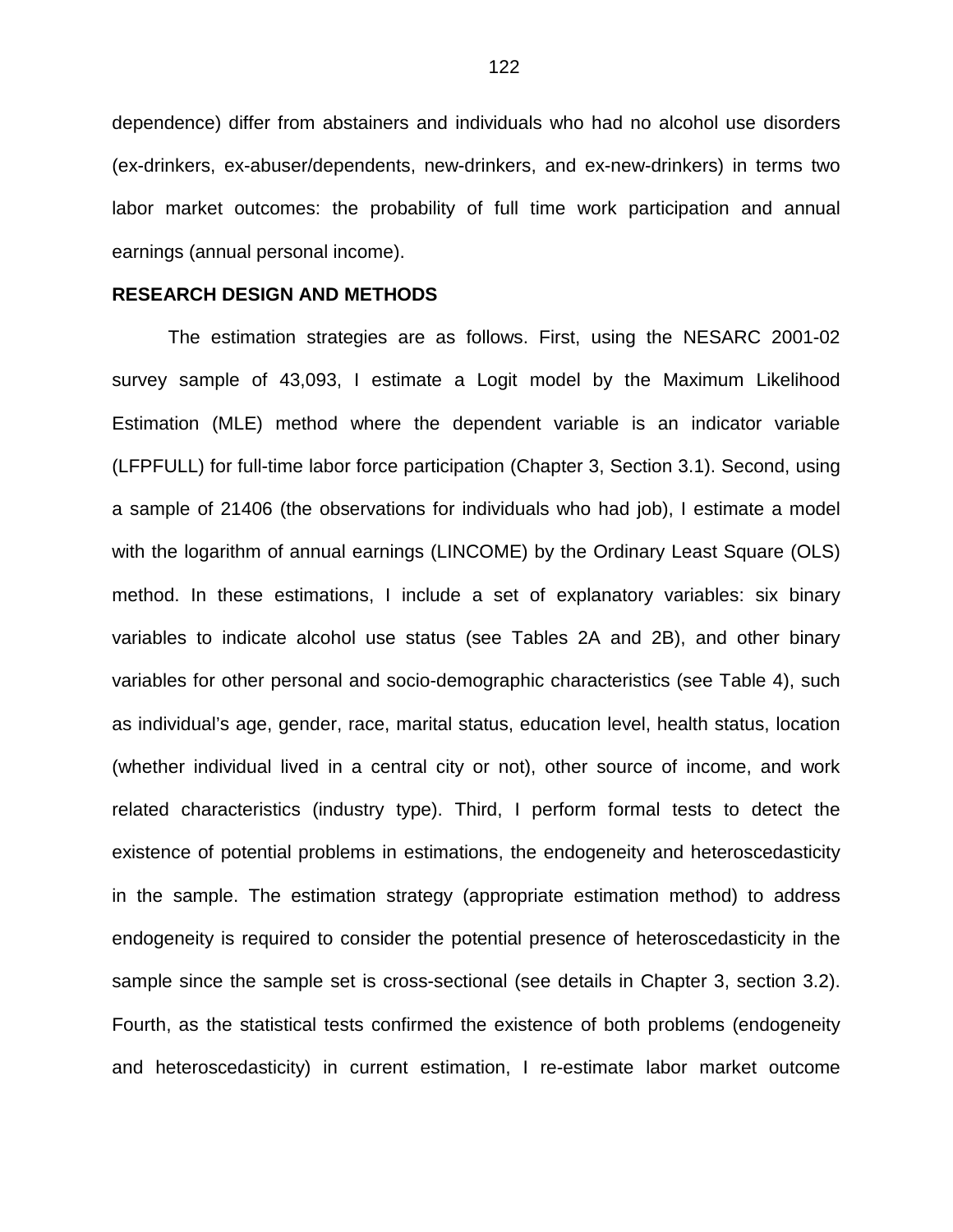equations by addressing endogeneity and heteroscedasticity using GMM-IV method (proposed by Baum et al: 2003, Amemiya: 1985 and Foster: 1997).

#### **RESULTS**

As the statistical tests confirmed the endogeneity of alcohol use related variables and the presence of heteroscedasticity in the sample, the estimation by applying GMM-IV are expected to produce consistent and efficient estimate compared to baseline estimates (from the MLE and OLS ) which do not address the endogeneity and heteroscedasticity problems. Thus, the estimated results by MLE and OLS methods could be biased and not reliable. The followings are the key results of GMM-IV estimations.

The key result of GMM-IV regression of LFPFULL is that the marginal effects for alcohol abuse and alcohol dependent are -0.38 and -0.04 respectively (though not significant). indicating that alcohol abusers and alcohol dependents have 38 percent and 4 percent less probability of being employed full-time respectively than life-time abstainers (base category), holding all other variables constant. The marginal effect of being ex-drinker on LFPFULL is negative (statistically significant) and consistent with expectation. Ex-drinkers have 43 percent less probability of being employed full-time than life-time abstainers (base category). The positive marginal effects of being exabuser/dependents, new drinkers and ex-new-drinkers on LFPFULL (not significant) are 11 percent, 45 percent and 2 percent respectively though not significant.

The key result of the GMM-IV regression of LINCOME is that the marginal effect for alcohol abuse on annual income is -112,057 (though not significant). It indicates that alcohol abusers earned \$112,057 less than life-time abstainers (base category), holding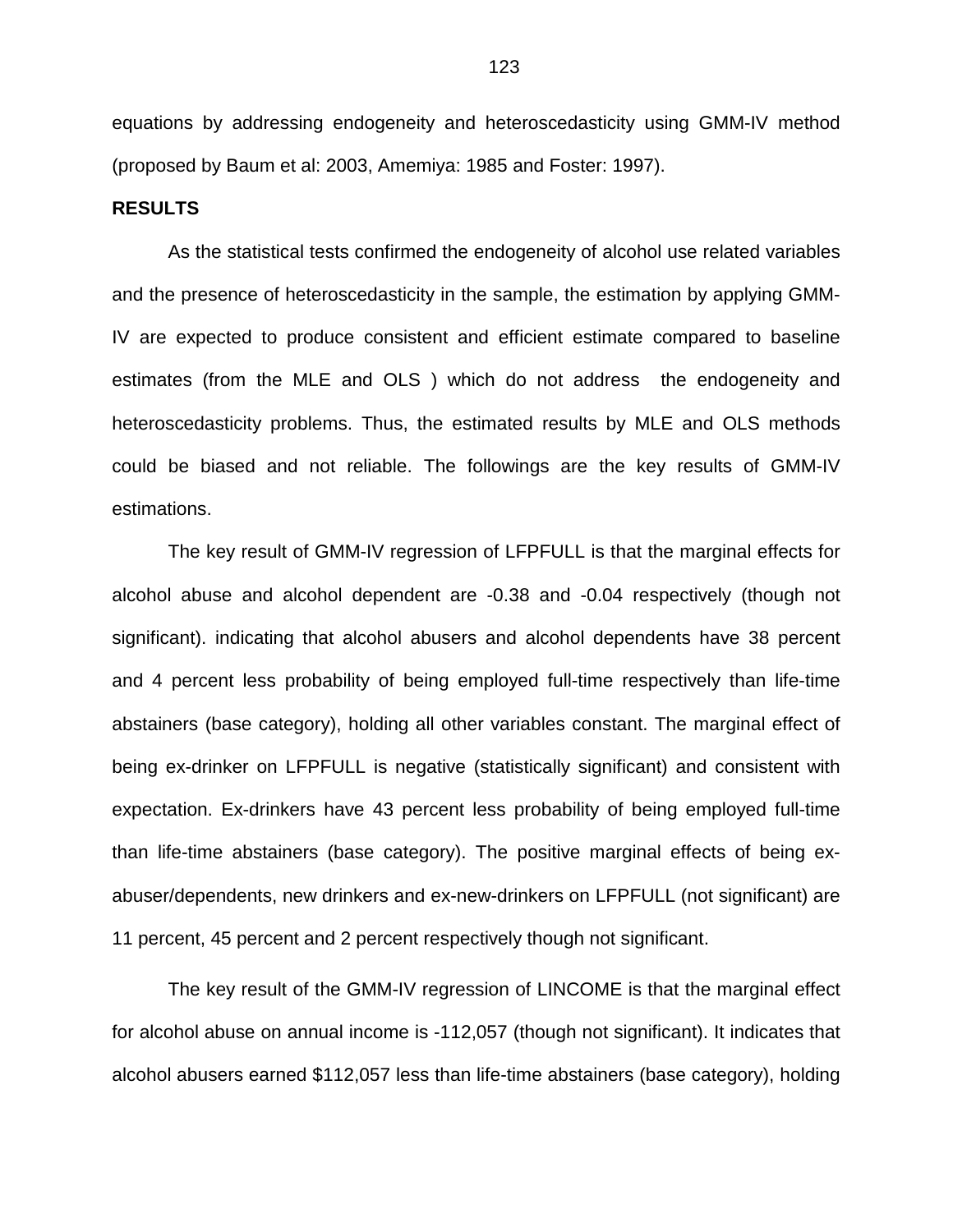all other variables constant. The marginal effects of all other alcohol use status indicating binary variables (ex-drinker, ex-abuser/dependent, new-drinker, ex-newdrinker and alcohol dependents) are found to have positive impacts on annual income (statistically significant for ex-drinkers and new-ex drinkers). The positive impact on annual income for being alcohol dependent is inconsistent with expectation.

Compared to GMM-IV estimates, the MLE (without addressing endogeneity and heteroscedasticity) underestimate the effects of alcohol use variables (represent by binary variables) and overestimate the effects of other socio-demographic variables on labor market variables, and the OLS (without addressing endogeneity and heteroscedasticity) underestimate the effects of all explanatory variables on labor market outcomes.

#### **CONCLUSION**

Some observed unexpected results should be treated with cautions considering the limitations of this research: there might be measurement errors in proxy earnings variable, there were data limitations on previous drinking record of individuals who had alcohol use disorders and some labor market information such as hours of work and loss of working hours (absence from the job) due to alcohol use. Besides these limitations, overall results are largely consistent with the results that observed in parallel labor and health economics literature and can be considered representative since this research used rich and nationally representative NESARC data source. The results of this study can be useful for policy and management research to face the challenges of having and maintaining productive and healthy work force. The results imply the necessity of adopting clear and well communicated policies concerning recruitment,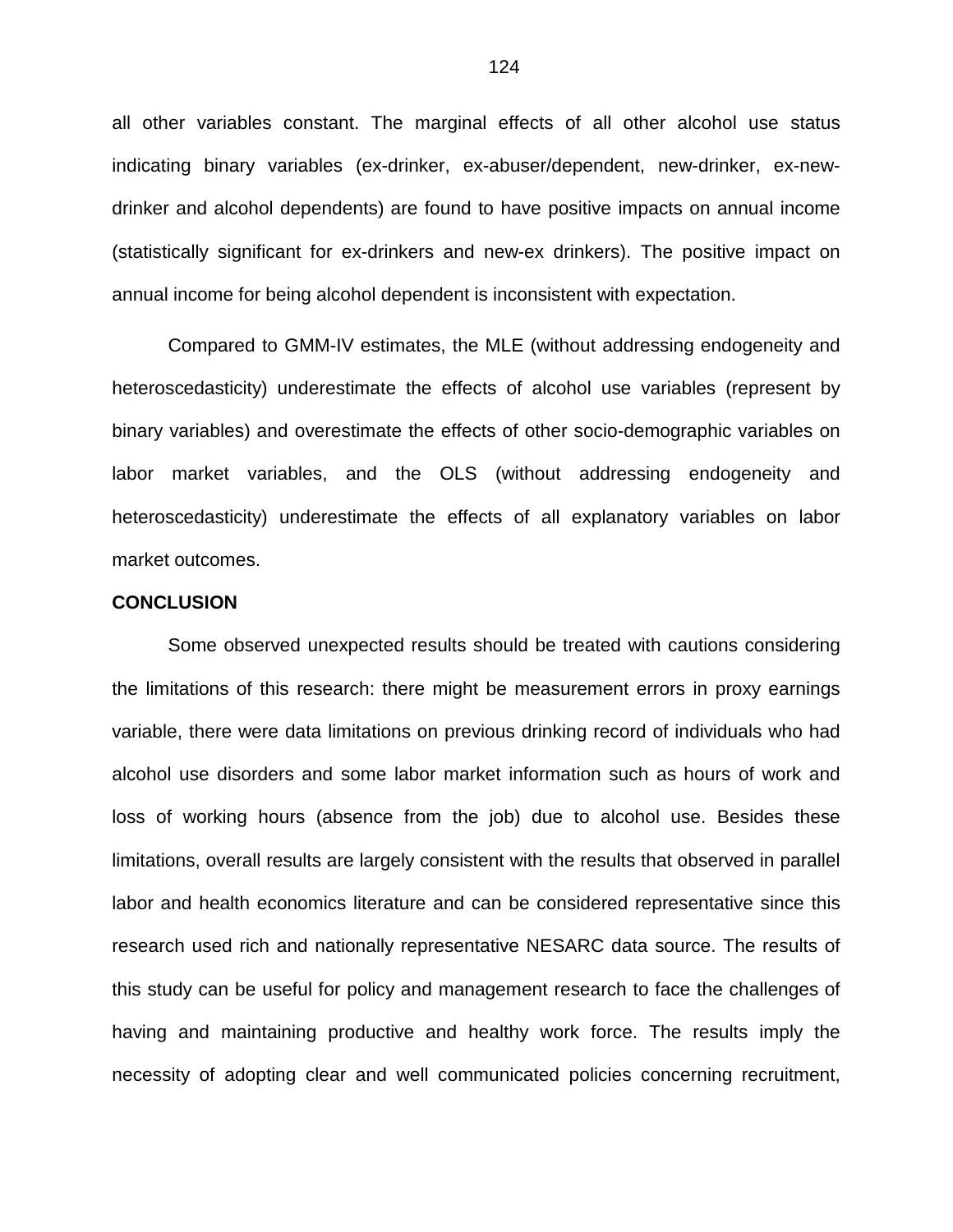monitoring, early prevention and access to effective treatment, and maintaining positive work environment. The results also imply that public or private policies addressing related issues of alcohol use and employment should take into account the fact that women react differently to the amount of alcohol consumption and their work decision also different than men.